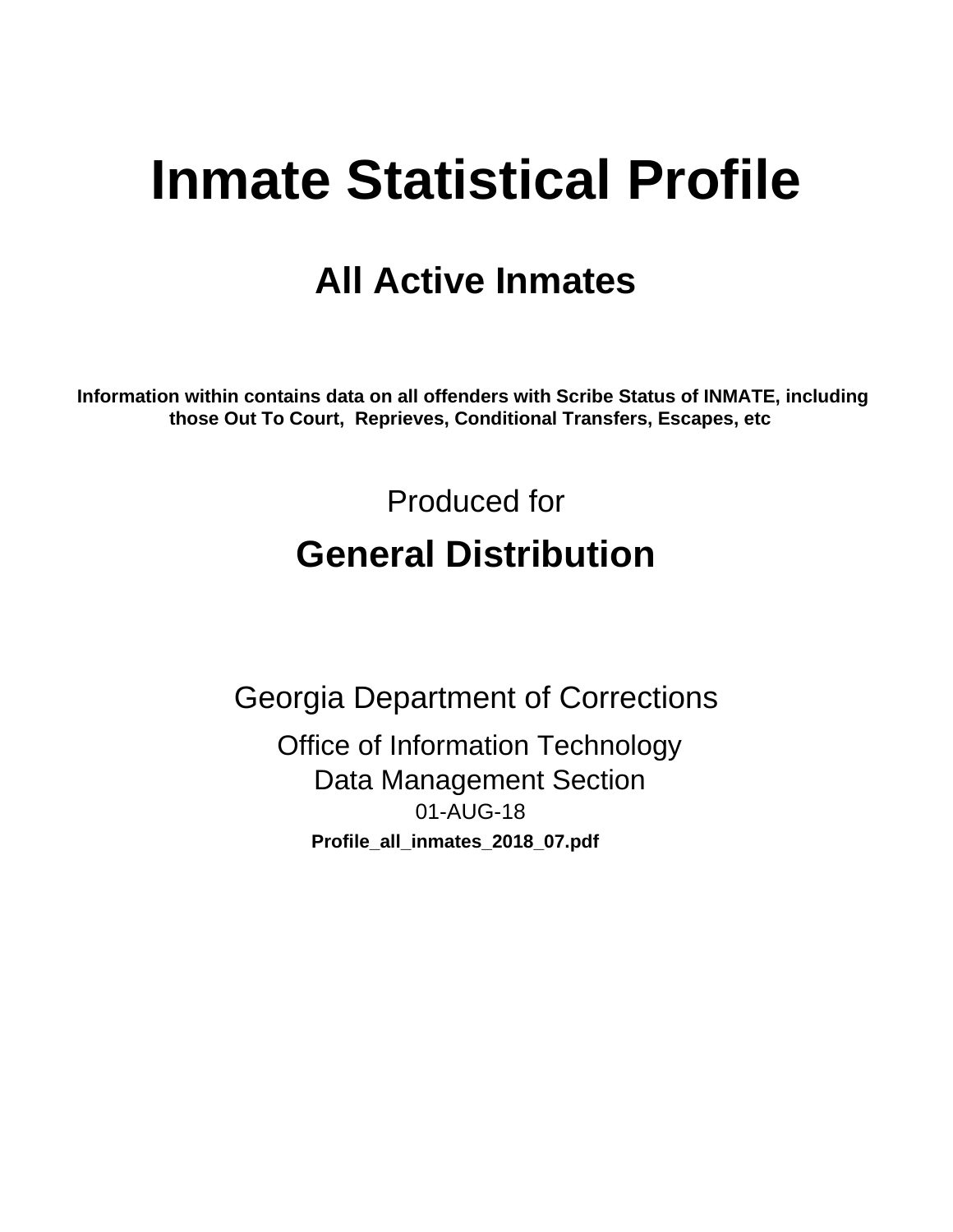#### **Inmate Statistical Profile 01-AUG-18** Contents

**All Active Inmates** 

Produced for General Distribution

## **Table of Contents**

| <b>Demographic information</b>                                        |
|-----------------------------------------------------------------------|
| 4 Current age, broken out in ten year age groups                      |
| 5 Race group                                                          |
| 6 Marital status, self-reported at entry to prison                    |
| 7 Number of Inmates with Dependents, self-reported at entry to prison |
| 8 Religious affiliation, self-reported at entry to prison             |
| 9 Home county - self-reported at entry to prison                      |
| 14 Employment status before prison, self-reported at entry to prison  |
| 15 Age at admission                                                   |
| 17 Age at admission                                                   |
| 20 Height, measured at entry to prison                                |
| 21 Height, measured at entry to prison                                |
| 23 Weight, measured at entry to prison                                |
| 24 Military service                                                   |
| <b>Correctional information</b>                                       |
| 25 Type of admission to prison                                        |
| 26 Current / last supervision level                                   |
| 27 Current / last institution type                                    |
| 28 Institution type - transitional centers                            |
| 29 Institution type - county prisons                                  |
| 31 Institution type - state prisons                                   |
| 33 Institution type - private prisons                                 |
| 34 Institution type - inmate boot camp                                |
| 35 Number of disciplinary reports                                     |
| 36 Number of transfers                                                |
| 37 Number of escapes                                                  |
| 38 Split sentence - Probation to follow                               |
| 39 Probable future release type of still active inmates               |
| 40 Time served in current (or last) institution                       |
| Educational, psychological and physical information                   |
| 41 Highest grade level attained                                       |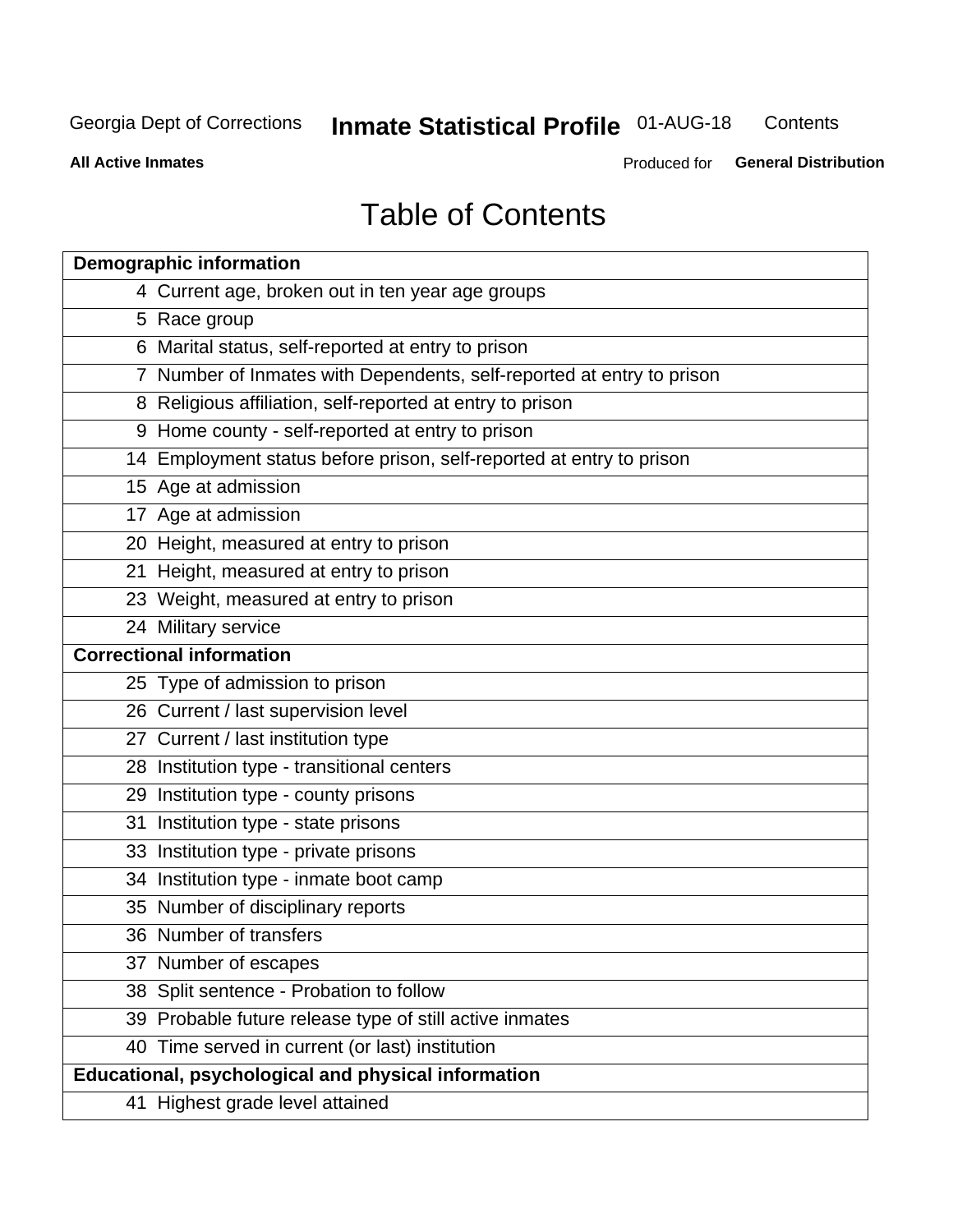#### **Inmate Statistical Profile 01-AUG-18** Contents

**All Active Inmates** 

Produced for General Distribution

## **Table of Contents**

| <b>Educational, psychological and physical information</b>       |
|------------------------------------------------------------------|
| 42 Culture fair IQ scores                                        |
| 43 Wide Range Achievement Test (WRAT) reading score              |
| 44 Wide Range Achievement Test (WRAT) math score                 |
| 45 Wide Range Achievement Test (WRAT) spelling score             |
| 46 Current / last mental health treatment level                  |
| 47 PULHESDWIT medical scale - 'P' overall condition ('P'hysical) |
| 48 PULHESDWIT medical scale - 'U' upper body                     |
| 49 PULHESDWIT medical scale - 'L' lower body                     |
| 50 PULHESDWIT medical scale - 'H' hearing                        |
| 51 PULHESDWIT medical scale - 'E' vision                         |
| 52 PULHESDWIT medical scale -'S' psychiatric                     |
| 53 PULHESDWIT medical scale - 'D' dental                         |
| 54 PULHESDWIT medical scale - 'W' work ability                   |
| 55 PULHESDWIT medical scale - 'I' impairment                     |
| 56 PULHESDWIT medical scale - 'T' transportability               |
| <b>Crimes and criminal history information</b>                   |
| 57 Number of prior Georgia incarcerations                        |
| 58 Prison sentence in years                                      |
| 59 Primary offense, broken out into felonies vs misdemeanors     |
| 60 Primary offense, broken out into six broad crime categories   |
| 61 Primary offense, detailed offense code                        |
| 69 County of conviction of primary offense                       |
| 74 Circuit of conviction of primary offense                      |
| 76 Years served (jail + prison) in this incarceration            |
| <b>Medical information</b>                                       |
| 77 Results of most recent HIV test                               |
| 78 Results of most recent tuberculosis test                      |
| 79 Results of most recent syphilis test                          |
| 80 Results of most recent Hepatitis-C test                       |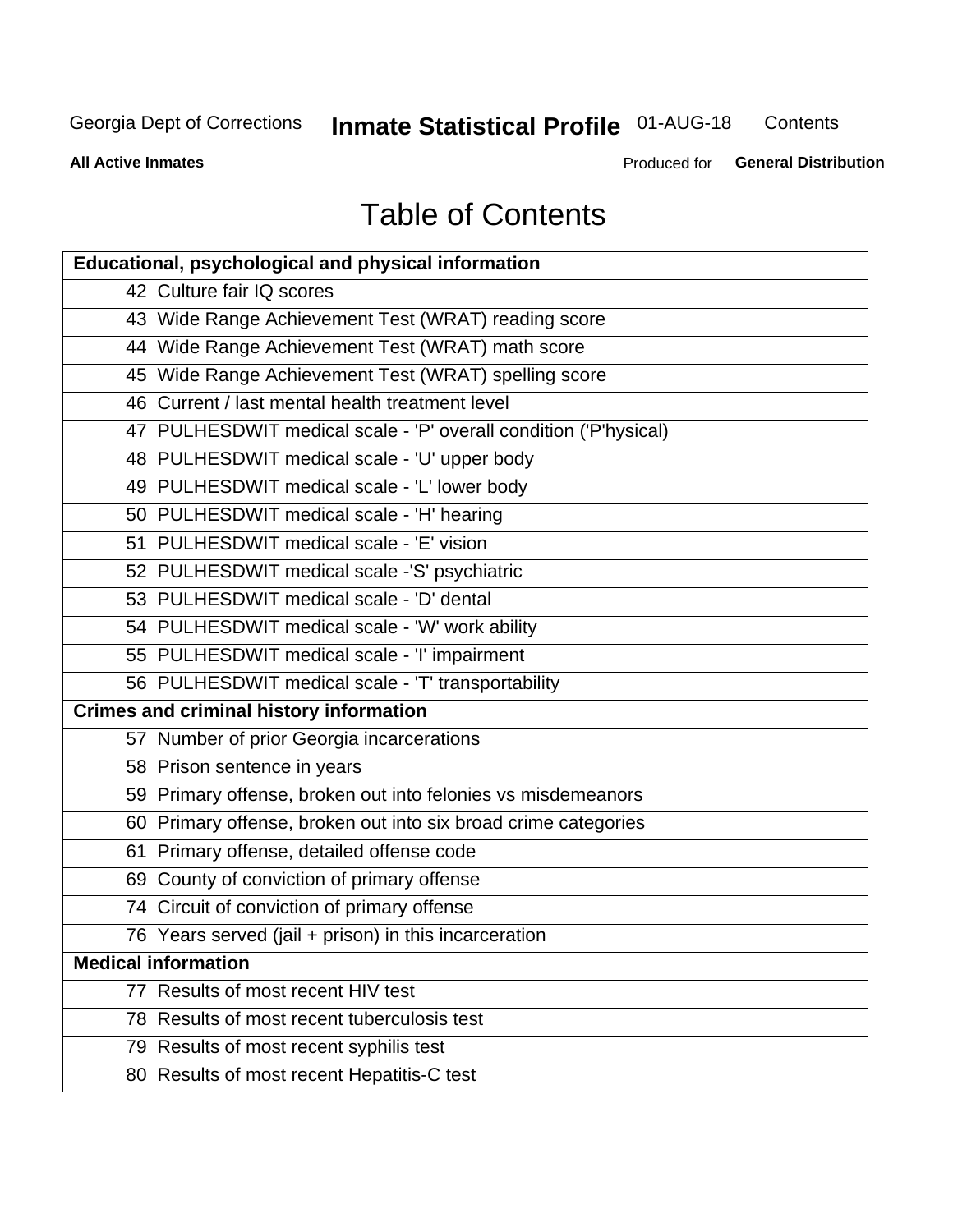### **All Active Inmates**

### Produced for General Distribution

### Current age, broken out in ten-year age groups

COL % - percent each COUNT is of its particular column

|                          | <b>Male</b>  |          |        | <b>Female</b>   |        |       | <b>Total</b> |        |
|--------------------------|--------------|----------|--------|-----------------|--------|-------|--------------|--------|
| <b>Current Age</b>       | <b>Count</b> | Col %    | Row %  | <b>Count</b>    | Col %  | Row % | <b>Total</b> | Col %  |
| <b>Teens (1-19)</b>      | 763          | 1.51%    | 95.61% | 35              | 0.89%  | 4.39% | 798          | 1.46%  |
| <b>Twenties (20-29)</b>  | 13,928       | 27.49%   | 93.20% | 1,017           | 25.89% | 6.80% | 14,945       | 27.37% |
| Thirties (30-39)         | 15,398       | 30.39%   | 91.59% | 1,414           | 36.00% | 8.41% | 16,812       | 30.79% |
| <b>Forties (40-49)</b>   | 10,470       | 20.66%   | 92.32% | 871             | 22.17% | 7.68% | 11,341       | 20.77% |
| <b>Fifties (50-59)</b>   | 7,016        | 13.85%   | 93.71% | 471             | 11.99% | 6.29% | 7,487        | 13.71% |
| <b>Sixties (60-69)</b>   | 2,460        | 4.85%    | 96.06% | 101             | 2.57%  | 3.94% | 2,561        | 4.69%  |
| Seventy + (70 and above) | 639          | $1.26\%$ | 97.11% | 19 <sup>1</sup> | 0.48%  | 2.89% | 658          | 1.21%  |
| <b>Total Reported</b>    | 50,674       | 100%     | 92.81% | 3,928           | 100%   | 7.19% | 54,602       | 100%   |

| <b>Not Reported</b> | クロフ<br>20 I     |       | <b>OFO</b><br>200 |
|---------------------|-----------------|-------|-------------------|
| <b>Total</b>        | 50 Q31<br>ວບ.ງວ | 3,929 | 54,860            |

| <b>Mean</b><br>(average) | 38.32 | 37.43 | 38.26 |
|--------------------------|-------|-------|-------|
| Median (middle)          | 36    | 36    | 36    |
| Mode<br>(most frequent)  |       | 28    | 29    |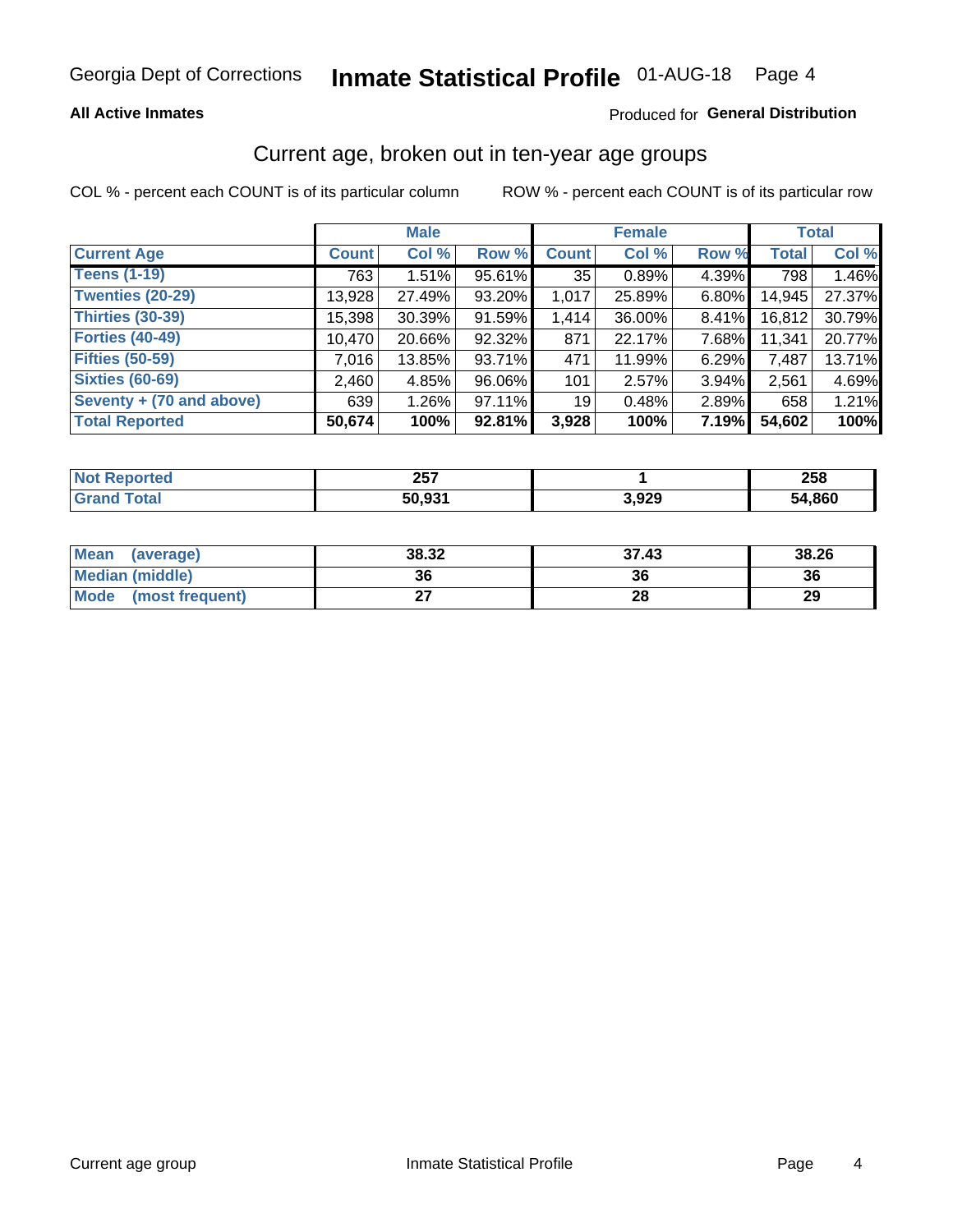## Inmate Statistical Profile 01-AUG-18 Page 5

### **All Active Inmates**

### **Produced for General Distribution**

### Race group

COL % - percent each COUNT is of its particular column

|              |                        |              | <b>Male</b> |         |             | <b>Female</b> |          |              | <b>Total</b> |  |
|--------------|------------------------|--------------|-------------|---------|-------------|---------------|----------|--------------|--------------|--|
|              | <b>Race Group</b>      | <b>Count</b> | Col %       |         | Row % Count | Col %         | Row %    | <b>Total</b> | Col %        |  |
|              | <b>White</b>           | 17,361       | 34.09%      | 88.32%  | 2,295       | 58.41%        | 11.68%   | 19,656       | 35.83%       |  |
| $\mathbf{2}$ | <b>Black</b>           | 31,273       | 61.40%      | 95.27%  | 1,551       | 39.48%        | 4.73%    | 32,824       | 59.83%       |  |
| 5.           | <b>Other</b>           | 57           | .11%        | 90.48%  | 6           | .15%          | 9.52%    | 63           | .11%         |  |
| 6            | <b>Asian</b>           | 179          | .35%        | 94.71%  | 10          | .25%          | 5.29%    | 189          | .34%         |  |
| 9            | <b>Unknown</b>         | 10           | $.02\%$     | 83.33%  | 2           | .05%          | 16.67%   | 12           | .02%         |  |
| 10           | <b>Hispanic</b>        | 2,024        | 3.97%       | 96.93%  | 64          | 1.63%         | $3.07\%$ | 2,088        | 3.81%        |  |
| $12 \,$      | <b>Native American</b> | 26           | .05%        | 96.30%  |             | $.03\%$       | 3.70%    | 27           | .05%         |  |
| 13           | <b>Native Hawaiian</b> |              | $.01\%$     | 100.00% |             |               |          |              | .01%         |  |
|              | <b>Total Reported</b>  | 50,931       | 100%        | 92.84%  | 3,929       | 100%          | 7.16%    | 54,860       | 100%         |  |

| <b>Not Reported</b>     |        |       |        |
|-------------------------|--------|-------|--------|
| <b>Total</b><br>. Gran∕ | 50,931 | 3,929 | 54,860 |

| <b>Mode</b><br>---<br>most frequent) | Black | White | <b>Black</b> |
|--------------------------------------|-------|-------|--------------|
|                                      |       |       |              |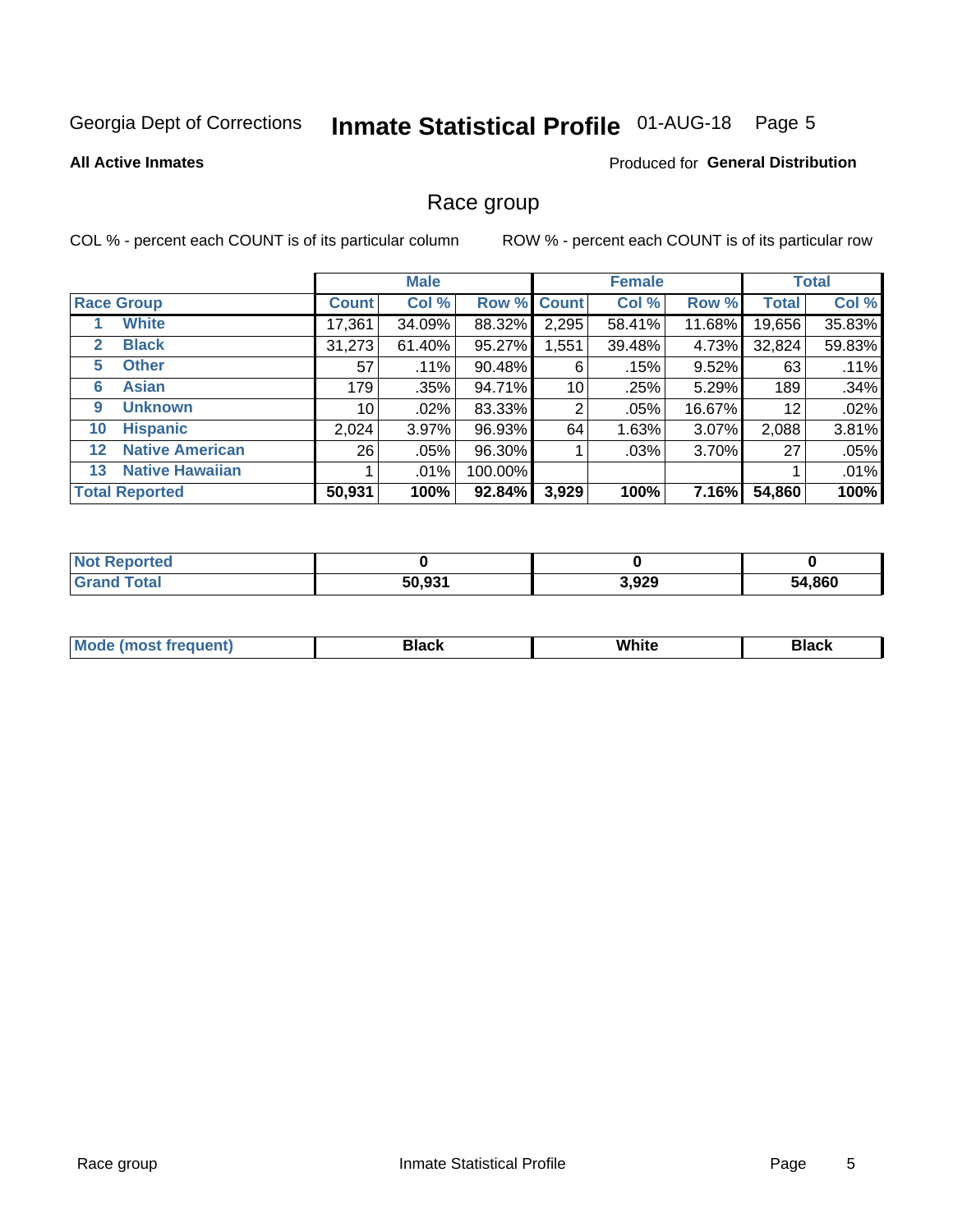## Inmate Statistical Profile 01-AUG-18 Page 6

**All Active Inmates** 

### Produced for General Distribution

### Marital status, self-reported at entry to prison

COL % - percent each COUNT is of its particular column

|                            | <b>Male</b>  |          |        |              | <b>Female</b> | <b>Total</b> |              |        |
|----------------------------|--------------|----------|--------|--------------|---------------|--------------|--------------|--------|
| <b>Marital Status</b>      | <b>Count</b> | Col %    | Row %  | <b>Count</b> | Col %         | Row %        | <b>Total</b> | Col %  |
| <b>Unknown</b><br>$\bf{0}$ | 1,120        | $2.20\%$ | 90.47% | 118          | $3.00\%$      | 9.53%        | 1,238        | 2.26%  |
| <b>Divorced</b><br>D       | 4,867        | 9.56%    | 89.78% | 554          | 14.10%        | 10.22%       | 5,421        | 9.88%  |
| <b>Married</b><br>М        | 6,815        | 13.38%   | 91.38% | 643          | 16.37%        | 8.62%        | 7,458        | 13.59% |
| <b>Separated</b><br>S      | 1,815        | 3.56%    | 84.03% | 345          | 8.78%         | 15.97%       | 2,160        | 3.94%  |
| <b>Unmarried</b><br>U      | 35,743       | 70.18%   | 94.37% | 2,133        | 54.29%        | 5.63%        | 37,876       | 69.04% |
| <b>Widow</b><br>W          | 571          | 1.12%    | 80.76% | 136          | 3.46%         | 19.24%       | 707          | 1.29%  |
| <b>Total Reported</b>      | 50,931       | 100%     | 92.84% | 3,929        | 100%          | 7.16%        | 54,860       | 100%   |

| Not F<br>norted |        |              |        |
|-----------------|--------|--------------|--------|
| Total           | 50.931 | റാറ<br>りっぴんし | 54.860 |

|--|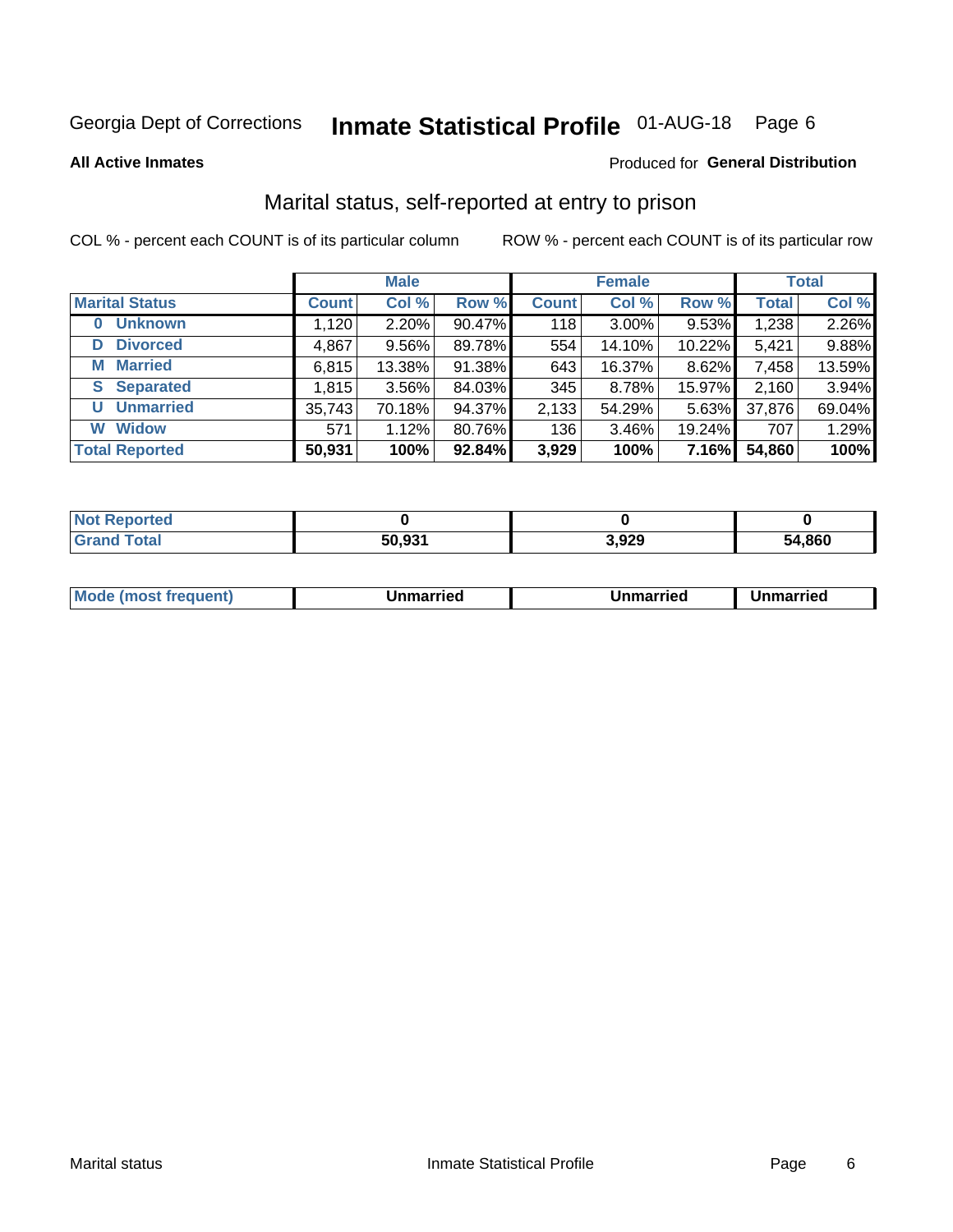#### **Inmate Statistical Profile 01-AUG-18** Page 7

### **All Active Inmates**

### Produced for General Distribution

### Number of Inmates with Dependents, Self-Reported at Entry to Prison

COL % - percent each COUNT is of its particular column

|                             |              | <b>Male</b> |        |              | <b>Female</b> |       |              | <b>Total</b> |
|-----------------------------|--------------|-------------|--------|--------------|---------------|-------|--------------|--------------|
| <b>Number of dependents</b> | <b>Count</b> | Col %       | Row %  | <b>Count</b> | Col %         | Row % | <b>Total</b> | Col %        |
| l 0                         | 15,728       | 37.41%      | 93.89% | 1,024        | 32.06%        | 6.11% | 16,752       | 37.03%       |
|                             | 9,770        | 23.24%      | 93.90% | 635          | 19.88%        | 6.10% | 10,405       | 23.00%       |
| $\overline{2}$              | 7,357        | 17.50%      | 91.36% | 696          | 21.79%        | 8.64% | 8,053        | 17.80%       |
| $\overline{\mathbf{3}}$     | 4,419        | 10.51%      | 90.70% | 453          | 14.18%        | 9.30% | 4,872        | 10.77%       |
| 4                           | 2,246        | 5.34%       | 91.45% | 210          | 6.57%         | 8.55% | 2,456        | 5.43%        |
| 5                           | 1,176        | 2.80%       | 92.60% | 94           | 2.94%         | 7.40% | 1,270        | 2.81%        |
| 6                           | 594          | 1.41%       | 92.38% | 49           | 1.53%         | 7.62% | 643          | 1.42%        |
| 7                           | 310          | 0.74%       | 95.38% | 15           | 0.47%         | 4.62% | 325          | 0.72%        |
| 8                           | 168          | 0.40%       | 96.55% | 6            | 0.19%         | 3.45% | 174          | 0.38%        |
| 9                           | 87           | 0.21%       | 94.57% | 5            | 0.16%         | 5.43% | 92           | 0.20%        |
| 10                          | 82           | 0.20%       | 94.25% | 5            | 0.16%         | 5.75% | 87           | 0.19%        |
| Over 10                     | 110          | 0.26%       | 98.21% | 2            | 0.06%         | 1.79% | 112          | 0.25%        |
| <b>Total Reported</b>       | 42,047       | 100%        | 92.94% | 3,194        | 100%          | 7.06% | 45,241       | 100%         |

| 3.884           | 735   | .619   |
|-----------------|-------|--------|
| 50.021<br>JU.JJ | 3,929 | 54,860 |

| Mean (average)         | 1.49 | 1.65 | 51.، |
|------------------------|------|------|------|
| <b>Median (middle)</b> |      |      |      |
| Mode (most frequent)   |      |      |      |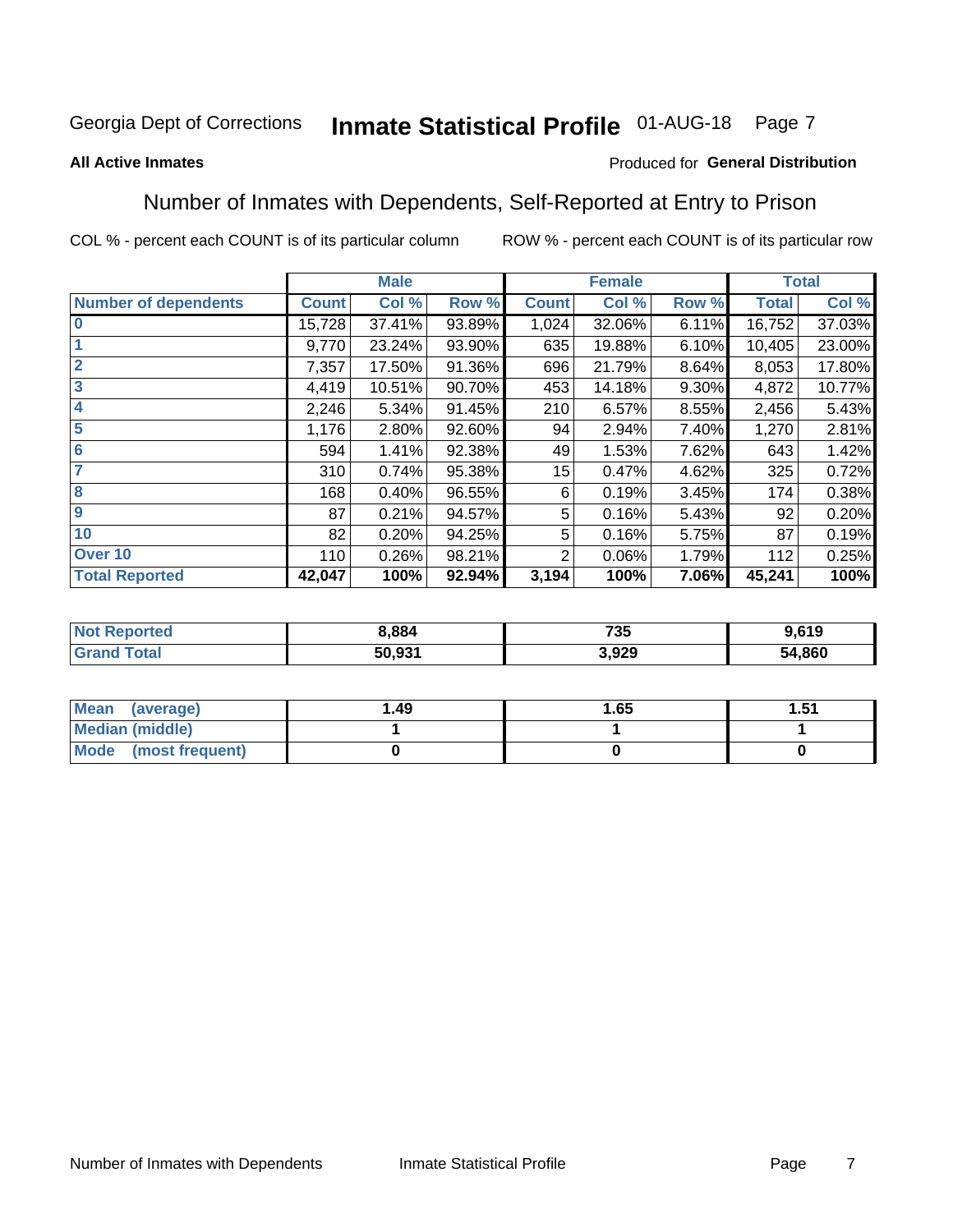## Inmate Statistical Profile 01-AUG-18 Page 8

### **All Active Inmates**

### Produced for General Distribution

### Religious affiliation, self-reported at entry to prison

COL % - percent each COUNT is of its particular column

|                |                              |                | <b>Male</b> |         |                | <b>Female</b> |        |              | <b>Total</b> |
|----------------|------------------------------|----------------|-------------|---------|----------------|---------------|--------|--------------|--------------|
|                | <b>Religious Affiliation</b> | <b>Count</b>   | Col %       | Row %   | <b>Count</b>   | Col %         | Row %  | <b>Total</b> | Col %        |
| 1              | <b>Islam</b>                 | 1,368          | 6.35%       | 97.23%  | 39             | 1.69%         | 2.77%  | 1,407        | 5.90%        |
| $\overline{2}$ | <b>Catholic</b>              | 1,105          | 5.13%       | 89.18%  | 134            | 5.82%         | 10.82% | 1,239        | 5.19%        |
| 3              | <b>Baptist</b>               | 13,548         | 62.86%      | 88.85%  | 1,701          | 73.86%        | 11.15% | 15,249       | 63.92%       |
| 4              | <b>Methodist</b>             | 377            | 1.75%       | 86.27%  | 60             | 2.61%         | 13.73% | 437          | 1.83%        |
| 5              | <b>EpiscopIn</b>             | 46             | .21%        | 88.46%  | 6              | .26%          | 11.54% | 52           | .22%         |
| 6              | <b>Presbytrn</b>             | 78             | .36%        | 90.70%  | 8              | .35%          | 9.30%  | 86           | .36%         |
| 7              | <b>Chc Of God</b>            | 415            | 1.93%       | 89.83%  | 47             | 2.04%         | 10.17% | 462          | 1.94%        |
| 8              | <b>Holiness</b>              | 556            | 2.58%       | 83.23%  | 112            | 4.86%         | 16.77% | 668          | 2.80%        |
| 9              | <b>Jewish</b>                | 63             | .29%        | 82.89%  | 13             | .56%          | 17.11% | 76           | .32%         |
| 10             | <b>Anglican</b>              | 40             | .19%        | 93.02%  | 3              | .13%          | 6.98%  | 43           | .18%         |
| 11             | <b>Grk Orthdx</b>            | $\overline{2}$ | .01%        | 50.00%  | $\overline{2}$ | .09%          | 50.00% | 4            | .02%         |
| 12             | <b>Hindu</b>                 | 9              | .04%        | 90.00%  | 1              | .04%          | 10.00% | 10           | .04%         |
| 13             | <b>Buddhist</b>              | 46             | .21%        | 90.20%  | 5              | .22%          | 9.80%  | 51           | .21%         |
| 14             | <b>Taoist</b>                | 5              | .02%        | 100.00% |                |               |        | 5            | .02%         |
| 15             | <b>Shintoist</b>             | 4              | .02%        | 100.00% |                |               |        | 4            | .02%         |
| 16             | <b>Seven D Ad</b>            | 64             | .30%        | 90.14%  | 7              | .30%          | 9.86%  | 71           | .30%         |
| 17             | <b>Jehovah Wt</b>            | 266            | 1.23%       | 88.67%  | 34             | 1.48%         | 11.33% | 300          | 1.26%        |
| 18             | <b>Latr Day S</b>            | 28             | .13%        | 87.50%  | 4              | .17%          | 12.50% | 32           | .13%         |
| 19             | Quaker                       | $\overline{2}$ | .01%        | 100.00% |                |               |        | 2            | .01%         |
| 20             | <b>Other Prot</b>            | 1,899          | 8.81%       | 94.20%  | 117            | 5.08%         | 5.80%  | 2,016        | 8.45%        |
| 21             | <b>Messianic Judaism</b>     | 11             | .05%        | 100.00% |                |               |        | 11           | .05%         |
| 96             | <b>None</b>                  | 1,621          | 7.52%       | 99.39%  | 10             | .43%          | .61%   | 1,631        | 6.84%        |
|                | <b>Total Reported</b>        | 21,553         | 100%        | 90.35%  | 2,303          | 100%          | 9.65%  | 23,856       | 100%         |

| ortec<br>N | 29,378 | ,626  | 004,61<br>94 |
|------------|--------|-------|--------------|
| 'ota.      | 50.931 | 3,929 | ,860<br>54   |

| Mode (most frequent)<br>Raptist | ∤aptist | Baptist |
|---------------------------------|---------|---------|
|---------------------------------|---------|---------|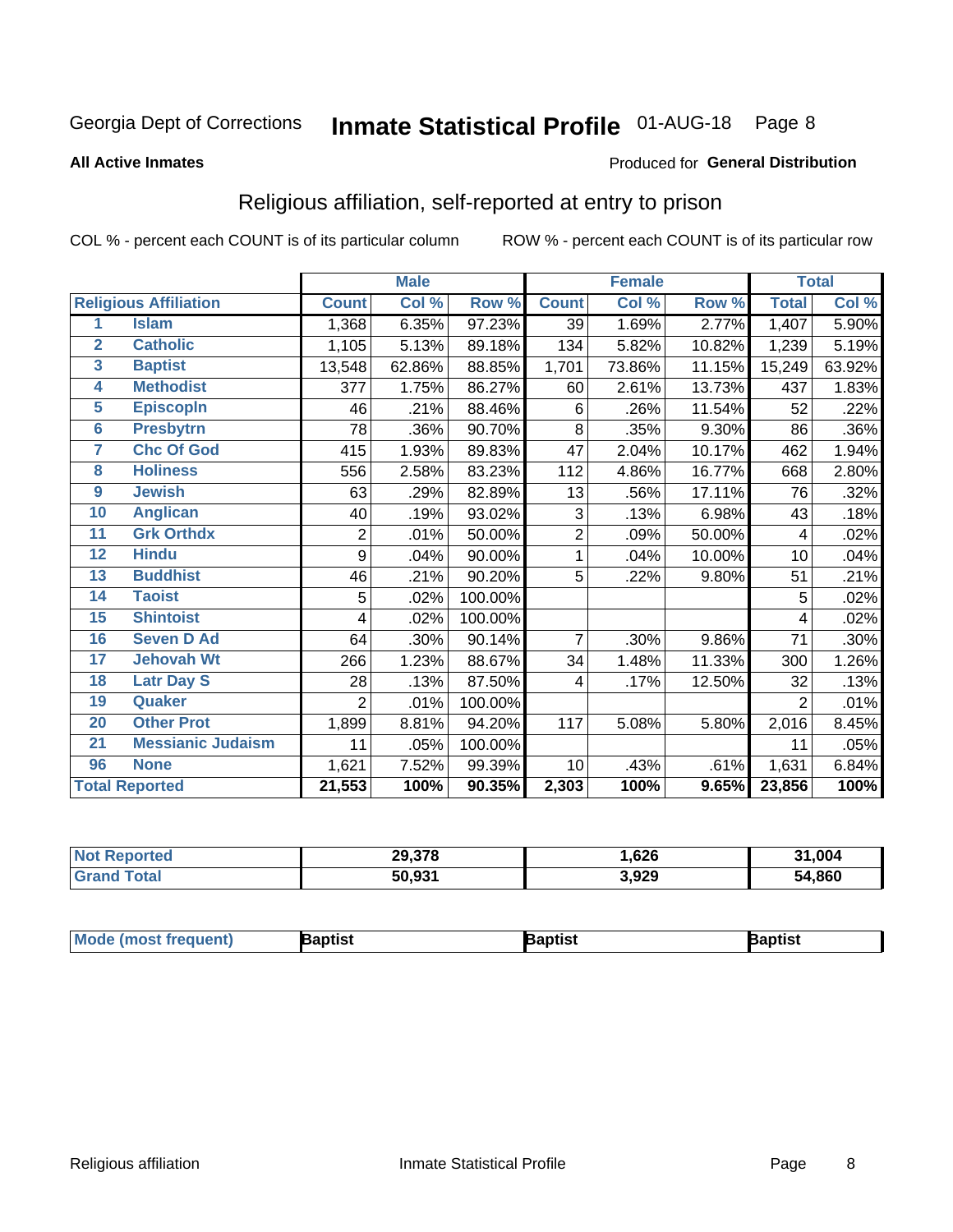## Inmate Statistical Profile 01-AUG-18 Page 9

### **All Active Inmates**

### Produced for General Distribution

### Home county, self-reported at entry to prison

COL % - percent each COUNT is of its particular column

|     |                             |              | <b>Male</b> |                  |              | <b>Female</b> |        | <b>Total</b> |        |
|-----|-----------------------------|--------------|-------------|------------------|--------------|---------------|--------|--------------|--------|
|     | <b>Home County</b>          | <b>Count</b> | Col %       | Row <sup>%</sup> | <b>Count</b> | Col %         | Row %  | <b>Total</b> | Col %  |
| 000 | <b>Unknown</b>              | 7,338        | 14.41%      | 92.33%           | 610          | 15.53%        | 7.67%  | 7,948        | 14.49% |
| 001 | <b>Appling County</b>       | 130          | .26%        | 95.59%           | $\,6$        | .15%          | 4.41%  | 136          | .25%   |
| 002 | <b>Atkinson County</b>      | 38           | .07%        | 92.68%           | 3            | .08%          | 7.32%  | 41           | .07%   |
| 003 | <b>Bacon County</b>         | 68           | .13%        | 93.15%           | 5            | .13%          | 6.85%  | 73           | .13%   |
| 004 | <b>Baker County</b>         | 17           | .03%        | 94.44%           | $\mathbf 1$  | .03%          | 5.56%  | 18           | .03%   |
| 005 | <b>Baldwin County</b>       | 250          | .49%        | 91.91%           | 22           | .56%          | 8.09%  | 272          | .50%   |
| 006 | <b>Banks County</b>         | 70           | .14%        | 87.50%           | 10           | .25%          | 12.50% | 80           | .15%   |
| 007 | <b>Barrow County</b>        | 308          | .60%        | 90.32%           | 33           | .84%          | 9.68%  | 341          | .62%   |
| 008 | <b>Bartow County</b>        | 531          | 1.04%       | 87.05%           | 79           | 2.01%         | 12.95% | 610          | 1.11%  |
| 009 | <b>Ben Hill County</b>      | 190          | .37%        | 93.60%           | 13           | .33%          | 6.40%  | 203          | .37%   |
| 010 | <b>Berrien County</b>       | 80           | .16%        | 94.12%           | 5            | .13%          | 5.88%  | 85           | .15%   |
| 011 | <b>Bibb County</b>          | 1,113        | 2.19%       | 94.88%           | 60           | 1.53%         | 5.12%  | 1,173        | 2.14%  |
| 012 | <b>Bleckley County</b>      | 64           | .13%        | 88.89%           | 8            | .20%          | 11.11% | 72           | .13%   |
| 013 | <b>Brantley County</b>      | 80           | .16%        | 81.63%           | 18           | .46%          | 18.37% | 98           | .18%   |
| 014 | <b>Brooks County</b>        | 198          | .39%        | 99.50%           | $\mathbf{1}$ | .03%          | .50%   | 199          | .36%   |
| 015 | <b>Bryan County</b>         | 85           | .17%        | 94.44%           | 5            | .13%          | 5.56%  | 90           | .16%   |
| 016 | <b>Bulloch County</b>       | 355          | .70%        | 94.16%           | 22           | .56%          | 5.84%  | 377          | .69%   |
| 017 | <b>Burke County</b>         | 231          | .45%        | 98.30%           | 4            | .10%          | 1.70%  | 235          | .43%   |
| 018 | <b>Butts County</b>         | 133          | .26%        | 92.36%           | 11           | .28%          | 7.64%  | 144          | .26%   |
| 019 | <b>Calhoun County</b>       | 70           | .14%        | 92.11%           | 6            | .15%          | 7.89%  | 76           | .14%   |
| 020 | <b>Camden County</b>        | 136          | .27%        | 93.15%           | 10           | .25%          | 6.85%  | 146          | .27%   |
| 021 | <b>Candler County</b>       | 99           | .19%        | 92.52%           | 8            | .20%          | 7.48%  | 107          | .20%   |
| 022 | <b>Carroll County</b>       | 548          | 1.08%       | 89.84%           | 62           | 1.58%         | 10.16% | 610          | 1.11%  |
| 023 | <b>Catoosa County</b>       | 230          | .45%        | 87.79%           | 32           | .81%          | 12.21% | 262          | .48%   |
| 024 | <b>Charlton County</b>      | 46           | .09%        | 93.88%           | 3            | .08%          | 6.12%  | 49           | .09%   |
| 025 | <b>Chatham County</b>       | 1,618        | 3.18%       | 95.40%           | 78           | 1.99%         | 4.60%  | 1,696        | 3.09%  |
| 026 | <b>Chattahoochee County</b> | 24           | .05%        | 100.00%          |              |               |        | 24           | .04%   |
| 027 | <b>Chattooga County</b>     | 205          | .40%        | 88.74%           | 26           | .66%          | 11.26% | 231          | .42%   |
| 028 | <b>Cherokee County</b>      | 388          | .76%        | 90.02%           | 43           | 1.09%         | 9.98%  | 431          | .79%   |
| 029 | <b>Clarke County</b>        | 514          | 1.01%       | 93.80%           | 34           | .87%          | 6.20%  | 548          | 1.00%  |
| 030 | <b>Clay County</b>          | 45           | .09%        | 90.00%           | 5            | .13%          | 10.00% | 50           | .09%   |
| 031 | <b>Clayton County</b>       | 1,442        | 2.83%       | 93.03%           | 108          | 2.75%         | 6.97%  | 1,550        | 2.83%  |
| 032 | <b>Clinch County</b>        | 56           | .11%        | 90.32%           | 6            | .15%          | 9.68%  | 62           | .11%   |
| 033 | <b>Cobb County</b>          | 1,720        | 3.38%       | 91.93%           | 151          | 3.84%         | 8.07%  | 1,871        | 3.41%  |
| 034 | <b>Coffee County</b>        | 267          | .52%        | 92.71%           | 21           | .53%          | 7.29%  | 288          | .52%   |
| 035 | <b>Colquitt County</b>      | 201          | .39%        | 94.81%           | 11           | .28%          | 5.19%  | 212          | .39%   |
| 036 | <b>Columbia County</b>      | 314          | .62%        | 91.81%           | 28           | .71%          | 8.19%  | 342          | .62%   |
| 037 | <b>Cook County</b>          | 129          | .25%        | 92.14%           | 11           | .28%          | 7.86%  | 140          | .26%   |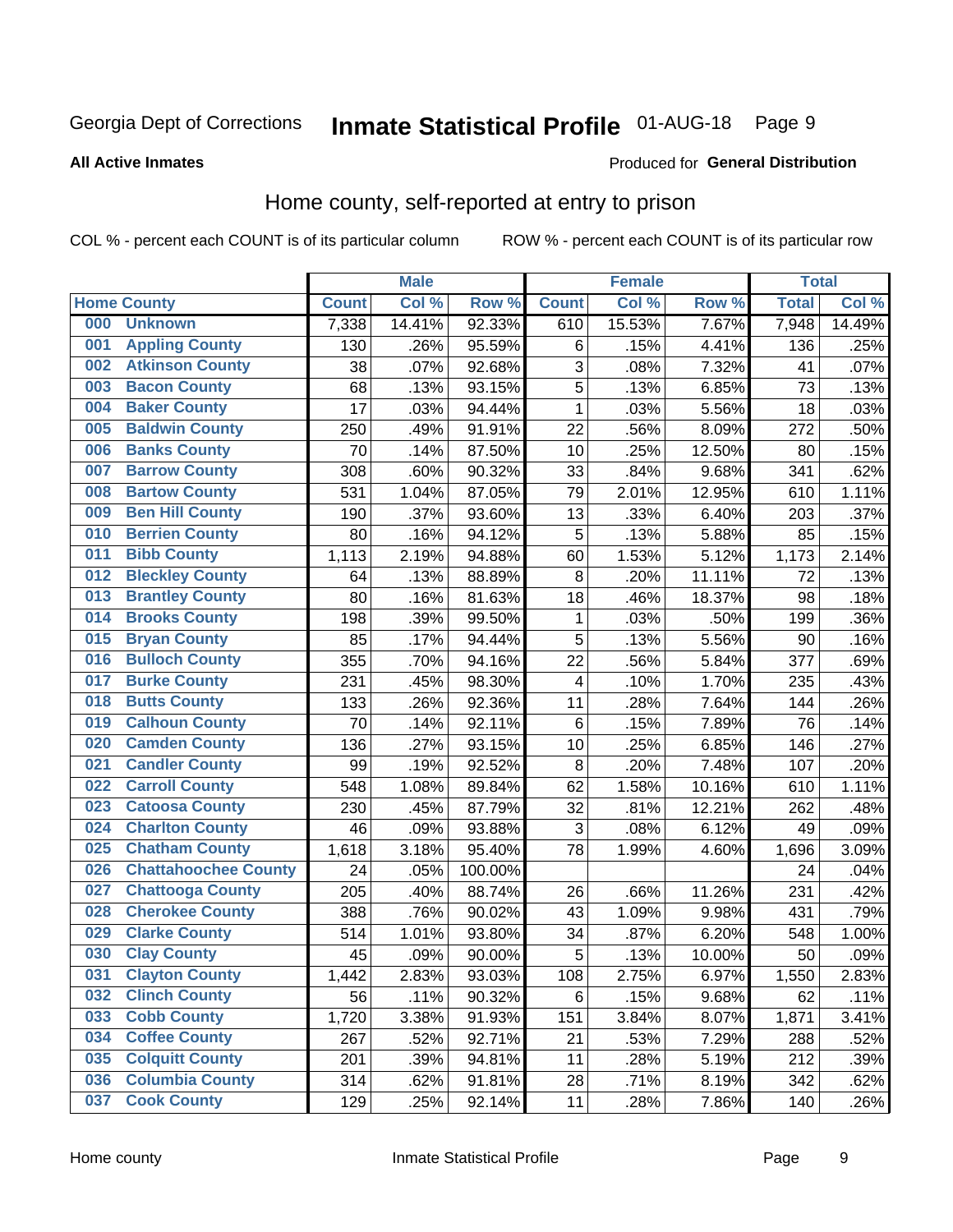## Inmate Statistical Profile 01-AUG-18 Page 10

### **All Active Inmates**

### Produced for General Distribution

### Home county, self-reported at entry to prison

COL % - percent each COUNT is of its particular column

|     |                         |              | <b>Male</b> |         |                | <b>Female</b> |        | <b>Total</b>   |       |
|-----|-------------------------|--------------|-------------|---------|----------------|---------------|--------|----------------|-------|
|     | <b>Home County</b>      | <b>Count</b> | Col %       | Row %   | <b>Count</b>   | Col %         | Row %  | <b>Total</b>   | Col % |
| 038 | <b>Coweta County</b>    | 501          | .98%        | 94.89%  | 27             | .69%          | 5.11%  | 528            | .96%  |
| 039 | <b>Crawford County</b>  | 41           | .08%        | 87.23%  | $\,6$          | .15%          | 12.77% | 47             | .09%  |
| 040 | <b>Crisp County</b>     | 226          | .44%        | 94.96%  | 12             | .31%          | 5.04%  | 238            | .43%  |
| 041 | <b>Dade County</b>      | 63           | .12%        | 91.30%  | $\,6$          | .15%          | 8.70%  | 69             | .13%  |
| 042 | <b>Dawson County</b>    | 77           | .15%        | 90.59%  | 8              | .20%          | 9.41%  | 85             | .15%  |
| 043 | <b>Decatur County</b>   | 212          | .42%        | 95.07%  | 11             | .28%          | 4.93%  | 223            | .41%  |
| 044 | <b>Dekalb County</b>    | 2,887        | 5.67%       | 95.09%  | 149            | 3.79%         | 4.91%  | 3,036          | 5.53% |
| 045 | <b>Dodge County</b>     | 134          | .26%        | 92.41%  | 11             | .28%          | 7.59%  | 145            | .26%  |
| 046 | <b>Dooly County</b>     | 95           | .19%        | 93.14%  | $\overline{7}$ | .18%          | 6.86%  | 102            | .19%  |
| 047 | <b>Dougherty County</b> | 797          | 1.56%       | 95.22%  | 40             | 1.02%         | 4.78%  | 837            | 1.53% |
| 048 | <b>Douglas County</b>   | 511          | 1.00%       | 91.74%  | 46             | 1.17%         | 8.26%  | 557            | 1.02% |
| 049 | <b>Early County</b>     | 67           | .13%        | 89.33%  | 8              | .20%          | 10.67% | 75             | .14%  |
| 050 | <b>Echols County</b>    | 7            | .01%        | 100.00% |                |               |        | $\overline{7}$ | .01%  |
| 051 | <b>Effingham County</b> | 207          | .41%        | 92.83%  | 16             | .41%          | 7.17%  | 223            | .41%  |
| 052 | <b>Elbert County</b>    | 110          | .22%        | 90.16%  | 12             | .31%          | 9.84%  | 122            | .22%  |
| 053 | <b>Emanuel County</b>   | 169          | .33%        | 91.85%  | 15             | .38%          | 8.15%  | 184            | .34%  |
| 054 | <b>Evans County</b>     | 65           | .13%        | 90.28%  | $\overline{7}$ | .18%          | 9.72%  | 72             | .13%  |
| 055 | <b>Fannin County</b>    | 96           | .19%        | 96.97%  | 3              | .08%          | 3.03%  | 99             | .18%  |
| 056 | <b>Fayette County</b>   | 163          | .32%        | 89.56%  | 19             | .48%          | 10.44% | 182            | .33%  |
| 057 | <b>Floyd County</b>     | 696          | 1.37%       | 89.00%  | 86             | 2.19%         | 11.00% | 782            | 1.43% |
| 058 | <b>Forsyth County</b>   | 207          | .41%        | 90.00%  | 23             | .59%          | 10.00% | 230            | .42%  |
| 059 | <b>Franklin County</b>  | 123          | .24%        | 85.42%  | 21             | .53%          | 14.58% | 144            | .26%  |
| 060 | <b>Fulton County</b>    | 4,788        | 9.40%       | 95.36%  | 233            | 5.93%         | 4.64%  | 5,021          | 9.15% |
| 061 | <b>Gilmer County</b>    | 81           | .16%        | 88.04%  | 11             | .28%          | 11.96% | 92             | .17%  |
| 062 | <b>Glascock County</b>  | 8            | .02%        | 72.73%  | 3              | .08%          | 27.27% | 11             | .02%  |
| 063 | <b>Glynn County</b>     | 411          | .81%        | 94.70%  | 23             | .59%          | 5.30%  | 434            | .79%  |
| 064 | <b>Gordon County</b>    | 302          | .59%        | 89.09%  | 37             | .94%          | 10.91% | 339            | .62%  |
| 065 | <b>Grady County</b>     | 104          | .20%        | 94.55%  | $\,6$          | .15%          | 5.45%  | 110            | .20%  |
| 066 | <b>Greene County</b>    | 93           | .18%        | 91.18%  | 9              | .23%          | 8.82%  | 102            | .19%  |
| 067 | <b>Gwinnett County</b>  | 1,788        | 3.51%       | 93.03%  | 134            | 3.41%         | 6.97%  | 1,922          | 3.50% |
| 068 | <b>Habersham County</b> | 117          | .23%        | 87.97%  | 16             | .41%          | 12.03% | 133            | .24%  |
| 069 | <b>Hall County</b>      | 606          | 1.19%       | 90.04%  | 67             | 1.71%         | 9.96%  | 673            | 1.23% |
| 070 | <b>Hancock County</b>   | 55           | .11%        | 93.22%  | $\overline{4}$ | .10%          | 6.78%  | 59             | .11%  |
| 071 | <b>Haralson County</b>  | 131          | .26%        | 90.34%  | 14             | .36%          | 9.66%  | 145            | .26%  |
| 072 | <b>Harris County</b>    | 98           | .19%        | 94.23%  | $\,6$          | .15%          | 5.77%  | 104            | .19%  |
| 073 | <b>Hart County</b>      | 148          | .29%        | 93.67%  | 10             | .25%          | 6.33%  | 158            | .29%  |
| 074 | <b>Heard County</b>     | 58           | .11%        | 92.06%  | 5              | .13%          | 7.94%  | 63             | .11%  |
| 075 | <b>Henry County</b>     | 595          | 1.17%       | 92.53%  | 48             | 1.22%         | 7.47%  | 643            | 1.17% |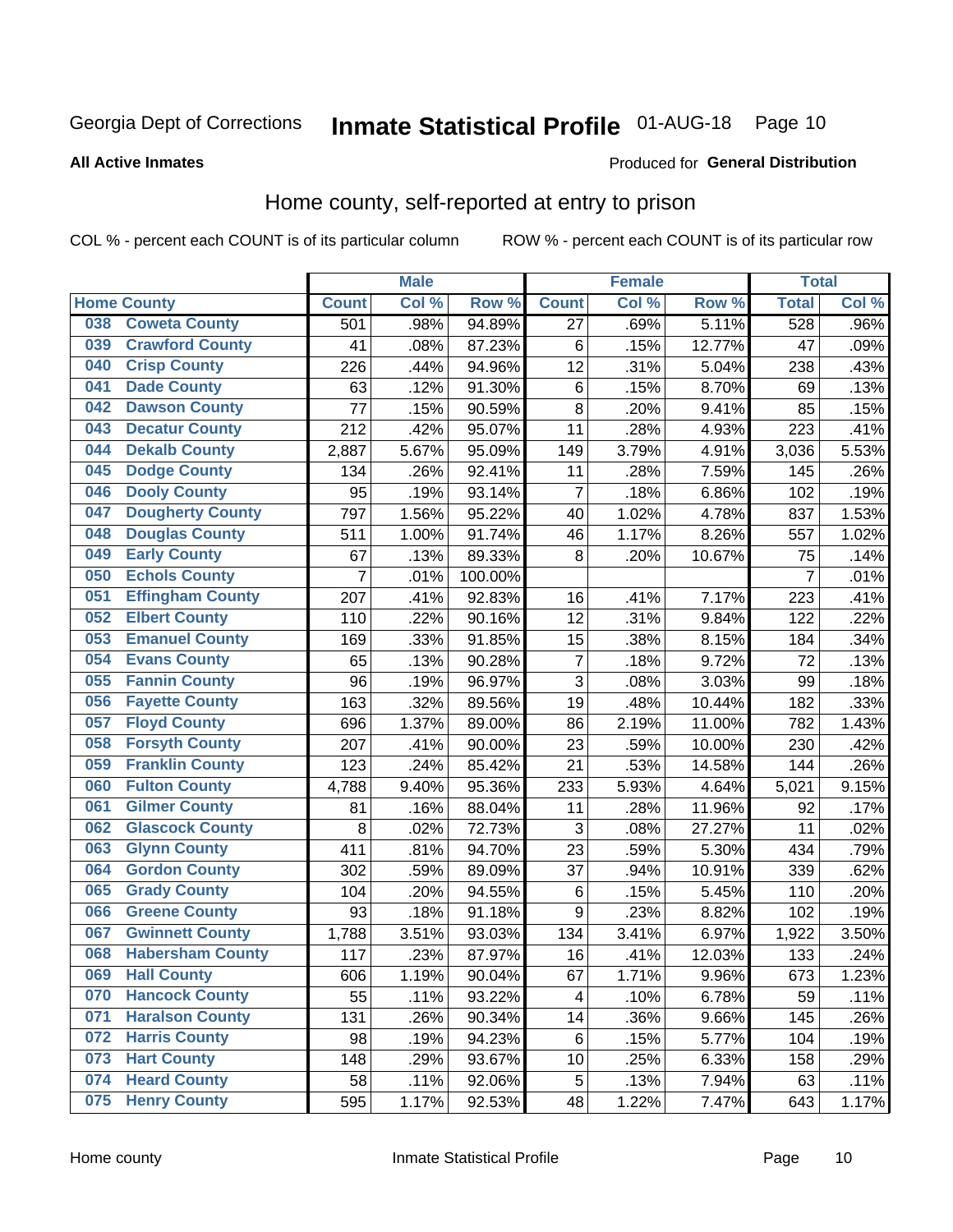## Inmate Statistical Profile 01-AUG-18 Page 11

**All Active Inmates** 

### Produced for General Distribution

### Home county, self-reported at entry to prison

COL % - percent each COUNT is of its particular column

|     |                          |              | <b>Male</b> |                  |                  | <b>Female</b> |        | <b>Total</b> |       |
|-----|--------------------------|--------------|-------------|------------------|------------------|---------------|--------|--------------|-------|
|     | <b>Home County</b>       | <b>Count</b> | Col %       | Row <sup>%</sup> | <b>Count</b>     | Col %         | Row %  | <b>Total</b> | Col % |
|     | 076 Houston County       | 532          | 1.04%       | 91.41%           | 50               | 1.27%         | 8.59%  | 582          | 1.06% |
| 077 | <b>Irwin County</b>      | 62           | .12%        | 89.86%           | 7                | .18%          | 10.14% | 69           | .13%  |
| 078 | <b>Jackson County</b>    | 255          | .50%        | 92.73%           | 20               | .51%          | 7.27%  | 275          | .50%  |
| 079 | <b>Jasper County</b>     | 82           | .16%        | 91.11%           | 8                | .20%          | 8.89%  | 90           | .16%  |
| 080 | <b>Jeff Davis County</b> | 73           | .14%        | 96.05%           | 3                | .08%          | 3.95%  | 76           | .14%  |
| 081 | <b>Jefferson County</b>  | 171          | .34%        | 95.53%           | $\overline{8}$   | .20%          | 4.47%  | 179          | .33%  |
| 082 | <b>Jenkins County</b>    | 64           | .13%        | 95.52%           | 3                | .08%          | 4.48%  | 67           | .12%  |
| 083 | <b>Johnson County</b>    | 36           | .07%        | 85.71%           | $\,6$            | .15%          | 14.29% | 42           | .08%  |
| 084 | <b>Jones County</b>      | 118          | .23%        | 90.08%           | 13               | .33%          | 9.92%  | 131          | .24%  |
| 085 | <b>Lamar County</b>      | 60           | .12%        | 92.31%           | 5                | .13%          | 7.69%  | 65           | .12%  |
| 086 | <b>Lanier County</b>     | 59           | .12%        | 96.72%           | $\overline{2}$   | .05%          | 3.28%  | 61           | .11%  |
| 087 | <b>Laurens County</b>    | 237          | .47%        | 91.51%           | 22               | .56%          | 8.49%  | 259          | .47%  |
| 088 | <b>Lee County</b>        | 100          | .20%        | 94.34%           | $\,6$            | .15%          | 5.66%  | 106          | .19%  |
| 089 | <b>Liberty County</b>    | 220          | .43%        | 96.49%           | 8                | .20%          | 3.51%  | 228          | .42%  |
| 090 | <b>Lincoln County</b>    | 30           | .06%        | 90.91%           | 3                | .08%          | 9.09%  | 33           | .06%  |
| 091 | <b>Long County</b>       | 42           | .08%        | 89.36%           | 5                | .13%          | 10.64% | 47           | .09%  |
| 092 | <b>Lowndes County</b>    | 400          | .79%        | 96.39%           | 15               | .38%          | 3.61%  | 415          | .76%  |
| 093 | <b>Lumpkin County</b>    | 84           | .16%        | 93.33%           | $\,6$            | .15%          | 6.67%  | 90           | .16%  |
| 094 | <b>Macon County</b>      | 68           | .13%        | 89.47%           | 8                | .20%          | 10.53% | 76           | .14%  |
| 095 | <b>Madison County</b>    | 185          | .36%        | 91.58%           | 17               | .43%          | 8.42%  | 202          | .37%  |
| 096 | <b>Marion County</b>     | 60           | .12%        | 95.24%           | 3                | .08%          | 4.76%  | 63           | .11%  |
| 097 | <b>Mcduffie County</b>   | 157          | .31%        | 95.73%           | $\overline{7}$   | .18%          | 4.27%  | 164          | .30%  |
| 098 | <b>Mcintosh County</b>   | 47           | .09%        | 95.92%           | $\overline{2}$   | .05%          | 4.08%  | 49           | .09%  |
| 099 | <b>Meriwether County</b> | 171          | .34%        | 93.96%           | 11               | .28%          | 6.04%  | 182          | .33%  |
| 100 | <b>Miller County</b>     | 30           | .06%        | 100.00%          |                  |               |        | 30           | .05%  |
| 101 | <b>Mitchell County</b>   | 150          | .29%        | 93.17%           | 11               | .28%          | 6.83%  | 161          | .29%  |
| 102 | <b>Monroe County</b>     | 99           | .19%        | 95.19%           | 5                | .13%          | 4.81%  | 104          | .19%  |
| 103 | <b>Montgomery County</b> | 74           | .15%        | 82.22%           | 16               | .41%          | 17.78% | 90           | .16%  |
| 104 | <b>Morgan County</b>     | 97           | .19%        | 91.51%           | $\boldsymbol{9}$ | .23%          | 8.49%  | 106          | .19%  |
| 105 | <b>Murray County</b>     | 206          | .40%        | 88.03%           | 28               | .71%          | 11.97% | 234          | .43%  |
| 106 | <b>Muscogee County</b>   | 1,005        | 1.97%       | 94.63%           | 57               | 1.45%         | 5.37%  | 1,062        | 1.94% |
| 107 | <b>Newton County</b>     | 579          | 1.14%       | 90.47%           | 61               | 1.55%         | 9.53%  | 640          | 1.17% |
| 108 | <b>Oconee County</b>     | 47           | .09%        | 88.68%           | 6                | .15%          | 11.32% | 53           | .10%  |
| 109 | <b>Oglethorpe County</b> | 70           | .14%        | 89.74%           | 8                | .20%          | 10.26% | 78           | .14%  |
| 110 | <b>Paulding County</b>   | 310          | .61%        | 89.34%           | 37               | .94%          | 10.66% | 347          | .63%  |
| 111 | <b>Peach County</b>      | 106          | .21%        | 96.36%           | 4                | .10%          | 3.64%  | 110          | .20%  |
| 112 | <b>Pickens County</b>    | 108          | .21%        | 93.10%           | $\bf 8$          | .20%          | 6.90%  | 116          | .21%  |
| 113 | <b>Pierce County</b>     | 94           | .18%        | 94.95%           | $\overline{5}$   | .13%          | 5.05%  | 99           | .18%  |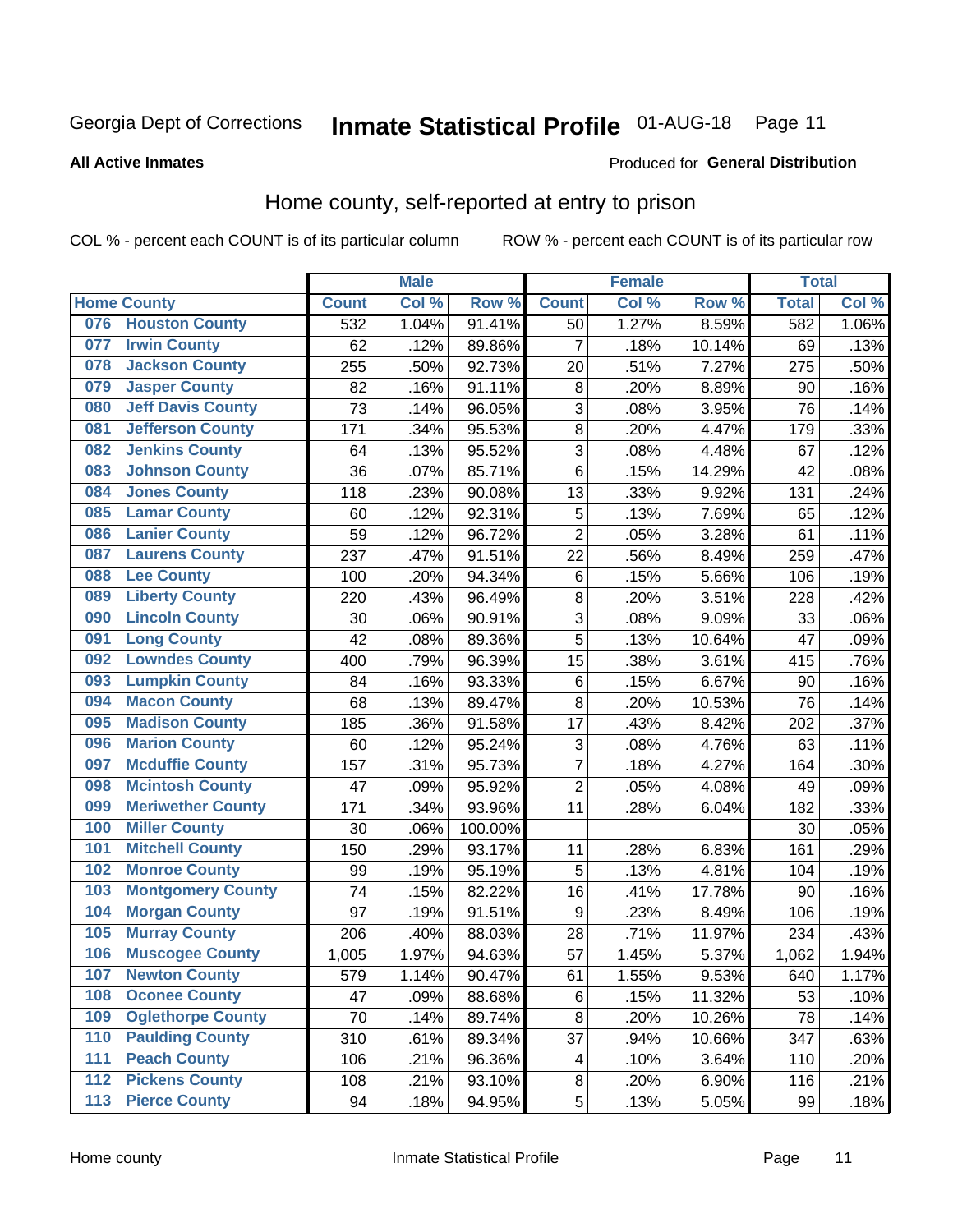#### **Inmate Statistical Profile 01-AUG-18** Page 12

### **All Active Inmates**

### Produced for General Distribution

### Home county, self-reported at entry to prison

COL % - percent each COUNT is of its particular column

|                  |                          |              | <b>Male</b> |         |                         | <b>Female</b> |        | <b>Total</b> |       |
|------------------|--------------------------|--------------|-------------|---------|-------------------------|---------------|--------|--------------|-------|
|                  | <b>Home County</b>       | <b>Count</b> | Col %       | Row %   | <b>Count</b>            | Col %         | Row %  | <b>Total</b> | Col % |
| 114              | <b>Pike County</b>       | 38           | .07%        | 86.36%  | 6                       | .15%          | 13.64% | 44           | .08%  |
| $\overline{115}$ | <b>Polk County</b>       | 237          | .47%        | 89.77%  | 27                      | .69%          | 10.23% | 264          | .48%  |
| 116              | <b>Pulaski County</b>    | 55           | .11%        | 85.94%  | 9                       | .23%          | 14.06% | 64           | .12%  |
| 117              | <b>Putnam County</b>     | 130          | .26%        | 90.91%  | 13                      | .33%          | 9.09%  | 143          | .26%  |
| 118              | <b>Quitman County</b>    | 16           | .03%        | 100.00% |                         |               |        | 16           | .03%  |
| 119              | <b>Rabun County</b>      | 53           | .10%        | 85.48%  | $\boldsymbol{9}$        | .23%          | 14.52% | 62           | .11%  |
| 120              | <b>Randolph County</b>   | 65           | .13%        | 94.20%  | $\overline{\mathbf{4}}$ | .10%          | 5.80%  | 69           | .13%  |
| 121              | <b>Richmond County</b>   | 1,743        | 3.42%       | 94.22%  | 107                     | 2.72%         | 5.78%  | 1,850        | 3.37% |
| 122              | <b>Rockdale County</b>   | 363          | .71%        | 92.37%  | 30                      | .76%          | 7.63%  | 393          | .72%  |
| 123              | <b>Schley County</b>     | 20           | .04%        | 90.91%  | $\overline{\mathbf{c}}$ | .05%          | 9.09%  | 22           | .04%  |
| 124              | <b>Screven County</b>    | 111          | .22%        | 95.69%  | 5                       | .13%          | 4.31%  | 116          | .21%  |
| 125              | <b>Seminole County</b>   | 67           | .13%        | 85.90%  | 11                      | .28%          | 14.10% | 78           | .14%  |
| 126              | <b>Spalding County</b>   | 458          | .90%        | 92.34%  | 38                      | .97%          | 7.66%  | 496          | .90%  |
| 127              | <b>Stephens County</b>   | 131          | .26%        | 85.06%  | 23                      | .59%          | 14.94% | 154          | .28%  |
| 128              | <b>Stewart County</b>    | 35           | .07%        | 100.00% |                         |               |        | 35           | .06%  |
| 129              | <b>Sumter County</b>     | 176          | .35%        | 94.62%  | 10                      | .25%          | 5.38%  | 186          | .34%  |
| 130              | <b>Talbot County</b>     | 34           | .07%        | 87.18%  | 5                       | .13%          | 12.82% | 39           | .07%  |
| 131              | <b>Taliaferro County</b> | 13           | .03%        | 100.00% |                         |               |        | 13           | .02%  |
| 132              | <b>Tattnall County</b>   | 149          | .29%        | 94.30%  | 9                       | .23%          | 5.70%  | 158          | .29%  |
| 133              | <b>Taylor County</b>     | 57           | .11%        | 89.06%  | $\overline{7}$          | .18%          | 10.94% | 64           | .12%  |
| 134              | <b>Telfair County</b>    | 99           | .19%        | 92.52%  | $\bf 8$                 | .20%          | 7.48%  | 107          | .20%  |
| 135              | <b>Terrell County</b>    | 72           | .14%        | 94.74%  | $\overline{\mathbf{4}}$ | .10%          | 5.26%  | 76           | .14%  |
| 136              | <b>Thomas County</b>     | 177          | .35%        | 95.16%  | $\boldsymbol{9}$        | .23%          | 4.84%  | 186          | .34%  |
| 137              | <b>Tift County</b>       | 272          | .53%        | 98.19%  | 5                       | .13%          | 1.81%  | 277          | .50%  |
| 138              | <b>Toombs County</b>     | 282          | .55%        | 91.86%  | 25                      | .64%          | 8.14%  | 307          | .56%  |
| 139              | <b>Towns County</b>      | 24           | .05%        | 82.76%  | 5                       | .13%          | 17.24% | 29           | .05%  |
| 140              | <b>Treutlen County</b>   | 50           | .10%        | 89.29%  | $\,6$                   | .15%          | 10.71% | 56           | .10%  |
| 141              | <b>Troup County</b>      | 566          | 1.11%       | 92.64%  | 45                      | 1.15%         | 7.36%  | 611          | 1.11% |
| 142              | <b>Turner County</b>     | 65           | .13%        | 98.48%  | 1                       | .03%          | 1.52%  | 66           | .12%  |
| 143              | <b>Twiggs County</b>     | 51           | .10%        | 92.73%  | $\overline{\mathbf{4}}$ | .10%          | 7.27%  | 55           | .10%  |
| 144              | <b>Union County</b>      | 77           | .15%        | 84.62%  | 14                      | .36%          | 15.38% | 91           | .17%  |
| 145              | <b>Upson County</b>      | 158          | .31%        | 95.76%  | $\overline{7}$          | .18%          | 4.24%  | 165          | .30%  |
| 146              | <b>Walker County</b>     | 364          | .71%        | 88.14%  | 49                      | 1.25%         | 11.86% | 413          | .75%  |
| 147              | <b>Walton County</b>     | 427          | .84%        | 89.89%  | 48                      | 1.22%         | 10.11% | 475          | .87%  |
| 148              | <b>Ware County</b>       | 277          | .54%        | 94.86%  | 15                      | .38%          | 5.14%  | 292          | .53%  |
| 149              | <b>Warren County</b>     | 39           | .08%        | 100.00% |                         |               |        | 39           | .07%  |
| 150              | <b>Washington County</b> | 184          | .36%        | 91.54%  | 17                      | .43%          | 8.46%  | 201          | .37%  |
| 151              | <b>Wayne County</b>      | 181          | .36%        | 93.30%  | 13                      | .33%          | 6.70%  | 194          | .35%  |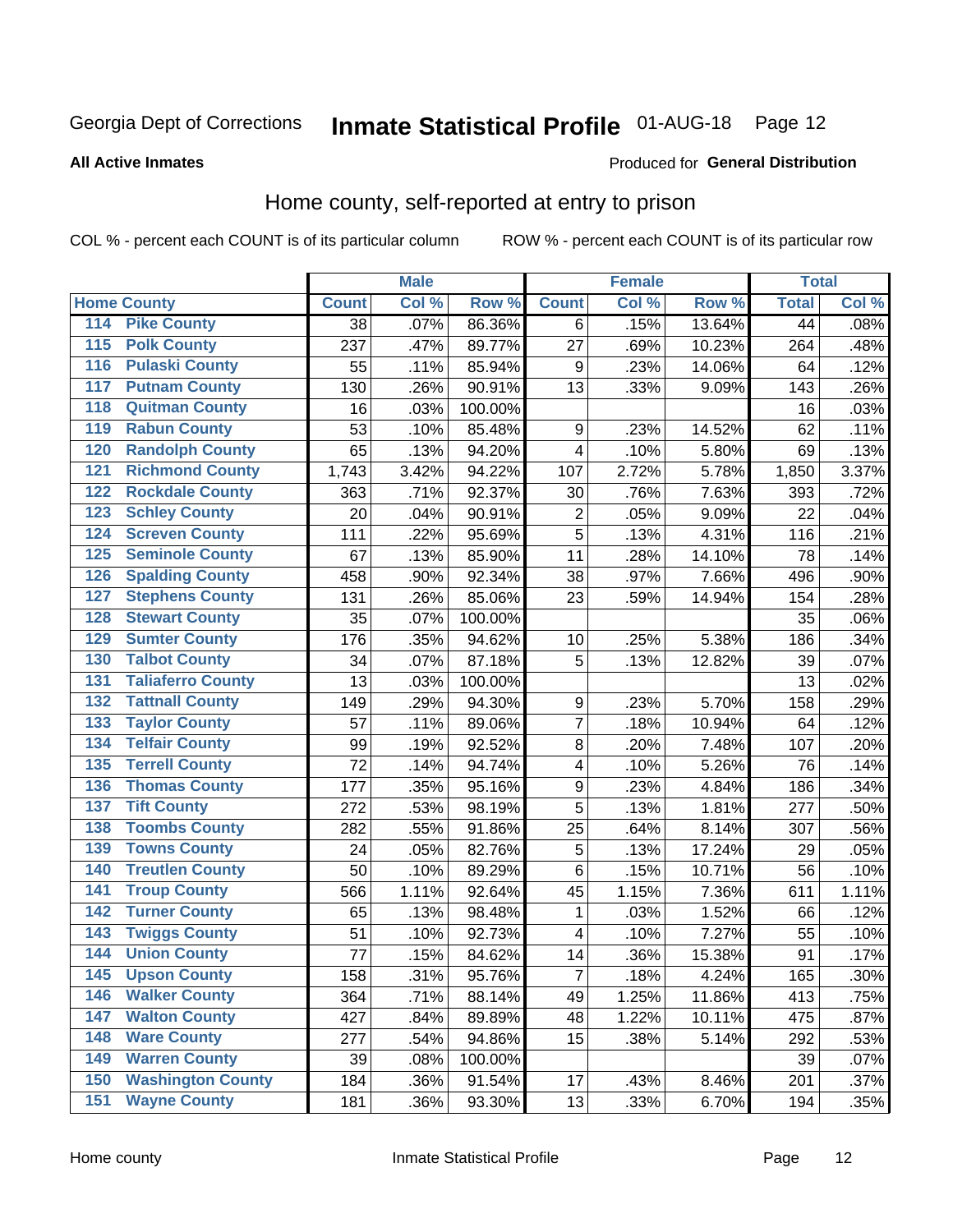## Inmate Statistical Profile 01-AUG-18 Page 13

**All Active Inmates** 

### Produced for General Distribution

### Home county, self-reported at entry to prison

COL % - percent each COUNT is of its particular column

|     |                             |              | <b>Male</b> |        |                | <b>Female</b> |        | <b>Total</b> |       |
|-----|-----------------------------|--------------|-------------|--------|----------------|---------------|--------|--------------|-------|
|     | <b>Home County</b>          | <b>Count</b> | Col %       | Row %  | <b>Count</b>   | Col %         | Row %  | <b>Total</b> | Col % |
| 152 | <b>Webster County</b>       | 11           | .02%        | 84.62% | $\overline{2}$ | .05%          | 15.38% | 13           | .02%  |
| 153 | <b>Wheeler County</b>       | 68           | .13%        | 98.55% |                | .03%          | 1.45%  | 69           | .13%  |
| 154 | <b>White County</b>         | 101          | .20%        | 91.82% | 9              | .23%          | 8.18%  | 110          | .20%  |
| 155 | <b>Whitfield County</b>     | 569          | 1.12%       | 87.94% | 78             | 1.99%         | 12.06% | 647          | 1.18% |
| 156 | <b>Wilcox County</b>        | 52           | .10%        | 91.23% | 5              | .13%          | 8.77%  | 57           | .10%  |
| 157 | <b>Wilkes County</b>        | 73           | .14%        | 87.95% | 10             | .25%          | 12.05% | 83           | .15%  |
| 158 | <b>Wilkinson County</b>     | 50           | .10%        | 96.15% | $\overline{2}$ | .05%          | 3.85%  | 52           | .09%  |
| 159 | <b>Worth County</b>         | 109          | .21%        | 88.62% | 14             | .36%          | 11.38% | 123          | .22%  |
| 999 | <b>Other Custody/Out Of</b> | 126          | .25%        | 94.74% | 7              | .18%          | 5.26%  | 133          | .24%  |
|     | <b>State</b>                |              |             |        |                |               |        |              |       |
|     | <b>Total Rported</b>        | 50,931       | 100%        | 92.84% | 3,929          | 100%          | 7.16%  | 54,860       | 100%  |

| 'Not<br>Reported |        |       |        |
|------------------|--------|-------|--------|
| Total            | 50,931 | 3,929 | 54,860 |

|  | Mode (most frequent) | <b>Fulton County</b> | <b>Fulton County</b> | <b>Fulton County</b> |
|--|----------------------|----------------------|----------------------|----------------------|
|--|----------------------|----------------------|----------------------|----------------------|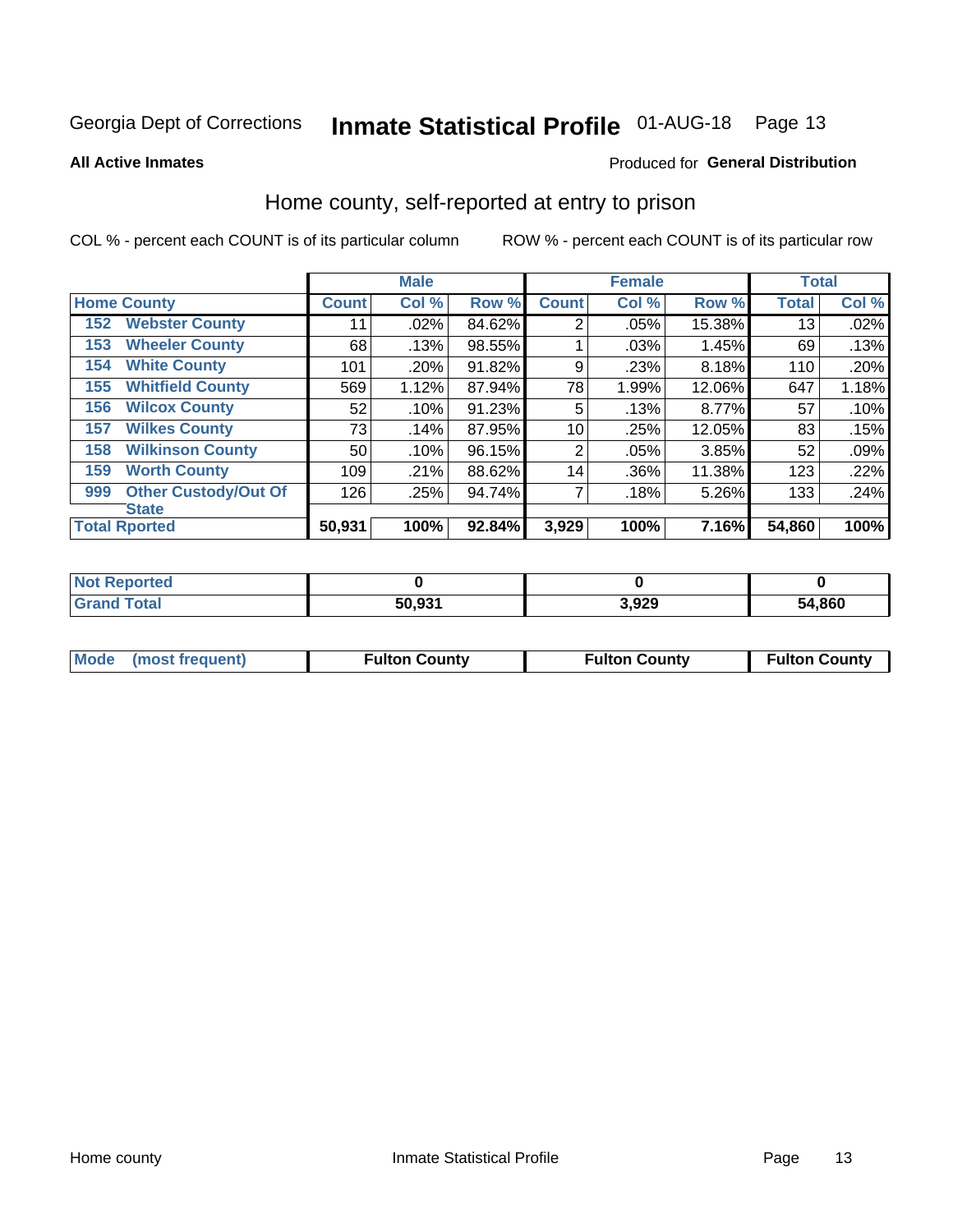## Inmate Statistical Profile 01-AUG-18 Page 14

### **All Active Inmates**

### Produced for General Distribution

### Employment status before prison, self-reported at entry to prison

COL % - percent each COUNT is of its particular column

|                           |              | <b>Male</b> |         |              | <b>Female</b> |        |              | <b>Total</b> |  |
|---------------------------|--------------|-------------|---------|--------------|---------------|--------|--------------|--------------|--|
| <b>Employment Status</b>  | <b>Count</b> | Col %       | Row %   | <b>Count</b> | Col %         | Row %  | <b>Total</b> | Col %        |  |
| <b>Full Time</b><br>01    | 16,160       | 46.23%      | 92.31%  | 1,347        | 38.20%        | 7.69%  | 17,507       | 45.50%       |  |
| <b>Part Time</b><br>02    | 2,154        | 6.16%       | 86.65%  | 332          | 9.42%         | 13.35% | 2,486        | 6.46%        |  |
| Unempl $<$ 6M<br>03       | 2,066        | 5.91%       | 98.24%  | 37           | 1.05%         | 1.76%  | 2,103        | 5.47%        |  |
| Unempl > 6M<br>04         | 8,523        | 24.38%      | 88.47%  | 1,111        | 31.51%        | 11.53% | 9,634        | 25.04%       |  |
| <b>Never Worked</b><br>05 | 3,460        | $9.90\%$    | 93.92%  | 224          | 6.35%         | 6.08%  | 3,684        | 9.57%        |  |
| <b>Student</b><br>06      | 908          | $2.60\%$    | 95.78%  | 40           | 1.13%         | 4.22%  | 948          | 2.46%        |  |
| 07<br><b>Incapable</b>    | 1,682        | 4.81%       | 79.45%  | 435          | 12.34%        | 20.55% | 2,117        | 5.50%        |  |
| <b>UNKNOWN</b><br>20      |              | $.01\%$     | 100.00% |              |               |        |              | .01%         |  |
| <b>Total Reported</b>     | 34,954       | 100%        | 90.84%  | 3,526        | 100%          | 9.16%  | 38,480       | 100%         |  |

| <b>Not Reported</b> | 15,978 | 403   | 16,381 |
|---------------------|--------|-------|--------|
| <b>Grand Total</b>  | 50,932 | 3,929 | 54,861 |

| <b>Mode (most frequent)</b> | Full Time | <b>Full Time</b> | Time |
|-----------------------------|-----------|------------------|------|
|                             |           |                  |      |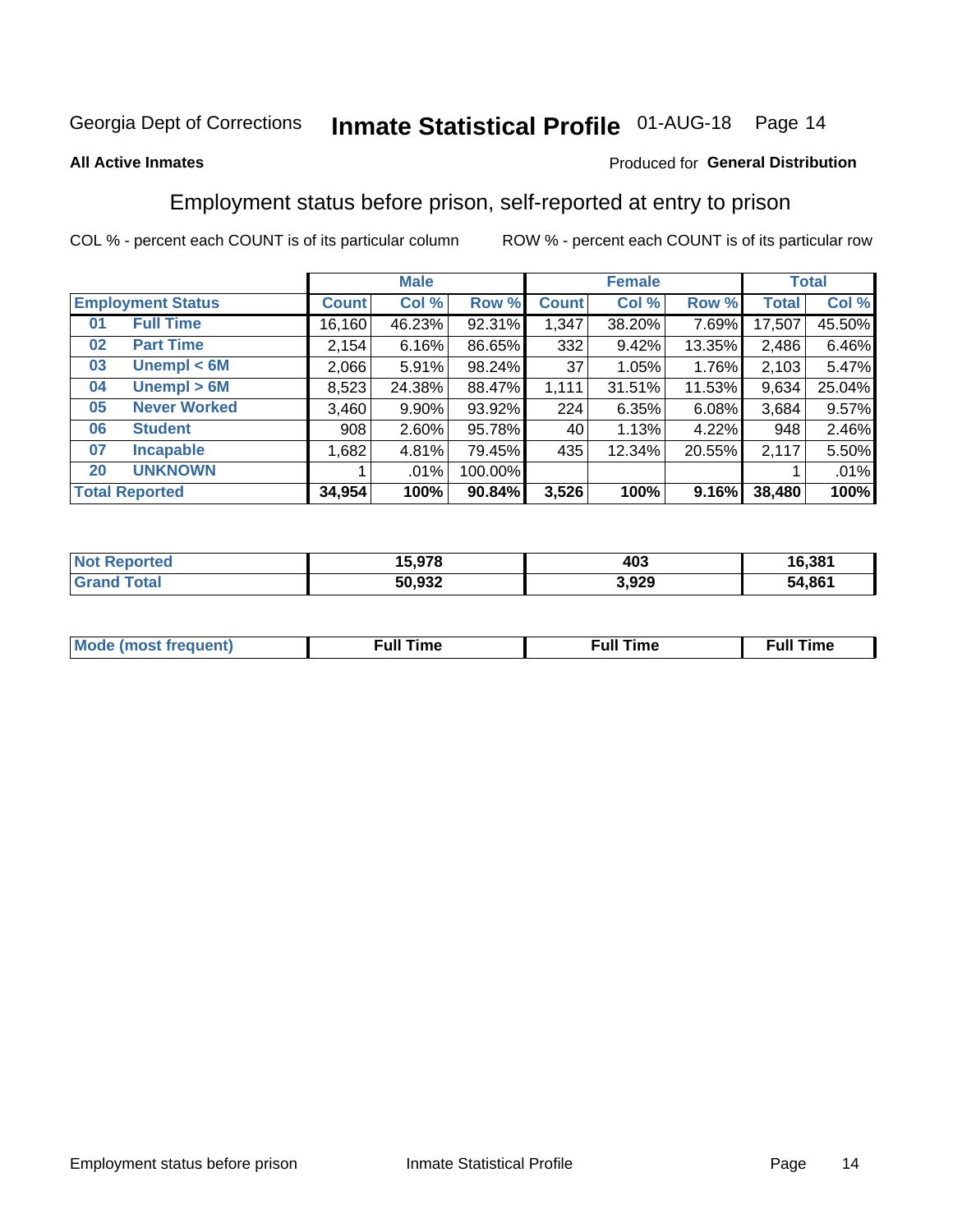### **All Active Inmates**

Produced for General Distribution

### Age at admission

COL % - percent each COUNT is of its particular column

|                         |              | <b>Male</b> |         |                | <b>Female</b> |        |              | <b>Total</b> |
|-------------------------|--------------|-------------|---------|----------------|---------------|--------|--------------|--------------|
| <b>Age At Admission</b> | <b>Count</b> | Col %       | Row %   | <b>Count</b>   | Col %         | Row %  | <b>Total</b> | Col %        |
| 14                      | 12           | 0.02%       | 85.71%  | $\overline{2}$ | 0.05%         | 14.29% | 14           | 0.03%        |
| 15                      | 50           | 0.10%       | 100.00% |                |               |        | 50           | 0.09%        |
| 16                      | 126          | 0.25%       | 98.44%  | 2              | 0.05%         | 1.56%  | 128          | 0.23%        |
| $\overline{17}$         | 693          | 1.36%       | 95.85%  | 30             | 0.76%         | 4.15%  | 723          | 1.32%        |
| $\overline{18}$         | 1,278        | 2.51%       | 96.53%  | 46             | 1.17%         | 3.47%  | 1,324        | 2.41%        |
| 19                      | 1,824        | 3.58%       | 97.02%  | 56             | 1.43%         | 2.98%  | 1,880        | 3.43%        |
| 20                      | 2,076        | 4.08%       | 95.71%  | 93             | 2.37%         | 4.29%  | 2,169        | 3.95%        |
| $\overline{21}$         | 2,082        | 4.09%       | 95.68%  | 94             | 2.39%         | 4.32%  | 2,176        | 3.97%        |
| $\overline{22}$         | 2,140        | 4.20%       | 94.40%  | 127            | 3.23%         | 5.60%  | 2,267        | 4.13%        |
| $\overline{23}$         | 2,002        | 3.93%       | 94.12%  | 125            | 3.18%         | 5.88%  | 2,127        | 3.88%        |
| 24                      | 2,006        | 3.94%       | 92.53%  | 162            | 4.12%         | 7.47%  | 2,168        | 3.95%        |
| $\overline{25}$         | 1,969        | 3.87%       | 93.01%  | 148            | 3.77%         | 6.99%  | 2,117        | 3.86%        |
| $\overline{26}$         | 1,916        | 3.76%       | 93.55%  | 132            | 3.36%         | 6.45%  | 2,048        | 3.73%        |
| $\overline{27}$         | 1,915        | 3.76%       | 92.60%  | 153            | 3.89%         | 7.40%  | 2,068        | 3.77%        |
| 28                      | 1,806        | 3.55%       | 92.76%  | 141            | 3.59%         | 7.24%  | 1,947        | 3.55%        |
| 29                      | 1,743        | 3.42%       | 92.81%  | 135            | 3.44%         | 7.19%  | 1,878        | 3.42%        |
| 30                      | 1,700        | 3.34%       | 91.84%  | 151            | 3.84%         | 8.16%  | 1,851        | 3.37%        |
| 31                      | 1,574        | 3.09%       | 90.36%  | 168            | 4.28%         | 9.64%  | 1,742        | 3.18%        |
| 32                      | 1,513        | 2.97%       | 90.82%  | 153            | 3.89%         | 9.18%  | 1,666        | 3.04%        |
| 33                      | 1,495        | 2.94%       | 91.72%  | 135            | 3.44%         | 8.28%  | 1,630        | 2.97%        |
| 34                      | 1,384        | 2.72%       | 90.58%  | 144            | 3.67%         | 9.42%  | 1,528        | 2.79%        |
| 35                      | 1,413        | 2.77%       | 91.99%  | 123            | 3.13%         | 8.01%  | 1,536        | 2.80%        |
| 36                      | 1,355        | 2.66%       | 92.11%  | 116            | 2.95%         | 7.89%  | 1,471        | 2.68%        |
| 37                      | 1,344        | 2.64%       | 91.99%  | 117            | 2.98%         | 8.01%  | 1,461        | 2.66%        |
| 38                      | 1,240        | 2.43%       | 91.24%  | 119            | 3.03%         | 8.76%  | 1,359        | 2.48%        |
| 39                      | 1,095        | 2.15%       | 90.80%  | 111            | 2.83%         | 9.20%  | 1,206        | 2.20%        |
| 40                      | 1,052        | 2.07%       | 91.32%  | 100            | 2.55%         | 8.68%  | 1,152        | 2.10%        |
| 41                      | 1,014        | 1.99%       | 92.69%  | 80             | 2.04%         | 7.31%  | 1,094        | 1.99%        |
| 42                      | 888          | 1.74%       | 91.64%  | 81             | 2.06%         | 8.36%  | 969          | 1.77%        |
| 43                      | 897          | 1.76%       | 92.00%  | 78             | 1.99%         | 8.00%  | 975          | 1.78%        |
| 44                      | 766          | 1.50%       | 90.87%  | 77             | 1.96%         | 9.13%  | 843          | 1.54%        |
| 45                      | 739          | 1.45%       | 90.34%  | 79             | 2.01%         | 9.66%  | 818          | 1.49%        |
| 46                      | 753          | 1.48%       | 90.72%  | 77             | 1.96%         | 9.28%  | 830          | 1.51%        |
| 47                      | 683          | 1.34%       | 89.63%  | 79             | 2.01%         | 10.37% | 762          | 1.39%        |
| 48                      | 672          | 1.32%       | 90.57%  | 70             | 1.78%         | 9.43%  | 742          | 1.35%        |
| 49                      | 629          | 1.24%       | 92.36%  | 52             | 1.32%         | 7.64%  | 681          | 1.24%        |
| 50                      | 586          | 1.15%       | 93.16%  | 43             | 1.09%         | 6.84%  | 629          | 1.15%        |
| 51                      | 509          | 1.00%       | 93.74%  | 34             | 0.87%         | 6.26%  | 543          | 0.99%        |
| 52                      | 526          | 1.03%       | 90.07%  | 58             | 1.48%         | 9.93%  | 584          | 1.06%        |
| 53                      | 495          | 0.97%       | 90.66%  | 51             | 1.30%         | 9.34%  | 546          | 1.00%        |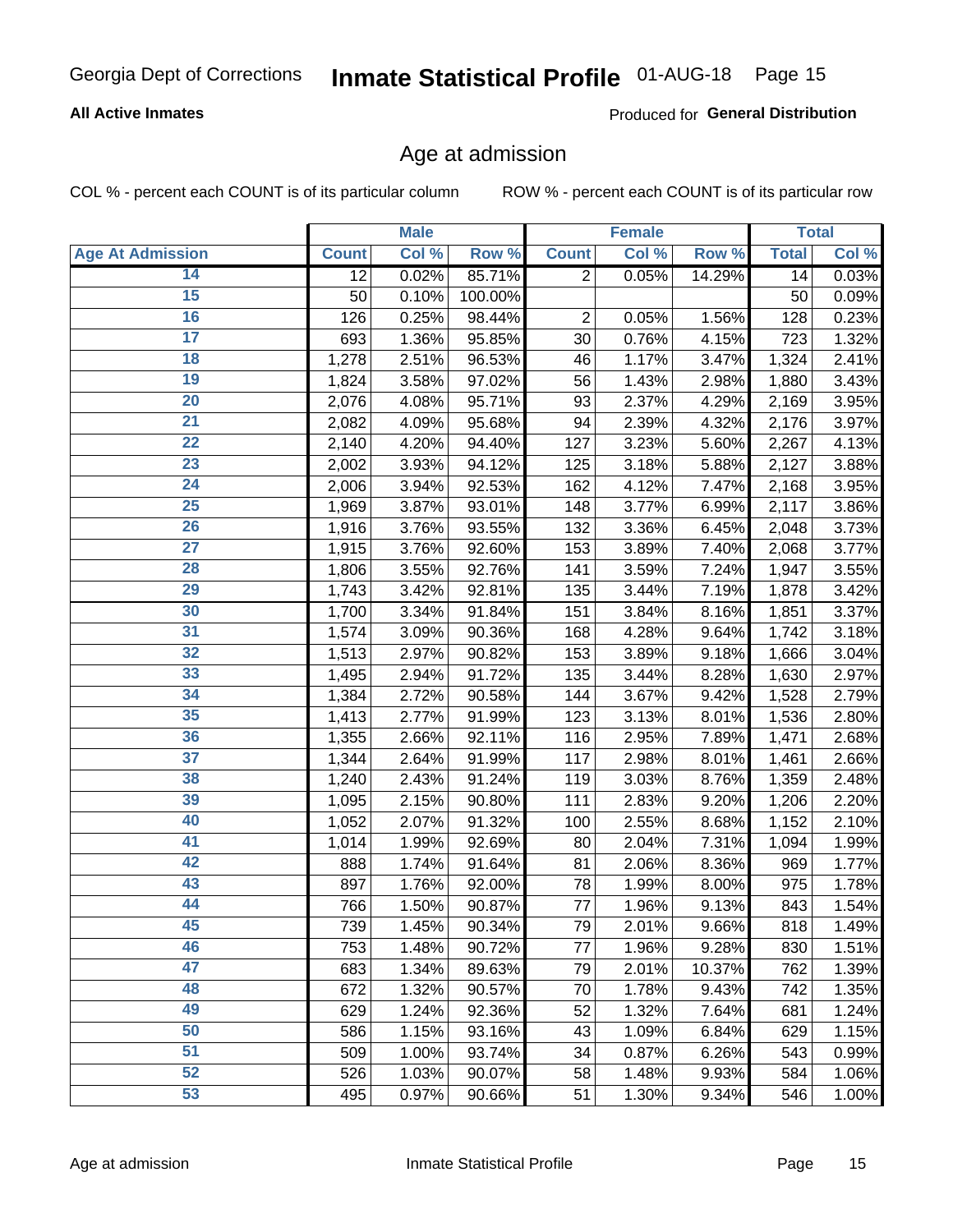### **All Active Inmates**

Produced for General Distribution

### Age at admission

COL % - percent each COUNT is of its particular column

|                         |                         | <b>Male</b> |         |                 | <b>Female</b> |        |                | <b>Total</b> |
|-------------------------|-------------------------|-------------|---------|-----------------|---------------|--------|----------------|--------------|
| <b>Age At Admission</b> | <b>Count</b>            | Col %       | Row %   | <b>Count</b>    | Col %         | Row %  | <b>Total</b>   | Col %        |
| 54                      | 434                     | 0.85%       | 92.93%  | $\overline{33}$ | 0.84%         | 7.07%  | 467            | 0.85%        |
| 55                      | 384                     | 0.75%       | 94.58%  | 22              | 0.56%         | 5.42%  | 406            | 0.74%        |
| 56                      | 330                     | 0.65%       | 91.67%  | 30              | 0.76%         | 8.33%  | 360            | 0.66%        |
| 57                      | 295                     | 0.58%       | 94.86%  | 16              | 0.41%         | 5.14%  | 311            | 0.57%        |
| 58                      | 263                     | 0.52%       | 94.27%  | 16              | 0.41%         | 5.73%  | 279            | 0.51%        |
| 59                      | 206                     | 0.40%       | 92.38%  | 17              | 0.43%         | 7.62%  | 223            | 0.41%        |
| 60                      | 188                     | 0.37%       | 94.47%  | 11              | 0.28%         | 5.53%  | 199            | 0.36%        |
| 61                      | 154                     | 0.30%       | 97.47%  | $\overline{4}$  | 0.10%         | 2.53%  | 158            | 0.29%        |
| 62                      | 127                     | 0.25%       | 92.70%  | 10              | 0.25%         | 7.30%  | 137            | 0.25%        |
| 63                      | 109                     | 0.21%       | 94.78%  | $\,6$           | 0.15%         | 5.22%  | 115            | 0.21%        |
| 64                      | 104                     | 0.20%       | 94.55%  | $\,6$           | 0.15%         | 5.45%  | 110            | 0.20%        |
| 65                      | 64                      | 0.13%       | 96.97%  | $\overline{c}$  | 0.05%         | 3.03%  | 66             | 0.12%        |
| 66                      | 45                      | 0.09%       | 95.74%  | $\overline{c}$  | 0.05%         | 4.26%  | 47             | 0.09%        |
| 67                      | 44                      | 0.09%       | 95.65%  | $\overline{2}$  | 0.05%         | 4.35%  | 46             | 0.08%        |
| 68                      | 40                      | 0.08%       | 97.56%  | 1               | 0.03%         | 2.44%  | 41             | 0.07%        |
| 69                      | 33                      | 0.06%       | 91.67%  | 3               | 0.08%         | 8.33%  | 36             | 0.07%        |
| 70                      | 34                      | 0.07%       | 97.14%  | $\mathbf 1$     | 0.03%         | 2.86%  | 35             | 0.06%        |
| $\overline{71}$         | 19                      | 0.04%       | 90.48%  | $\overline{2}$  | 0.05%         | 9.52%  | 21             | 0.04%        |
| $\overline{72}$         | 19                      | 0.04%       | 95.00%  | $\mathbf{1}$    | 0.03%         | 5.00%  | 20             | 0.04%        |
| 73                      | 15                      | 0.03%       | 100.00% |                 |               |        | 15             | 0.03%        |
| $\overline{74}$         | 11                      | 0.02%       | 91.67%  | $\mathbf{1}$    | 0.03%         | 8.33%  | 12             | 0.02%        |
| 75                      | 10                      | 0.02%       | 100.00% |                 |               |        | 10             | 0.02%        |
| 76                      | 11                      | 0.02%       | 100.00% |                 |               |        | 11             | 0.02%        |
| $\overline{77}$         | 6                       | 0.01%       | 100.00% |                 |               |        | 6              | 0.01%        |
| 78                      | $\overline{\mathbf{4}}$ | 0.01%       | 100.00% |                 |               |        | 4              | 0.01%        |
| 79                      | $\overline{2}$          | 0.01%       | 100.00% |                 |               |        | $\overline{2}$ | 0.01%        |
| 80                      | $\overline{2}$          | 0.01%       | 66.67%  | $\mathbf{1}$    | 0.03%         | 33.33% | 3              | 0.01%        |
| 81                      | 3                       | 0.01%       | 100.00% |                 |               |        | 3              | 0.01%        |
| 82                      | 6                       | 0.01%       | 100.00% |                 |               |        | 6              | 0.01%        |
| 83                      | $\overline{2}$          | 0.01%       | 100.00% |                 |               |        | $\overline{2}$ | 0.01%        |
| 84                      | 3                       | 0.01%       | 100.00% |                 |               |        | 3              | 0.01%        |
| 85                      | 1                       | 0.01%       | 100.00% |                 |               |        | $\mathbf{1}$   | 0.01%        |
| 86                      | 1                       | 0.01%       | 100.00% |                 |               |        | $\mathbf{1}$   | 0.01%        |
| 87                      | 1                       | 0.01%       | 100.00% |                 |               |        | 1              | 0.01%        |
| <b>Total Reported</b>   | 50,930                  | 100%        | 92.84%  | 3,929           | 100%          | 7.16%  | 54,859         | 100%         |

| <b>Not Reported</b> |        |       |        |
|---------------------|--------|-------|--------|
| Total               | 50.931 | 3,929 | 54,860 |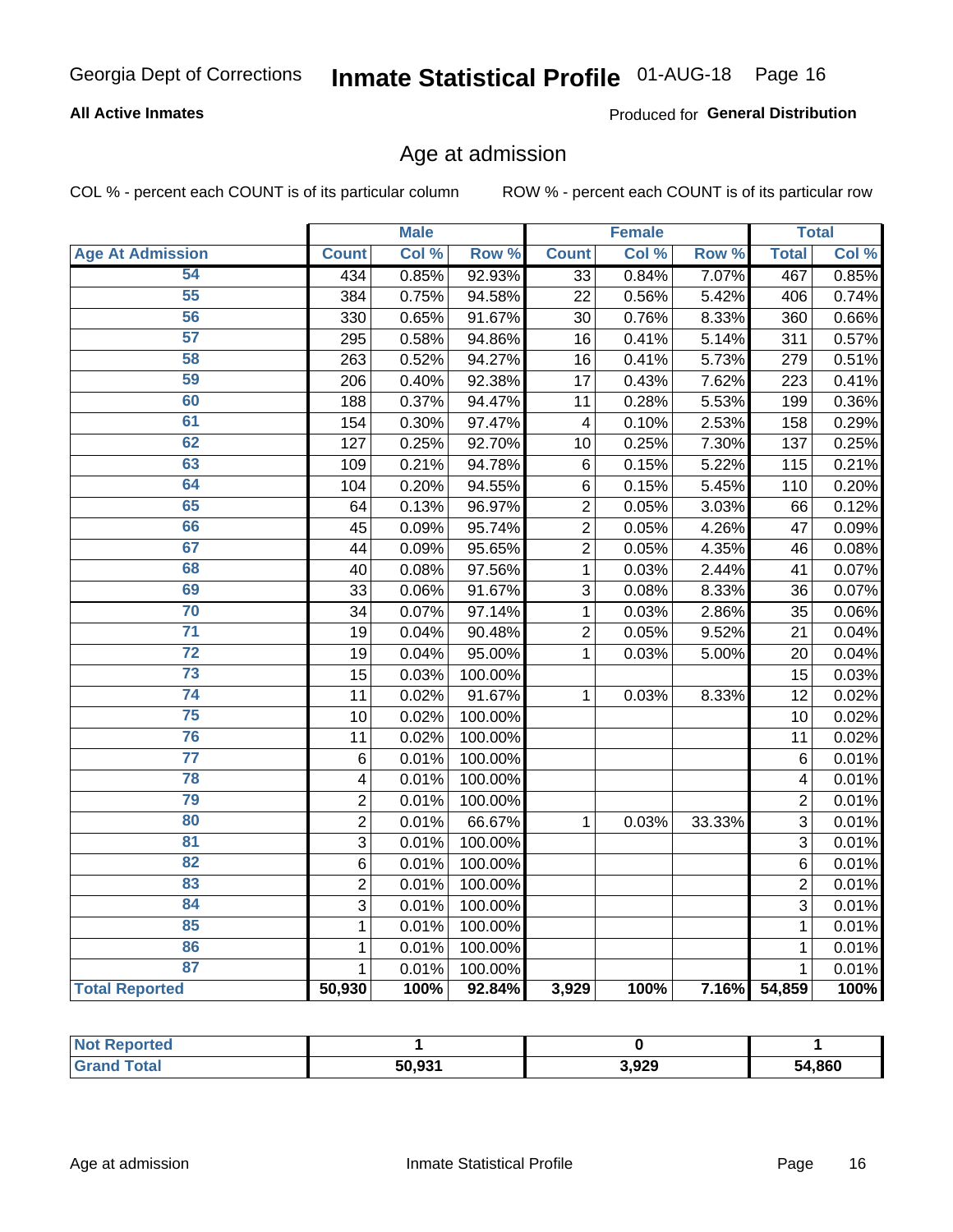### **All Active Inmates**

Produced for General Distribution

### Age at admission

COL % - percent each COUNT is of its particular column

|                         | <b>Male</b> | <b>Female</b> | <b>Total</b> |
|-------------------------|-------------|---------------|--------------|
| MetaRep(anterage)       | 32.86       | 34.43         | 32.98        |
| <b>MeatianTotaddle)</b> |             | 33            | 31           |
| Mode<br>(most frequent) | 22          |               | 22           |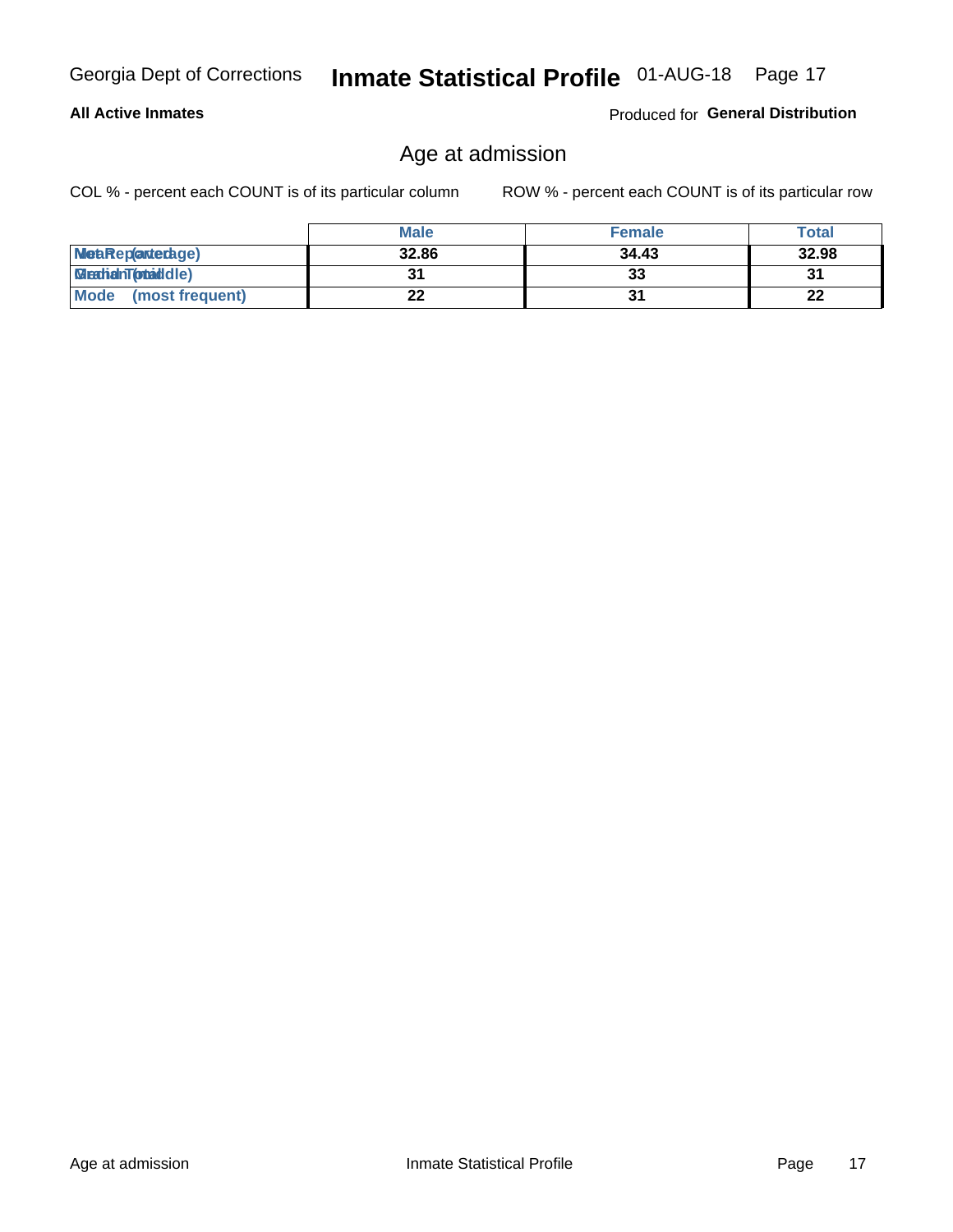### **All Active Inmates**

### Produced for General Distribution

### Height, measured at entry to prison

COL % - percent each COUNT is of its particular column

|                         |              | <b>Male</b> |         |                | <b>Female</b> |        |                         | <b>Total</b> |
|-------------------------|--------------|-------------|---------|----------------|---------------|--------|-------------------------|--------------|
| <b>Height</b>           | <b>Count</b> | Col %       | Row %   | <b>Count</b>   | Col %         | Row %  | <b>Total</b>            | Col %        |
| $\overline{\mathbf{0}}$ | 554          | 1.09%       | 97.02%  | 17             | 0.43%         | 2.98%  | 571                     | 1.04%        |
| 4'00"                   | 1            | 0.01%       | 100.00% |                |               |        | 1                       | 0.01%        |
| 4'02''                  | 1            | 0.01%       | 50.00%  | $\mathbf 1$    | 0.03%         | 50.00% | $\overline{\mathbf{c}}$ | 0.01%        |
| 4'03''                  | 3            | 0.01%       | 100.00% |                |               |        | 3                       | 0.01%        |
| 4'04"                   | 1            | 0.01%       | 100.00% |                |               |        | 1                       | 0.01%        |
| 4'05"                   | 1            | 0.01%       | 33.33%  | $\overline{c}$ | 0.05%         | 66.67% | 3                       | 0.01%        |
| 4'06"                   | 1            | 0.01%       | 100.00% |                |               |        | 1                       | 0.01%        |
| 4'07"                   | 1            | 0.01%       | 50.00%  | 1              | 0.03%         | 50.00% | $\overline{c}$          | 0.01%        |
| 4'08"                   | 6            | 0.01%       | 50.00%  | 6              | 0.15%         | 50.00% | 12                      | 0.02%        |
| 4'09"                   | 4            | 0.01%       | 22.22%  | 14             | 0.36%         | 77.78% | 18                      | 0.03%        |
| 4'10"                   | 5            | 0.01%       | 25.00%  | 15             | 0.38%         | 75.00% | 20                      | 0.04%        |
| 4'11''                  | 15           | 0.03%       | 14.15%  | 91             | 2.32%         | 85.85% | 106                     | 0.19%        |
| 5'00''                  | 95           | 0.19%       | 37.40%  | 159            | 4.05%         | 62.60% | 254                     | 0.46%        |
| 5'01"                   | 110          | 0.22%       | 33.95%  | 214            | 5.45%         | 66.05% | 324                     | 0.59%        |
| 5'02"                   | 282          | 0.55%       | 40.87%  | 408            | 10.38%        | 59.13% | 690                     | 1.26%        |
| 5'03''                  | 375          | 0.74%       | 44.86%  | 461            | 11.73%        | 55.14% | 836                     | 1.52%        |
| 5'04"                   | 1,009        | 1.98%       | 63.06%  | 591            | 15.04%        | 36.94% | 1,600                   | 2.92%        |
| 5'05"                   | 1,745        | 3.43%       | 78.96%  | 465            | 11.84%        | 21.04% | 2,210                   | 4.03%        |
| 5'06''                  | 3,510        | 6.89%       | 87.44%  | 504            | 12.83%        | 12.56% | 4,014                   | 7.32%        |
| 5'07''                  | 4,117        | 8.08%       | 91.02%  | 406            | 10.33%        | 8.98%  | 4,523                   | 8.24%        |
| 5'08''                  | 4,989        | 9.80%       | 95.85%  | 216            | 5.50%         | 4.15%  | 5,205                   | 9.49%        |
| 5'09''                  | 6,415        | 12.60%      | 97.17%  | 187            | 4.76%         | 2.83%  | 6,602                   | 12.03%       |
| 5'10''                  | 5,515        | 10.83%      | 98.62%  | 77             | 1.96%         | 1.38%  | 5,592                   | 10.19%       |
| 5'11"                   | 6,087        | 11.95%      | 99.10%  | 55             | 1.40%         | 0.90%  | 6,142                   | 11.20%       |
| 6'00''                  | 5,639        | 11.07%      | 99.68%  | 18             | 0.46%         | 0.32%  | 5,657                   | 10.31%       |
| 6'01''                  | 4,128        | 8.11%       | 99.61%  | 16             | 0.41%         | 0.39%  | 4,144                   | 7.55%        |
| 6'02"                   | 3,075        | 6.04%       | 99.97%  | 1              | 0.03%         | 0.03%  | 3,076                   | 5.61%        |
| 6'03''                  | 1,636        | 3.21%       | 99.82%  | 3              | 0.08%         | 0.18%  | 1,639                   | 2.99%        |
| 6'04"                   | 929          | 1.82%       | 99.89%  | 1              | 0.03%         | 0.11%  | 930                     | 1.70%        |
| 6'05"                   | 362          | 0.71%       | 100.00% |                |               |        | 362                     | 0.66%        |
| 6'06"                   | 175          | 0.34%       | 100.00% |                |               |        | 175                     | 0.32%        |
| 6'07"                   | 54           | 0.11%       | 100.00% |                |               |        | 54                      | 0.10%        |
| 6'08''                  | 39           | 0.08%       | 100.00% |                |               |        | 39                      | 0.07%        |
| 6'09''                  | 32           | 0.06%       | 100.00% |                |               |        | 32                      | 0.06%        |
| 6'10''                  | 6            | 0.01%       | 100.00% |                |               |        | $\,6$                   | 0.01%        |
| 6'11''                  | 6            | 0.01%       | 100.00% |                |               |        | 6                       | 0.01%        |
| 7'00"                   | 5            | 0.01%       | 100.00% |                |               |        | 5                       | 0.01%        |
| 7'02"                   | 1            | 0.01%       | 100.00% |                |               |        | 1                       | 0.01%        |
| 7'03''                  | 1            | 0.01%       | 100.00% |                |               |        | 1                       | 0.01%        |
| 7'07"                   | $\mathbf{1}$ | 0.01%       | 100.00% |                |               |        | $\mathbf{1}$            | 0.01%        |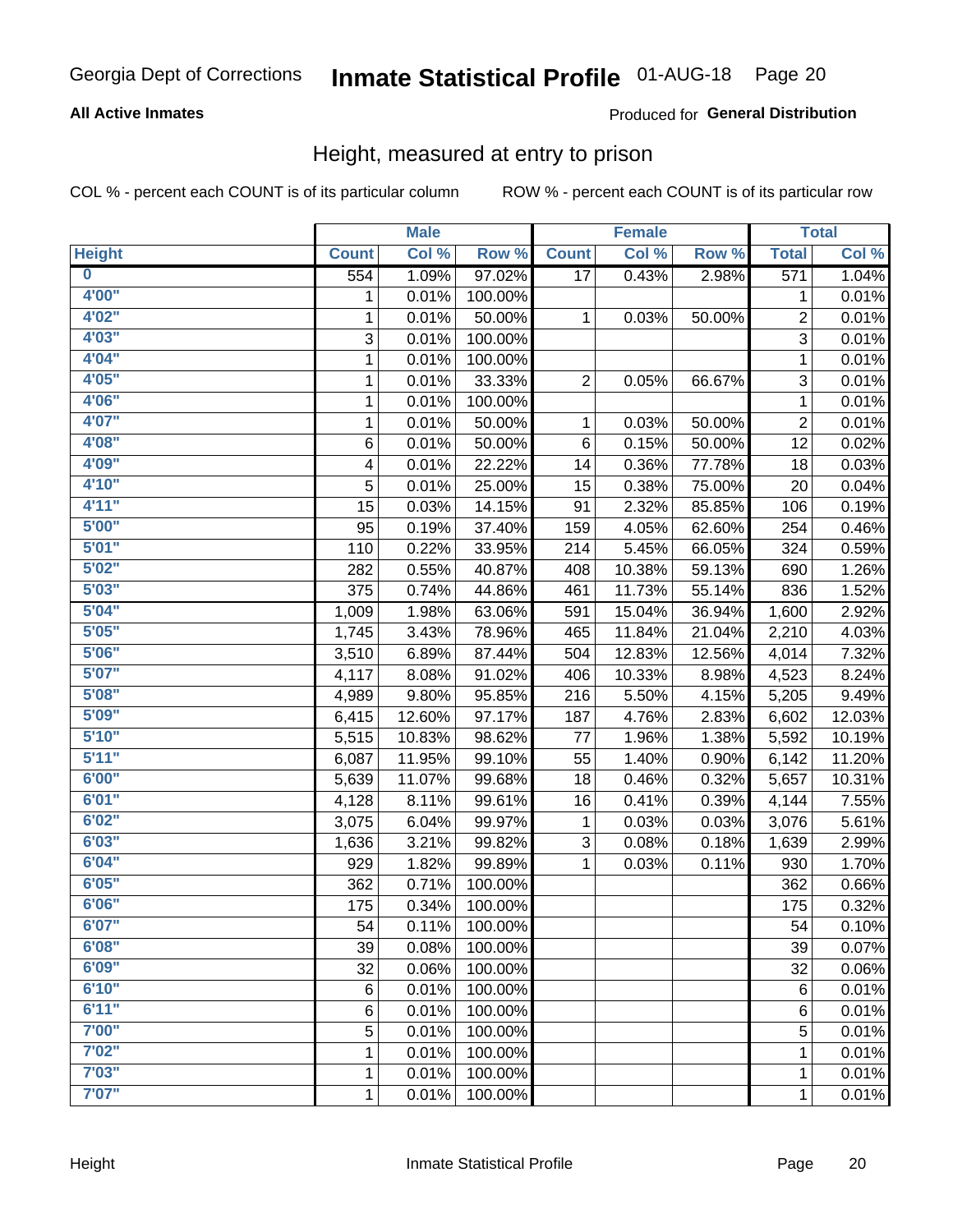### **All Active Inmates**

### Produced for General Distribution

### Height, measured at entry to prison

COL % - percent each COUNT is of its particular column

|                       | <b>Male</b>  |       | <b>Female</b>   |  |      | Total        |              |       |
|-----------------------|--------------|-------|-----------------|--|------|--------------|--------------|-------|
| <b>Height</b>         | <b>Count</b> | Col % | Row % Count     |  | Col% | <b>Row %</b> | <b>Total</b> | Col % |
| <b>Total Reported</b> | 50,931       | 100%  | $92.84\%$ 3,929 |  | 100% |              | 7.16% 54,860 | 100%  |

| <b>Not Reported</b>  |        |       |        |
|----------------------|--------|-------|--------|
| <b>Total</b><br>Gr2r | 50.931 | 3,929 | 54,860 |

| <b>Mean</b> | (average)       | 5'10" | 5'05" | 5'10" |
|-------------|-----------------|-------|-------|-------|
|             |                 |       |       |       |
| Mode        | (most frequent) | 5'09" | 5'04" | 5'09" |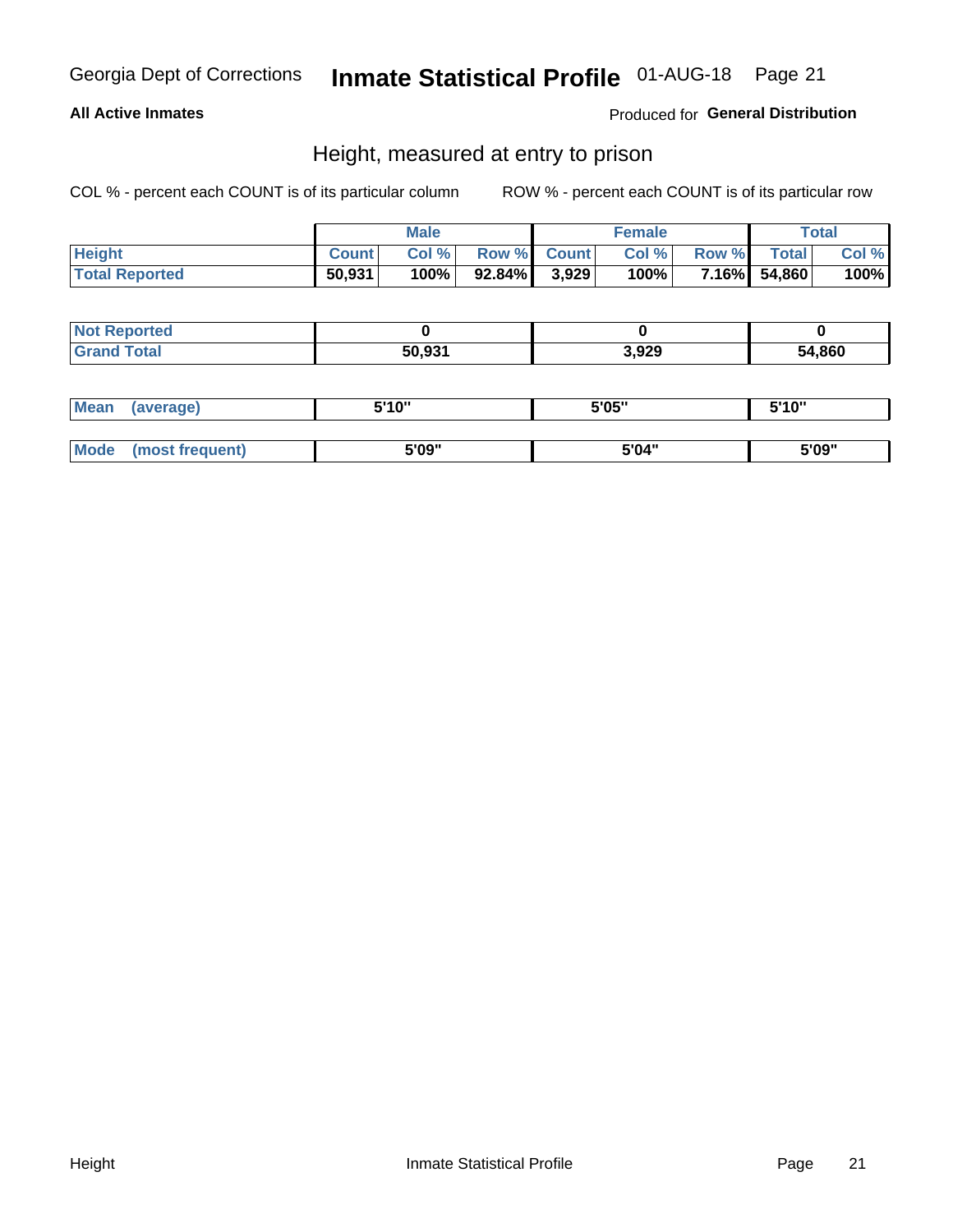**All Active Inmates** 

Produced for General Distribution

### Weight, measured at entry to prison

COL % - percent each COUNT is of its particular column

|                                |                  | <b>Male</b> |         |                | <b>Female</b>   |        |                  | <b>Total</b> |
|--------------------------------|------------------|-------------|---------|----------------|-----------------|--------|------------------|--------------|
| Weight                         | <b>Count</b>     | Col %       | Row %   | <b>Count</b>   | Col %           | Row %  | <b>Total</b>     | Col %        |
| <b>Under 80 pounds</b>         | 9                | 0.02%       | 81.82%  | 2              | 0.05%           | 18.18% | 11               | 0.02%        |
| 90 - 99 pounds                 | 5                | 0.01%       | 38.46%  | 8              | 0.20%           | 61.54% | 13               | 0.02%        |
| 100 - 109 pounds               | 34               | 0.07%       | 50.75%  | 33             | 0.84%           | 49.25% | 67               | 0.12%        |
| 110 - 119 pounds               | 138              | 0.27%       | 62.44%  | 83             | 2.12%           | 37.56% | 221              | 0.41%        |
| 120 - 129 pounds               | 594              | 1.18%       | 73.42%  | 215            | 5.50%           | 26.58% | 809              | 1.49%        |
| 130 - 139 pounds               | 1,730            | 3.43%       | 83.62%  | 339            | 8.67%           | 16.38% | 2,069            | 3.81%        |
| 140 - 149 pounds               | 3,556            | 7.05%       | 89.66%  | 410            | 10.48%          | 10.34% | 3,966            | 7.30%        |
| 150 - 159 pounds               | 5,384            | 10.68%      | 92.60%  | 430            | 10.99%          | 7.40%  | 5,814            | 10.70%       |
| 160 - 169 pounds               | 6,757            | 13.40%      | 93.77%  | 449            | 11.48%          | 6.23%  | 7,206            | 13.26%       |
| 170 - 179 pounds               | 6,251            | 12.40%      | 94.07%  | 394            | 10.07%          | 5.93%  | 6,645            | 12.23%       |
| 180 - 189 pounds               | 6,528            | 12.95%      | 94.49%  | 381            | 9.74%           | 5.51%  | 6,909            | 12.72%       |
| 190 - 199 pounds               | 4,343            | 8.61%       | 95.01%  | 228            | 5.83%           | 4.99%  | 4,571            | 8.41%        |
| 200 - 209 pounds               | 4,072            | 8.08%       | 94.04%  | 258            | 6.60%           | 5.96%  | 4,330            | 7.97%        |
| 210 - 219 pounds               | 2,960            | 5.87%       | 94.66%  | 167            | 4.27%           | 5.34%  | 3,127            | 5.76%        |
| 220 - 229 pounds               | 2,402            | 4.76%       | 94.68%  | 135            | 3.45%           | 5.32%  | 2,537            | 4.67%        |
| 230 - 239 pounds               | 1,531            | 3.04%       | 93.64%  | 104            | 2.66%           | 6.36%  | 1,635            | 3.01%        |
| 240 - 249 pounds               | 1,256            | 2.49%       | 94.86%  | 68             | 1.74%           | 5.14%  | 1,324            | 2.44%        |
| 250 - 259 pounds               | 927              | 1.84%       | 93.45%  | 65             | 1.66%           | 6.55%  | 992              | 1.83%        |
| 260 - 269 pounds               | 538              | 1.07%       | 91.50%  | 50             | 1.28%           | 8.50%  | 588              | 1.08%        |
| 270 - 279 pounds               | 399              | 0.79%       | 94.55%  | 23             | 0.59%           | 5.45%  | 422              | 0.78%        |
| 280 - 289 pounds               | 308              | 0.61%       | 94.77%  | 17             | 0.43%           | 5.23%  | 325              | 0.60%        |
| 290 - 299 pounds               | 183              | 0.36%       | 94.33%  | 11             | 0.28%           | 5.67%  | 194              | 0.36%        |
| 300 - 309 pounds               | 158              | 0.31%       | 90.80%  | 16             | 0.41%           | 9.20%  | 174              | 0.32%        |
| 310 - 319 pounds               | 79               | 0.16%       | 92.94%  | $\,6$          | 0.15%           | 7.06%  | 85               | 0.16%        |
| 320 - 329 pounds               | 85               | 0.17%       | 95.51%  | 4              | 0.10%           | 4.49%  | 89               | 0.16%        |
| 330 - 339 pounds               | 45               | 0.09%       | 91.84%  | 4              | 0.10%           | 8.16%  | 49               | 0.09%        |
| 340 - 349 pounds               | 34               | 0.07%       | 97.14%  | 1              | 0.03%           | 2.86%  | 35               | 0.06%        |
| 350 - 359 pounds               | 38               | 0.08%       | 84.44%  | $\overline{7}$ | 0.18%           | 15.56% | 45               | 0.08%        |
| 360 - 369 pounds               | 19               | 0.04%       | 95.00%  | $\mathbf{1}$   | 0.03%           | 5.00%  | 20               | 0.04%        |
| 370 - 379 pounds               | 15               | 0.03%       | 100.00% |                |                 |        | 15               | 0.03%        |
| 380 - 389 pounds               | $\boldsymbol{9}$ | 0.02%       | 100.00% |                |                 |        | $\boldsymbol{9}$ | 0.02%        |
| 390 - 399 pounds               | 3                | 0.01%       | 60.00%  | 2              | 0.05%           | 40.00% | 5                | 0.01%        |
| 400 pounds and over            | 33               | 0.07%       | 97.06%  | $\mathbf{1}$   | 0.03%           | 2.94%  | 34               | 0.06%        |
| <b>Total Reported</b>          | 50,423           | 100%        | 92.80%  | 3,912          | 100%            | 7.20%  | 54,335           | 100.0%       |
|                                |                  |             |         |                |                 |        |                  |              |
| <b>Not Reported</b>            |                  | 508         |         |                | $\overline{17}$ |        |                  | 525          |
| <b>Grand Total</b>             |                  | 50,931      |         |                | 3,929           |        |                  | 54,860       |
| <b>Mean</b><br>(average)       |                  | 185         |         |                | 174             |        |                  | 184          |
| <b>Median (middle)</b>         |                  | 180         |         |                | 168             |        |                  | 180          |
| <b>Mode</b><br>(most frequent) |                  | 180         |         |                | 160             |        |                  | 180          |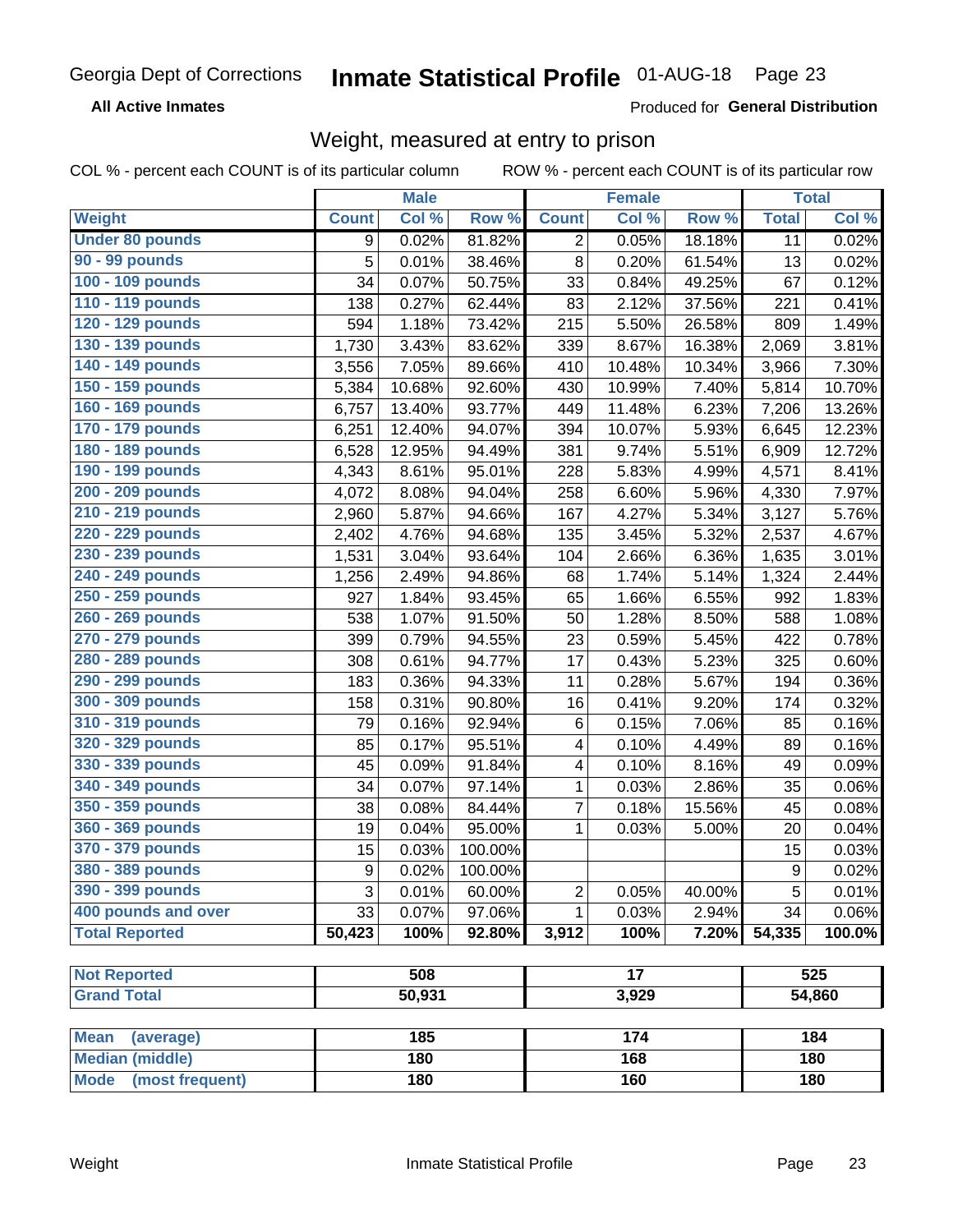## Inmate Statistical Profile 01-AUG-18 Page 24

**All Active Inmates** 

### Produced for General Distribution

### Veterans validated by Veteran's Administration

COL % - percent each COUNT is of its particular column

|                          |                 | <b>Male</b> |         |                    | <b>Female</b> |       |              | <b>Total</b> |
|--------------------------|-----------------|-------------|---------|--------------------|---------------|-------|--------------|--------------|
| <b>Military service</b>  | <b>Count</b>    | Col %       |         | <b>Row % Count</b> | Col %         | Row % | <b>Total</b> | Col %        |
| <b>Others</b><br>0       | 864             | 30.98%      | 97.30%  | 24                 | 51.06%        | 2.70% | 888          | 31.31%       |
| <b>Air Force</b>         | 1,129           | 40.48%      | 98.60%  | 16                 | 34.04%        | 1.40% | 1,145        | 40.37%       |
| <b>Army</b><br>2         | 162             | 5.81%       | 99.39%  |                    | 2.13%         | .61%  | 163          | 5.75%        |
| <b>Navy</b><br>3         | 362             | 12.98%      | 99.45%  | 2                  | 4.26%         | .55%  | 364          | 12.83%       |
| <b>Marines</b><br>4      | 13 <sub>1</sub> | .47%        | 100.00% |                    |               |       | 13           | .46%         |
| <b>Coast Guard</b><br>5. | 259             | 9.29%       | 98.48%  | 4                  | 8.51%         | 1.52% | 263          | 9.27%        |
| <b>Total Reported</b>    | 2,789           | 100%        | 98.34%  | 47                 | 100%          | 1.66% | 2,836        | 100%         |

| <b>Not</b><br>Reported | 48,142 | 3,882 | 52,024 |
|------------------------|--------|-------|--------|
| Гоtal<br>'Grand        | 50,931 | 3,929 | 54,860 |

|  |  | <b>Mode (most frequent)</b> | <b>Force</b><br>Aır | วthers | orce |
|--|--|-----------------------------|---------------------|--------|------|
|--|--|-----------------------------|---------------------|--------|------|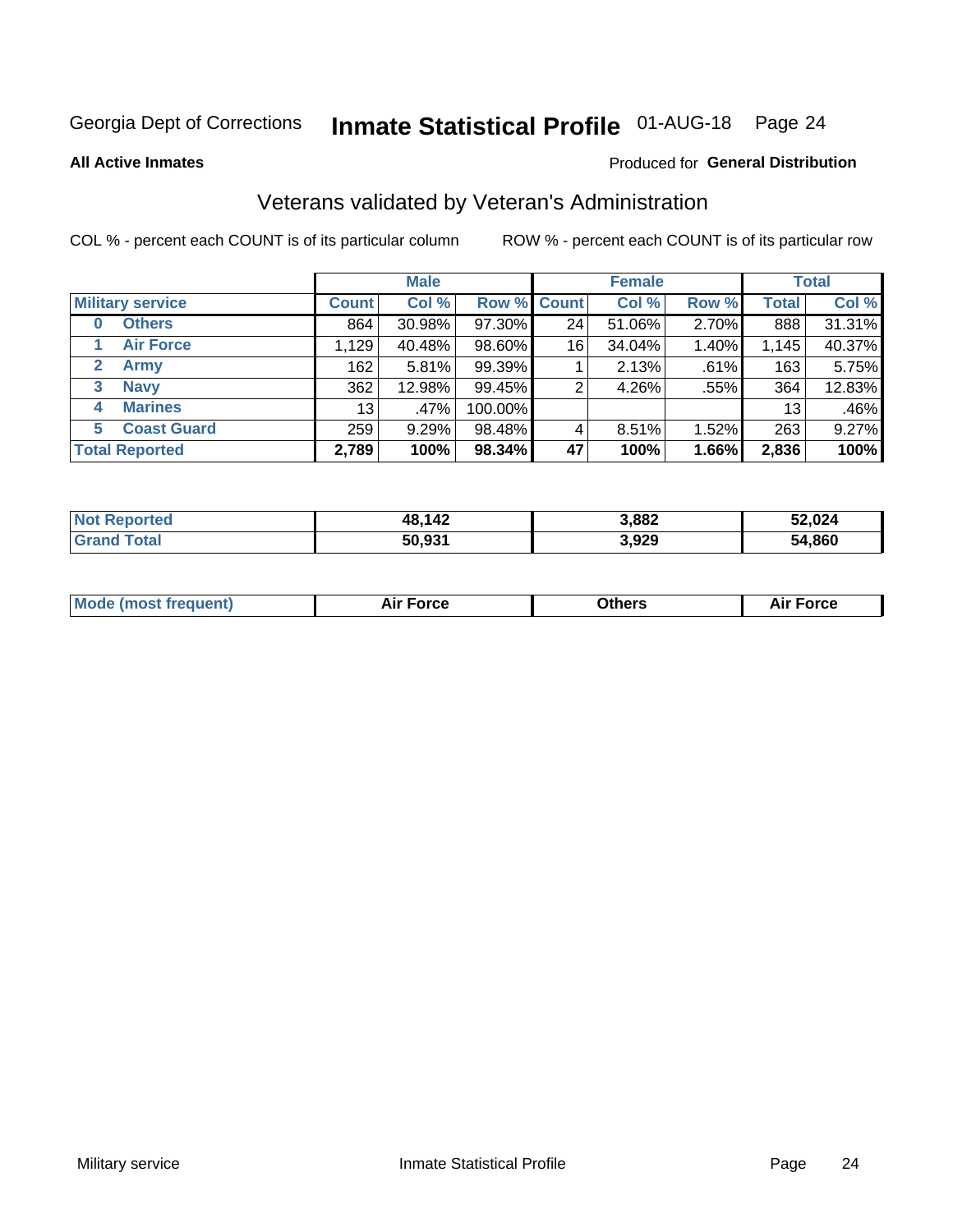## Inmate Statistical Profile 01-AUG-18 Page 25

**All Active Inmates** 

### Produced for General Distribution

### Type of admission to prison

COL % - percent each COUNT is of its particular column

|    |                                  |                | <b>Male</b> |                    |                | <b>Female</b> |        |                | <b>Total</b> |
|----|----------------------------------|----------------|-------------|--------------------|----------------|---------------|--------|----------------|--------------|
|    | <b>Type of Admission</b>         | <b>Count</b>   | Col %       | <b>Row % Count</b> |                | Col %         | Row %  | <b>Total</b>   | Col %        |
| 16 | <b>Population Redistribution</b> | 6              | .01%        | 100.00%            |                |               |        | 6              | .01%         |
| 27 | <b>Boot Camp Plus</b>            |                | .01%        | 100.00%            |                |               |        |                | .01%         |
| 28 | <b>Initial Assignment</b>        | 11             | .02%        | 100.00%            |                |               |        | 11             | .02%         |
| 52 | <b>New Sentence</b>              | 40,319         | 79.18%      | 93.14%             | 2,968          | 75.54%        | 6.86%  | 43,287         | 78.92%       |
| 53 | <b>Probation Rev Partial</b>     | 2,392          | 4.70%       | 89.59%             | 278            | 7.08%         | 10.41% | 2,670          | 4.87%        |
| 54 | <b>Probation Rev Remainder</b>   | 3,574          | 7.02%       | 88.27%             | 475            | 12.09%        | 11.73% | 4,049          | 7.38%        |
| 55 | <b>Parole Rev New Sentence</b>   | 2,761          | 5.42%       | 95.64%             | 126            | 3.21%         | 4.36%  | 2,887          | 5.26%        |
| 56 | <b>Parole Rev No New</b>         | 1,782          | 3.50%       | 95.81%             | 78             | 1.99%         | 4.19%  | 1,860          | 3.39%        |
|    | <b>Sentence</b>                  |                |             |                    |                |               |        |                |              |
| 57 | <b>Released In Error</b>         | 12             | .02%        | 85.71%             | $\overline{2}$ | .05%          | 14.29% | 14             | .03%         |
| 65 | <b>Return Appeal/Bond</b>        | $\overline{2}$ | .01%        | 100.00%            |                |               |        | $\overline{2}$ | .01%         |
| 67 | <b>Admit Fm Other Cust</b>       | 5              | .01%        | 100.00%            |                |               |        | 5              | .01%         |
| 69 | <b>New Sent/Par Rev Pnd</b>      | 4              | .01%        | 100.00%            |                |               |        | 4              | .01%         |
| 70 | <b>Life W/O Parole</b>           | 14             | .03%        | 100.00%            |                |               |        | 14             | .03%         |
| 72 | <b>Par Rev/Rsn Unknown</b>       | 28             | .05%        | 100.00%            |                |               |        | 28             | .05%         |
| 76 | <b>Par Rev/Revoc Center</b>      |                | .01%        | 100.00%            |                |               |        |                | .01%         |
| 82 | <b>Unknown</b>                   | 6              | .01%        | 75.00%             | 2              | .05%          | 25.00% | 8              | .01%         |
|    | <b>Total Reported</b>            | 50,918         | 100%        | 92.84%             | 3,929          | 100%          | 7.16%  | 54,847         | 100%         |

| <b>Not Reported</b> |        |       | . .    |
|---------------------|--------|-------|--------|
| Total<br>Gran       | 50,931 | 3,929 | 54,860 |

| <b>Mode (most frequent)</b> | <b>New Sentence</b> | <b>New Sentence</b> | <b>New Sentence</b> |
|-----------------------------|---------------------|---------------------|---------------------|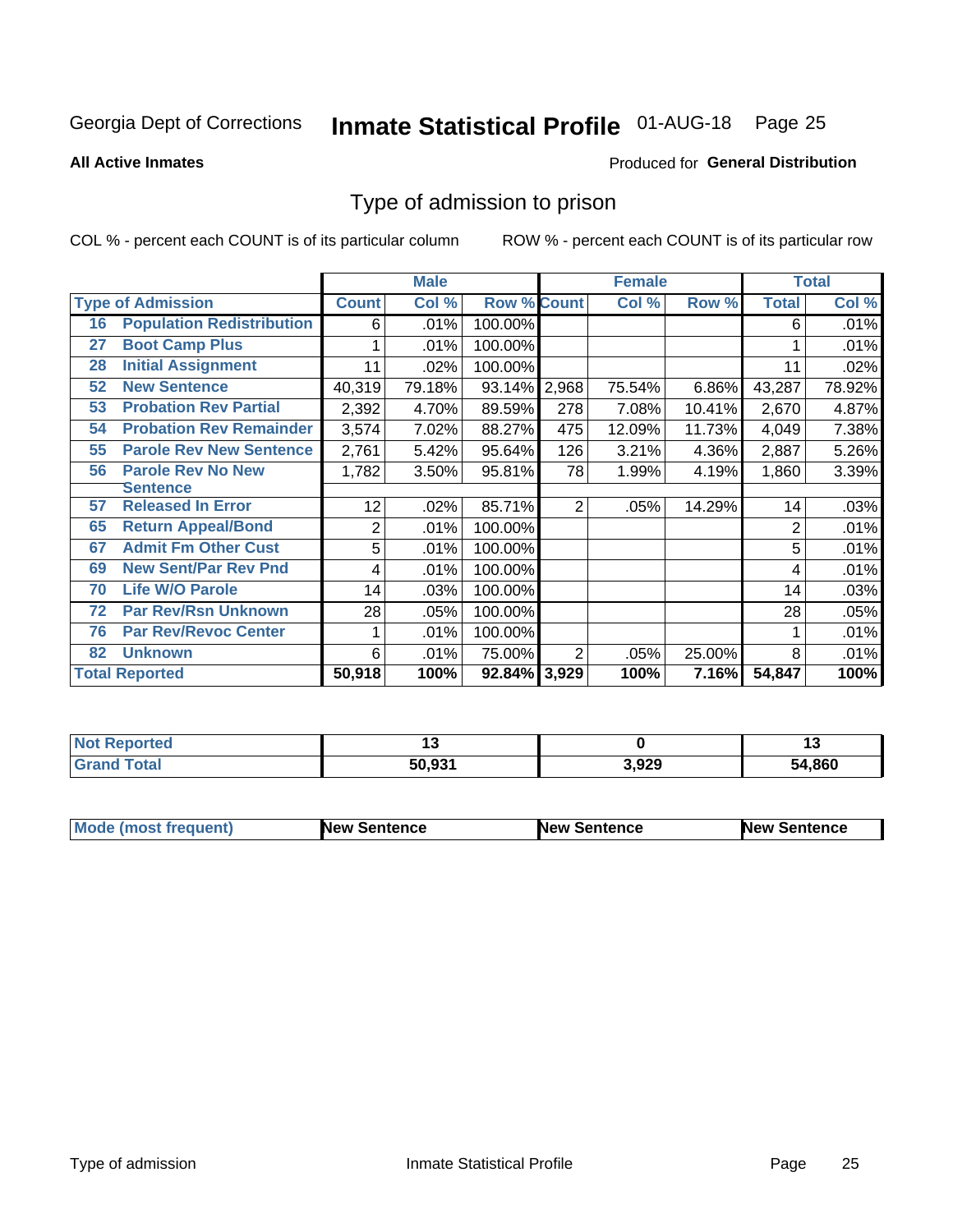## Inmate Statistical Profile 01-AUG-18 Page 26

**All Active Inmates** 

### Produced for General Distribution

### Current / last supervision level

COL % - percent each COUNT is of its particular column

|                        |              | <b>Male</b> |                    |       | <b>Female</b> |          |        | <b>Total</b> |
|------------------------|--------------|-------------|--------------------|-------|---------------|----------|--------|--------------|
| <b>Security Status</b> | <b>Count</b> | Col %       | <b>Row % Count</b> |       | Col %         | Row %    | Total  | Col %        |
| 3 Minimum              | 3.980        | 7.82%       | 70.59%             | 1,658 | 42.23%        | 29.41%   | 5,638  | 10.28%       |
| 4 Medium               | 37,045       | 72.75%      | 94.71%             | 2,068 | 52.67%        | $5.29\%$ | 39,113 | 71.32%       |
| 5 Close                | 9.894        | 19.43%      | 98.02%             | 200   | 5.09%         | $1.98\%$ | 10.094 | 18.40%       |
| <b>Total Reported</b>  | 50,919       | 100%        | 92.84%             | 3,926 | 100%          | $7.16\%$ | 54,845 | 100%         |

| <b>Still being diagnosed</b> |        |       |        |
|------------------------------|--------|-------|--------|
| <b>Not Reported</b>          |        |       | 1.     |
| <b>Grand Total</b>           | 50,931 | 3,929 | 54,860 |

| M | M | . . |
|---|---|-----|
|   |   |     |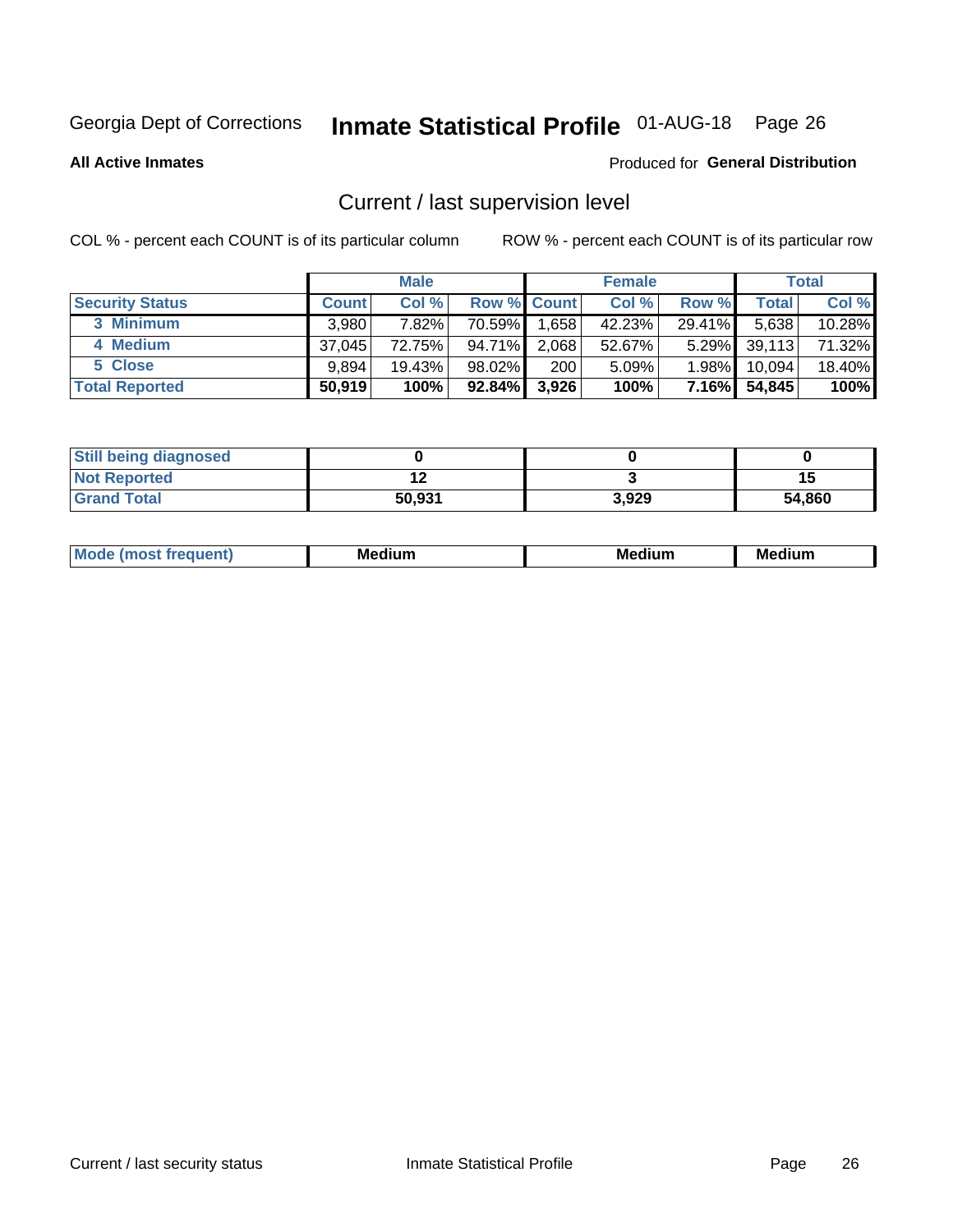## Inmate Statistical Profile 01-AUG-18 Page 27

**All Active Inmates** 

### **Produced for General Distribution**

### Current / last type of institution

COL % - percent each COUNT is of its particular column

|                                   |                | <b>Male</b> |             |       | <b>Female</b> |        |              | <b>Total</b> |
|-----------------------------------|----------------|-------------|-------------|-------|---------------|--------|--------------|--------------|
| <b>Type of Institution</b>        | <b>Count</b>   | Col %       | Row % Count |       | Col %         | Row %  | <b>Total</b> | Col %        |
| <b>County Ci</b>                  | 4,901          | $9.68\%$    | 99.98%      |       | .03%          | .02%   | 4,902        | 8.98%        |
| <b>Probation Detention Center</b> |                | .01%        | 100.00%     |       |               |        |              | .01%         |
| <b>State Prison</b>               | 35,603         | 70.30%      | 90.61%      | 3,688 | 93.89%        | 9.39%  | 39,291       | 72.00%       |
| <b>Transitional Center</b>        | 2,180          | 4.30%       | $90.16\%$   | 238   | $6.06\%$      | 9.84%  | 2,418        | 4.43%        |
| <b>Private Prison</b>             | 7,950          | 15.70%      | 100.00%     |       |               |        | 7,950        | 14.57%       |
| <b>County Jail</b>                |                | .01%        | 100.00%     |       |               |        |              | .01%         |
| <b>Rsat - Center</b>              |                | $.01\%$     | 100.00%     |       |               |        |              | .01%         |
| <b>State Hospital</b>             | 3 <sup>1</sup> | $.01\%$     | 75.00%      |       | .03%          | 25.00% | 4            | .01%         |
| <b>Total Reported</b>             | 50,646         | 100%        | 92.8%       | 3,928 | 100%          | 7.2%   | 54,574       | 100%         |

| $^{\mathrm{H}}$ Not $\cdot$<br>Reported |        |       |        |
|-----------------------------------------|--------|-------|--------|
| <b>Total</b><br><b>Grand</b>            | 50,646 | 3,928 | 54,574 |

| <b>Mode (most frequent)</b> | <b>State Prison</b> | <b>State Prison</b> | <b>State Prisonl</b> |
|-----------------------------|---------------------|---------------------|----------------------|
|                             |                     |                     |                      |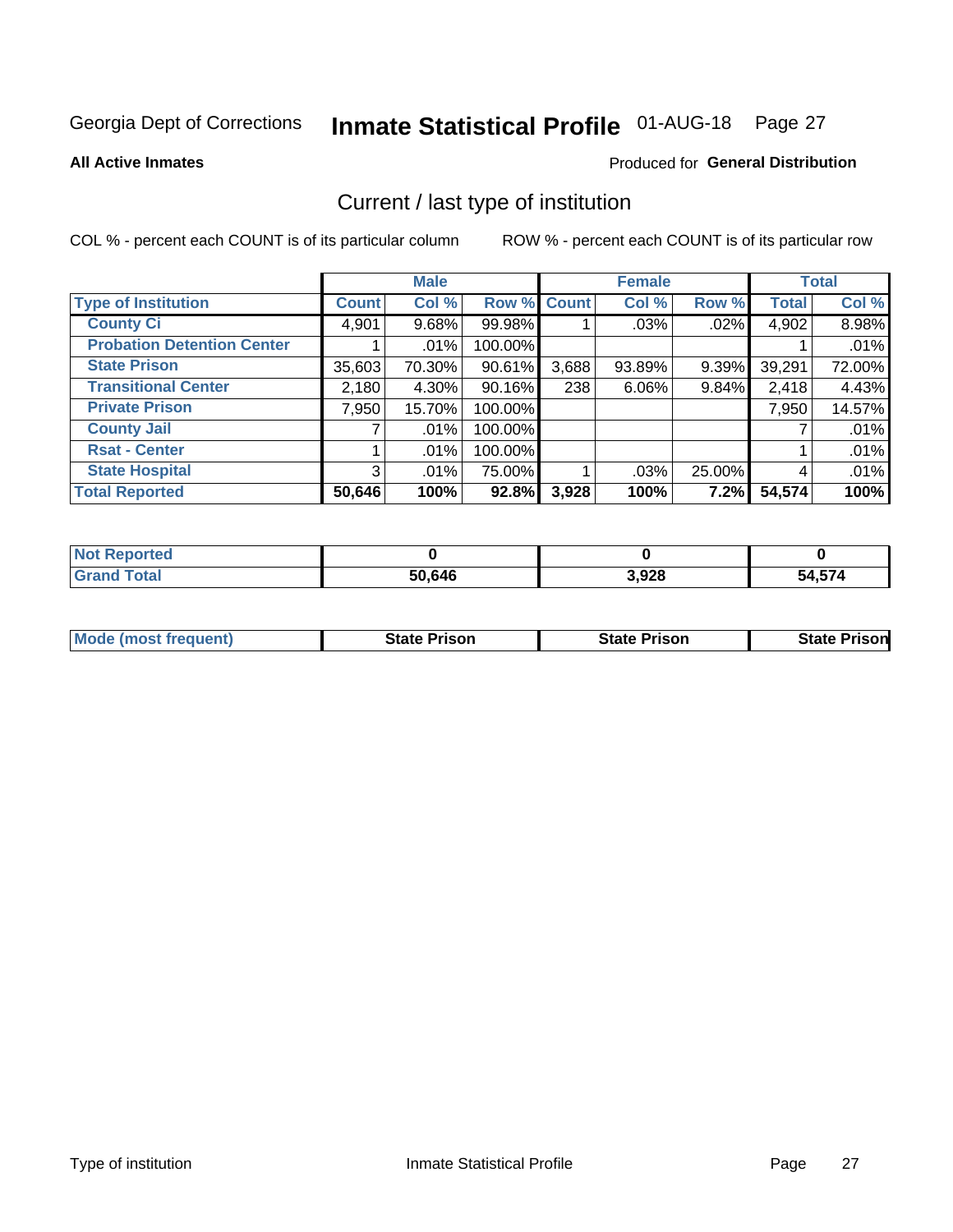## Inmate Statistical Profile 01-AUG-18 Page 28

**All Active Inmates** 

### Produced for General Distribution

### Institution type - transitional centers

COL % - percent each COUNT is of its particular column

|                                          |              | <b>Male</b> |         |              | Female |         |                | <b>Total</b> |
|------------------------------------------|--------------|-------------|---------|--------------|--------|---------|----------------|--------------|
| <b>Institution Type - Trans. Centers</b> | <b>Count</b> | Col %       | Row %   | <b>Count</b> | Col %  | Row %   | <b>Total</b>   | Col %        |
| <b>Albany Tc</b>                         | 155          | 6.55%       | 100.00% |              |        |         | 155            | 5.71%        |
| <b>Arrendale State Prison</b>            |              |             |         | 111          | 31.81% | 100.00% | 111            | 4.09%        |
| <b>Atlanta Tc</b>                        | 277          | 11.70%      | 100.00% |              |        |         | 277            | 10.20%       |
| <b>Augusta Tc</b>                        | 227          | 9.59%       | 100.00% |              |        |         | 227            | 8.36%        |
| <b>Bacon Tc</b>                          | 50           | 2.11%       | 100.00% |              |        |         | 50             | 1.84%        |
| <b>Charles D. Hudson Tc</b>              | 155          | 6.55%       | 100.00% |              |        |         | 155            | 5.71%        |
| <b>Clayton Tc</b>                        | 380          | 16.05%      | 100.00% |              |        |         | 380            | 13.99%       |
| <b>Coastal Tc</b>                        | 259          | 10.94%      | 100.00% |              |        |         | 259            | 9.54%        |
| <b>Columbus Tc</b>                       | 141          | 5.96%       | 100.00% |              |        |         | 141            | 5.19%        |
| <b>Macon Tc</b>                          | 159          | 6.72%       | 100.00% |              |        |         | 159            | 5.85%        |
| <b>Macon Womens Tc</b>                   |              |             |         | 2            | .57%   | 100.00% | $\overline{2}$ | .07%         |
| <b>Metro Tc</b>                          |              |             |         | 236          | 67.62% | 100.00% | 236            | 8.69%        |
| <b>Phillips State Prison</b>             | 187          | 7.90%       | 100.00% |              |        |         | 187            | 6.89%        |
| <b>Savannah Mens Tc</b>                  |              | .04%        | 100.00% |              |        |         |                | .04%         |
| <b>Smith Tc</b>                          | 214          | 9.04%       | 100.00% |              |        |         | 214            | 7.88%        |
| <b>Valdosta Tc</b>                       | 162          | 6.84%       | 100.00% |              |        |         | 162            | 5.96%        |
| <b>Total Reported</b>                    | 2,367        | 100%        | 87.15%  | 349          | 100%   | 12.85%  | 2,716          | 100%         |

| <b>Not Reported</b> |       |     |                 |
|---------------------|-------|-----|-----------------|
| Гоtal               | 2,367 | 349 | 74C<br>.<br>--- |

| Mode (most frequent) | <b>Clayton Tc</b> | Metro Tc | <b>Clayton Tc</b> |
|----------------------|-------------------|----------|-------------------|
|                      |                   |          |                   |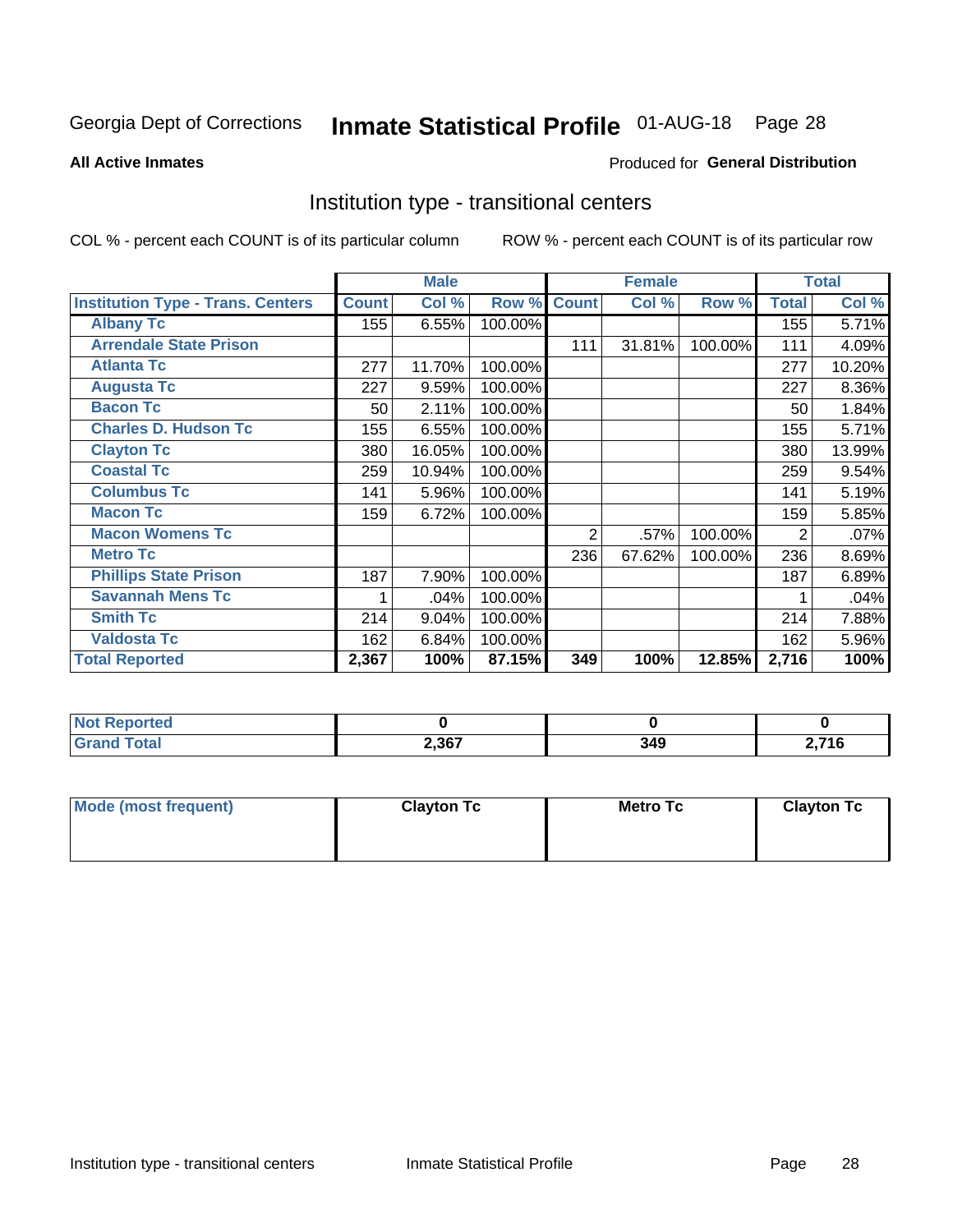## Inmate Statistical Profile 01-AUG-18 Page 29

### **All Active Inmates**

### Produced for General Distribution

### Institution type - county prisons

COL % - percent each COUNT is of its particular column

|                                          |                | <b>Male</b> |         |              | <b>Female</b> |       |                | <b>Total</b> |
|------------------------------------------|----------------|-------------|---------|--------------|---------------|-------|----------------|--------------|
| <b>Institution Type - County Prisons</b> | <b>Count</b>   | Col %       | Row %   | <b>Count</b> | Col %         | Row % | <b>Total</b>   | Col %        |
| <b>Adoc</b>                              | 14             | .29%        | 100.00% |              |               |       | 14             | .29%         |
| <b>Baldwin County Ci</b>                 | 1              | .02%        | 100.00% |              |               |       | 1              | .02%         |
| <b>Bulloch County Ci</b>                 | 145            | 2.96%       | 100.00% |              |               |       | 145            | 2.96%        |
| <b>Carroll County Ci</b>                 | 248            | 5.06%       | 100.00% |              |               |       | 248            | 5.06%        |
| <b>Clarke County Ci</b>                  | 128            | 2.61%       | 100.00% |              |               |       | 128            | 2.61%        |
| <b>Clayton County Ci</b>                 | 253            | 5.16%       | 100.00% |              |               |       | 253            | 5.16%        |
| <b>Colquitt County Ci</b>                | 197            | 4.02%       | 100.00% |              |               |       | 197            | 4.02%        |
| <b>Coweta County Ci</b>                  | 219            | 4.47%       | 100.00% |              |               |       | 219            | 4.47%        |
| <b>Decatur County Ci</b>                 | 196            | 4.00%       | 100.00% |              |               |       | 196            | 4.00%        |
| <b>Dougherty County Ci</b>               | 1              | .02%        | 100.00% |              |               |       | 1              | .02%         |
| <b>Effingham County Ci</b>               | 195            | 3.98%       | 100.00% |              |               |       | 195            | 3.98%        |
| <b>Floyd County Ci</b>                   | 447            | 9.12%       | 100.00% |              |               |       | 447            | 9.12%        |
| <b>Fulton County Ci</b>                  | 8              | .16%        | 100.00% |              |               |       | 8              | .16%         |
| <b>Gilmer County Ci</b>                  | 3              | .06%        | 100.00% |              |               |       | 3              | .06%         |
| <b>Grady County Ci</b>                   | $\overline{2}$ | .04%        | 100.00% |              |               |       | $\overline{2}$ | .04%         |
| <b>Gwinnett County Ci</b>                | 223            | 4.55%       | 100.00% |              |               |       | 223            | 4.55%        |
| <b>Hall County Ci</b>                    | 191            | 3.90%       | 100.00% |              |               |       | 191            | 3.90%        |
| <b>Hancock County Ci</b>                 | 1              | .02%        | 100.00% |              |               |       | 1              | .02%         |
| <b>Harris County Ci</b>                  | 150            | 3.06%       | 100.00% |              |               |       | 150            | 3.06%        |
| <b>Hart County Ci</b>                    | 4              | .08%        | 100.00% |              |               |       | 4              | .08%         |
| <b>Jackson County Ci</b>                 | 154            | 3.14%       | 100.00% |              |               |       | 154            | 3.14%        |
| Jefferson County Ci                      | 160            | 3.26%       | 100.00% |              |               |       | 160            | 3.26%        |
| <b>Meriwether County Ci</b>              | 3              | .06%        | 100.00% |              |               |       | 3              | .06%         |
| <b>Miller County Ci</b>                  | 1              | .02%        | 100.00% |              |               |       | 1              | .02%         |
| <b>Mitchell County Ci</b>                | 143            | 2.92%       | 100.00% |              |               |       | 143            | 2.92%        |
| <b>Morgan County Ci</b>                  | 1              | .02%        | 100.00% |              |               |       | 1              | .02%         |
| <b>Muscogee County Ci</b>                | 535            | 10.92%      | 100.00% |              |               |       | 535            | 10.91%       |
| <b>Richmond County Ci</b>                | 244            | 4.98%       | 100.00% |              |               |       | 244            | 4.98%        |
| <b>Screven County Ci</b>                 | 148            | 3.02%       | 100.00% |              |               |       | 148            | 3.02%        |
| <b>Spalding County Ci</b>                | 372            | 7.59%       | 100.00% |              |               |       | 372            | 7.59%        |
| <b>Stewart County Ci</b>                 | $\overline{c}$ | .04%        | 100.00% |              |               |       | $\overline{2}$ | .04%         |
| <b>Sumter County Ci</b>                  | 355            | 7.24%       | 100.00% |              |               |       | 355            | 7.24%        |
| <b>Terrell County Ci</b>                 | 142            | 2.90%       | 100.00% |              |               |       | 142            | 2.90%        |
| <b>Thomas County Ci</b>                  | 3              | .06%        | 100.00% |              |               |       | 3              | .06%         |
| <b>Tift County Ci</b>                    | $\overline{3}$ | .06%        | 100.00% |              |               |       | $\overline{3}$ | .06%         |
| <b>Upson County Ci</b>                   | $\overline{2}$ | .04%        | 100.00% |              |               |       | 2              | .04%         |
| <b>Walker County Ci</b>                  | 3              | .06%        | 100.00% |              |               |       | 3              | .06%         |
| <b>Walton County Ci</b>                  | $\overline{2}$ | .04%        | 100.00% |              |               |       | $\overline{2}$ | .04%         |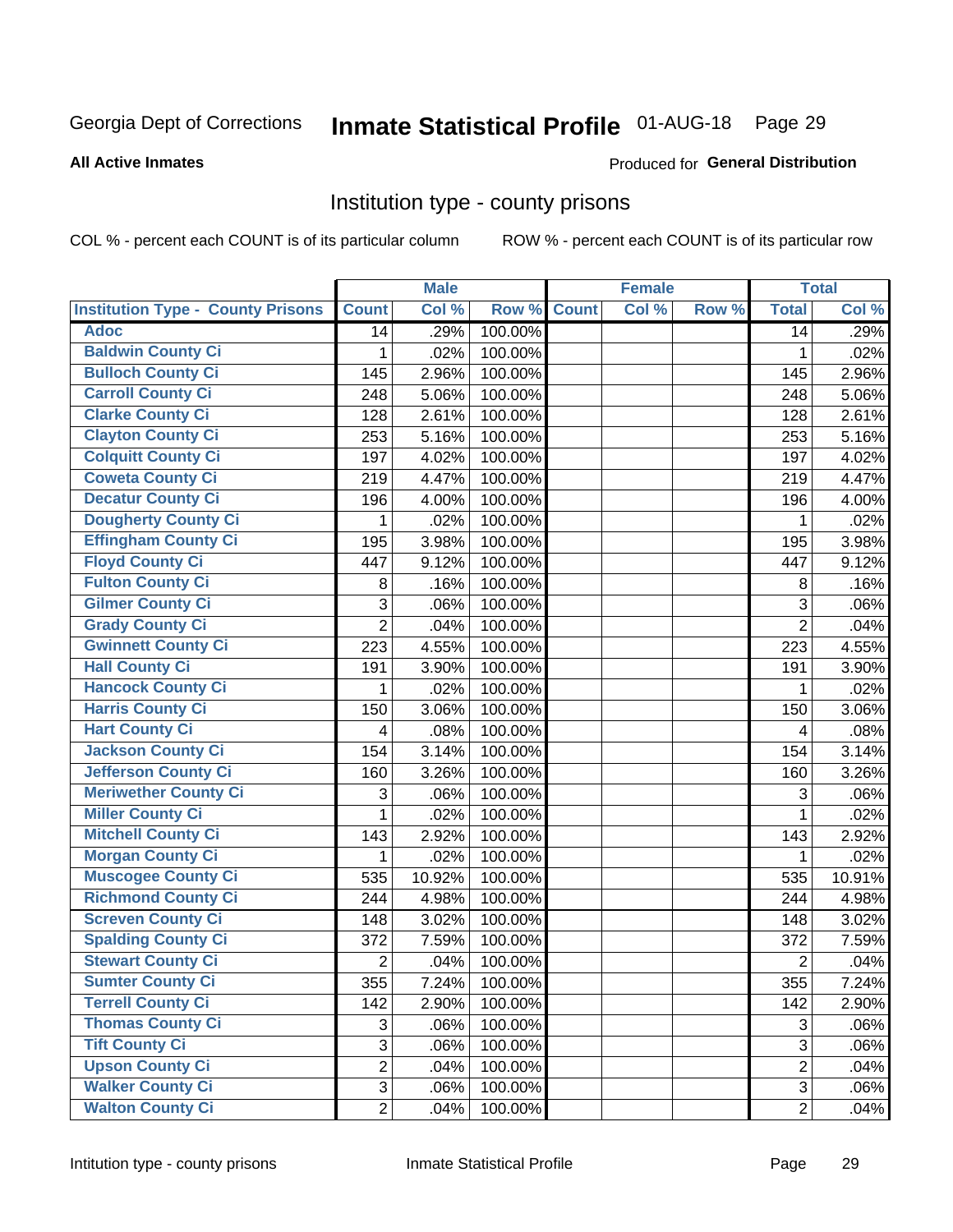## Inmate Statistical Profile 01-AUG-18 Page 30

**All Active Inmates** 

### Produced for General Distribution

### Institution type - county prisons

COL % - percent each COUNT is of its particular column

|                                          |              | <b>Male</b> |                    | <b>Female</b> |         |       | Total   |
|------------------------------------------|--------------|-------------|--------------------|---------------|---------|-------|---------|
| <b>Institution Type - County Prisons</b> | <b>Count</b> | Col%        | <b>Row % Count</b> | Col%          | Row %   | Total | Col %   |
| <b>Wilkes County Ci</b>                  |              | $.02\%$     | 100.00%            |               |         |       | $.02\%$ |
| <b>Womens Ci</b>                         |              |             |                    | $ 100.00\% $  | 100.00% |       | $.02\%$ |
| <b>Worth County Ci</b>                   |              | $.02\%$     | 100.00%            |               |         |       | .02% l  |
| <b>Total Reported</b>                    | 4.901        | 100%        | $99.98\%$          | 100%          | $.02\%$ | 4,902 | 100%    |

| <u>ied</u>           |            |               |
|----------------------|------------|---------------|
| $\sim$ $\sim$ $\sim$ | <b>001</b> | u ang<br>7UZ. |

| Mode (most frequent) | <b>Muscogee County Ci</b> | <b>Womens CilMuscogee County</b> |
|----------------------|---------------------------|----------------------------------|
|----------------------|---------------------------|----------------------------------|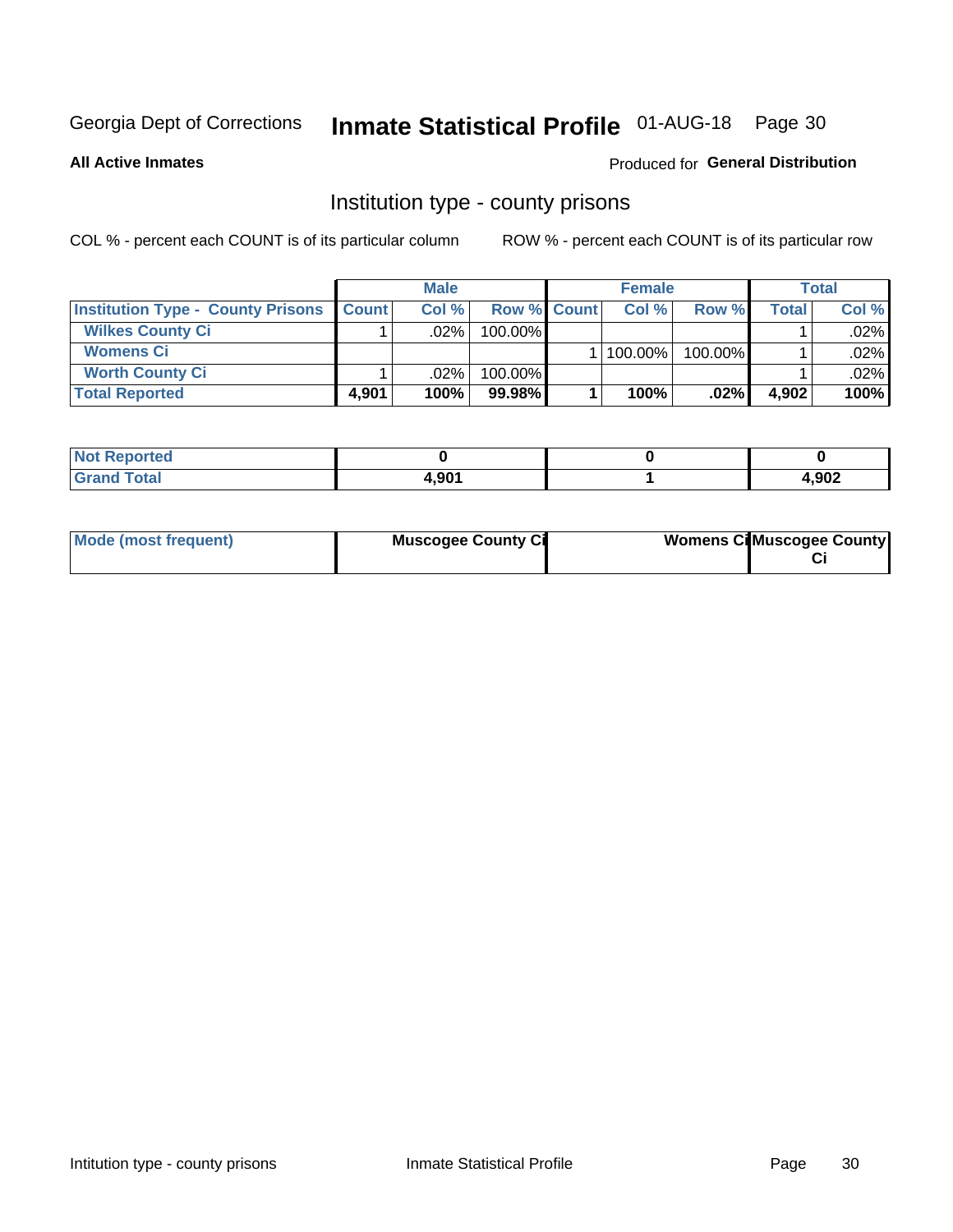## Inmate Statistical Profile 01-AUG-18 Page 31

### **All Active Inmates**

### Produced for General Distribution

### Institution type - state prisons

COL % - percent each COUNT is of its particular column

|                                         |              | <b>Male</b> |         |                | <b>Female</b> |         | <b>Total</b> |       |
|-----------------------------------------|--------------|-------------|---------|----------------|---------------|---------|--------------|-------|
| <b>Institution Type - State Prisons</b> | <b>Count</b> | Col %       | Row %   | <b>Count</b>   | Col %         | Row %   | <b>Total</b> | Col % |
| <b>Arrendale State Prison</b>           |              |             |         | 1,633          | 44.28%        | 100.00% | 1,633        | 4.16% |
| <b>Augusta State Med. Prison</b>        | 1,191        | 3.35%       | 99.92%  | 1.             | .03%          | .08%    | 1,192        | 3.03% |
| <b>Autry State Prison</b>               | 1,697        | 4.77%       | 100.00% |                |               |         | 1,697        | 4.32% |
| <b>Baldwin State Prison</b>             | 956          | 2.69%       | 100.00% |                |               |         | 956          | 2.43% |
| <b>Burruss Correctional Training</b>    | 742          | 2.08%       | 100.00% |                |               |         | 742          | 1.89% |
| <b>Ctr</b>                              |              |             |         |                |               |         |              |       |
| <b>Calhoun State Prison</b>             | 1,623        | 4.56%       | 100.00% |                |               |         | 1,623        | 4.13% |
| <b>Central State Prison</b>             | 1,049        | 2.95%       | 100.00% |                |               |         | 1,049        | 2.67% |
| <b>Chatham State Prison</b>             | 5            | .01%        | 100.00% |                |               |         | 5            | .01%  |
| <b>Coastal State Prison</b>             | 1,720        | 4.83%       | 100.00% |                |               |         | 1,720        | 4.38% |
| <b>Dodge State Prison</b>               | 1,239        | 3.48%       | 100.00% |                |               |         | 1,239        | 3.15% |
| <b>Dooly State Prison</b>               | 1,660        | 4.66%       | 100.00% |                |               |         | 1,660        | 4.22% |
| <b>Emanuel Women'S Facility</b>         |              |             |         | 412            | 11.17%        | 100.00% | 412          | 1.05% |
| <b>Ga Diag Class Prison</b>             | 3,130        | 8.79%       | 99.94%  | $\overline{2}$ | .05%          | .06%    | 3,132        | 7.97% |
| <b>Ga State Prison</b>                  | 1,333        | 3.74%       | 100.00% |                |               |         | 1,333        | 3.39% |
| <b>Hancock State Prison</b>             | 1,092        | 3.07%       | 100.00% |                |               |         | 1,092        | 2.78% |
| <b>Hays State Prison</b>                | 1,030        | 2.89%       | 100.00% |                |               |         | 1,030        | 2.62% |
| <b>Helms Facility</b>                   | 19           | .05%        | 44.19%  | 24             | .65%          | 55.81%  | 43           | .11%  |
| <b>Johnson State Prison</b>             | 1,514        | 4.25%       | 100.00% |                |               |         | 1,514        | 3.85% |
| <b>Lee State Prison</b>                 | 722          | 2.03%       | 100.00% |                |               |         | 722          | 1.84% |
| <b>Long Unit</b>                        | 207          | .58%        | 100.00% |                |               |         | 207          | .53%  |
| <b>Lowndes Unit</b>                     | 6            | .02%        | 100.00% |                |               |         | 6            | .02%  |
| <b>Macon State Prison</b>               | 1,693        | 4.76%       | 100.00% |                |               |         | 1,693        | 4.31% |
| <b>Metro Reentry Facility</b>           | 330          | .93%        | 100.00% |                |               |         | 330          | .84%  |
| <b>Metro State Prison (W)</b>           |              |             |         | $\mathbf{1}$   | .03%          | 100.00% | 1            | .01%  |
| <b>Montgomery State Prison</b>          | 426          | 1.20%       | 100.00% |                |               |         | 426          | 1.08% |
| <b>Phillips State Prison</b>            | 1,080        | 3.03%       | 100.00% |                |               |         | 1,080        | 2.75% |
| <b>Pulaski State Prison</b>             |              |             |         | 1,172          | 31.78%        | 100.00% | 1,172        | 2.98% |
| <b>Putnam State Prison</b>              | $\mathbf{1}$ | .01%        | 100.00% |                |               |         | 1            | .01%  |
| <b>Rogers State Prison</b>              | 1,394        | 3.92%       | 100.00% |                |               |         | 1,394        | 3.55% |
| <b>Rutledge State Prison</b>            | 620          | 1.74%       | 100.00% |                |               |         | 620          | 1.58% |
| <b>Smith State Prison</b>               | 1,510        | 4.24%       | 100.00% |                |               |         | 1,510        | 3.84% |
| <b>Telfair State Prison</b>             | 1,374        | 3.86%       | 100.00% |                |               |         | 1,374        | 3.50% |
| <b>Valdosta State Prison</b>            | 964          | 2.71%       | 100.00% |                |               |         | 964          | 2.45% |
| <b>Walker State Prison</b>              | 422          | 1.19%       | 100.00% |                |               |         | 422          | 1.07% |
| <b>Ware State Prison</b>                | 1,501        | 4.22%       | 100.00% |                |               |         | 1,501        | 3.82% |
| <b>Washington State Prison</b>          | 1,548        | 4.35%       | 100.00% |                |               |         | 1,548        | 3.94% |
| <b>Wayne State Prison</b>               | 1            | .01%        | 100.00% |                |               |         | 1            | .01%  |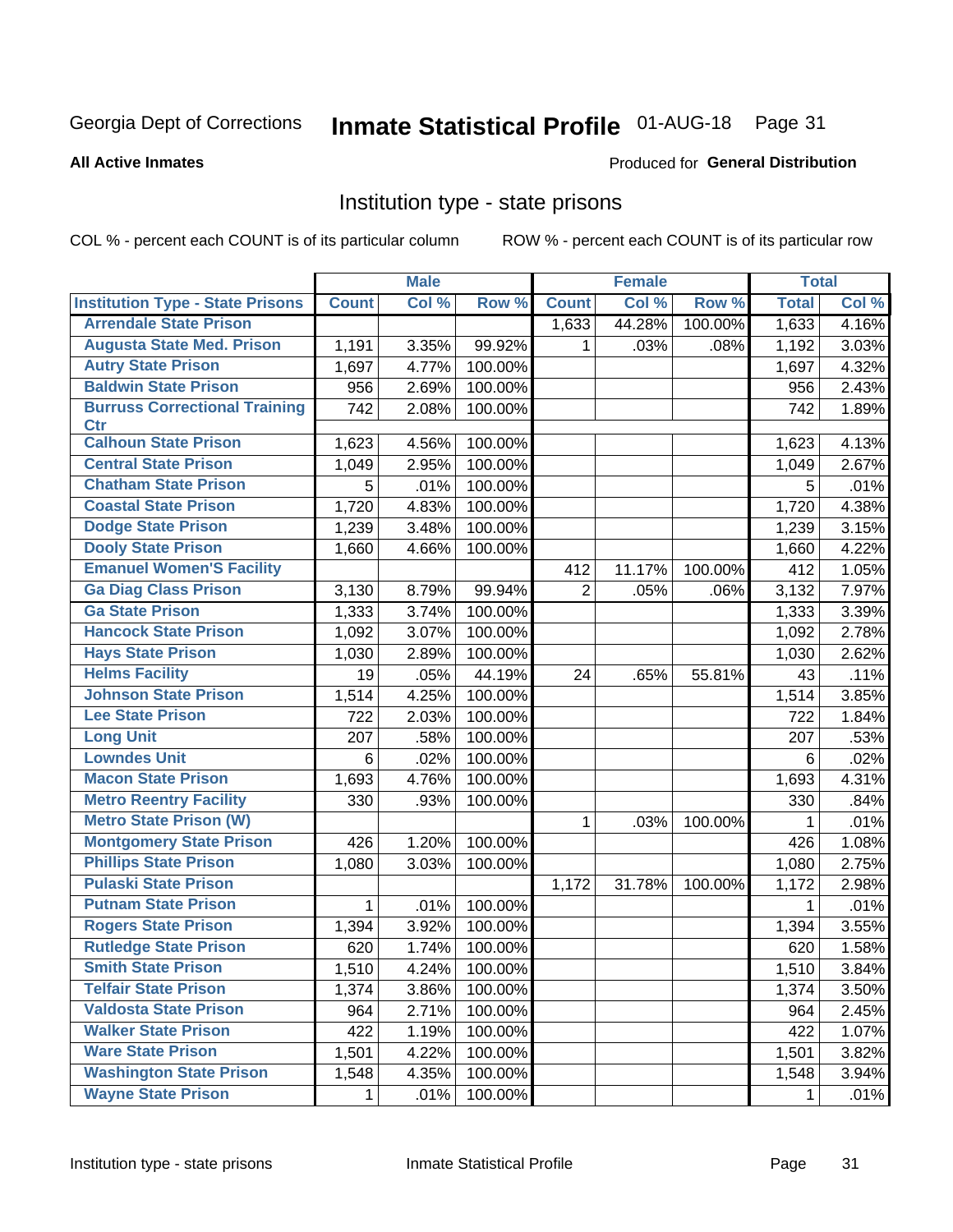## Inmate Statistical Profile 01-AUG-18 Page 32

**All Active Inmates** 

### **Produced for General Distribution**

### Institution type - state prisons

COL % - percent each COUNT is of its particular column ROW % - percent each COUNT is of its particular row

|                                         |              | <b>Male</b>                 |         | <b>Female</b> |                               |          | <b>Total</b>                   |       |
|-----------------------------------------|--------------|-----------------------------|---------|---------------|-------------------------------|----------|--------------------------------|-------|
| <b>Institution Type - State Prisons</b> | <b>Count</b> | Col %                       | Row %   | <b>Count</b>  | Col %                         | Row %    | <b>Total</b>                   | Col % |
| <b>Whitworth Women'S Facility</b>       |              | .01%                        | $.23\%$ | 443           | 12.01%                        | 99.77%   | 444                            | 1.13% |
| <b>Wilcox State Prison</b>              | 1,803        | 5.06%                       | 100.00% |               |                               |          | 1,803                          | 4.59% |
| <b>Total Reported</b>                   | 35,603       | 100%                        | 90.61%  | 3,688         | 100%                          | $9.39\%$ | 39,291                         | 100%  |
| <b>Not Reported</b>                     |              | 0                           |         |               | 0                             |          | 0                              |       |
| <b>Grand Total</b>                      |              | 35,603                      |         |               | 3,688                         |          | 39.291                         |       |
| <b>Mode (most frequent)</b>             |              | <b>Ga Diag Class Prison</b> |         |               | <b>Arrendale State Prison</b> |          | <b>Ga Diag Class</b><br>Prison |       |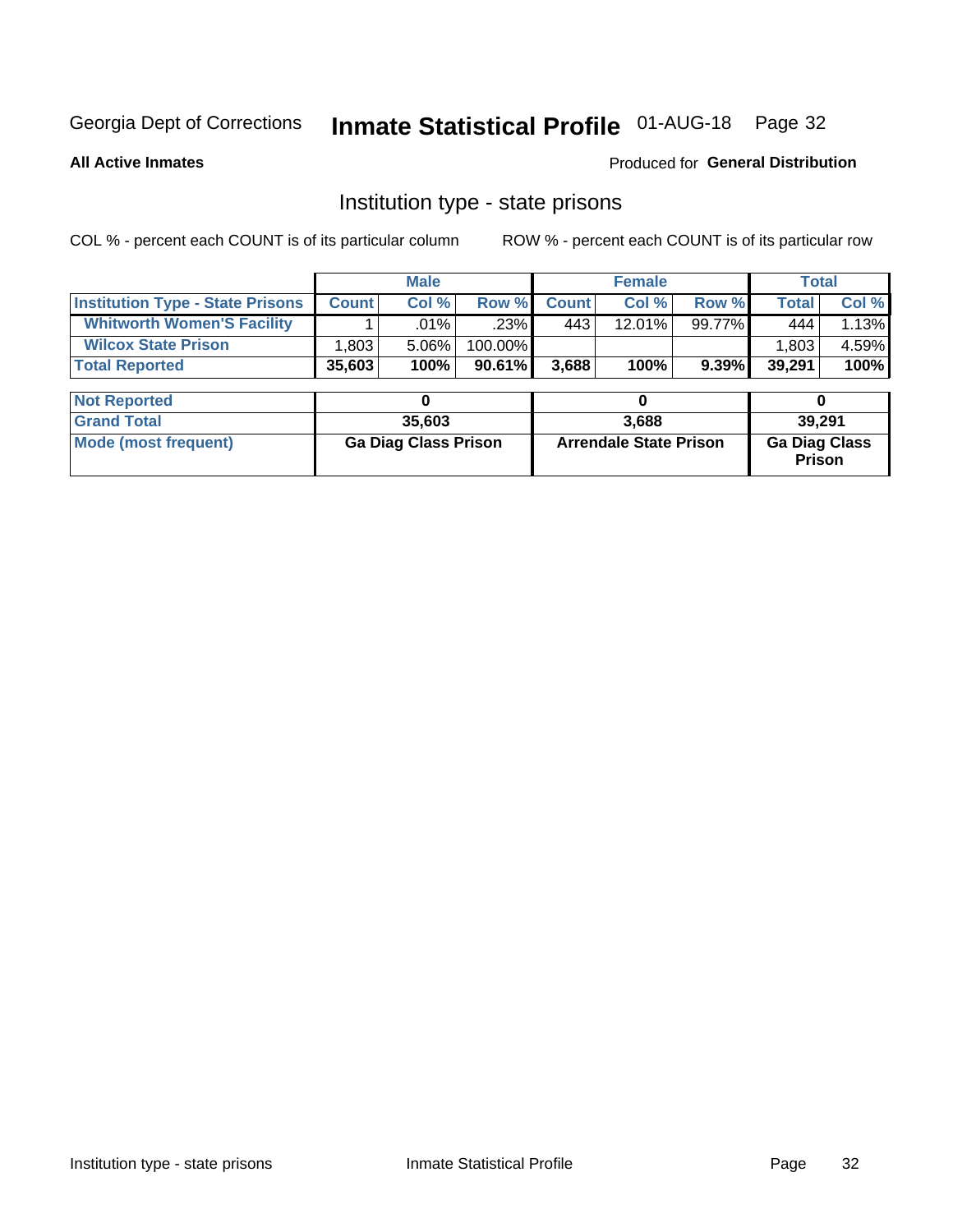## Inmate Statistical Profile 01-AUG-18 Page 33

**All Active Inmates** 

### Produced for General Distribution

### Institution type - private prisons

COL % - percent each COUNT is of its particular column

|                                           |              | <b>Male</b> |                    | <b>Female</b> |       |       | <b>Total</b> |
|-------------------------------------------|--------------|-------------|--------------------|---------------|-------|-------|--------------|
| <b>Institution Type - Private Prisons</b> | <b>Count</b> | Col %       | <b>Row % Count</b> | Col %         | Row % | Total | Col %        |
| <b>Coffee Corr Facility</b>               | 2.626        | 33.03%      | 100.00%            |               |       | 2,626 | 33.03%       |
| <b>Jenkins Corr Facility</b>              | 1.140        | $14.34\%$   | 100.00%            |               |       | 1,140 | 14.34%       |
| <b>Riverbend Corr Facility</b>            | 1.5021       | 18.89%      | 100.00%            |               |       | 1,502 | 18.89%       |
| <b>Wheeler Corr Facility</b>              | 2,682        | $33.74\%$   | 100.00%            |               |       | 2,682 | 33.74%       |
| <b>Total Reported</b>                     | 7,950        | 100%        | $100\%$            |               | %     | 7,950 | 100%         |

| <b>Not Reported</b> |       |       |
|---------------------|-------|-------|
| <b>Total</b>        | 7,950 | 7,950 |

| <b>Mode (most frequent)</b> | <b>Wheeler Corr Facility</b> | <b>Null</b> | <b>Wheeler Corr</b><br><b>Facility</b> |
|-----------------------------|------------------------------|-------------|----------------------------------------|
|-----------------------------|------------------------------|-------------|----------------------------------------|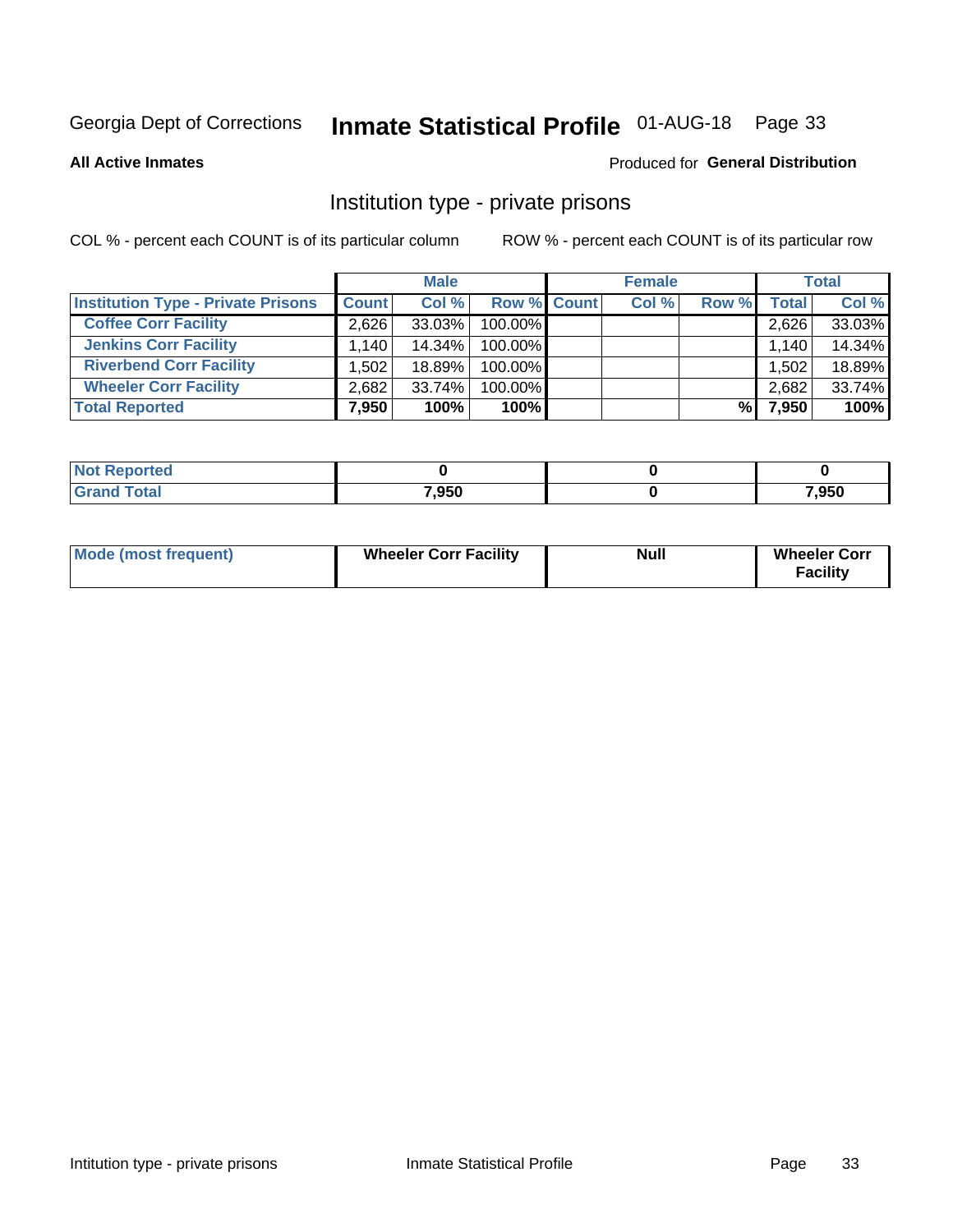## Inmate Statistical Profile 01-AUG-18 Page 34

**All Active Inmates** 

### Produced for General Distribution

### Institution type - inmate boot camp

COL % - percent each COUNT is of its particular column

|                                      |              | <b>Male</b> |               |              | <b>Female</b> |             | <b>Total</b> |
|--------------------------------------|--------------|-------------|---------------|--------------|---------------|-------------|--------------|
| <b>Institution Type - Boot Camps</b> | <b>Count</b> | Col %       | <b>Row %I</b> | <b>Count</b> | Col %         | Row % Total | Col %        |
| <b>Total Rported</b>                 |              |             |               |              |               |             |              |

| <b>Not Reported</b>            |  |  |
|--------------------------------|--|--|
| <b>Total</b><br>C <sub>r</sub> |  |  |

| Mod<br>uamo | Nul.<br>$- - - - - -$ | <b>Null</b> | <br>uu.<br>------ |
|-------------|-----------------------|-------------|-------------------|
|             |                       |             |                   |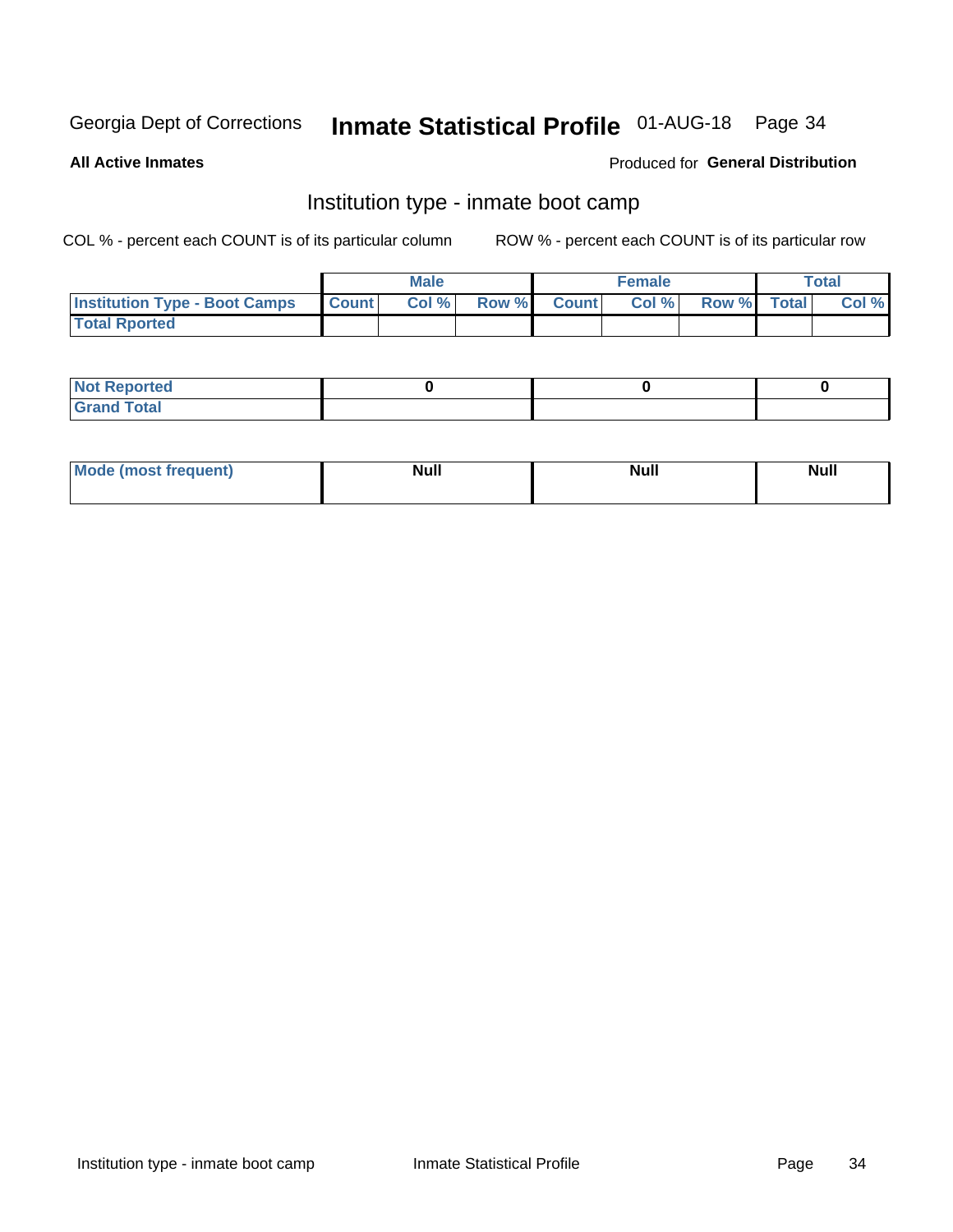## Inmate Statistical Profile 01-AUG-18 Page 35

### **All Active Inmates**

### Produced for General Distribution

### Number of disciplinary reports

COL % - percent each COUNT is of its particular column

|                                       |              | <b>Male</b> |        |              | <b>Female</b> |           |              | <b>Total</b> |
|---------------------------------------|--------------|-------------|--------|--------------|---------------|-----------|--------------|--------------|
| <b>Number of Disciplinary Reports</b> | <b>Count</b> | Col %       | Row %  | <b>Count</b> | Col %         | Row %     | <b>Total</b> | Col %        |
|                                       | 23,093       | 45.34%      | 89.97% | 2,574        | 65.51%        | $10.03\%$ | 25,667       | 46.79%       |
|                                       | 6,130        | 12.04%      | 93.06% | 457          | 11.63%        | 6.94%     | 6,587        | 12.01%       |
|                                       | 3,673        | 7.21%       | 94.66% | 207          | 5.27%         | $5.34\%$  | 3,880        | 7.07%        |
| 3                                     | 2,605        | 5.11%       | 94.97% | 138          | 3.51%         | 5.03%     | 2,743        | 5.00%        |
| 4                                     | 1,980        | 3.89%       | 95.42% | 95           | 2.42%         | 4.58%     | 2,075        | 3.78%        |
| 5                                     | 1,591        | 3.12%       | 96.48% | 58           | 1.48%         | 3.52%     | 1,649        | 3.01%        |
| <b>More Than 5</b>                    | 11,859       | 23.28%      | 96.74% | 400          | 10.18%        | $3.26\%$  | 12,259       | 22.35%       |
| <b>Total Reported</b>                 | 50,931       | 100%        | 92.84% | 3,929        | 100%          | 7.16%     | 54,860       | 100.0%       |

| Reported<br>Not <b>I</b> |        |       |             |
|--------------------------|--------|-------|-------------|
| Total                    | 50.931 | 3,929 | 4,860<br>בר |

| Mean (average)       | 5.07 | 2.31 | 4.87 |
|----------------------|------|------|------|
| Median (middle)      |      |      |      |
| Mode (most frequent) |      |      |      |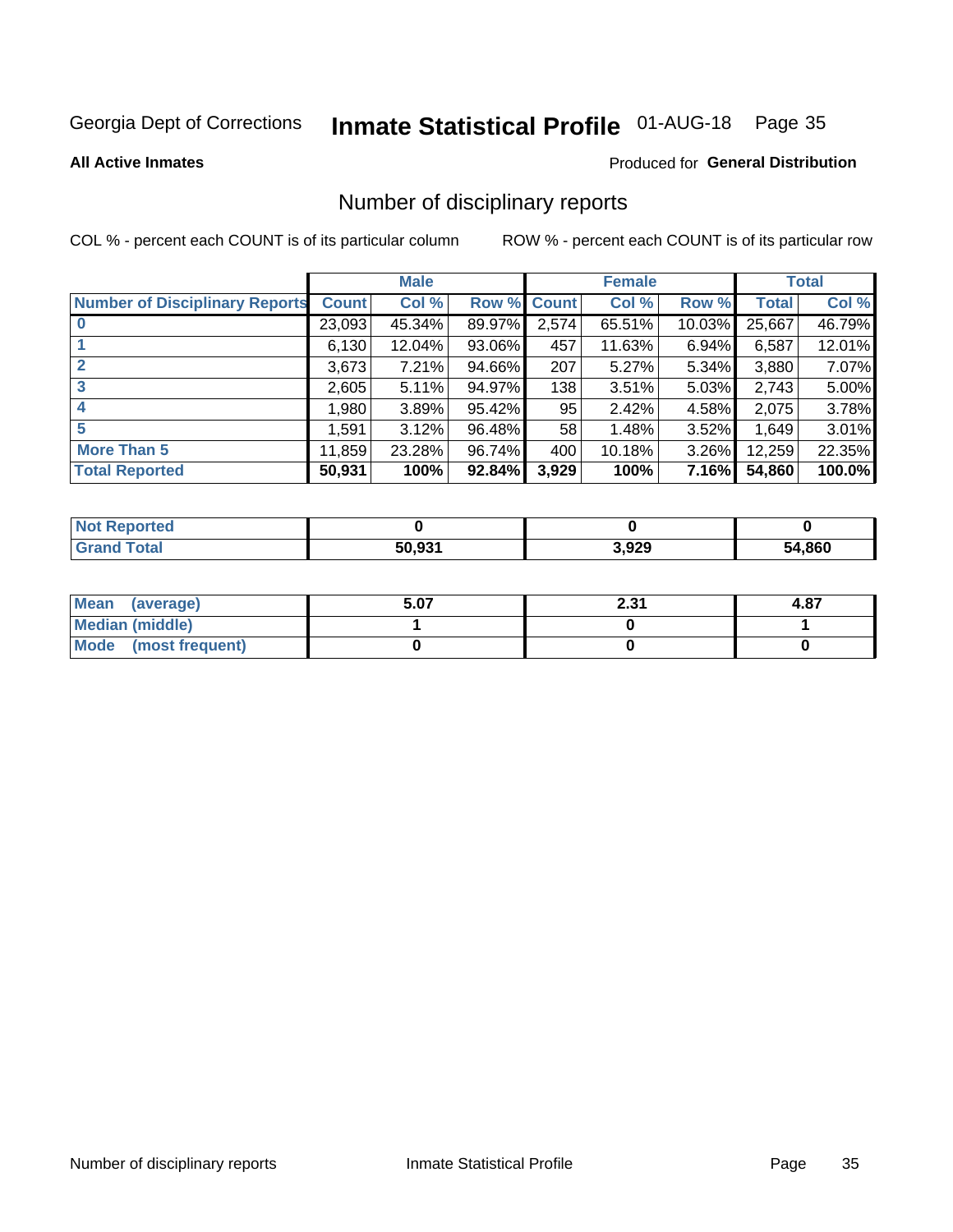## Inmate Statistical Profile 01-AUG-18 Page 36

### **All Active Inmates**

### **Produced for General Distribution**

### Number of transfers

COL % - percent each COUNT is of its particular column

|                            |         | <b>Male</b> |             |       | <b>Female</b> |          |              | <b>Total</b> |
|----------------------------|---------|-------------|-------------|-------|---------------|----------|--------------|--------------|
| <b>Number of Transfers</b> | Count l | Col %       | Row % Count |       | Col %         | Row %    | <b>Total</b> | Col %        |
|                            | 4,100   | 8.05%       | 81.33%      | 941   | 23.95%        | 18.67%   | 5,041        | 9.19%        |
|                            | 16,007  | 31.43%      | 90.85%      | 1,613 | 41.05%        | 9.15%    | 17,620       | 32.12%       |
| $\mathbf{2}$               | 8,153   | 16.01%      | 92.29%      | 681   | 17.33%        | $7.71\%$ | 8,834        | 16.10%       |
| 3                          | 5,290   | 10.39%      | 95.11%      | 272   | 6.92%         | 4.89%    | 5,562        | 10.14%       |
| 4                          | 3,440   | 6.75%       | 96.33%      | 131   | 3.33%         | $3.67\%$ | 3,571        | 6.51%        |
| 5                          | 2,504   | 4.92%       | 96.09%      | 102   | 2.60%         | 3.91%    | 2,606        | 4.75%        |
| <b>More Than 5</b>         | 11,437  | 22.46%      | 98.37%      | 189   | 4.81%         | 1.63%    | 11,626       | 21.19%       |
| <b>Total Reported</b>      | 50,931  | 100%        | 92.84%      | 3,929 | 100%          | 7.16%    | 54,860       | 100%         |

| Reported<br>Not <b>I</b> |        |       |             |
|--------------------------|--------|-------|-------------|
| Total                    | 50.931 | 3,929 | 4,860<br>בר |

| Mean (average)         | 1.64 | 3.99 |
|------------------------|------|------|
| <b>Median (middle)</b> |      |      |
| Mode (most frequent)   |      |      |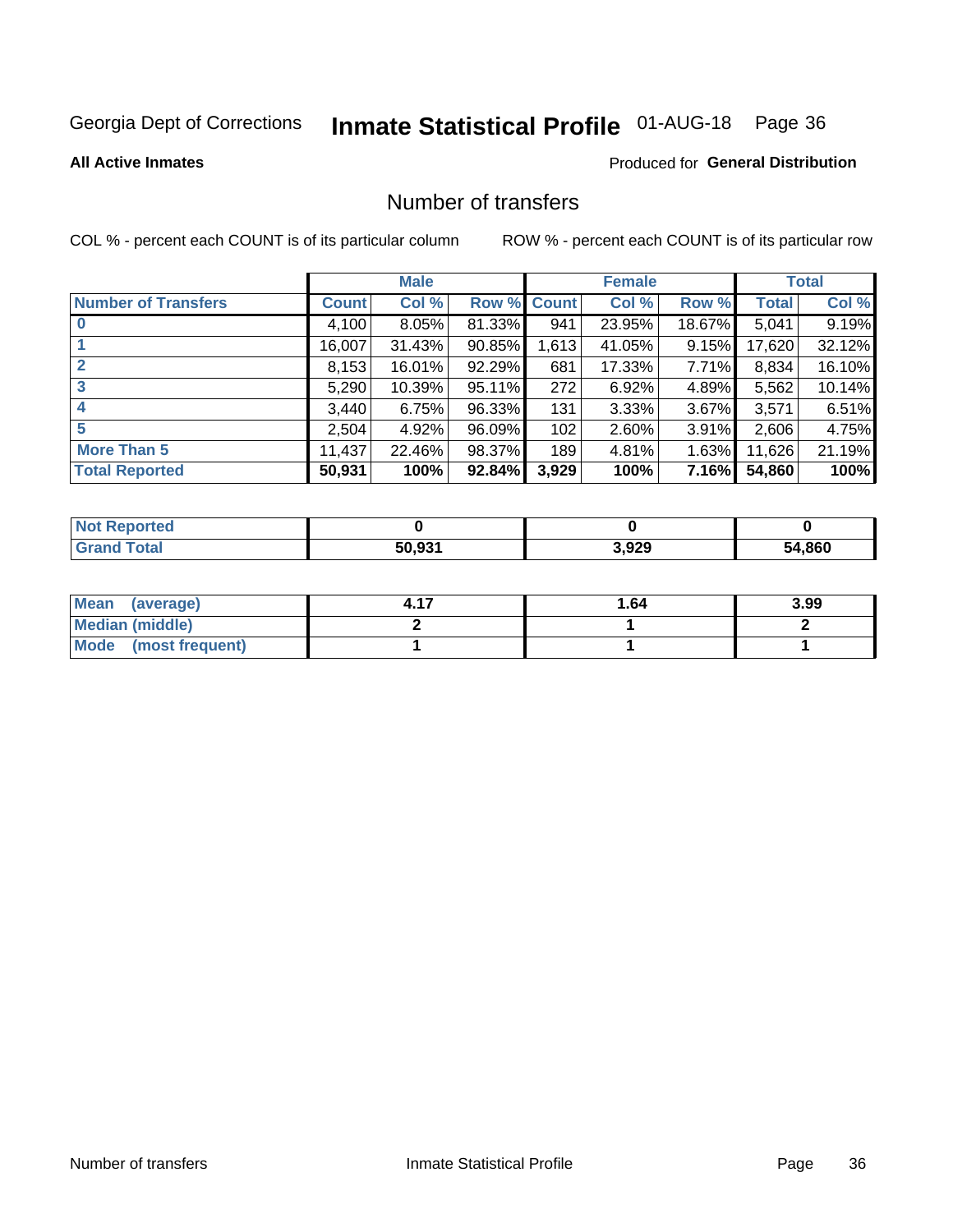## Inmate Statistical Profile 01-AUG-18 Page 37

**All Active Inmates** 

### **Produced for General Distribution**

### Number of escapes

COL % - percent each COUNT is of its particular column

|                          |              | <b>Male</b> |             |       | <b>Female</b> |              |        | <b>Total</b> |
|--------------------------|--------------|-------------|-------------|-------|---------------|--------------|--------|--------------|
| <b>Number of Escapes</b> | <b>Count</b> | Col %       | Row % Count |       | Col %         | Row %        | Total  | Col %        |
|                          | 50,371       | 98.90%      | 92.79%      | 3,915 | 99.64%        | 7.21%        | 54,286 | 98.95%       |
|                          | 533          | 1.05%       | 97.62%      | 13    | 0.33%         | 2.38%        | 546    | 1.00%        |
|                          | 22           | 0.04%       | 95.65%      |       | 0.03%         | 4.35%        | 23     | 0.04%        |
|                          |              | 0.01%       | 100.00%     |       |               |              |        | 0.01%        |
|                          |              | 0.01%       | 100.00%     |       |               |              |        | 0.01%        |
| <b>Total Reported</b>    | 50,931       | 100%        | $92.84\%$   | 3,929 | 100%          | <b>7.16%</b> | 54,860 | 100.0%       |

| <b>Not Reported</b> |        |       |        |
|---------------------|--------|-------|--------|
| Total               | 50,931 | 3,929 | 54,860 |

| Mean (average)       |  | .0 <sup>1</sup> |
|----------------------|--|-----------------|
| Median (middle)      |  |                 |
| Mode (most frequent) |  |                 |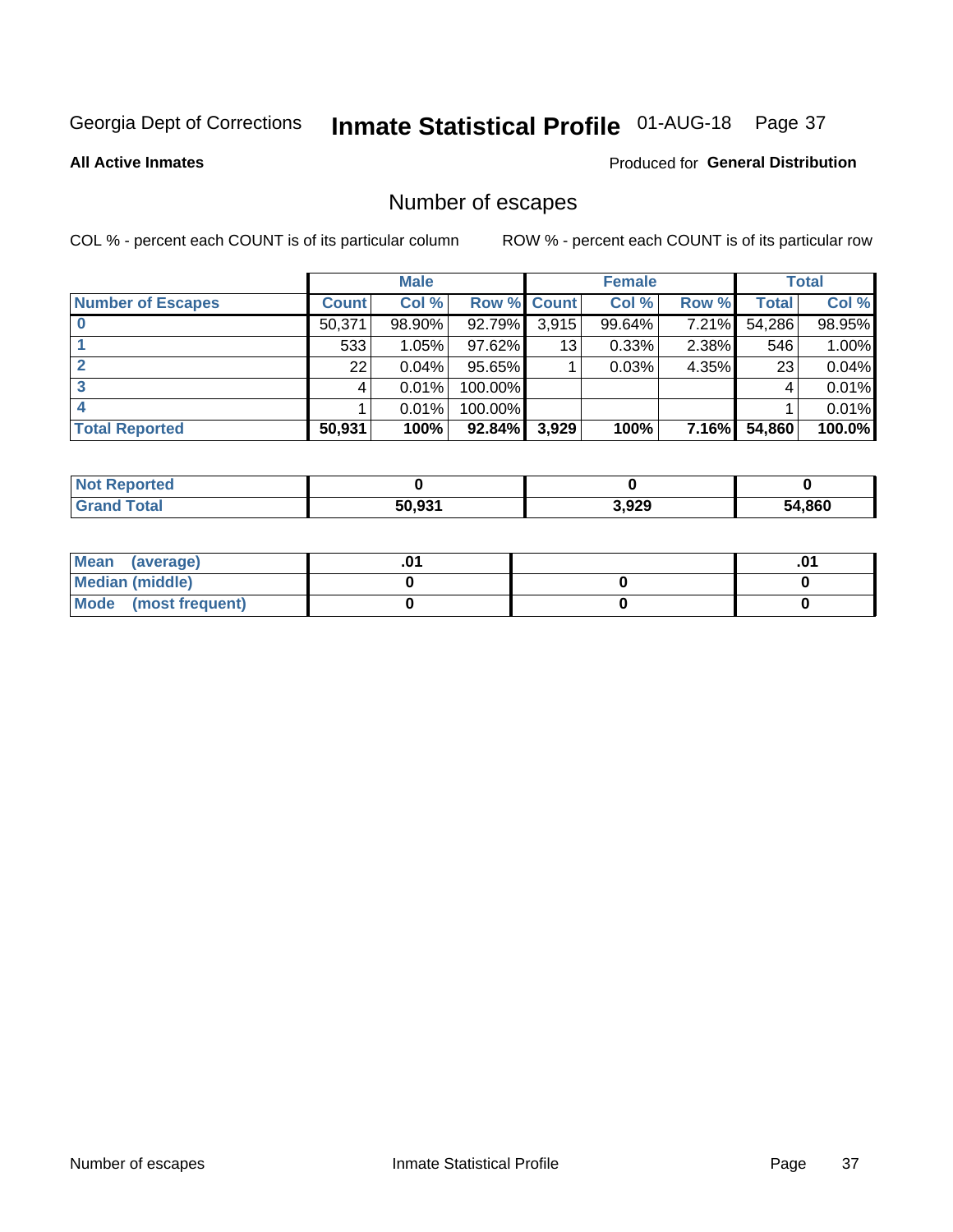## Inmate Statistical Profile 01-AUG-18 Page 38

**All Active Inmates** 

### Produced for General Distribution

### Split sentences - Probation to follow

COL % - percent each COUNT is of its particular column

|                            |              | <b>Male</b> |                    |     | <b>Female</b> |          |              | <b>Total</b> |
|----------------------------|--------------|-------------|--------------------|-----|---------------|----------|--------------|--------------|
| <b>Probation to follow</b> | <b>Count</b> | Col%        | <b>Row % Count</b> |     | Col %         | Row %    | Total        | Col %        |
| <b>Yes</b>                 | 38.011       | 74.63%      | $92.54\%$ 3.066    |     | 78.04%        | $7.46\%$ | 41,077       | 74.88%       |
| <b>No</b>                  | 12.920       | 25.37%      | $93.74\%$          | 863 | 21.96%        | $6.26\%$ | 13,783       | 25.12%       |
| <b>Total Reported</b>      | 50,931       | 100%        | $92.84\%$ 3,929    |     | 100%          |          | 7.16% 54,860 | 100%         |

| ______ | <b>FO OOA</b><br>50.93. | 3,929<br>__ | 54.860 |
|--------|-------------------------|-------------|--------|
|        |                         |             |        |

| M<br>reauent)<br>/٥<br>$\sim$<br>v.,<br>.<br>w<br>$\cdot$ - $\cdot$ |  |  |  |  |  |
|---------------------------------------------------------------------|--|--|--|--|--|
|---------------------------------------------------------------------|--|--|--|--|--|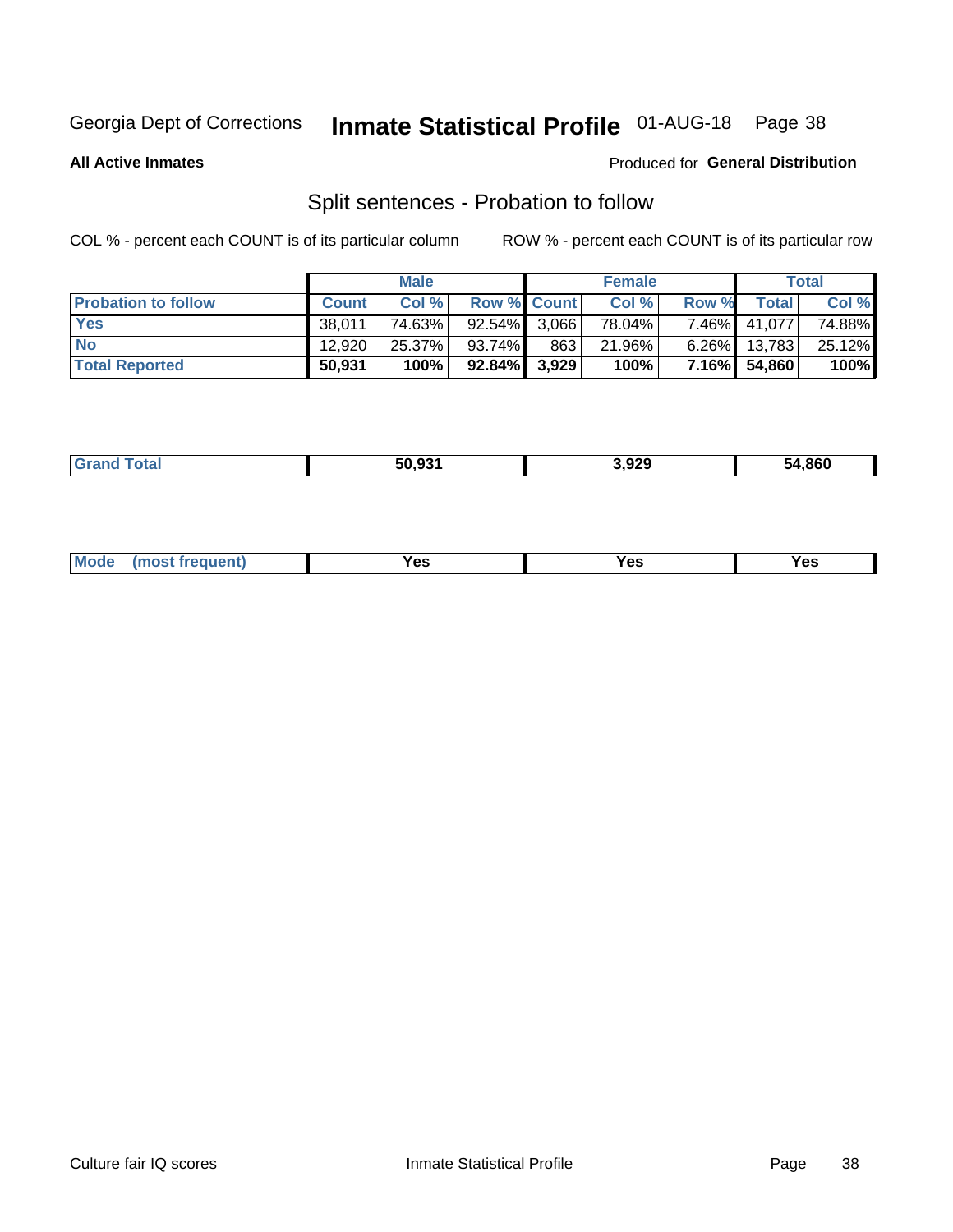## Inmate Statistical Profile 01-AUG-18 Page 39

**All Active Inmates** 

### Produced for General Distribution

### Probable future release type of still active inmates

COL % - percent each COUNT is of its particular column

|                                         |              | <b>Male</b> |                    |     | <b>Female</b> |       | <b>Total</b> |        |
|-----------------------------------------|--------------|-------------|--------------------|-----|---------------|-------|--------------|--------|
| <b>Probable Future Release Type</b>     | <b>Count</b> | Col %       | <b>Row % Count</b> |     | Col %         | Row % | <b>Total</b> | Col %  |
| <b>Paroled with probation to follow</b> | 19,994       | 40.66%      | 91.54% 1,849       |     | 47.98%        | 8.46% | 21,843       | 41.20% |
| Paroled w/o probation to follow         | 5,884        | 11.97%      | 92.20%             | 498 | 12.92%        | 7.80% | 6,382        | 12.04% |
| <b>Maxout with probation to follow</b>  | 15,396       | 31.31%      | 93.12% 1.137       |     | 29.50%        | 6.88% | 16,533       | 31.18% |
| <b>Maxout w/o probation to follow</b>   | 2,384        | 4.85%       | 93.90%             | 155 | 4.02%         | 6.10% | 2,539        | 4.79%  |
| Life, LWOP or death sentence            | 5,511        | 11.21%      | 96.25%             | 215 | 5.58%         | 3.75% | 5,726        | 10.80% |
| <b>Total Reported</b>                   | 49,169       | 100%        | $92.73\%$ 3,854    |     | 100%          | 7.27% | 53,023       | 100%   |

| ased                   |        |      |        |
|------------------------|--------|------|--------|
| $f \wedge f \wedge f'$ | 49,169 | 3854 | 53,023 |

| Mode (most frequent) | <b>PAR with PROB follow</b> | <b>PAR with PROB follow</b> | <b>PAR with PROB</b> |
|----------------------|-----------------------------|-----------------------------|----------------------|
|                      |                             |                             | follow               |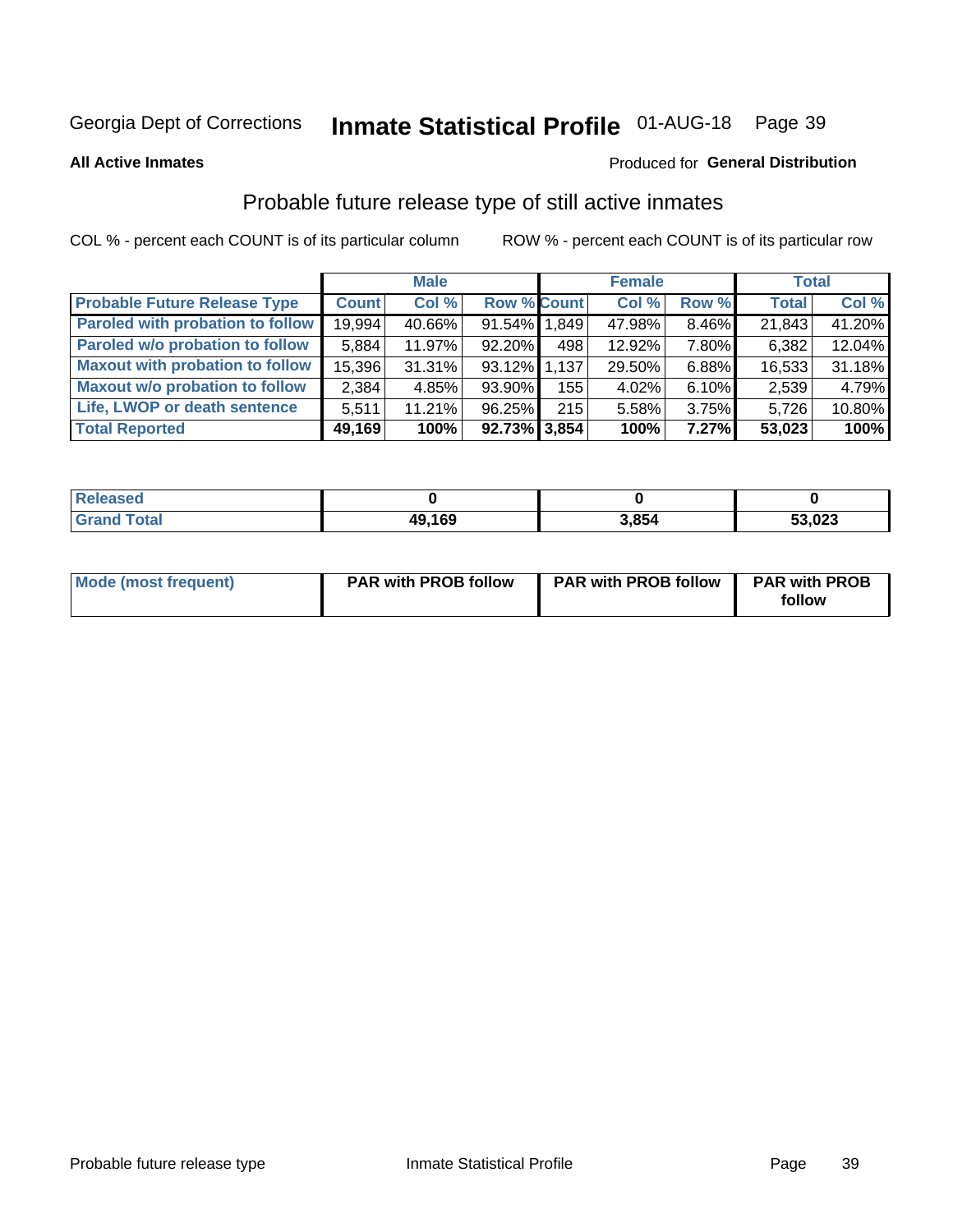### **All Active Inmates**

### **Produced for General Distribution**

## Time served in current (or last) institution

COL % - percent each COUNT is of its particular column

|                            |              | <b>Male</b> |        |              | <b>Female</b> |        |              | <b>Total</b> |
|----------------------------|--------------|-------------|--------|--------------|---------------|--------|--------------|--------------|
| <b>Time In Institution</b> | <b>Count</b> | Col %       | Row %  | <b>Count</b> | Col %         | Row %  | <b>Total</b> | Col %        |
| 0 to 3 months              | 13,712       | 26.92%      | 91.82% | 1,222        | 31.10%        | 8.18%  | 14,934       | 27.22%       |
| 3.01 to 6 months           | 7,200        | 14.14%      | 91.30% | 686          | 17.46%        | 8.70%  | 7,886        | 14.37%       |
| 6.01 to 9 months           | 4,797        | 9.42%       | 92.30% | 400          | 10.18%        | 7.70%  | 5,197        | 9.47%        |
| 9.01 to 12 months          | 4,462        | 8.76%       | 94.79% | 245          | 6.24%         | 5.21%  | 4,707        | 8.58%        |
| <b>12.01 to 18 months</b>  | 5,472        | 10.74%      | 93.55% | 377          | 9.60%         | 6.45%  | 5,849        | 10.66%       |
| <b>18.01 to 24 months</b>  | 3,112        | 6.11%       | 95.28% | 154          | 3.92%         | 4.72%  | 3,266        | 5.95%        |
| 2.01 to 3 years            | 4,350        | 8.54%       | 94.69% | 244          | 6.21%         | 5.31%  | 4,594        | 8.37%        |
| 3.01 to 4 years            | 2,866        | 5.63%       | 94.74% | 159          | 4.05%         | 5.26%  | 3,025        | 5.51%        |
| $4.01$ to 5 years          | 1,481        | 2.91%       | 94.09% | 93           | 2.37%         | 5.91%  | 1,574        | 2.87%        |
| 5.01 to 6 years            | 913          | 1.79%       | 91.30% | 87           | 2.21%         | 8.70%  | 1,000        | 1.82%        |
| 6.01 to 7 years            | 701          | 1.38%       | 93.97% | 45           | 1.15%         | 6.03%  | 746          | 1.36%        |
| 7.01 to 8 years            | 469          | 0.92%       | 81.99% | 103          | 2.62%         | 18.01% | 572          | 1.04%        |
| 8.01 to 9 years            | 296          | 0.58%       | 92.50% | 24           | 0.61%         | 7.50%  | 320          | 0.58%        |
| 9.01 to 10 years           | 225          | 0.44%       | 91.09% | 22           | 0.56%         | 8.91%  | 247          | 0.45%        |
| Over 10 years              | 875          | 1.72%       | 92.79% | 68           | 1.73%         | 7.21%  | 943          | 1.72%        |
| <b>Total Reported</b>      | 50,931       | 100%        | 92.84% | 3,929        | 100%          | 7.16%  | 54,860       | 100%         |

| <b>Not R</b><br>Reported |                    |      |        |
|--------------------------|--------------------|------|--------|
| Total                    | 50.93 <sup>4</sup> | ,929 | 54,860 |

| <b>Mean</b><br>(average) | 24 months | 19 months | 24 months |
|--------------------------|-----------|-----------|-----------|
| Median (middle)          | 9 months  | 6 months  | 9 months  |
| Mode (most frequent)     | 0 months  | months    | 1 months  |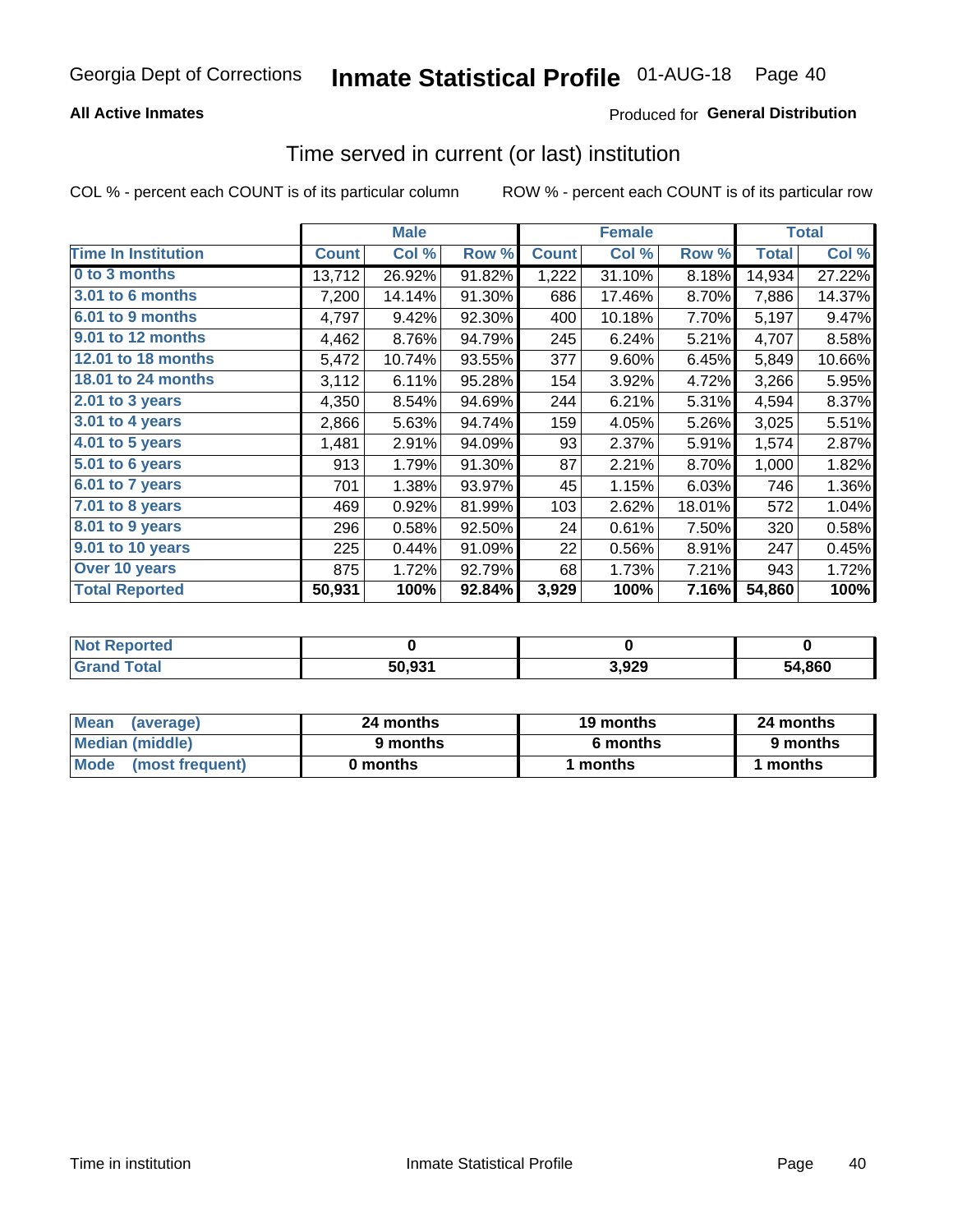#### Inmate Statistical Profile 01-AUG-18 Page 41

**All Active Inmates** 

#### Produced for General Distribution

### Highest grade level attained

COL % - percent each COUNT is of its particular column

|                              |                 | <b>Male</b> |         |                | <b>Female</b> |        |                | <b>Total</b> |
|------------------------------|-----------------|-------------|---------|----------------|---------------|--------|----------------|--------------|
| <b>Grade Level</b>           | <b>Count</b>    | Col %       | Row %   | <b>Count</b>   | Col %         | Row %  | <b>Total</b>   | Col %        |
| No school at all             | $\overline{14}$ | 0.04%       | 100.00% |                |               |        | 14             | 0.04%        |
| <b>Grade 1</b>               | 20              | 0.05%       | 100.00% |                |               |        | 20             | 0.05%        |
| <b>Grade 2</b>               | 24              | 0.06%       | 85.71%  | 4              | 0.16%         | 14.29% | 28             | 0.07%        |
| Grade 3                      | 78              | 0.21%       | 98.73%  | $\mathbf{1}$   | 0.04%         | 1.27%  | 79             | 0.20%        |
| Grade 4                      | 81              | 0.22%       | 97.59%  | $\overline{2}$ | 0.08%         | 2.41%  | 83             | 0.21%        |
| <b>Grade 5</b>               | 89              | 0.24%       | 95.70%  | 4              | 0.16%         | 4.30%  | 93             | 0.23%        |
| Grade 6                      | 352             | 0.95%       | 94.88%  | 19             | 0.76%         | 5.12%  | 371            | 0.93%        |
| Grade 7                      | 694             | 1.86%       | 93.91%  | 45             | 1.81%         | 6.09%  | 739            | 1.86%        |
| Grade 8                      | 2,510           | 6.74%       | 94.25%  | 153            | 6.15%         | 5.75%  | 2,663          | 6.71%        |
| Grade 9                      | 4,656           | 12.51%      | 95.65%  | 212            | 8.52%         | 4.35%  | 4,868          | 12.26%       |
| Grade 10                     | 6,444           | 17.31%      | 95.38%  | 312            | 12.55%        | 4.62%  | 6,756          | 17.01%       |
| Grade 11                     | 6,414           | 17.23%      | 95.22%  | 322            | 12.95%        | 4.78%  | 6,736          | 16.96%       |
| <b>Grade 12 or GED</b>       | 12,310          | 33.07%      | 92.95%  | 933            | 37.52%        | 7.05%  | 13,243         | 33.35%       |
| Some tech school             | 264             | 0.71%       | 83.28%  | 53             | 2.13%         | 16.72% | 317            | 0.80%        |
| <b>Completed tech school</b> | 266             | 0.71%       | 84.44%  | 49             | 1.97%         | 15.56% | 315            | 0.79%        |
| College, 1 year              | 1,007           | 2.71%       | 89.59%  | 117            | 4.70%         | 10.41% | 1,124          | 2.83%        |
| College, 2 year              | 1,198           | 3.22%       | 87.64%  | 169            | 6.80%         | 12.36% | 1,367          | 3.44%        |
| College, 3 year              | 292             | 0.78%       | 87.95%  | 40             | 1.61%         | 12.05% | 332            | 0.84%        |
| <b>Bachelor's degree</b>     | 404             | 1.09%       | 90.38%  | 43             | 1.73%         | 9.62%  | 447            | 1.13%        |
| <b>Master's degree</b>       | 68              | 0.18%       | 91.89%  | 6              | 0.24%         | 8.11%  | 74             | 0.19%        |
| Ph.D. degree                 | 12              | 0.03%       | 92.31%  | 1              | 0.04%         | 7.69%  | 13             | 0.03%        |
| Law degree                   | 16              | 0.04%       | 88.89%  | $\overline{2}$ | 0.08%         | 11.11% | 18             | 0.05%        |
| <b>Some medical school</b>   | $\overline{2}$  | 0.01%       | 100.00% |                |               |        | $\overline{2}$ | 0.01%        |
| <b>Medical degree</b>        | 7               | 0.02%       | 100.00% |                |               |        | $\overline{7}$ | 0.02%        |
|                              | 1               | 0.01%       | 100.00% |                |               |        | $\mathbf{1}$   | 0.01%        |
| <b>Total Reported</b>        | 37,223          | 100%        | 93.74%  | 2,487          | 100%          | 6.26%  | 39,710         | 100.0%       |

| ter | 13,708                   | ,442  | 5.150       |
|-----|--------------------------|-------|-------------|
|     | <b>50.021</b><br>้วบ.ววา | 3,929 | .860<br>54. |

| Mean<br>(average)    | 10.82           | 11.33           | 10.85           |
|----------------------|-----------------|-----------------|-----------------|
| Median (middle)      | Grade 11        | Grade 12 or GED | Grade 11        |
| Mode (most frequent) | Grade 12 or GED | Grade 12 or GED | Grade 12 or GED |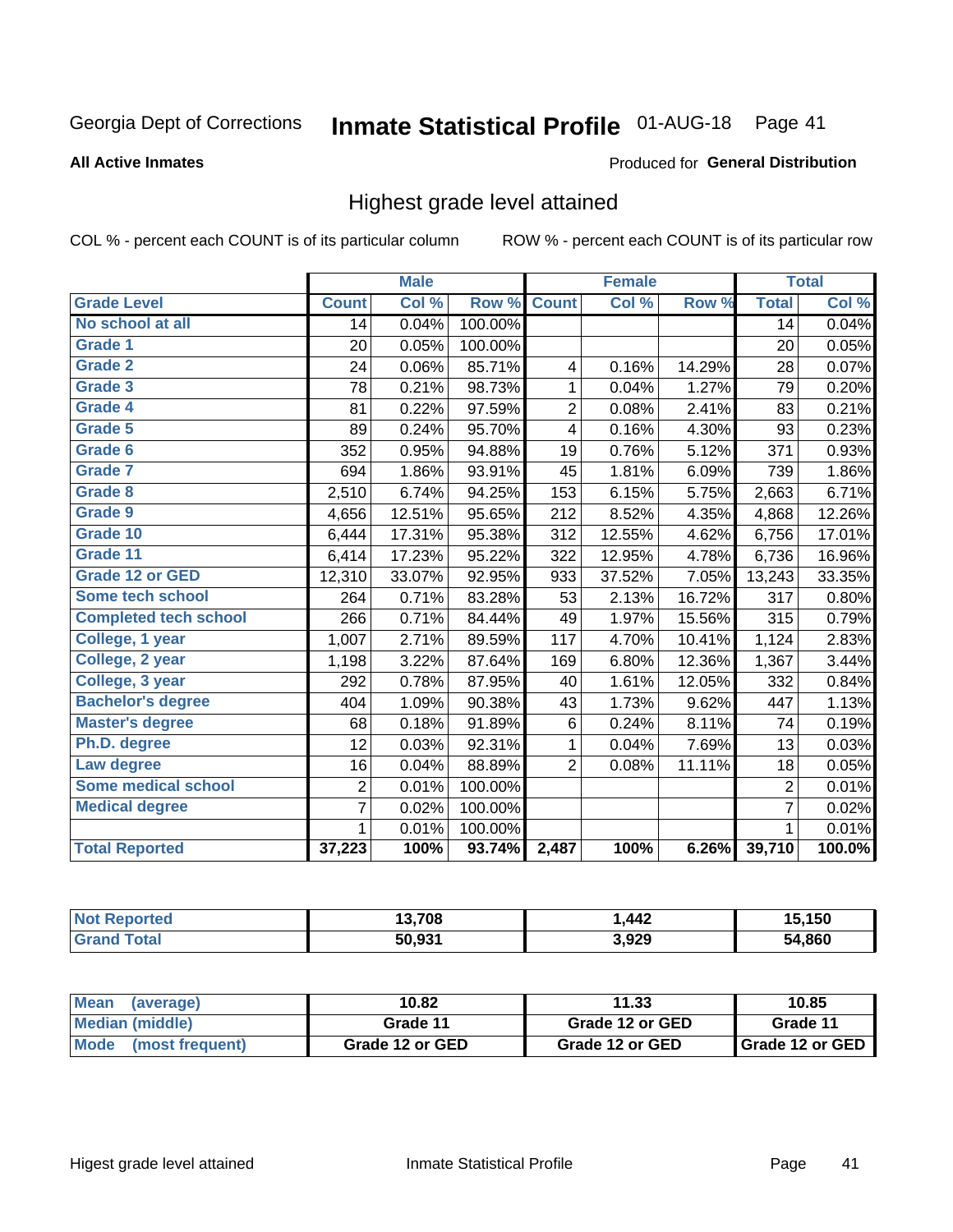# Inmate Statistical Profile 01-AUG-18 Page 42

#### **All Active Inmates**

### **Produced for General Distribution**

### Culture fair IQ scores

COL % - percent each COUNT is of its particular column

|                       |              | <b>Male</b> |        |              | <b>Female</b> |           |              | <b>Total</b> |
|-----------------------|--------------|-------------|--------|--------------|---------------|-----------|--------------|--------------|
| <b>IQ Scores</b>      | <b>Count</b> | Col %       | Row %  | <b>Count</b> | Col %         | Row %     | <b>Total</b> | Col %        |
| $60 - 69$             | 893          | 2.23%       | 90.66% | 92           | 2.71%         | 9.34%     | 985          | 2.27%        |
| $70 - 79$             | 2,738        | 6.83%       | 91.66% | 249          | 7.35%         | 8.34%     | 2,987        | 6.87%        |
| $80 - 89$             | 6,088        | 15.18%      | 88.04% | 827          | 24.40%        | 11.96%    | 6,915        | 15.90%       |
| $90 - 99$             | 11,283       | 28.14%      | 89.89% | 1,269        | 37.44%        | $10.11\%$ | 12,552       | 28.87%       |
| $100 - 109$           | 11,104       | 27.69%      | 95.13% | 569          | 16.79%        | 4.87%     | 11,673       | 26.84%       |
| $110 - 119$           | 6,619        | 16.51%      | 96.85% | 215          | 6.34%         | 3.15%     | 6,834        | 15.72%       |
| $120 - 129$           | 1,310        | 3.27%       | 92.12% | 112          | 3.30%         | 7.88%     | 1,422        | 3.27%        |
| $130 - 139$           | 52           | 0.13%       | 55.91% | 41           | 1.21%         | 44.09%    | 93           | 0.21%        |
| 140 & Up              | 9            | 0.02%       | 37.50% | 15           | 0.44%         | 62.50%    | 24           | $0.06\%$     |
| <b>Total Reported</b> | 40,096       | 100%        | 92.21% | 3,389        | 100%          | 7.79%     | 43,485       | 100.0%       |

| <b>Not Reported</b>         | 10,031 | 354   | 10,385 |
|-----------------------------|--------|-------|--------|
| <b>Not Valid (under 60)</b> | 804    | 186   | 990    |
| <b>Grand Total</b>          | 50,931 | 3,929 | 54,860 |

| <b>Mean</b><br>(average) | 98  | 95 | 98 |
|--------------------------|-----|----|----|
| Median (middle)          | 99  | 94 | 99 |
| Mode<br>(most frequent)  | 103 | 92 | 99 |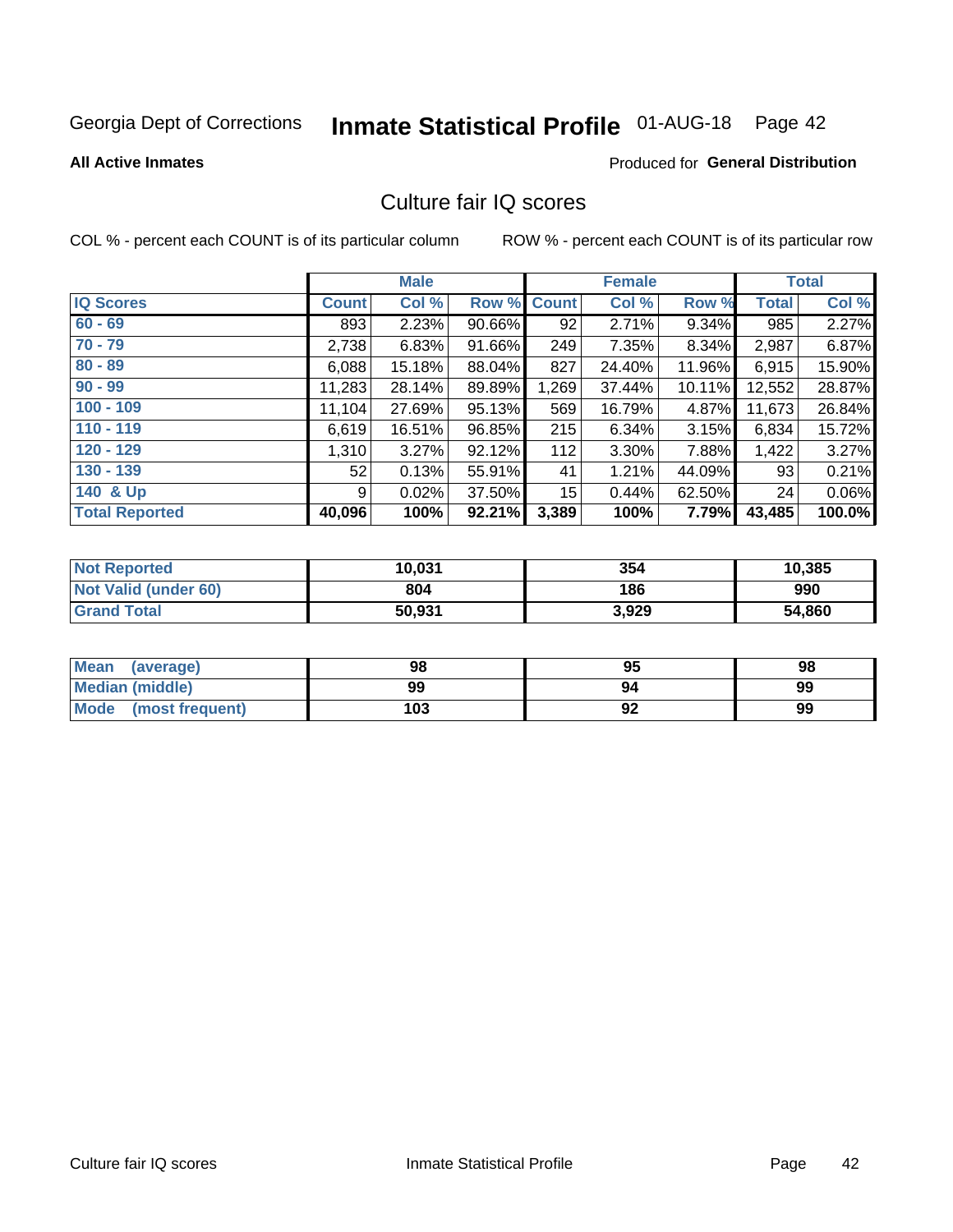# Inmate Statistical Profile 01-AUG-18 Page 43

#### **All Active Inmates**

#### Produced for General Distribution

## Wide Range Achievement Test (WRAT) reading score

COL % - percent each COUNT is of its particular column

|                           |              | <b>Male</b> |        |              | <b>Female</b> |        |              | <b>Total</b> |
|---------------------------|--------------|-------------|--------|--------------|---------------|--------|--------------|--------------|
| <b>WRAT Reading Score</b> | <b>Count</b> | Col %       | Row %  | <b>Count</b> | Col %         | Row %  | <b>Total</b> | Col %        |
| $0.1$ to $0.9$            | 842          | 1.83%       | 99.53% | 4            | 0.11%         | 0.47%  | 846          | 1.70%        |
| 1.0 to 1.9                | 790          | 1.72%       | 98.38% | 13           | 0.36%         | 1.62%  | 803          | 1.62%        |
| 2.0 to 2.9                | 1,570        | 3.41%       | 97.52% | 40           | 1.12%         | 2.48%  | 1,610        | 3.24%        |
| 3.0 to 3.9                | 3,564        | 7.74%       | 97.56% | 89           | 2.49%         | 2.44%  | 3,653        | 7.36%        |
| 4.0 to 4.9                | 4,392        | 9.54%       | 95.85% | 190          | 5.31%         | 4.15%  | 4,582        | 9.23%        |
| 5.0 to 5.9                | 3,771        | 8.19%       | 95.91% | 161          | 4.50%         | 4.09%  | 3,932        | 7.92%        |
| 6.0 to 6.9                | 4,413        | 9.58%       | 95.13% | 226          | 6.32%         | 4.87%  | 4,639        | 9.35%        |
| 7.0 to 7.9                | 1,711        | 3.71%       | 93.96% | 110          | 3.08%         | 6.04%  | 1,821        | 3.67%        |
| 8.0 to 8.9                | 3,389        | 7.36%       | 94.66% | 191          | 5.34%         | 5.34%  | 3,580        | 7.21%        |
| 9.0 to 9.9                | 1,977        | 4.29%       | 94.68% | 111          | 3.10%         | 5.32%  | 2,088        | 4.21%        |
| 10.0 to 10.9              | 3,006        | 6.53%       | 92.95% | 228          | 6.37%         | 7.05%  | 3,234        | 6.52%        |
| 11.0 to 11.9              | 4,467        | 9.70%       | 91.56% | 412          | 11.52%        | 8.44%  | 4,879        | 9.83%        |
| 12.0 to 12.9              | 11,562       | 25.10%      | 87.02% | 1,724        | 48.20%        | 12.98% | 13,286       | 26.77%       |
| 13                        | 606          | 1.32%       | 88.60% | 78           | 2.18%         | 11.40% | 684          | 1.38%        |
| <b>Total Reported</b>     | 46,060       | 100%        | 92.79% | 3,577        | 100%          | 7.21%  | 49,637       | 100.0%       |

| <b>Not Reported</b> | 074<br>.01 | 352   | 5,223  |
|---------------------|------------|-------|--------|
| Total<br>' Grand    | 50,931     | 3,929 | 54,860 |

| <b>Mean</b><br>(average) | 8.35 | 10.43 | 8.50 |
|--------------------------|------|-------|------|
| Median (middle)          | 8.8  | 12.2  | 8.9  |
| Mode<br>(most frequent)  | 12.9 | 12.9  | 12.9 |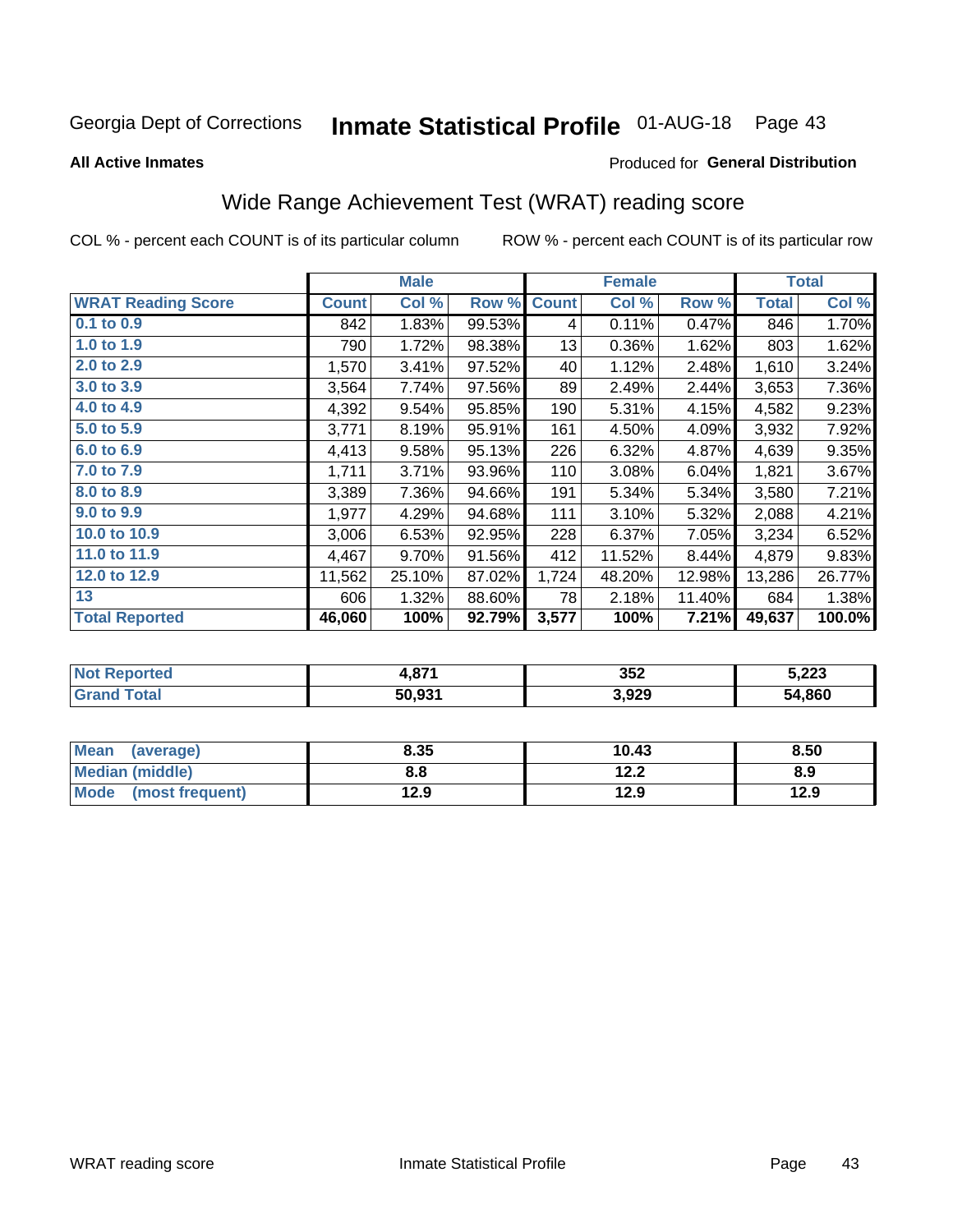# Inmate Statistical Profile 01-AUG-18 Page 44

**All Active Inmates** 

#### Produced for General Distribution

## Wide Range Achievement Test (WRAT) math score

COL % - percent each COUNT is of its particular column

|                              |              | <b>Male</b> |         |                 | <b>Female</b> |        |              | <b>Total</b> |
|------------------------------|--------------|-------------|---------|-----------------|---------------|--------|--------------|--------------|
| <b>WRAT Mathematic Score</b> | <b>Count</b> | Col %       | Row %   | <b>Count</b>    | Col %         | Row %  | <b>Total</b> | Col %        |
| 0.1 to 0.9                   | 110          | 0.24%       | 100.00% |                 |               |        | 110          | 0.22%        |
| 1.0 to 1.9                   | 299          | 0.65%       | 96.76%  | 10              | 0.28%         | 3.24%  | 309          | 0.62%        |
| 2.0 to 2.9                   | 939          | 2.04%       | 95.33%  | 46              | 1.29%         | 4.67%  | 985          | 1.98%        |
| 3.0 to 3.9                   | 2,218        | 4.82%       | 95.56%  | 103             | 2.88%         | 4.44%  | 2,321        | 4.68%        |
| 4.0 to 4.9                   | 5,827        | 12.65%      | 93.98%  | 373             | 10.43%        | 6.02%  | 6,200        | 12.49%       |
| 5.0 to 5.9                   | 7,251        | 15.74%      | 92.02%  | 629             | 17.58%        | 7.98%  | 7,880        | 15.88%       |
| 6.0 to 6.9                   | 9,385        | 20.38%      | 92.62%  | 748             | 20.91%        | 7.38%  | 10,133       | 20.41%       |
| 7.0 to 7.9                   | 3,630        | 7.88%       | 92.91%  | 277             | 7.74%         | 7.09%  | 3,907        | 7.87%        |
| 8.0 to 8.9                   | 4,986        | 10.83%      | 91.87%  | 441             | 12.33%        | 8.13%  | 5,427        | 10.93%       |
| 9.0 to 9.9                   | 2,584        | 5.61%       | 92.48%  | 210             | 5.87%         | 7.52%  | 2,794        | 5.63%        |
| 10.0 to 10.9                 | 446          | 0.97%       | 96.75%  | 15 <sub>1</sub> | 0.42%         | 3.25%  | 461          | 0.93%        |
| 11.0 to 11.9                 | 1,869        | 4.06%       | 92.43%  | 153             | 4.28%         | 7.57%  | 2,022        | 4.07%        |
| 12.0 to 12.9                 | 6,439        | 13.98%      | 92.08%  | 554             | 15.49%        | 7.92%  | 6,993        | 14.09%       |
| 13                           | 76           | 0.17%       | 80.85%  | 18              | 0.50%         | 19.15% | 94           | 0.19%        |
| <b>Total Reported</b>        | 46,059       | 100%        | 92.79%  | 3,577           | 100%          | 7.21%  | 49,636       | 100%         |

| <b>prted</b><br>NO. | 1,872  | 352   | 5,224  |
|---------------------|--------|-------|--------|
| $T \sim$ follows:   | 50,931 | 3,929 | 54,860 |

| <b>Mean</b><br>(average) | 7.38 | 7.66 | 7.40 |
|--------------------------|------|------|------|
| Median (middle)          | 6.9  | 6.9  | 6.9  |
| Mode<br>(most frequent)  | 12.9 | 12.9 | 12.9 |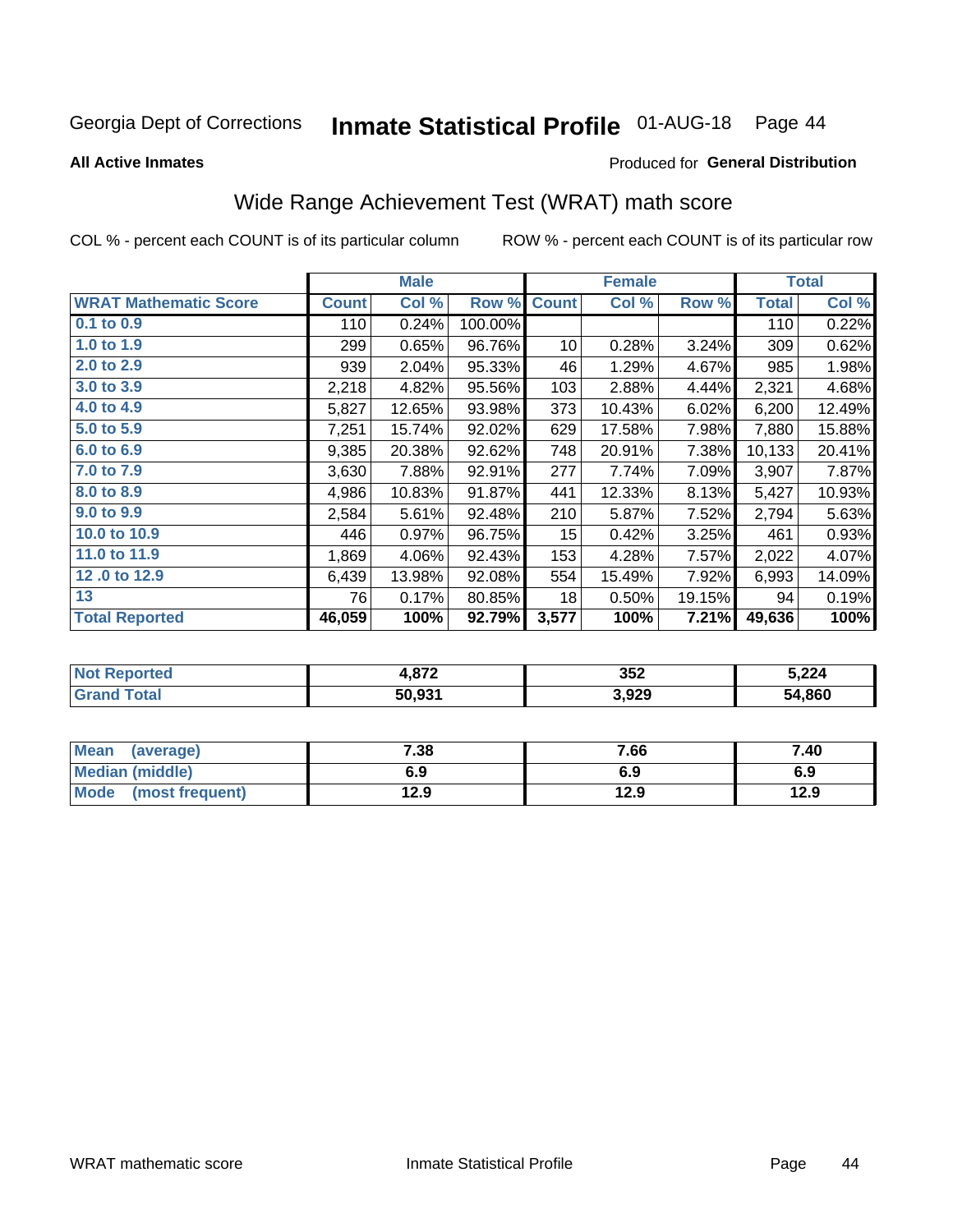#### **Inmate Statistical Profile 01-AUG-18** Page 45

**All Active Inmates** 

#### Produced for General Distribution

### Wide Range Achievement Test (WRAT) spelling score

COL % - percent each COUNT is of its particular column

|                            |              | <b>Male</b> |        |              | <b>Female</b> |        |              | <b>Total</b> |
|----------------------------|--------------|-------------|--------|--------------|---------------|--------|--------------|--------------|
| <b>WRAT Spelling Score</b> | <b>Count</b> | Col %       | Row %  | <b>Count</b> | Col %         | Row %  | <b>Total</b> | Col %        |
| 0.1 to 0.9                 | 976          | 2.12%       | 99.39% | 6            | 0.17%         | 0.61%  | 982          | 1.98%        |
| 1.0 to 1.9                 | 1,174        | 2.55%       | 98.41% | 19           | 0.53%         | 1.59%  | 1,193        | 2.40%        |
| 2.0 to 2.9                 | 2,098        | 4.55%       | 98.04% | 42           | 1.17%         | 1.96%  | 2,140        | 4.31%        |
| 3.0 to 3.9                 | 3,292        | 7.15%       | 97.37% | 89           | 2.49%         | 2.63%  | 3,381        | 6.81%        |
| 4.0 to 4.9                 | 3,014        | 6.54%       | 96.82% | 99           | 2.77%         | 3.18%  | 3,113        | 6.27%        |
| 5.0 to 5.9                 | 5,161        | 11.20%      | 95.56% | 240          | 6.71%         | 4.44%  | 5,401        | 10.88%       |
| 6.0 to 6.9                 | 4,199        | 9.11%       | 94.66% | 237          | 6.62%         | 5.34%  | 4,436        | 8.93%        |
| 7.0 to 7.9                 | 4,036        | 8.76%       | 93.97% | 259          | 7.24%         | 6.03%  | 4,295        | 8.65%        |
| 8.0 to 8.9                 | 3,955        | 8.58%       | 93.48% | 276          | 7.71%         | 6.52%  | 4,231        | 8.52%        |
| 9.0 to 9.9                 | 2,176        | 4.72%       | 92.91% | 166          | 4.64%         | 7.09%  | 2,342        | 4.72%        |
| 10.0 to 10.9               | 2,138        | 4.64%       | 92.04% | 185          | 5.17%         | 7.96%  | 2,323        | 4.68%        |
| 11.0 to 11.9               | 3,609        | 7.83%       | 90.61% | 374          | 10.45%        | 9.39%  | 3,983        | 8.02%        |
| 12.0 to 12.9               | 9,960        | 21.62%      | 86.59% | 1,542        | 43.10%        | 13.41% | 11,502       | 23.17%       |
| 13                         | 283          | 0.61%       | 86.54% | 44           | 1.23%         | 13.46% | 327          | 0.66%        |
| <b>Total Reported</b>      | 46,071       | 100%        | 92.79% | 3,578        | 100%          | 7.21%  | 49,649       | 100%         |

| orted       | 4,860  | 351   | E 947        |
|-------------|--------|-------|--------------|
| <b>otal</b> | 50,931 | 3,929 | 4,860<br>54. |

| <b>Mean</b><br>(average) | 7.95 | 10.08 | 8.11 |
|--------------------------|------|-------|------|
| Median (middle)          | .    |       | ه. ، |
| Mode (most frequent)     | 12.9 | 12.9  | 12.9 |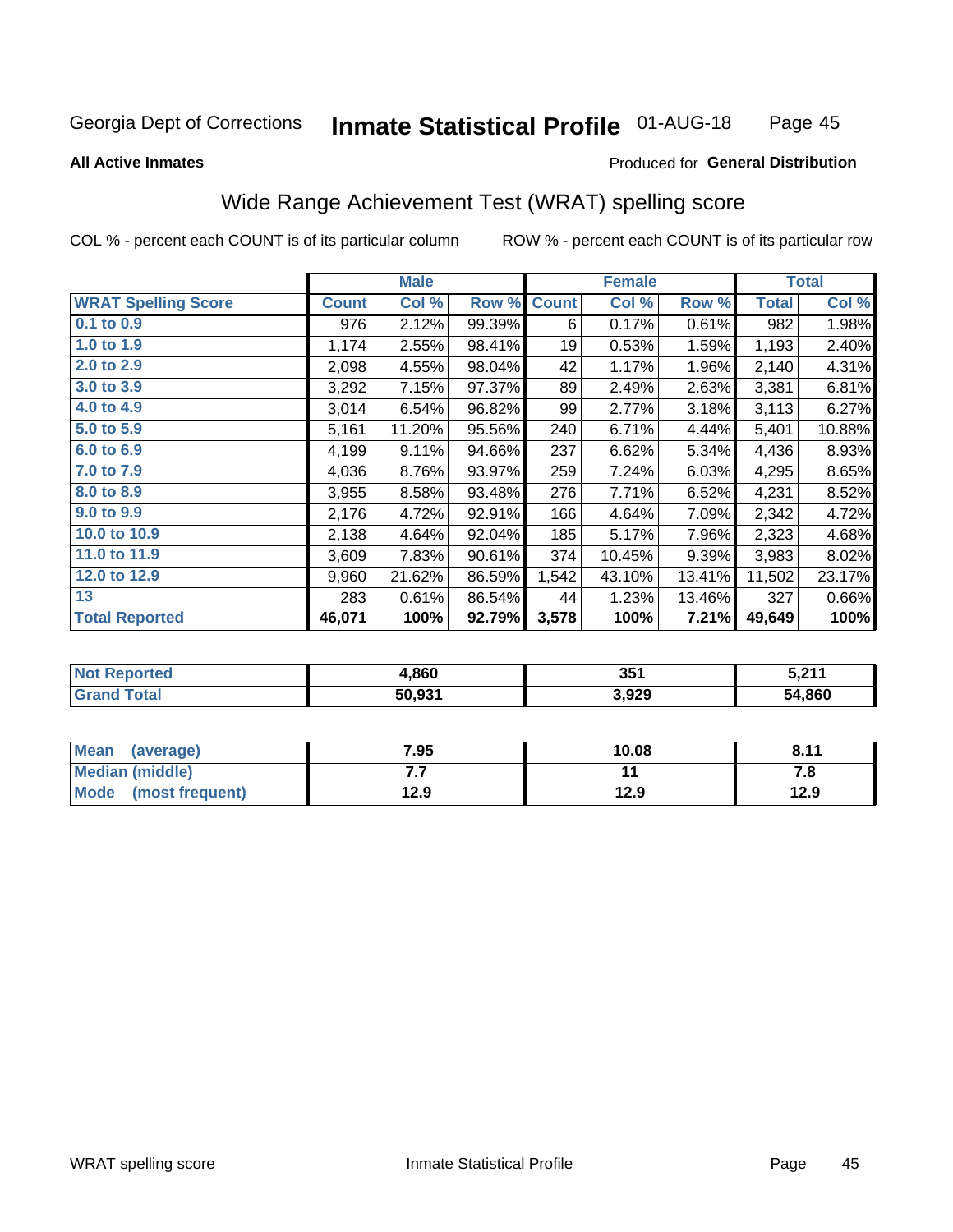# Inmate Statistical Profile 01-AUG-18 Page 46

#### **All Active Inmates**

### **Produced for General Distribution**

### Current / last mental health treatment level

COL % - percent each COUNT is of its particular column

|                                    |              | <b>Male</b> |         |              | <b>Female</b> |        |              | <b>Total</b> |
|------------------------------------|--------------|-------------|---------|--------------|---------------|--------|--------------|--------------|
| <b>Mental Health Treatment Lev</b> | <b>Count</b> | Col%        | Row %   | <b>Count</b> | Col %         | Row %  | <b>Total</b> | Col %        |
| 1 No problem at current time       | 8,731        | 52.08%      | 93.02%  | 655          | 22.64%        | 6.98%  | 9,386        | 47.75%       |
| 2 Receiving outpatient             | 6,278        | 37.45%      | 74.31%  | 2,170        | 75.01%        | 25.69% | 8,448        | 42.98%       |
| <b>Treatment</b>                   |              |             |         |              |               |        |              |              |
| 3 Inpatient, moderate              | 1,432        | 8.54%       | 96.30%  | 55           | 1.90%         | 3.70%  | 1,487        | 7.56%        |
| Treatment                          |              |             |         |              |               |        |              |              |
| 4 Inpatient, intensive             | 299          | 1.78%       | 95.83%  | 13           | 0.45%         | 4.17%  | 312          | 1.59%        |
| <b>Treatment</b>                   |              |             |         |              |               |        |              |              |
| 5 Undergoing crisis                | 23           | 0.14%       | 100.00% |              |               |        | 23           | 0.12%        |
| <b>stabilization</b>               |              |             |         |              |               |        |              |              |
| <b>6 Hospital for criminally</b>   |              | 0.01%       | 100.00% |              |               |        |              | 0.01%        |
| <b>Tinsane</b>                     |              |             |         |              |               |        |              |              |
| <b>Total Evaluated</b>             | 16,764       | 100%        | 85.28%  | 2,893        | 100%          | 14.72% | 19,657       | 100.0%       |

| Never had MH evaluation | 34,167 | ,036  | 35,203 |
|-------------------------|--------|-------|--------|
| <b>Grand Total</b>      | 50,931 | 3,929 | 54,860 |

| Median (middle) | No problem at current time | <b>Receiving outpatient</b><br>treatment | <b>Receiving</b><br>outpatient<br>treatment |
|-----------------|----------------------------|------------------------------------------|---------------------------------------------|
| <b>Mode</b>     | No problem at current time | <b>Receiving outpatient</b>              | No problem at                               |
| (most frequent) |                            | treatment                                | current time                                |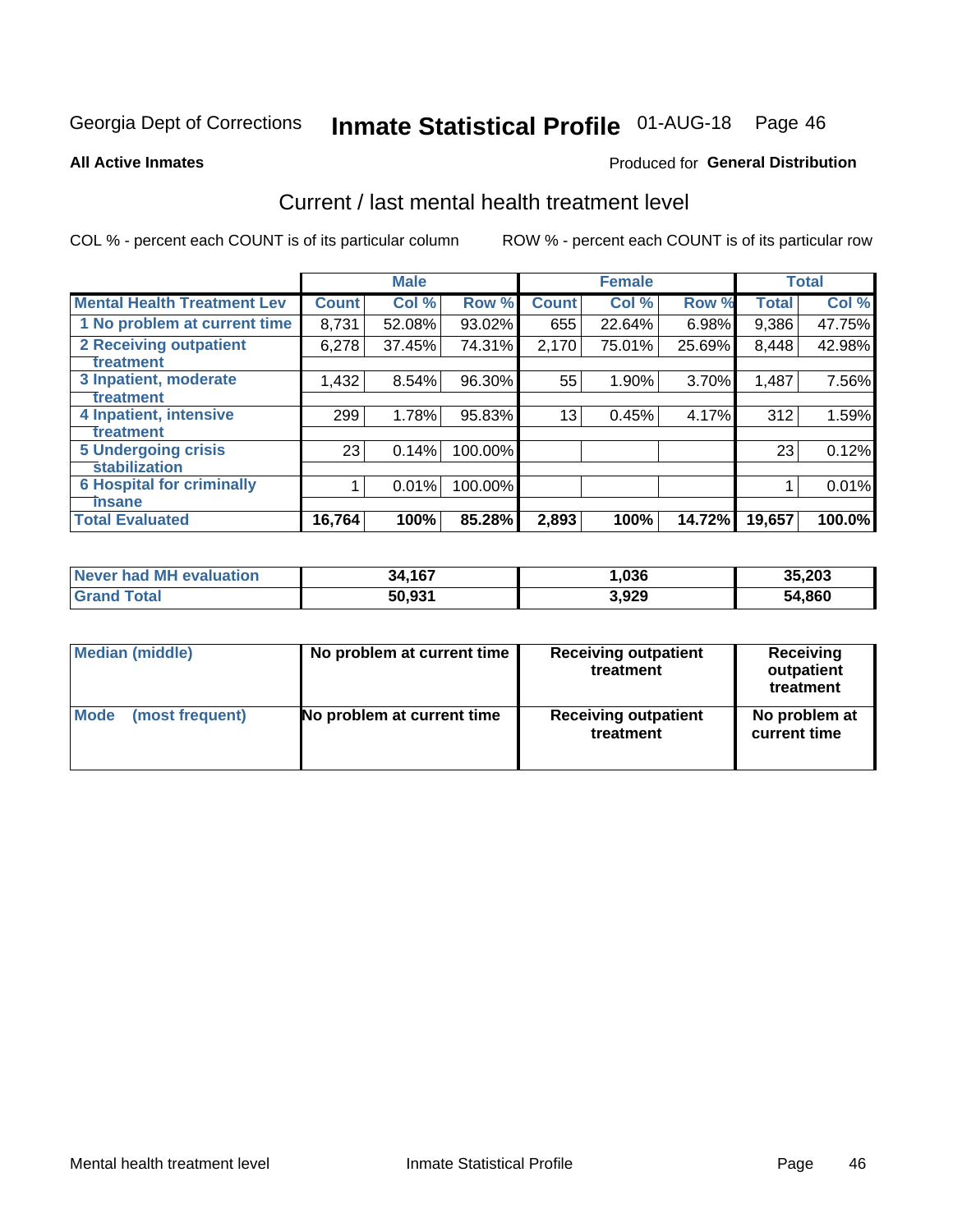### **All Active Inmates**

### Produced for General Distribution

## PULHESDWIT medical scale - 'P' overall condition ('P'hysical)

COL % - percent each COUNT is of its particular column

|                                  |              | <b>Male</b> |         |              | <b>Female</b> |         |                 | <b>Total</b> |
|----------------------------------|--------------|-------------|---------|--------------|---------------|---------|-----------------|--------------|
| 'P' Overall Condition            | <b>Count</b> | Col %       | Row %   | <b>Count</b> | Col %         | Row %   | <b>Total</b>    | Col %        |
| 1 No medical illness             | 35,420       | 75.52%      | 94.20%  | 2,182        | 62.97%        | 5.80%   | 37,602          | 74.66%       |
| 2 Well-controlled chronic        | 10,569       | 22.54%      | 90.04%  | 1,169        | 33.74%        | 9.96%   | 11,738          | 23.31%       |
| <b>illness</b>                   |              |             |         |              |               |         |                 |              |
| 3 Poorly-controlled chronic      | 828          | 1.77%       | 92.83%  | 64           | 1.85%         | 7.17%   | 892             | 1.77%        |
| <b>illness</b>                   |              |             |         |              |               |         |                 |              |
| 4 Significant problems requiring | 77           | 0.16%       | 79.38%  | 20           | 0.58%         | 20.62%  | 97              | 0.19%        |
| special housing                  |              |             |         |              |               |         |                 |              |
| 5 Terminal illness, < 6 months   | 5            | 0.01%       | 100.00% |              |               |         | 5               | 0.01%        |
| to live                          |              |             |         |              |               |         |                 |              |
| 6 Inmate is pregnant             |              |             |         | 30           | 0.87%         | 100.00% | 30 <sup>1</sup> | $0.06\%$     |
| <b>Total Reported</b>            | 46,899       | 100%        | 93.12%  | 3,465        | 100%          | 6.88%   | 50,364          | 100%         |

| тео | റാറ<br>4,UJZ | 464  | 496        |
|-----|--------------|------|------------|
|     | EA 094       | .929 | .860<br>54 |

| Mode | (most frequent) | 1 No medical illness | 1 No medical illness | 1 No medical<br>illness |
|------|-----------------|----------------------|----------------------|-------------------------|
|------|-----------------|----------------------|----------------------|-------------------------|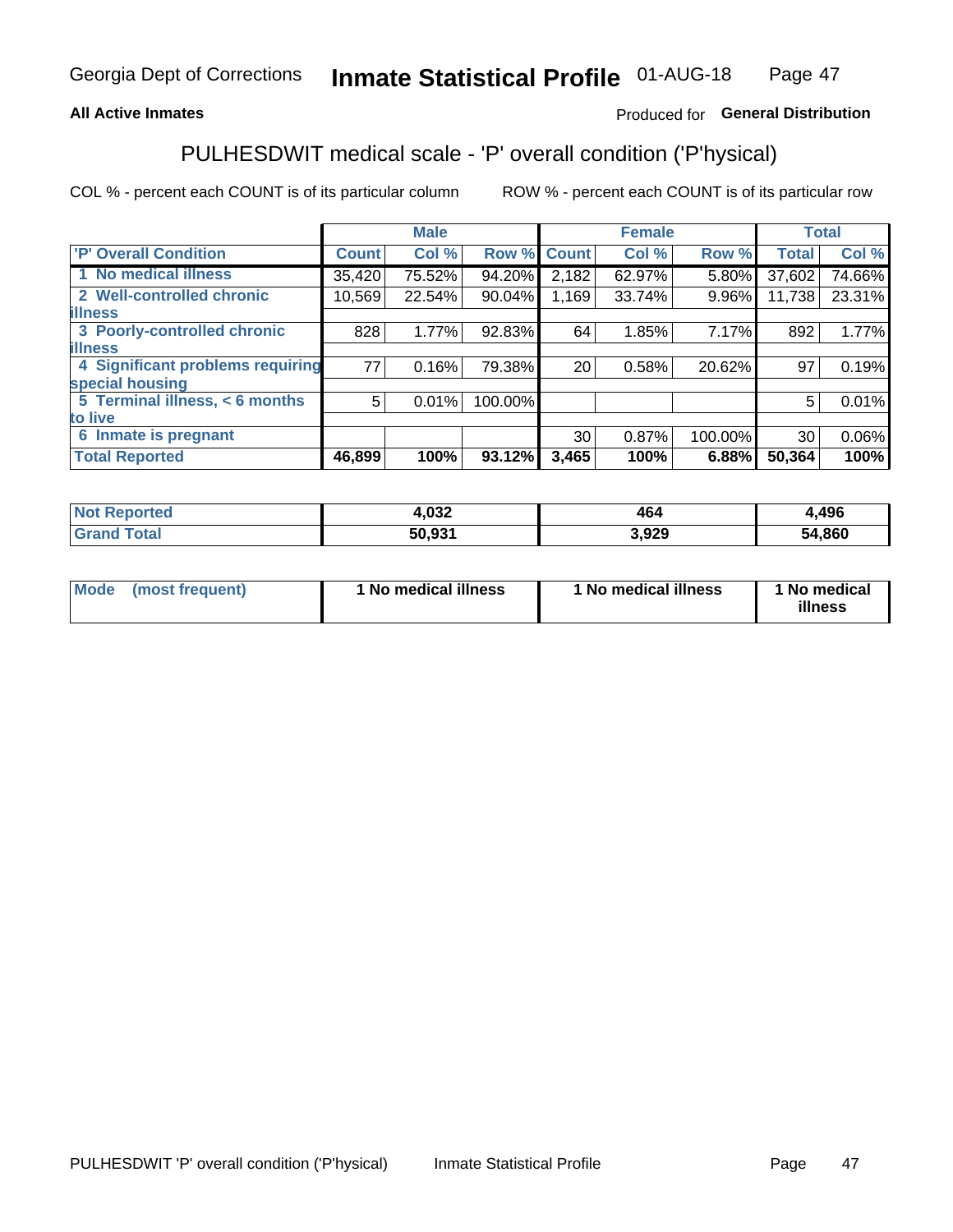#### **All Active Inmates**

### Produced for General Distribution

## PULHESDWIT medical scale - 'U' upper body

COL % - percent each COUNT is of its particular column

|                              |              | <b>Male</b> |         |              | <b>Female</b> |        |              | <b>Total</b> |
|------------------------------|--------------|-------------|---------|--------------|---------------|--------|--------------|--------------|
| <b>U' Upper Body</b>         | <b>Count</b> | Col %       | Row %   | <b>Count</b> | Col %         | Row %  | <b>Total</b> | Col %        |
| 1 Upper bones, joints,       | 44,862       | 95.82%      | 93.26%  | 3,242        | 93.51%        | 6.74%  | 48,104       | 95.66%       |
| muscles all OK               |              |             |         |              |               |        |              |              |
| 2 One or both arms minimally | 1,672        | 3.57%       | 89.41%  | 198          | 5.71%         | 10.59% | 1,870        | 3.72%        |
| limited                      |              |             |         |              |               |        |              |              |
| 3 One or both arms           | 233          | 0.50%       | 90.66%  | 24           | 0.69%         | 9.34%  | 257          | 0.51%        |
| <b>moderately limited</b>    |              |             |         |              |               |        |              |              |
| 4 One arm disabled,          | 47           | 0.10%       | 94.00%  | 3            | 0.09%         | 6.00%  | 50           | 0.10%        |
| paralyzed, or amputated      |              |             |         |              |               |        |              |              |
| 5 Both arms disabled,        | 3            | 0.01%       | 100.00% |              |               |        | 3            | 0.01%        |
| paralyzed, or amputated      |              |             |         |              |               |        |              |              |
| <b>Total Reported</b>        | 46,817       | 100%        | 93.11%  | 3,467        | 100%          | 6.89%  | 50,284       | 100%         |

| <b>Not Reported</b>   | 1,114  | 462   | 4,576  |
|-----------------------|--------|-------|--------|
| <b>Total</b><br>Grand | 50,931 | 3,929 | 54,860 |

| Mode (most frequent) | 1 Upper bones, joints,<br>muscles all OK | 1 Upper bones, joints,<br>muscles all OK | 1 Upper bones,<br>joints, muscles all<br>ΟK |
|----------------------|------------------------------------------|------------------------------------------|---------------------------------------------|
|----------------------|------------------------------------------|------------------------------------------|---------------------------------------------|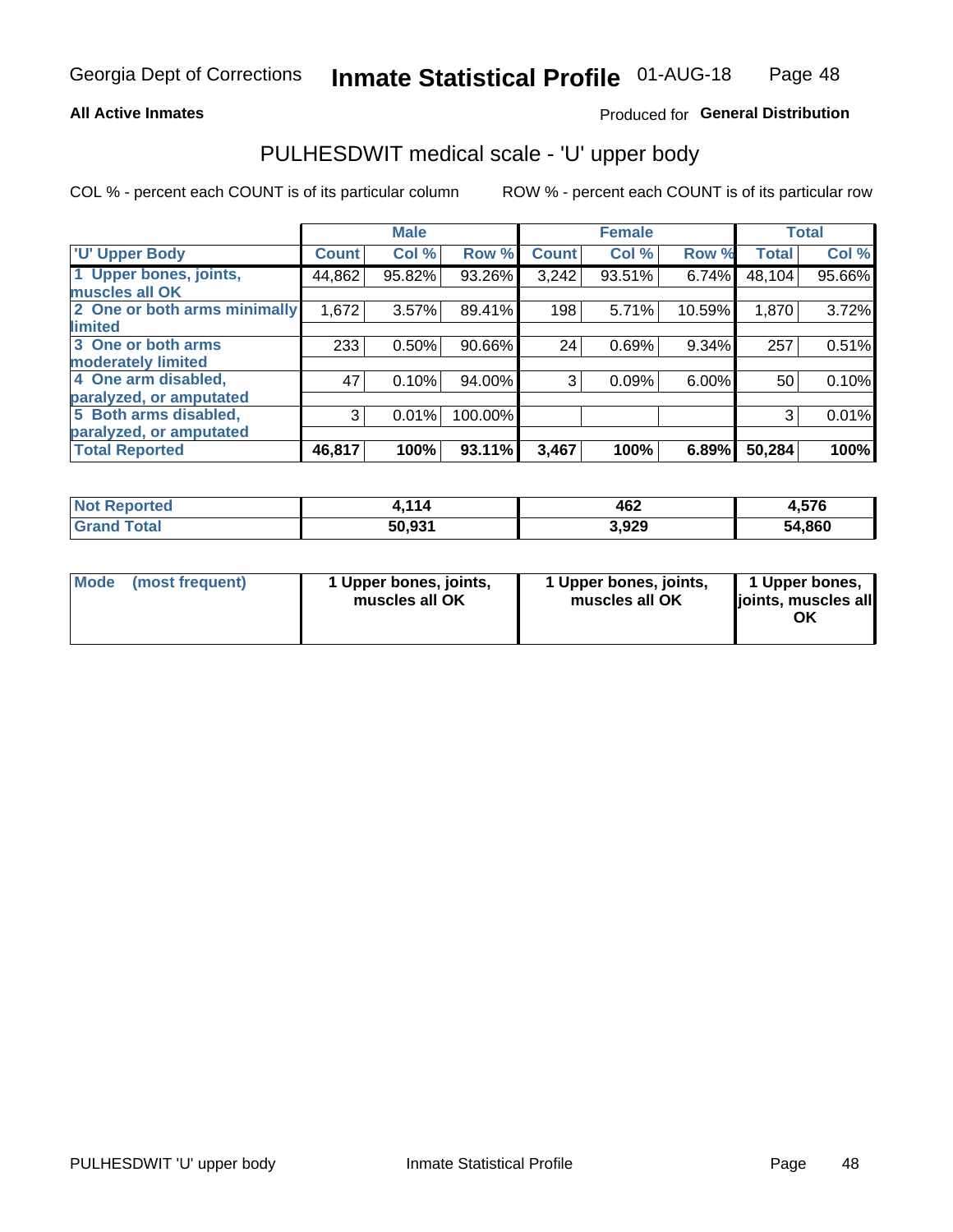#### **All Active Inmates**

### Produced for General Distribution

### PULHESDWIT medical scale - 'L' lower body

COL % - percent each COUNT is of its particular column

|                                |              | <b>Male</b> |         |                 | <b>Female</b> |       |              | <b>Total</b> |
|--------------------------------|--------------|-------------|---------|-----------------|---------------|-------|--------------|--------------|
| 'L' Lower Body                 | <b>Count</b> | Col %       | Row %   | <b>Count</b>    | Col %         | Row % | <b>Total</b> | Col %        |
| 1 Lower bones, joints,         | 42,337       | 90.45%      | 93.37%  | 3,005           | 86.72%        | 6.63% | 45,342       | 90.19%       |
| muscles all OK                 |              |             |         |                 |               |       |              |              |
| 2 One or both legs minimally   | 3,709        | 7.92%       | 90.07%  | 409             | 11.80%        | 9.93% | 4,118        | 8.19%        |
| limited                        |              |             |         |                 |               |       |              |              |
| 3 One or both legs             | 619          | 1.32%       | 94.22%  | 38              | 1.10%         | 5.78% | 657          | 1.31%        |
| moderately limited             |              |             |         |                 |               |       |              |              |
| 4 One leg disabled, paralyzed, | 124          | 0.26%       | 90.51%  | 13 <sub>1</sub> | 0.38%         | 9.49% | 137          | 0.27%        |
| or amputated                   |              |             |         |                 |               |       |              |              |
| 5 Both legs disabled,          | 19           | 0.04%       | 100.00% |                 |               |       | 19           | 0.04%        |
| paralyzed, or amputated        |              |             |         |                 |               |       |              |              |
| <b>Total Reported</b>          | 46,808       | 100%        | 93.11%  | 3,465           | 100%          | 6.89% | 50,273       | 100%         |

| <b>Not Reported</b> | 100<br>4. IZJ | 464   | 4,587  |
|---------------------|---------------|-------|--------|
| <b>Grand Total</b>  | 50,931        | 3,929 | 54,860 |

|  | Mode (most frequent) | 1 Lower bones, joints,<br>muscles all OK | 1 Lower bones, joints,<br>muscles all OK | 1 Lower bones,<br>joints, muscles all<br>ΟK |
|--|----------------------|------------------------------------------|------------------------------------------|---------------------------------------------|
|--|----------------------|------------------------------------------|------------------------------------------|---------------------------------------------|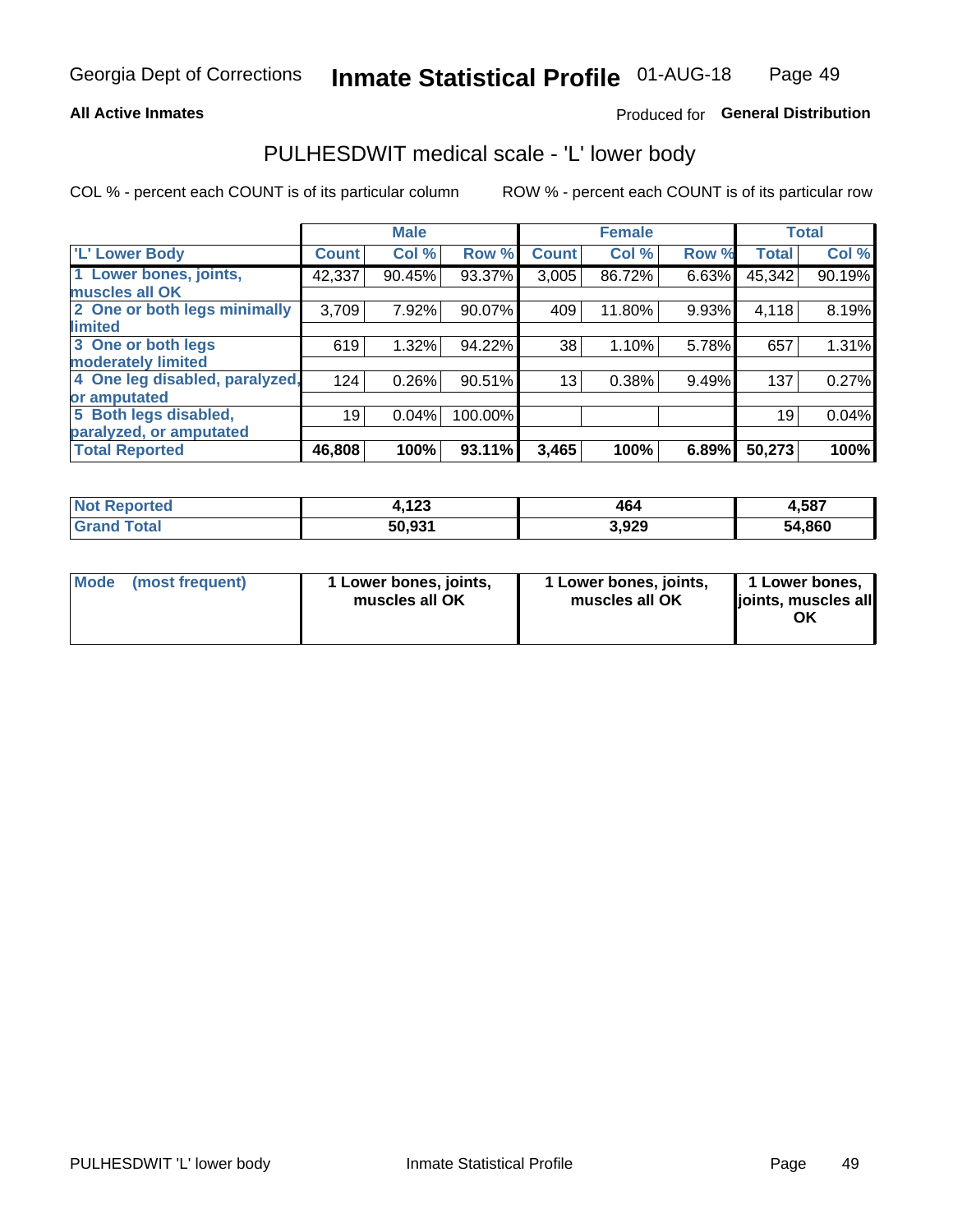#### **All Active Inmates**

### Produced for General Distribution

### PULHESDWIT medical scale - 'H' hearing

COL % - percent each COUNT is of its particular column

|                                |                 | <b>Male</b> |             |       | <b>Female</b> |        | <b>Total</b> |          |
|--------------------------------|-----------------|-------------|-------------|-------|---------------|--------|--------------|----------|
| <b>'H' Hearing</b>             | <b>Count</b>    | Col %       | Row % Count |       | Col %         | Row %  | <b>Total</b> | Col %    |
| 1 Normal hearing both ears     | 46,212          | 98.77%      | 93.11%      | 3,419 | 98.70%        | 6.89%  | 49,631       | 98.77%   |
| 2 Some loss in one ear with    | 448             | 0.96%       | 91.99%      | 39    | 1.13%         | 8.01%  | 487          | 0.97%    |
| other OK, or mild loss in both |                 |             |             |       |               |        |              |          |
| 3 Total loss in one ear with   | 82              | 0.18%       | $97.62\%$   | 2     | 0.06%         | 2.38%  | 84           | 0.17%    |
| mild loss in other             |                 |             |             |       |               |        |              |          |
| 4 Severe loss in both ears     | 30 <sup>1</sup> | 0.06%       | 93.75%      | 2     | $0.06\%$      | 6.25%  | 32           | $0.06\%$ |
| 5 Total loss in both ears,     | 14              | 0.03%       | 87.50%      | 2     | 0.06%         | 12.50% | 16           | 0.03%    |
| requiring special housing      |                 |             |             |       |               |        |              |          |
| <b>Total Reported</b>          | 46,786          | 100%        | 93.11%      | 3,464 | 100%          | 6.89%  | 50,250       | 100%     |

| <b>Not Reno</b><br><b>ported</b> | .145   | 465   | .610،  |
|----------------------------------|--------|-------|--------|
| Total                            | 50,931 | 3,929 | 54,860 |

| Mode (most frequent) | 1 Normal hearing both ears 11 Normal hearing both ears 1 Normal hearing | both ears |
|----------------------|-------------------------------------------------------------------------|-----------|
|                      |                                                                         |           |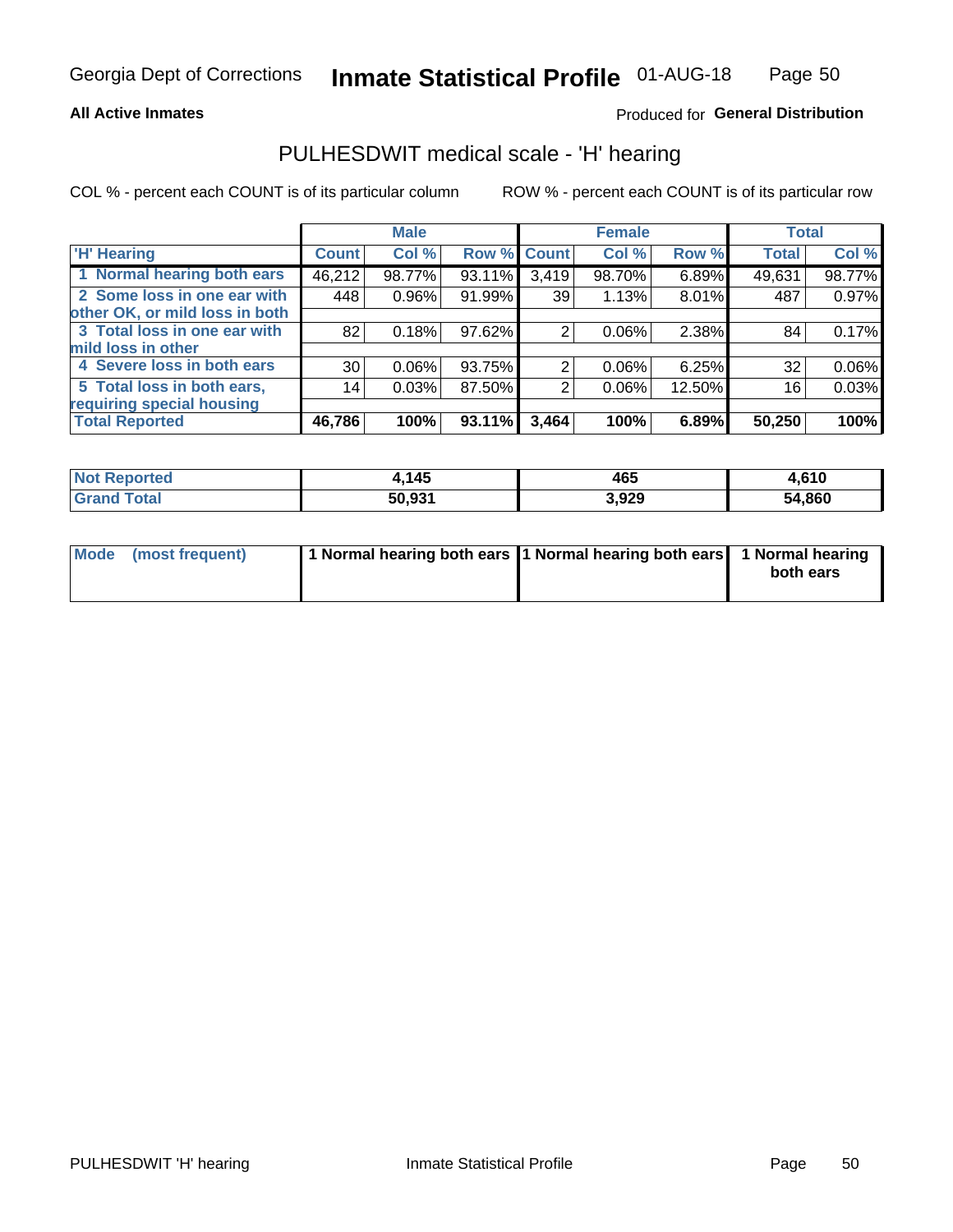#### **All Active Inmates**

### Produced for General Distribution

### PULHESDWIT medical scale - 'E' vision

COL % - percent each COUNT is of its particular column

|                                 |              | <b>Male</b> |        |              | <b>Female</b> |          |              | <b>Total</b> |
|---------------------------------|--------------|-------------|--------|--------------|---------------|----------|--------------|--------------|
| <b>E' Vision</b>                | <b>Count</b> | Col %       | Row %  | <b>Count</b> | Col %         | Row %    | <b>Total</b> | Col %        |
| 1 Correctable to 20/40 in both  | 36,176       | 78.09%      | 95.44% | 1,727        | 50.69%        | 4.56%    | 37,903       | 76.21%       |
| eyes                            |              |             |        |              |               |          |              |              |
| 2 Correctable to 20/70 in one   | 9,196        | 19.85%      | 85.62% | 1,544        | 45.32%        | 14.38%   | 10,740       | 21.59%       |
| eye, may be blind in other      |              |             |        |              |               |          |              |              |
| 3 Correctable to 20/200 in one  | 793          | 1.71%       | 86.48% | 124          | 3.64%         | 13.52%   | 917          | 1.84%        |
| eye, may be blind in other      |              |             |        |              |               |          |              |              |
| 4 One eye not correctable to    | 148          | 0.32%       | 93.08% | 11           | 0.32%         | $6.92\%$ | 159          | 0.32%        |
| 20/200, other may be blind      |              |             |        |              |               |          |              |              |
| 5 Blind in both eyes, requiring | 14           | 0.03%       | 93.33% |              | 0.03%         | 6.67%    | 15           | 0.03%        |
| special housing                 |              |             |        |              |               |          |              |              |
| <b>Total Reported</b>           | 46,327       | 100%        | 93.15% | 3,407        | 100%          | 6.85%    | 49,734       | 100%         |

| <b>Not Reported</b>   | 4,604  | 522   | 5,126  |
|-----------------------|--------|-------|--------|
| <b>Total</b><br>Grand | 50.931 | 3,929 | 54,860 |

| Mode (most frequent) | 1 Correctable to 20/40 in both<br>eves | 1 Correctable to 20/40 in   1 Correctable to  <br>both eves | 20/40 in both eyes |
|----------------------|----------------------------------------|-------------------------------------------------------------|--------------------|
|                      |                                        |                                                             |                    |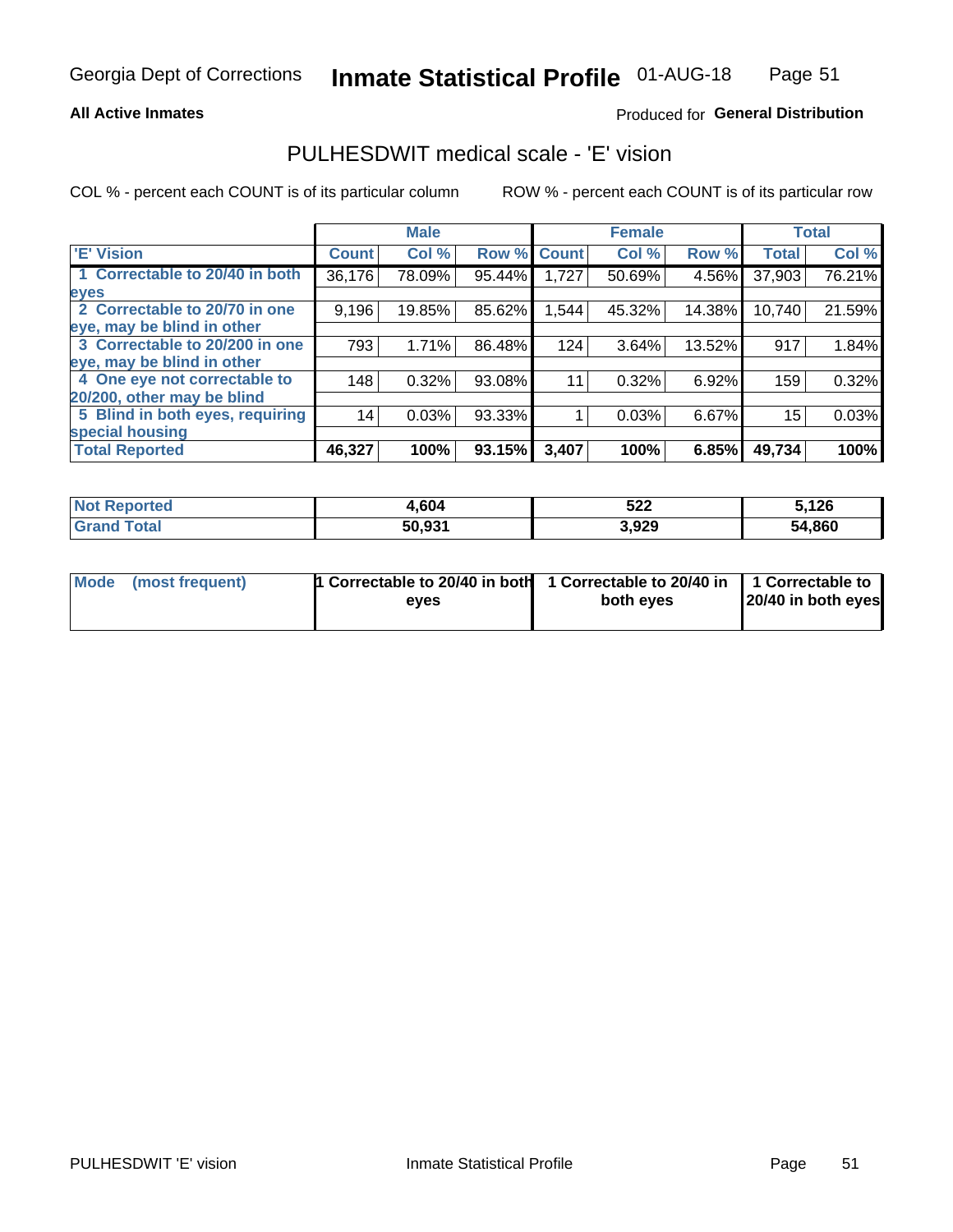#### **All Active Inmates**

### Produced for General Distribution

## PULHESDWIT medical scale - 'S' pSychiatric

COL % - percent each COUNT is of its particular column

|                                        |              | <b>Male</b> |         |              | <b>Female</b> |        |              | <b>Total</b> |
|----------------------------------------|--------------|-------------|---------|--------------|---------------|--------|--------------|--------------|
| 'S' pSychiatric                        | <b>Count</b> | Col %       | Row %   | <b>Count</b> | Col %         | Row %  | <b>Total</b> | Col %        |
| 1 No impairment or disorders           | 41,045       | 88.45%      | 97.11%  | ,222         | 39.31%        | 2.89%  | 42,267       | 85.36%       |
| 2 Stable, or in remission, or          | 4,280        | 9.22%       | 69.70%  | 1,861        | 59.86%        | 30.30% | 6,141        | 12.40%       |
| mild impairment or retardation         |              |             |         |              |               |        |              |              |
| 3 Requires moderate inpatient          | 894          | 1.93%       | 98.03%  | 18           | 0.58%         | 1.97%  | 912          | 1.84%        |
| treatment                              |              |             |         |              |               |        |              |              |
| 4 Requires intensive inpatient         | 180          | 0.39%       | 95.74%  | 8            | 0.26%         | 4.26%  | 188          | 0.38%        |
| treatment                              |              |             |         |              |               |        |              |              |
| <b>5 Requires Crisis Stabilization</b> |              | 0.02%       | 100.00% |              |               |        |              | 0.01%        |
| Unit (CSU) inpatient care              |              |             |         |              |               |        |              |              |
| <b>Total Reported</b>                  | 46,406       | 100%        | 93.72%  | 3,109        | 100%          | 6.28%  | 49,515       | 100%         |

| <b>Not Reported</b>   | 4,525  | 820   | 5,345  |
|-----------------------|--------|-------|--------|
| Total<br><b>Grand</b> | 50,931 | 3,929 | 54,860 |

| Mode (most frequent) | <b>t No impairment or disorders 2 Stable, or in remission, 1 No impairment or</b> |                       |           |
|----------------------|-----------------------------------------------------------------------------------|-----------------------|-----------|
|                      |                                                                                   | or mild impairment or | disorders |
|                      |                                                                                   | retardation           |           |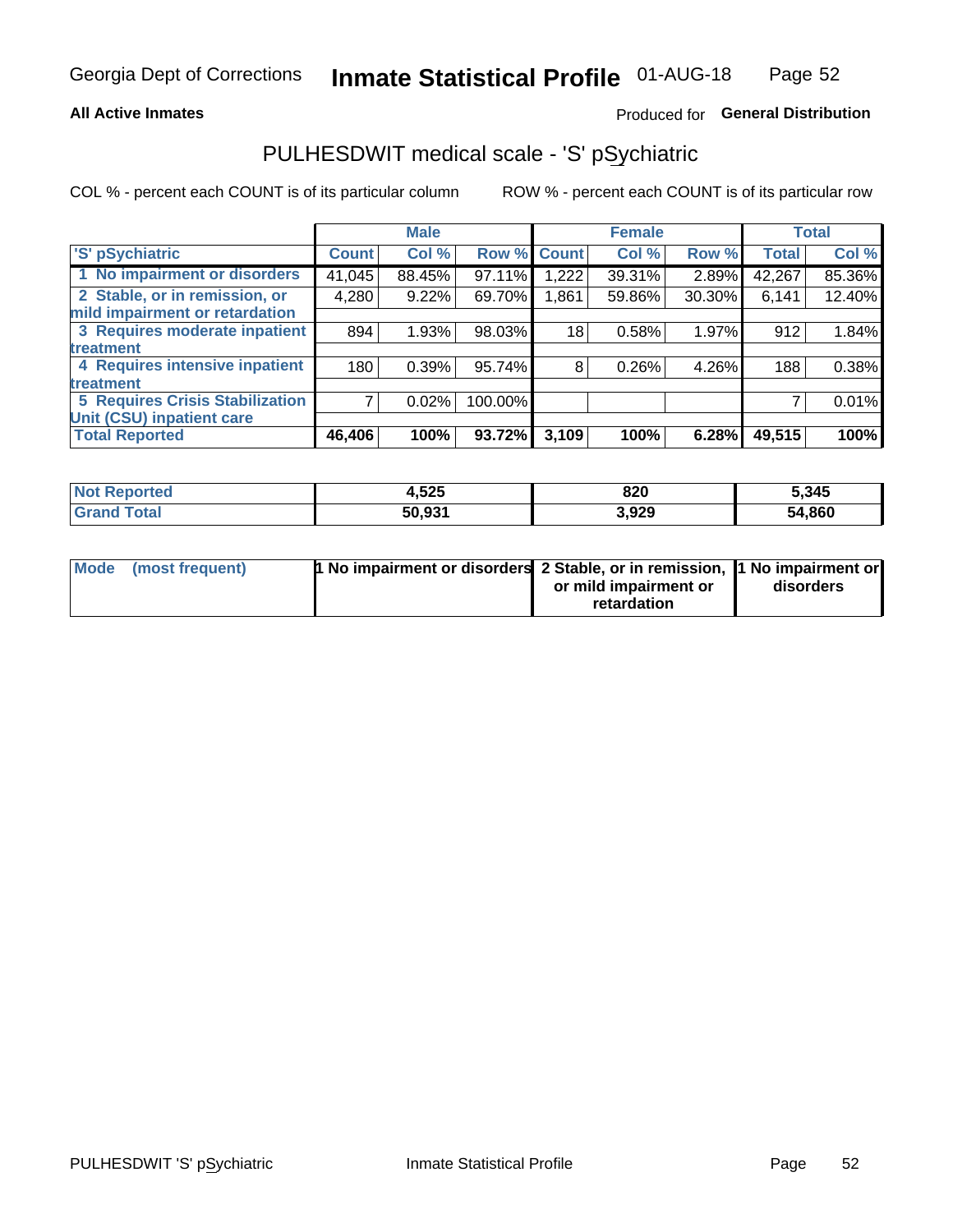#### **All Active Inmates**

### Produced for General Distribution

### PULHESDWIT medical scale - 'D' dental

COL % - percent each COUNT is of its particular column

|                                 |              | <b>Male</b> |         |              | <b>Female</b> |        |              | <b>Total</b> |
|---------------------------------|--------------|-------------|---------|--------------|---------------|--------|--------------|--------------|
| 'D' Dental                      | <b>Count</b> | Col %       | Row %   | <b>Count</b> | Col %         | Row %  | <b>Total</b> | Col %        |
| 1 Minimal routine dental health | 26,315       | 59.25%      | 92.33%  | 2,187        | 68.41%        | 7.67%  | 28,502       | 59.86%       |
| <b>needs</b>                    |              |             |         |              |               |        |              |              |
| 2 Moderate cavities and/or gum  | 15,239       | 34.31%      | 95.64%  | 695          | 21.74%        | 4.36%  | 15,934       | 33.47%       |
| disease                         |              |             |         |              |               |        |              |              |
| 3 Extensive gum disease         | 2,797        | 6.30%       | 89.91%  | 314          | 9.82%         | 10.09% | 3,111        | 6.53%        |
| and/or widespread decay         |              |             |         |              |               |        |              |              |
| 4 Urgent need for dental        | 63           | 0.14%       | 98.44%  |              | 0.03%         | 1.56%  | 64           | 0.13%        |
| <b>services</b>                 |              |             |         |              |               |        |              |              |
| 5 Life-threatening disease or   |              | 0.01%       | 100.00% |              |               |        |              | 0.01%        |
| extreme pain or infection       |              |             |         |              |               |        |              |              |
| <b>Total Reported</b>           | 44,415       | 100%        | 93.29%  | 3,197        | 100%          | 6.71%  | 47,612       | 100%         |

| <b>Not Reported</b> | 6,516  | フつつ<br>ے د | 7,248  |
|---------------------|--------|------------|--------|
| <b>Total</b>        | 50.931 | 3,929      | 54,860 |

| Mode<br><b>Minimal routine dental</b><br>(most frequent)<br>health needs | 1 Minimal routine dental<br>health needs | 1 Minimal routine<br>dental health<br>needs |
|--------------------------------------------------------------------------|------------------------------------------|---------------------------------------------|
|--------------------------------------------------------------------------|------------------------------------------|---------------------------------------------|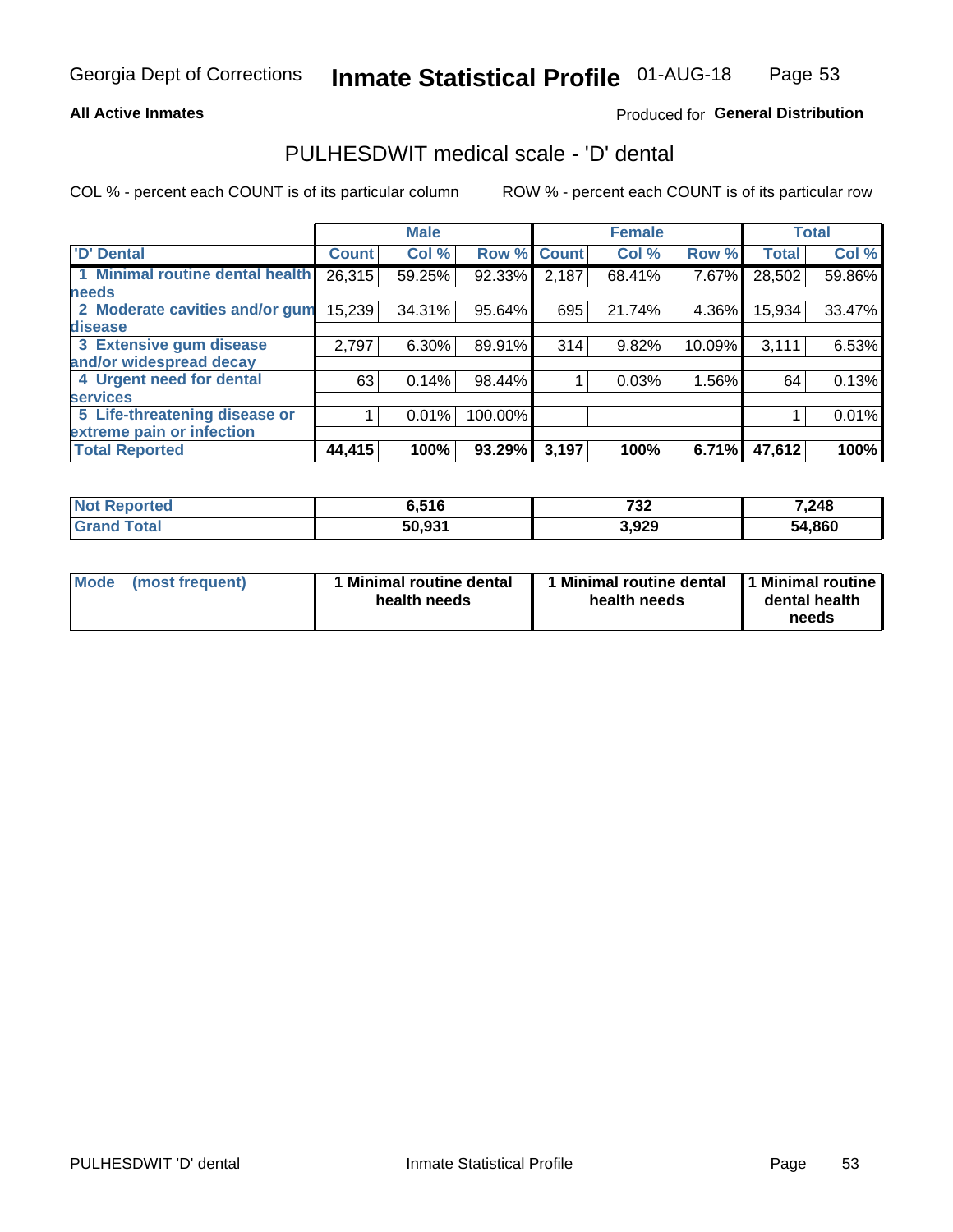#### **All Active Inmates**

### Produced for General Distribution

### PULHESDWIT medical scale - 'W' work ability

COL % - percent each COUNT is of its particular column

|                                 |              | <b>Male</b> |        |              | <b>Female</b> |        |              | <b>Total</b> |
|---------------------------------|--------------|-------------|--------|--------------|---------------|--------|--------------|--------------|
| <b>W' work ability</b>          | <b>Count</b> | Col %       | Row %  | <b>Count</b> | Col %         | Row %  | <b>Total</b> | Col %        |
| 1 Unrestricted work or activity | 40,139       | 85.77%      | 94.02% | 2,555        | 73.76%        | 5.98%  | 42,694       | 84.94%       |
| 2 Minor restrictions on type of | 5,206        | 11.12%      | 86.85% | 788          | 22.75%        | 13.15% | 5,994        | 11.93%       |
| <b>work</b>                     |              |             |        |              |               |        |              |              |
| 3 Moderate restrictions on type | 988          | 2.11%       | 94.73% | 55           | 1.59%         | 5.27%  | 1,043        | 2.08%        |
| lof work                        |              |             |        |              |               |        |              |              |
| 4 Major restrictions on type of | 325          | 0.69%       | 88.56% | 42           | 1.21%         | 11.44% | 367          | 0.73%        |
| <b>work</b>                     |              |             |        |              |               |        |              |              |
| 5 Cannot work under any         | 142          | $0.30\%$    | 85.54% | 24           | 0.69%         | 14.46% | 166          | 0.33%        |
| <b>circumstances</b>            |              |             |        |              |               |        |              |              |
| <b>Total Reported</b>           | 46,800       | 100%        | 93.11% | 3,464        | 100%          | 6.89%  | 50,264       | 100.0%       |

| <b>Not Reported</b>   | 424<br>וטו | 465   | 4,596  |
|-----------------------|------------|-------|--------|
| Total<br><b>Grand</b> | 50,931     | 3,929 | 54,860 |

| Mode (most frequent) | 1 Unrestricted work or | 1 Unrestricted work or | 1 Unrestricted   |
|----------------------|------------------------|------------------------|------------------|
|                      | activity               | activity               | work or activity |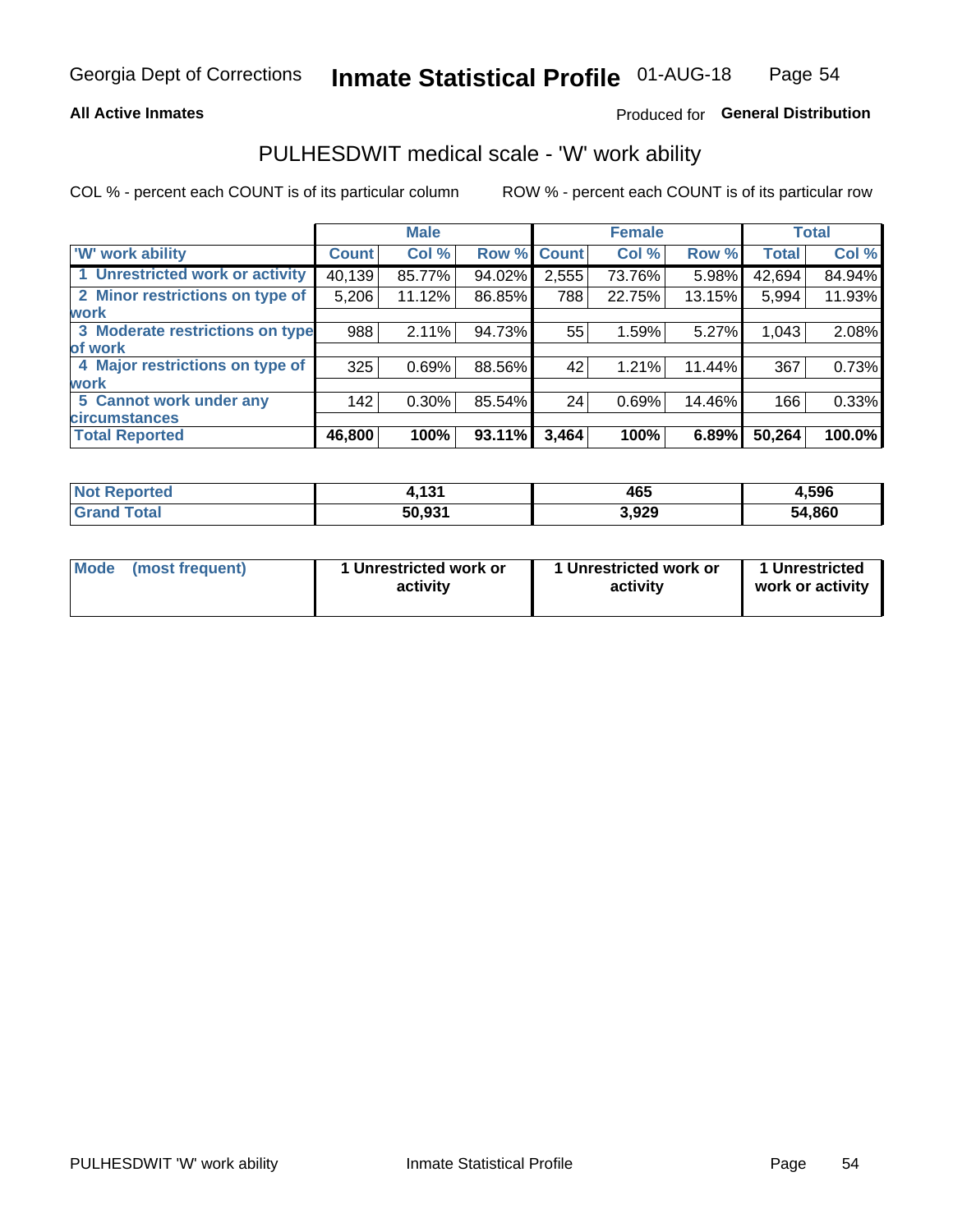#### **All Active Inmates**

### Produced for General Distribution

## PULHESDWIT medical scale - 'I' impairment

COL % - percent each COUNT is of its particular column

|                                                              |              | <b>Male</b> |         |             | <b>Female</b> |       |              | <b>Total</b> |
|--------------------------------------------------------------|--------------|-------------|---------|-------------|---------------|-------|--------------|--------------|
| <b>T' Impairment</b>                                         | <b>Count</b> | Col %       |         | Row % Count | Col %         | Row % | <b>Total</b> | Col %        |
| 1 No impairments or<br>disabilities                          | 46,395       | 99.15%      | 93.10%  | 3,436       | 99.19%        | 6.90% | 49,831       | 99.15%       |
| 2 Wheelchair-bound but                                       | 248          | 0.53%       | 92.54%  | 20          | 0.58%         | 7.46% | 268          | 0.53%        |
| otherwise OK<br><b>3 Needs low-level Assisted</b>            | 53           | 0.11%       | 91.38%  | 5           | 0.14%         | 8.62% | 58           | 0.12%        |
| Living (level I)<br>4 Needs moderate Assisted                | 34           | 0.07%       | 100.00% |             |               |       | 34           | 0.07%        |
| <b>Living (level II)</b>                                     |              |             |         |             |               |       |              |              |
| <b>5 Needs maximal Assisted</b><br><b>Living (level III)</b> | 64           | 0.14%       | 95.52%  | 3           | 0.09%         | 4.48% | 67           | 0.13%        |
| <b>Total Reported</b>                                        | 46,794       | 100%        | 93.11%  | 3,464       | 100%          | 6.89% | 50,258       | 100%         |

| orted       | <b>A 27</b><br>4, I J. | 465   | 4,602         |
|-------------|------------------------|-------|---------------|
| <b>otal</b> | 50.931                 | 3,929 | 54,860<br>'nД |

| Mode | (most frequent) | 1 No impairments or<br>disabilities | 1 No impairments or<br>disabilities | 1 No impairments<br>or disabilities |
|------|-----------------|-------------------------------------|-------------------------------------|-------------------------------------|
|------|-----------------|-------------------------------------|-------------------------------------|-------------------------------------|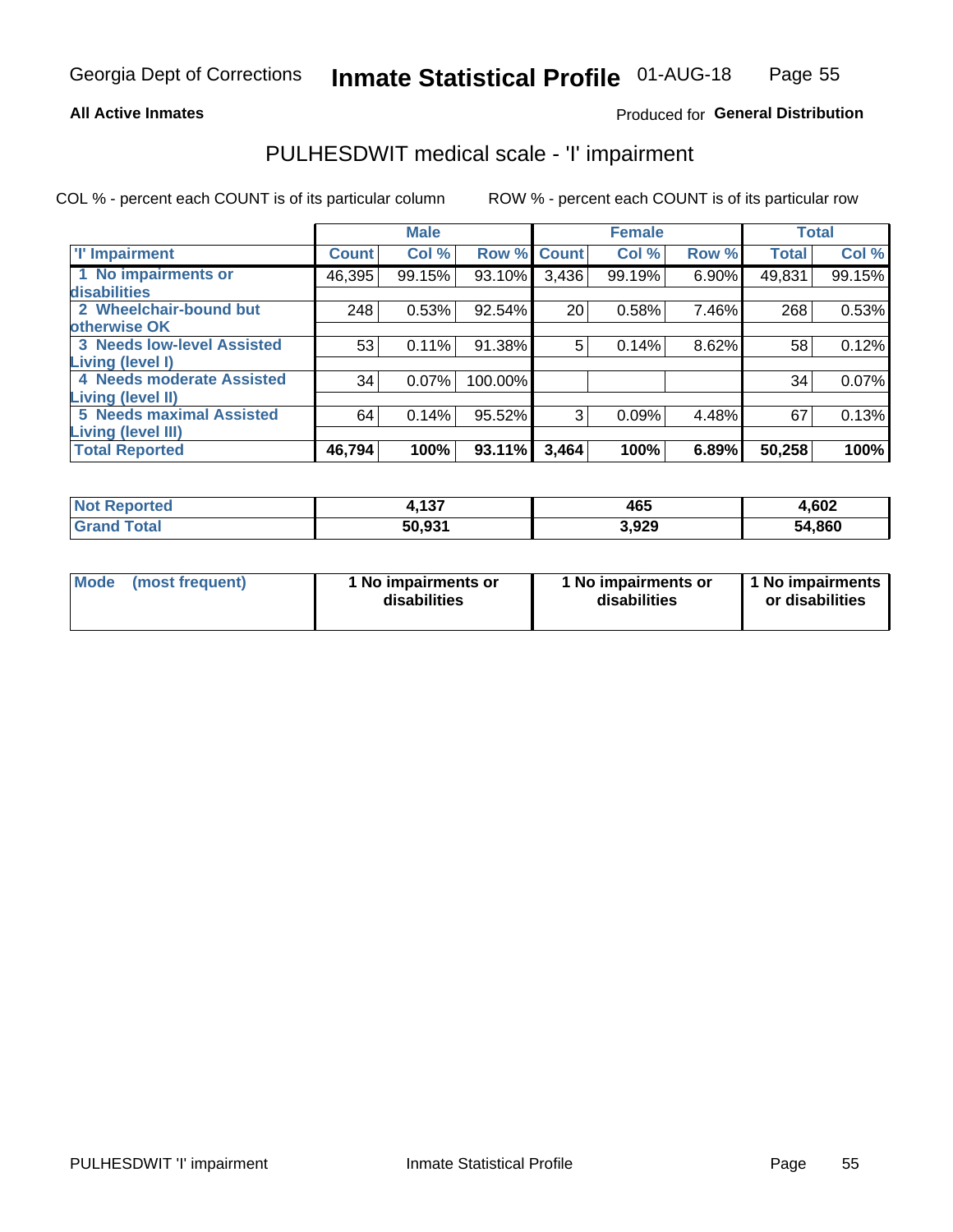#### **All Active Inmates**

### Produced fo General Distribution

### PULHESDWIT medical scale - 'T' transportability

COL % - percent each COUNT is of its particular column

|                              |                    | <b>Male</b> |         |              | <b>Female</b> |        |              | <b>Total</b> |
|------------------------------|--------------------|-------------|---------|--------------|---------------|--------|--------------|--------------|
| <b>T' Transportability</b>   | Count <sup>!</sup> | Col %       | Row %   | <b>Count</b> | Col %         | Row %  | <b>Total</b> | Col %        |
| 1 Can be transported in any  | 46,505             | 99.30%      | 93.12%  | 3,436        | 99.39%        | 6.88%  | 49,941       | 99.30%       |
| ordinary approved vehicle    |                    |             |         |              |               |        |              |              |
| 2 Wheelchair-bound, not      | 67                 | 0.14%       | 88.16%  | 9            | 0.26%         | 11.84% | 76           | 0.15%        |
| needing special vehicle      |                    |             |         |              |               |        |              |              |
| 3 Wheelchair-bound, requires | 13 <sub>1</sub>    | 0.03%       | 100.00% |              |               |        | 13           | 0.03%        |
| special vehicle              |                    |             |         |              |               |        |              |              |
| 4 Needs specially-equipped   | 4                  | 0.01%       | 100.00% |              |               |        |              | 0.01%        |
| medical vehicle              |                    |             |         |              |               |        |              |              |
| <b>5 Requires ambulance</b>  | 245                | 0.52%       | 95.33%  | 12           | 0.35%         | 4.67%  | 257          | 0.51%        |
| transport                    |                    |             |         |              |               |        |              |              |
| <b>Total Reported</b>        | 46,834             | 100%        | 93.13%  | 3,457        | 100%          | 6.87%  | 50,291       | 100%         |

| <b>Not</b><br>Reported | 4,097  | ---<br>− 11. | 4,569  |
|------------------------|--------|--------------|--------|
| Total                  | 50,931 | 3,929        | 54,860 |

|  | Mode (most frequent) | 1 Can be transported in any 1 Can be transported in any<br>ordinary approved vehicle   ordinary approved vehicle   transported in any |  | 1 Can be<br>  ordinary approved  <br>vehicle |
|--|----------------------|---------------------------------------------------------------------------------------------------------------------------------------|--|----------------------------------------------|
|--|----------------------|---------------------------------------------------------------------------------------------------------------------------------------|--|----------------------------------------------|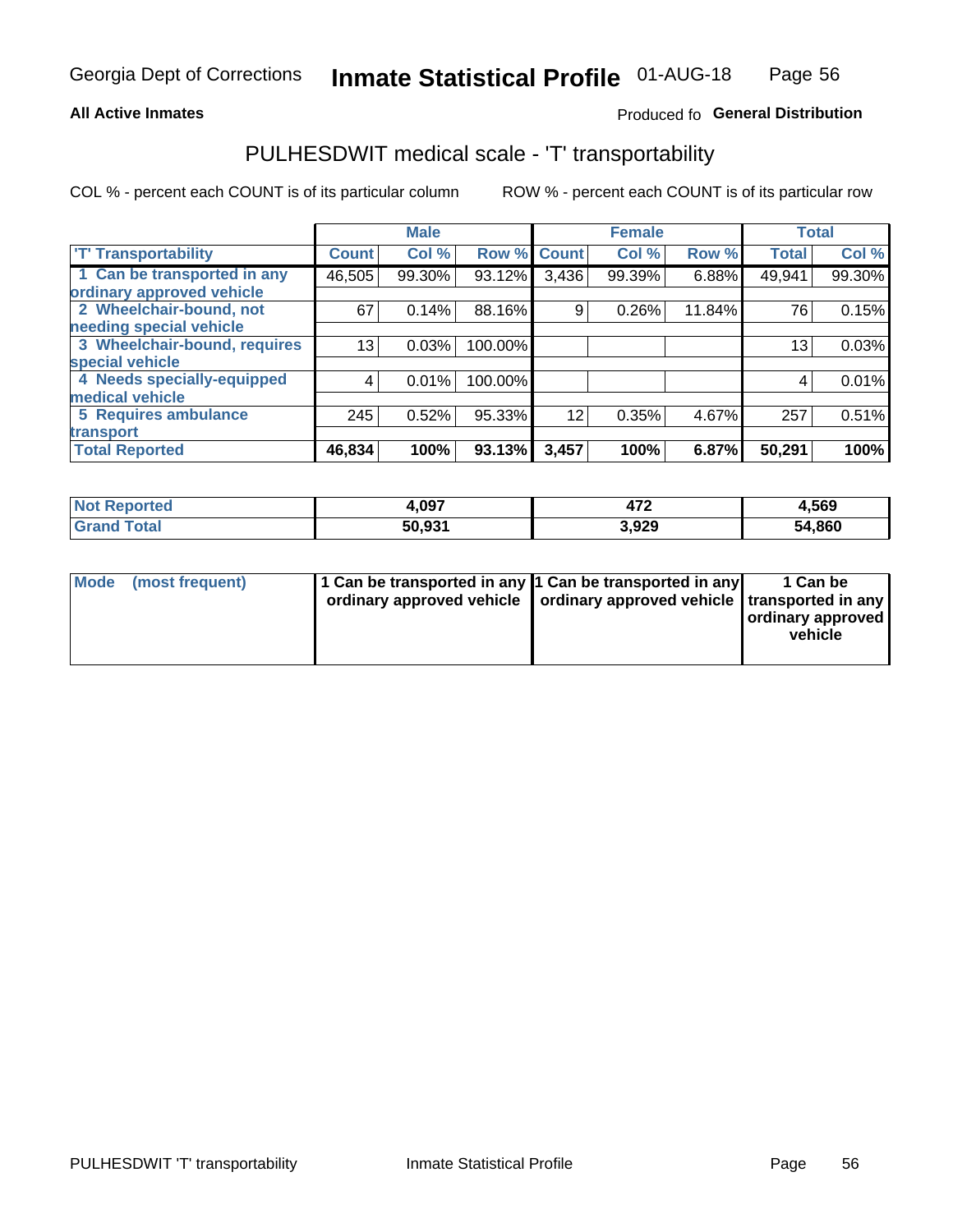# Inmate Statistical Profile 01-AUG-18 Page 57

#### **All Active Inmates**

#### Produced for General Distribution

### Number of prior Georgia incarcerations

COL % - percent each COUNT is of its particular column

|                                       |        | <b>Male</b> |             |                 | <b>Female</b> |          |        | <b>Total</b> |
|---------------------------------------|--------|-------------|-------------|-----------------|---------------|----------|--------|--------------|
| <b>Num of Prior GA Incarcerations</b> | Count  | Col %       | Row % Count |                 | Col %         | Row %    | Total  | Col %        |
|                                       | 28,367 | 55.70%      | 90.88%      | 2,846           | 72.44%        | 9.12%    | 31,213 | 56.90%       |
|                                       | 9,461  | 18.58%      | 94.42%      | 559             | 14.23%        | 5.58%    | 10,020 | 18.26%       |
| $\overline{2}$                        | 5,375  | 10.55%      | 95.34%      | 263             | 6.69%         | 4.66%    | 5,638  | 10.28%       |
| 3                                     | 3,219  | 6.32%       | 96.75%      | 108             | 2.75%         | 3.25%    | 3,327  | 6.06%        |
| $\boldsymbol{4}$                      | 1,853  | 3.64%       | $97.12\%$   | 55              | 1.40%         | 2.88%    | 1,908  | 3.48%        |
| 5                                     | 1,074  | 2.11%       | 96.50%      | 39              | 0.99%         | 3.50%    | 1,113  | 2.03%        |
| <b>More Than 5</b>                    | 1.582  | 3.11%       | 96.40%      | 59 <sub>1</sub> | 1.50%         | $3.60\%$ | 1.641  | 2.99%        |
| <b>Total Reported</b>                 | 50,931 | 100%        | 92.84%      | 3,929           | 100%          | 7.16%    | 54,860 | 100%         |

| orted<br>NO.      |        |       |        |
|-------------------|--------|-------|--------|
| <b>otal</b><br>Gr | 50,931 | 3,929 | 54,860 |

| Mean (average)         | 06.، | 1.03 |
|------------------------|------|------|
| <b>Median (middle)</b> |      |      |
| Mode (most frequent)   |      |      |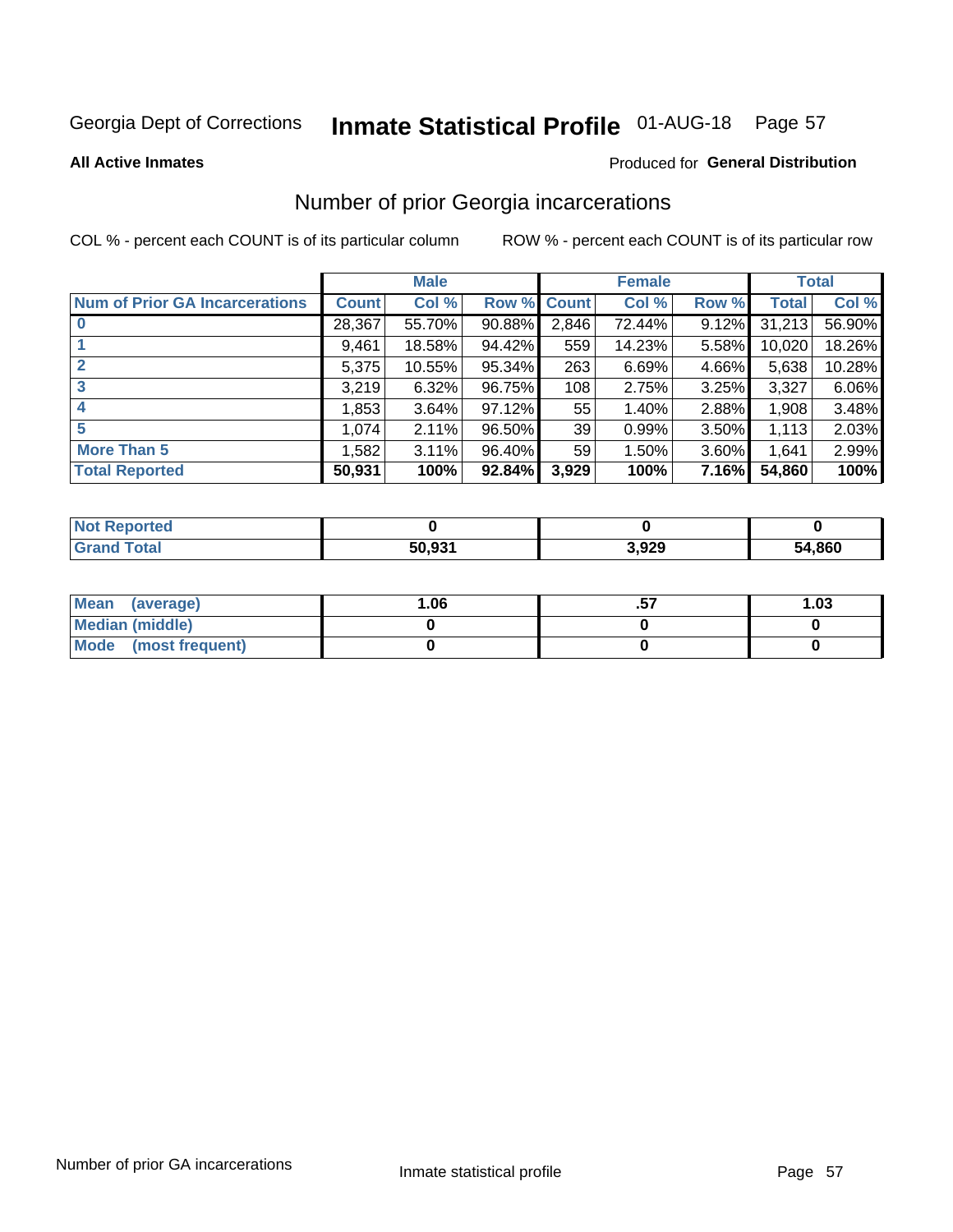#### **Inmate Statistical Profile 01-AUG-18** Page 58

#### **All Active Inmates**

#### Produced for General Distribution

### Prison sentence in years

COL % - percent each COUNT is of its particular column

ROW % - percent each COUNT is of its particular row

|                                 |              | <b>Male</b> |         |              | <b>Female</b> |        |              | <b>Total</b> |
|---------------------------------|--------------|-------------|---------|--------------|---------------|--------|--------------|--------------|
| <b>Prison Sentence In Years</b> | <b>Count</b> | Col %       | Row %   | <b>Count</b> | Col %         | Row %  | <b>Total</b> | Col %        |
| $0 - 1$                         | 496          | 0.97%       | 91.85%  | 44           | 1.12%         | 8.15%  | 540          | 0.98%        |
| $1.1 - 2$                       | 751          | 1.47%       | 88.88%  | 94           | 2.39%         | 11.12% | 845          | 1.54%        |
| $2.1 - 3$                       | 1,030        | 2.02%       | 86.05%  | 167          | 4.25%         | 13.95% | 1,197        | 2.18%        |
| $3.1 - 4$                       | 926          | 1.82%       | 88.61%  | 119          | 3.03%         | 11.39% | 1,045        | 1.90%        |
| $4.1 - 5$                       | 1,992        | 3.91%       | 89.53%  | 233          | 5.93%         | 10.47% | 2,225        | 4.06%        |
| $5.1 - 6$                       | 1,034        | 2.03%       | 88.68%  | 132          | 3.36%         | 11.32% | 1,166        | 2.13%        |
| $6.1 - 7$                       | 1,138        | 2.23%       | 91.41%  | 107          | 2.72%         | 8.59%  | 1,245        | 2.27%        |
| $7.1 - 8$                       | 1,185        | 2.33%       | 91.29%  | 113          | 2.88%         | 8.71%  | 1,298        | 2.37%        |
| $8.1 - 9$                       | 1,293        | 2.54%       | 93.70%  | 87           | 2.21%         | 6.30%  | 1,380        | 2.52%        |
| $9.1 - 10$                      | 3,807        | 7.47%       | 90.34%  | 407          | 10.36%        | 9.66%  | 4,214        | 7.68%        |
| $10.1 - 12$                     | 2,240        | 4.40%       | 90.54%  | 234          | 5.96%         | 9.46%  | 2,474        | 4.51%        |
| $12.1 - 15$                     | 5,090        | 9.99%       | 92.03%  | 441          | 11.22%        | 7.97%  | 5,531        | 10.08%       |
| $15.1 - 20$                     | 9,584        | 18.82%      | 93.50%  | 666          | 16.95%        | 6.50%  | 10,250       | 18.68%       |
| 20.1 - Over                     | 11,405       | 22.39%      | 94.50%  | 664          | 16.90%        | 5.50%  | 12,069       | 22.00%       |
| <b>Life</b>                     | 7,388        | 14.51%      | 95.23%  | 370          | 9.42%         | 4.77%  | 7,758        | 14.14%       |
| <b>Life Without Parole</b>      | 1,399        | 2.75%       | 96.55%  | 50           | 1.27%         | 3.45%  | 1,449        | 2.64%        |
| <b>Death</b>                    | 99           | 0.19%       | 100.00% |              |               |        | 99           | 0.18%        |
| <b>Youthful Offenders</b>       | 74           | 0.15%       | 98.67%  |              | 0.03%         | 1.33%  | 75           | 0.14%        |
| <b>Total Reported</b>           | 50,931       | 100%        | 92.84%  | 3,929        | 100%          | 7.16%  | 54,860       | 100%         |

| <b>Not Reported</b> |                    |       |        |
|---------------------|--------------------|-------|--------|
| 'otal<br>$C$ ron    | 50.93 <sup>2</sup> | 3,929 | 54,860 |

#### **Determinate (numeric) sentences only**

| <b>Mean</b> | .<br>24.OU | 23.99 | 24.48 |
|-------------|------------|-------|-------|
|             |            |       |       |

All sentences (including determinate), with life, life without parole, and death sentences figured at 45 years

| <b>Mea</b><br>スス つつ<br>"<br>~-<br>?5<br>35<br>. 1 o<br>り・ムリ |  |  |  |
|-------------------------------------------------------------|--|--|--|
|                                                             |  |  |  |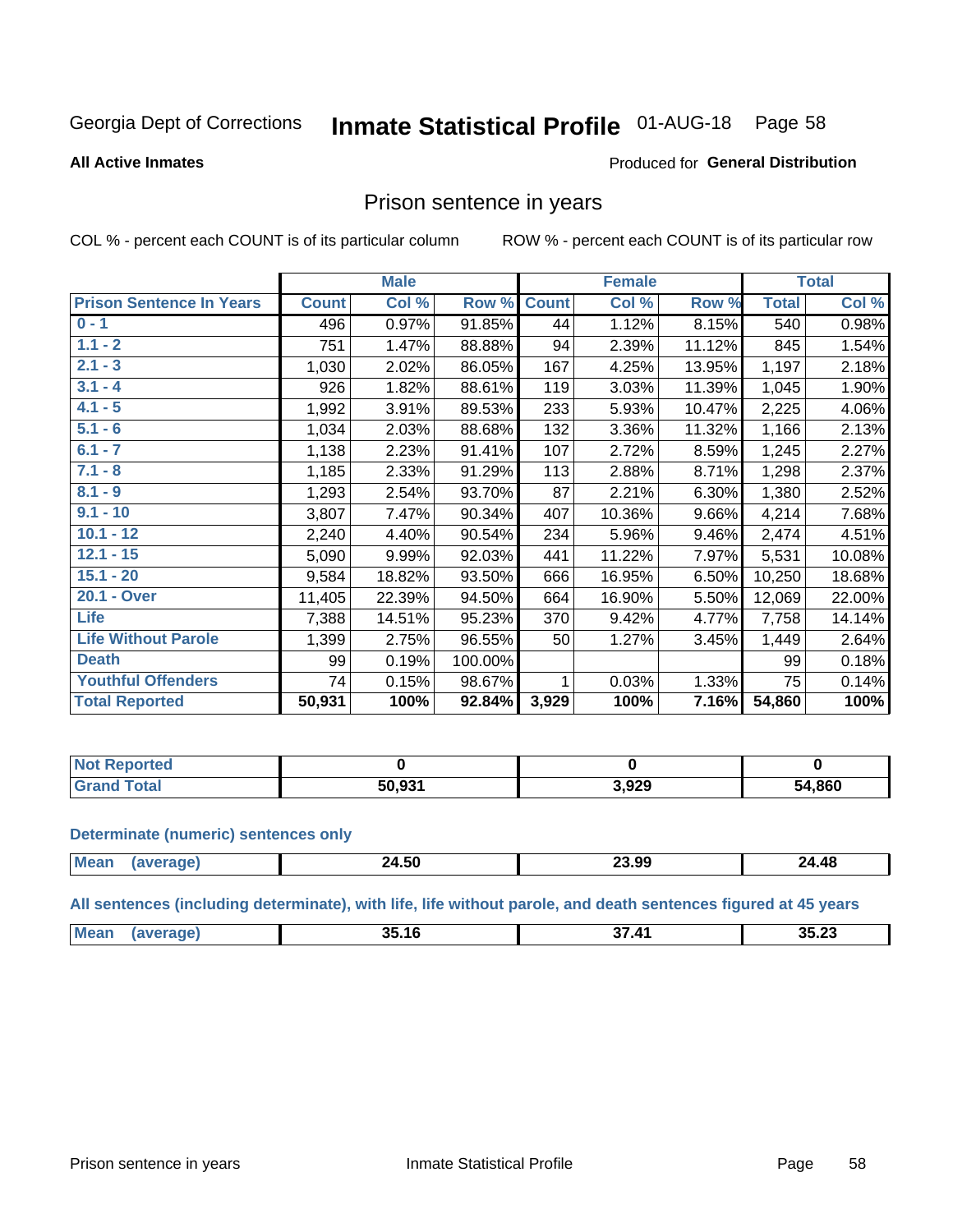## Inmate Statistical Profile 01-AUG-18 Page 59

#### **All Active Inmates**

#### Produced for General Distribution

### Primary offense, broken out into felonies vs misdemeanors

COL % - percent each COUNT is of its particular column

|                                  |              | <b>Male</b> |                    |       | <b>Female</b> |          | Total        |        |
|----------------------------------|--------------|-------------|--------------------|-------|---------------|----------|--------------|--------|
| <b>Felonies and Misdemeanors</b> | <b>Count</b> | Col %       | <b>Row % Count</b> |       | Col %         | Row %    | <b>Total</b> | Col %  |
| <b>Felonies</b>                  | 50,697       | 99.80%      | $92.82\%$          | 3.919 | 99.92%        | 7.18%    | 54.616       | 99.81% |
| <b>Misdemeanors</b>              | 101          | .20%        | 97.12%             |       | .08%          | $2.88\%$ | 104          | .19%   |
| <b>Total Reported</b>            | 50,798       | 100%        | $92.83\%$ 3,922    |       | 100%          | 7.17%    | 54,720       | 100%   |

| <b>Not Reported</b> | 400<br>נט ו |        | 40     |
|---------------------|-------------|--------|--------|
| l Grand<br>Total    | 50.931      | 50.805 | 54,860 |

| Mo | ____ | 11 C.S<br>. | onies<br>. |
|----|------|-------------|------------|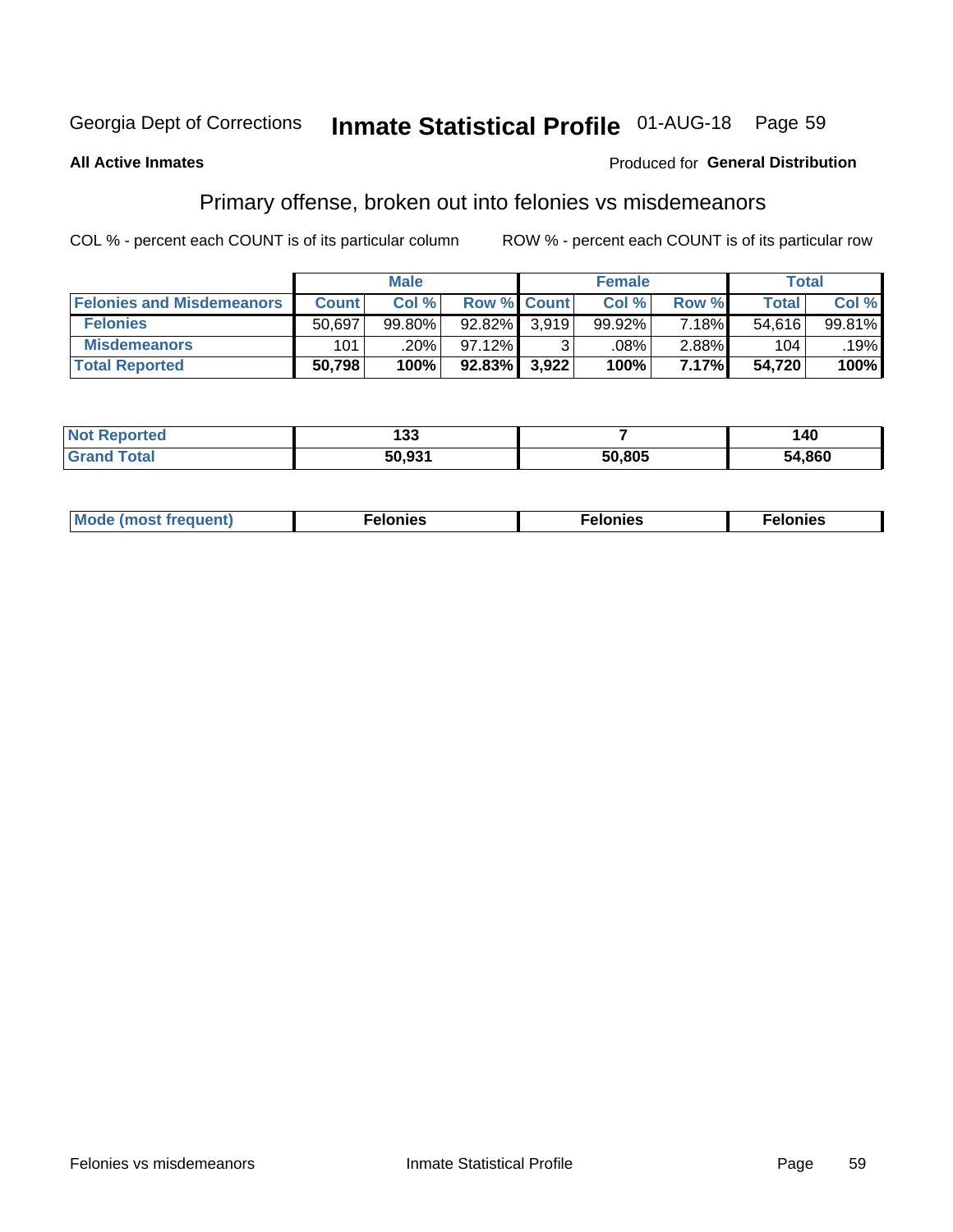# Inmate Statistical Profile 01-AUG-18 Page 60

#### **All Active Inmates**

#### Produced for General Distribution

### Primary offense, broken out into six broad crime categories

COL % - percent each COUNT is of its particular column

|                                 | <b>Male</b>  |        |           |                 | <b>Female</b> |        | <b>Total</b> |        |  |
|---------------------------------|--------------|--------|-----------|-----------------|---------------|--------|--------------|--------|--|
| <b>Crime Categories</b>         | <b>Count</b> | Col %  |           | Row % Count     | Col %         | Row %  | <b>Total</b> | Col %  |  |
| <b>Violent</b>                  | 26,531       | 52.19% | 93.88%    | 1,729           | 44.02%        | 6.12%  | 28,260       | 51.60% |  |
| <b>Sex Crime</b><br>2           | 8,505        | 16.73% | 98.41%    | 137             | 3.49%         | 1.59%  | 8,642        | 15.78% |  |
| $\mathbf{3}$<br><b>Property</b> | 7,820        | 15.38% | 89.07%    | 960             | 24.44%        | 10.93% | 8,780        | 16.03% |  |
| <b>Drug</b><br>4                | 5,317        | 10.46% | 85.85%    | 876             | 22.30%        | 14.15% | 6,193        | 11.31% |  |
| <b>Habit/DUI</b><br>5           | 99           | .19%   | 87.61%    | 14 <sub>1</sub> | .36%          | 12.39% | 113          | .21%   |  |
| <b>Other</b><br>6               | 2,568        | 5.05%  | 92.37%    | 212             | 5.40%         | 7.63%  | 2,780        | 5.08%  |  |
| <b>Total Reported</b>           | 50,840       | 100%   | $92.83\%$ | 3,928           | 100%          | 7.17%  | 54,768       | 100%   |  |

| Reported<br>NOT F | m      |       | Λ.<br>JŁ |
|-------------------|--------|-------|----------|
| <b>Total</b>      | 50,931 | 3,929 | 54,860   |

| Mo<br>uent)<br>nos | .<br>/iolent | <br>Violent | - --<br><b>Tiolent</b> |
|--------------------|--------------|-------------|------------------------|
|                    |              |             |                        |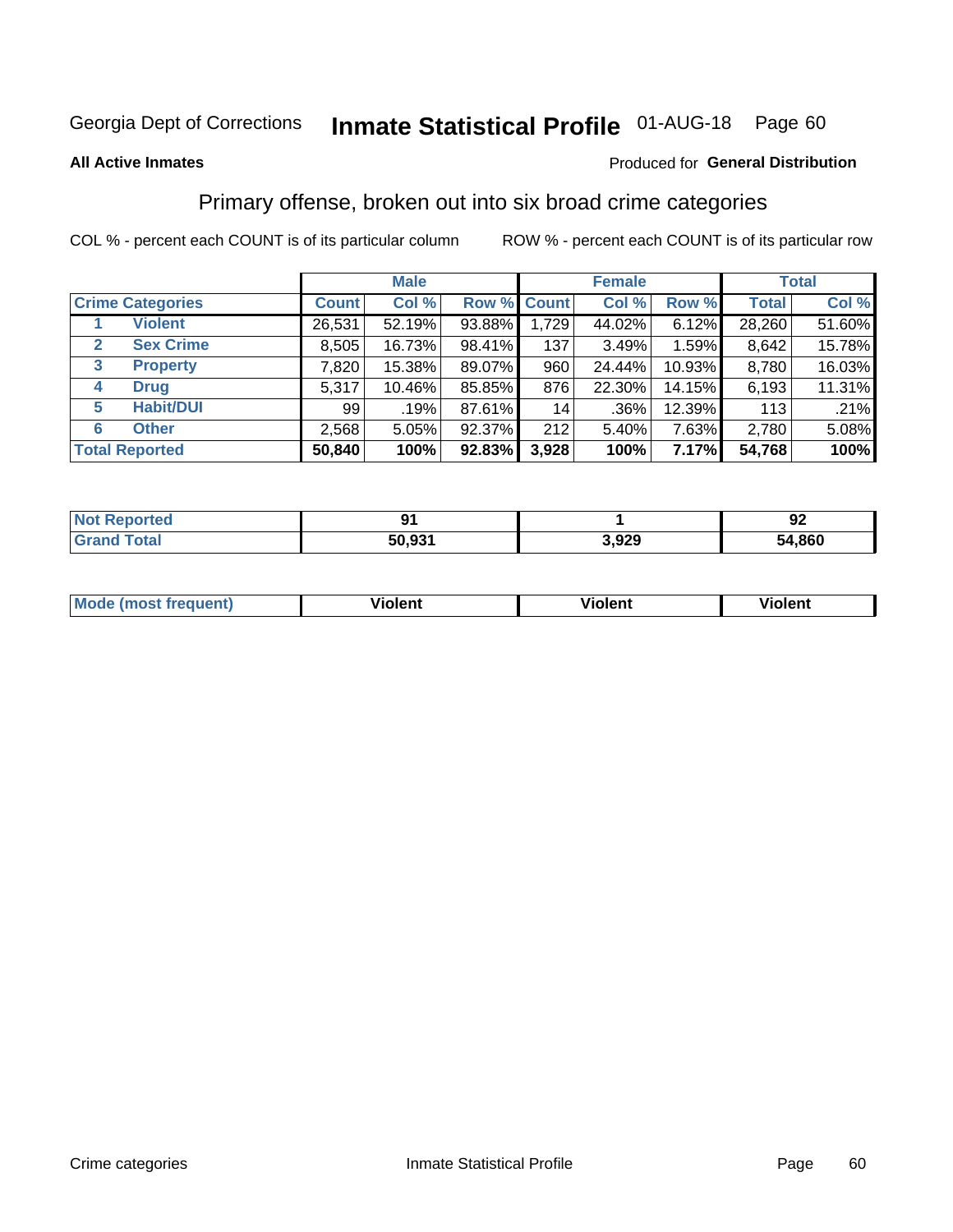# Inmate Statistical Profile 01-AUG-18 Page 61

#### **All Active Inmates**

### **Produced for General Distribution**

### Primary offense, detailed offense code

COL % - percent each COUNT is of its particular column

|                                            |                | <b>Male</b> |         |                | <b>Female</b> |          |                | <b>Total</b> |
|--------------------------------------------|----------------|-------------|---------|----------------|---------------|----------|----------------|--------------|
| <b>Primary Offense</b>                     | <b>Count</b>   | Col %       | Row %   | <b>Count</b>   | Col %         | Row %    | <b>Total</b>   | Col %        |
| <b>Abuse Neglect Elder/Disab (2812)</b>    | 45             | .09%        | 64.29%  | 25             | .64%          | 35.71%   | 70             | .13%         |
| <b>Abuse Of Govt Office (2300)</b>         | 1              | .01%        | 100.00% |                |               |          | 1              | .01%         |
| Agg Aslt W Intnt To Rape (2095)            | 70             | .14%        | 100.00% |                |               |          | 70             | .13%         |
| <b>Agg Sex Battery Atmpt (2099)</b>        | $\overline{2}$ | .01%        | 100.00% |                |               |          | $\overline{2}$ | .01%         |
| <b>Aggrav Assault (1302)</b>               | 5,163          | 10.16%      | 94.40%  | 306            | 7.79%         | 5.60%    | 5,469          | 9.99%        |
| <b>Aggrav Assault Peace Ofcr</b><br>(1314) | 340            | .67%        | 93.41%  | 24             | .61%          | 6.59%    | 364            | .66%         |
| <b>Aggrav Battery (1305)</b>               | 1,343          | 2.64%       | 93.52%  | 93             | 2.37%         | 6.48%    | 1,436          | 2.62%        |
| <b>Aggrav Battery Peace Ofcr</b><br>(1315) | 28             | .06%        | 96.55%  | 1              | .03%          | 3.45%    | 29             | .05%         |
| <b>Aggrav Ch Molest Atmpt (2096)</b>       | 3              | .01%        | 100.00% |                |               |          | 3              | .01%         |
| <b>Aggrav Child Molestation (2021)</b>     | 1,268          | 2.49%       | 98.37%  | 21             | .53%          | 1.63%    | 1,289          | 2.35%        |
| <b>Aggrav Cruelty To Animals</b><br>(2972) | 17             | .03%        | 94.44%  | $\mathbf{1}$   | .03%          | 5.56%    | 18             | .03%         |
| <b>Aggrav Sexual Battery (2009)</b>        | 225            | .44%        | 99.56%  | 1              | .03%          | .44%     | 226            | .41%         |
| <b>Aggrav Sodomy (2003)</b>                | 212            | .42%        | 99.07%  | $\overline{2}$ | .05%          | .93%     | 214            | .39%         |
| <b>Aggrav Stalking (1321)</b>              | 330            | .65%        | 95.65%  | 15             | .38%          | 4.35%    | 345            | .63%         |
| <b>Aggravated Assault On 65+</b><br>(1304) | 4              | .01%        | 66.67%  | $\overline{2}$ | .05%          | 33.33%   | 6              | .01%         |
| <b>Aiding Escape (2502)</b>                |                |             |         | 1              | .03%          | 100.00%  | 1              | .01%         |
| <b>Alter Id (1506)</b>                     | $\overline{2}$ | .01%        | 100.00% |                |               |          | $\overline{2}$ | .01%         |
| <b>Armed Robbery (1902)</b>                | 5,938          | 11.68%      | 96.47%  | 217            | 5.52%         | 3.53%    | 6,155          | 11.24%       |
| Arson 1st Degree (1401)                    | 50             | .10%        | 84.75%  | 9              | .23%          | 15.25%   | 59             | .11%         |
| <b>Arson 2nd Degree (1402)</b>             | 13             | .03%        | 100.00% |                |               |          | 13             | .02%         |
| <b>Arson 3rd Degree (1403)</b>             | 7              | .01%        | 100.00% |                |               |          | $\overline{7}$ | .01%         |
| Ass W/ Int Transmit Hiv (1313)             |                |             |         | 1              | .03%          | 100.00%  | $\mathbf{1}$   | .01%         |
| <b>Atmpt Aggrav Assault (1303)</b>         | 8              | .02%        | 88.89%  | 1              | .03%          | 11.11%   | 9              | .02%         |
| <b>Atmpt Aggrav Sodomy (2093)</b>          | 4              | .01%        | 100.00% |                |               |          | 4              | .01%         |
| <b>Atmpt Armed Robbery (1992)</b>          | 88             | .17%        | 92.63%  | $\overline{7}$ | .18%          | 7.37%    | 95             | .17%         |
| <b>Atmpt Burglary (1690)</b>               | 27             | .05%        | 100.00% |                |               |          | 27             | .05%         |
| <b>Atmpt Child Molestation (2094)</b>      | 53             | .10%        | 100.00% |                |               |          | 53             | .10%         |
| <b>Atmpt Finan Ident Frd (7014)</b>        | 1              | .01%        | 50.00%  | 1              | .03%          | 50.00%   | 2              | .01%         |
| <b>Atmpt Kidnap (1390)</b>                 | $\overline{3}$ | .01%        | 100.00% |                |               |          | $\overline{3}$ | .01%         |
| <b>Atmpt Murder (1190)</b>                 | 123            | .24%        | 91.79%  | 11             | .28%          | $8.21\%$ | 134            | .24%         |
| Atmpt Rape (2091)                          | 47             | .09%        | 97.92%  | 1              | .03%          | 2.08%    | 48             | .09%         |
| <b>Atmpt Robbery (1991)</b>                | 33             | .06%        | 97.06%  | $\mathbf{1}$   | .03%          | 2.94%    | 34             | .06%         |
| <b>Atmpt Sodomy (2092)</b>                 | 3              | .01%        | 100.00% |                |               |          | $\sqrt{3}$     | .01%         |
| <b>Atmpt Theft By Taking (1812)</b>        | 4              | .01%        | 100.00% |                |               |          | $\overline{4}$ | .01%         |
| <b>Atmpt Viol Substance Act (4090)</b>     | 15             | .03%        | 88.24%  | 2              | .05%          | 11.76%   | 17             | .03%         |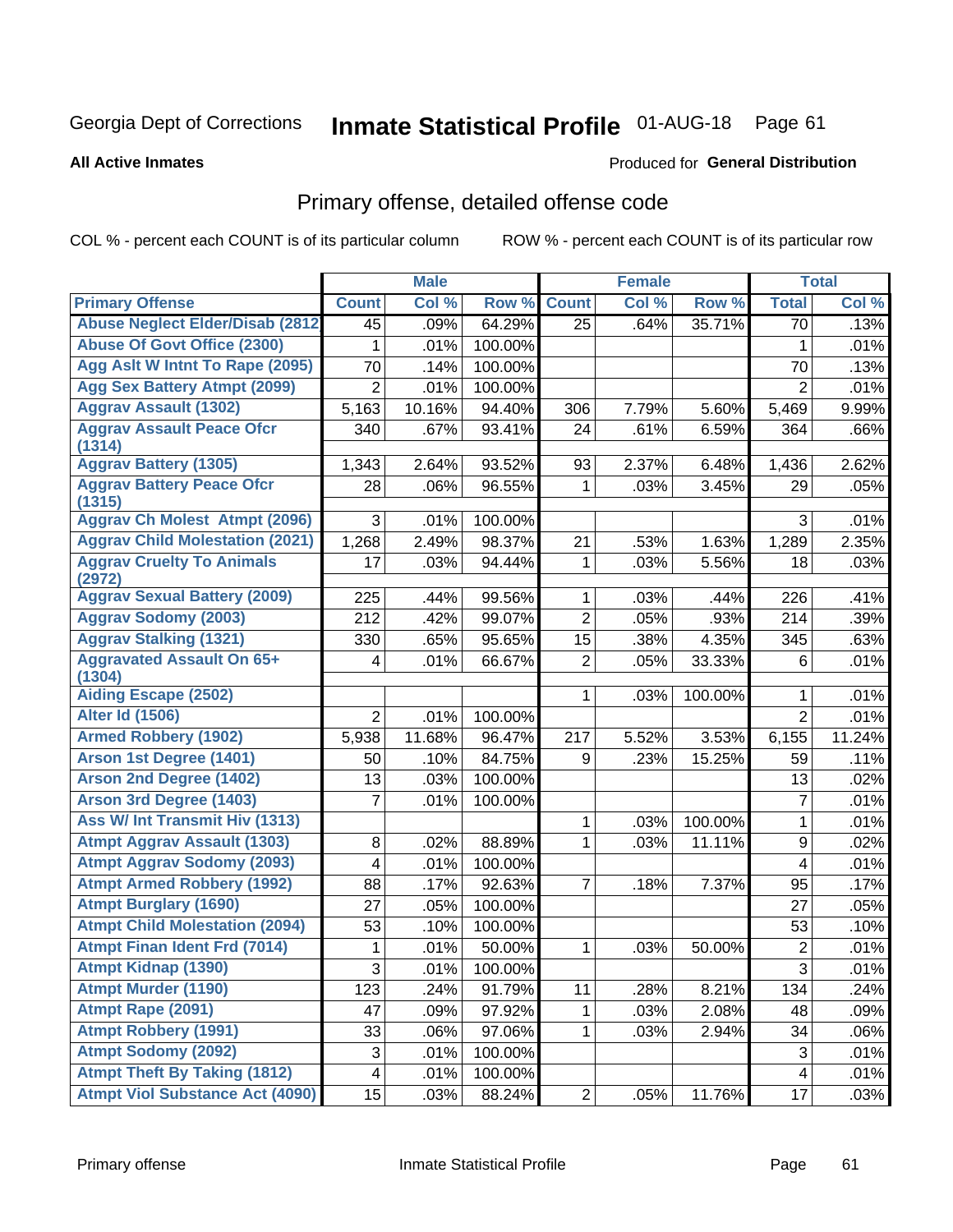# Inmate Statistical Profile 01-AUG-18 Page 62

#### **All Active Inmates**

#### Produced for General Distribution

## Primary offense, detailed offense code

COL % - percent each COUNT is of its particular column

|                                            |                | <b>Male</b> |         |                         | <b>Female</b> |        |                | <b>Total</b> |
|--------------------------------------------|----------------|-------------|---------|-------------------------|---------------|--------|----------------|--------------|
| <b>Primary Offense</b>                     | <b>Count</b>   | Col %       | Row %   | <b>Count</b>            | Col %         | Row %  | <b>Total</b>   | Col %        |
| <b>Att/Consprcy Commt C/S/Of</b>           | 34             | .07%        | 79.07%  | 9                       | .23%          | 20.93% | 43             | .08%         |
| (4134)<br><b>Bad Checks (1704)</b>         |                |             |         |                         |               |        |                |              |
|                                            | 1              | .01%        | 100.00% |                         |               |        | 1              | .01%         |
| <b>Bail Jumping (2511)</b>                 | 6              | .01%        | 85.71%  | 1                       | .03%          | 14.29% | $\overline{7}$ | .01%         |
| <b>Bigamy (2007)</b>                       | 4              | .01%        | 100.00% |                         |               |        | 4              | .01%         |
| <b>Bribery Govt Officer (2301)</b>         | 1              | .01%        | 50.00%  | 1                       | .03%          | 50.00% | $\overline{2}$ | .01%         |
| Burg 1st Aft 6/30/12 (1611)                | 1,990          | 3.91%       | 92.64%  | 158                     | 4.02%         | 7.36%  | 2,148          | 3.92%        |
| Burg 2nd Aft 6/30/12 (1612)                | 663            | 1.30%       | 95.40%  | 32                      | .81%          | 4.60%  | 695            | 1.27%        |
| <b>Burg Bef 7/1/12 (1601)</b>              | 2,349          | 4.62%       | 96.51%  | 85                      | 2.16%         | 3.49%  | 2,434          | 4.44%        |
| <b>Carry Concealed Weapon (2901)</b>       |                | .01%        | 100.00% |                         |               |        |                | .01%         |
| <b>Carry Weapon At School (2915)</b>       | 3              | .01%        | 60.00%  | 2                       | .05%          | 40.00% | 5              | .01%         |
| <b>Child Molestation (2019)</b>            | 2,657          | 5.23%       | 97.97%  | 55                      | 1.40%         | 2.03%  | 2,712          | 4.95%        |
| <b>Cnspire Traffic Cntrl Sub (4130)</b>    | 4              | .01%        | 100.00% |                         |               |        | 4              | .01%         |
| <b>Computer Pornography (1760)</b>         | 100            | .20%        | 98.04%  | 2                       | .05%          | 1.96%  | 102            | .19%         |
| <b>Computer Theft (1761)</b>               | 3              | .01%        | 42.86%  | $\overline{\mathbf{4}}$ | .10%          | 57.14% | 7              | .01%         |
| <b>Computer Trespass (1762)</b>            | 1              | .01%        | 50.00%  | 1                       | .03%          | 50.00% | $\overline{2}$ | .01%         |
| <b>Conceal Death Of Another (1125)</b>     | 10             | .02%        | 58.82%  | $\overline{7}$          | .18%          | 41.18% | 17             | .03%         |
| <b>Conspiracy (9901)</b>                   | 34             | .07%        | 89.47%  | $\overline{\mathbf{4}}$ | .10%          | 10.53% | 38             | .07%         |
| <b>Convsn Paymnts Real Propy</b>           | 1              | .01%        | 100.00% |                         |               |        | 1              | .01%         |
| (1811)<br><b>Convynce Handle Contrabnd</b> | 1              | .01%        | 100.00% |                         |               |        | 1              | .01%         |
| (5174)                                     |                |             |         |                         |               |        |                |              |
| Crmnl Atmpt (9905)                         | $\overline{2}$ | .01%        | 100.00% |                         |               |        | $\overline{2}$ | .01%         |
| Crmnl Damage 1st Degree (1501)             | 22             | .04%        | 91.67%  | $\overline{2}$          | .05%          | 8.33%  | 24             | .04%         |
| <b>Crmnl Damage 2nd Degree</b>             | 74             | .15%        | 88.10%  | 10                      | .25%          | 11.90% | 84             | .15%         |
| (1502)                                     |                |             |         |                         |               |        |                |              |
| <b>Crmnl Interfere Govt Prop (2613)</b>    | 21             | .04%        | 100.00% |                         |               |        | 21             | .04%         |
| <b>Crmnl Poss Explosives (1404)</b>        | 1              | .01%        | 100.00% |                         |               |        | 1              | .01%         |
| <b>Crmnl Solicitation (9910)</b>           | 1              | .01%        | 100.00% |                         |               |        | 1              | .01%         |
| <b>Cruelty To Animals (2971)</b>           | $\overline{2}$ | .01%        | 100.00% |                         |               |        | $\overline{2}$ | .01%         |
| <b>Cruelty To Children (2801)</b>          | 284            | .56%        | 75.33%  | 93                      | 2.37%         | 24.67% | 377            | .69%         |
| <b>Cruelty To Elder Person (2811)</b>      | 30             | .06%        | 69.77%  | 13                      | .33%          | 30.23% | 43             | .08%         |
| <b>Damage Destroy Secr Prop</b>            | $1\vert$       | .01%        | 100.00% |                         |               |        | $\mathbf 1$    | .01%         |
| (1504)<br>Dogfighting (2718)               | 1              | .01%        | 100.00% |                         |               |        | 1              | .01%         |
| Drv W/ Improp Veh Reg (7013)               | 3              | .01%        | 75.00%  | 1                       | .03%          | 25.00% | 4              | .01%         |
| <b>Drvng Habtl Violator (5004)</b>         | 7              |             | 100.00% |                         |               |        | $\overline{7}$ |              |
| <b>Dstl Alcohol Beverages (5167)</b>       |                | .01%        | 100.00% |                         |               |        |                | .01%<br>.01% |
| <b>Embracery (2407)</b>                    | 1              | .01%        |         |                         |               |        | 1              |              |
| <b>Entering Vehicle (1880)</b>             | 1              | .01%        | 100.00% |                         |               |        | 1              | .01%         |
|                                            | 108            | .21%        | 98.18%  | $\overline{2}$          | .05%          | 1.82%  | 110            | .20%         |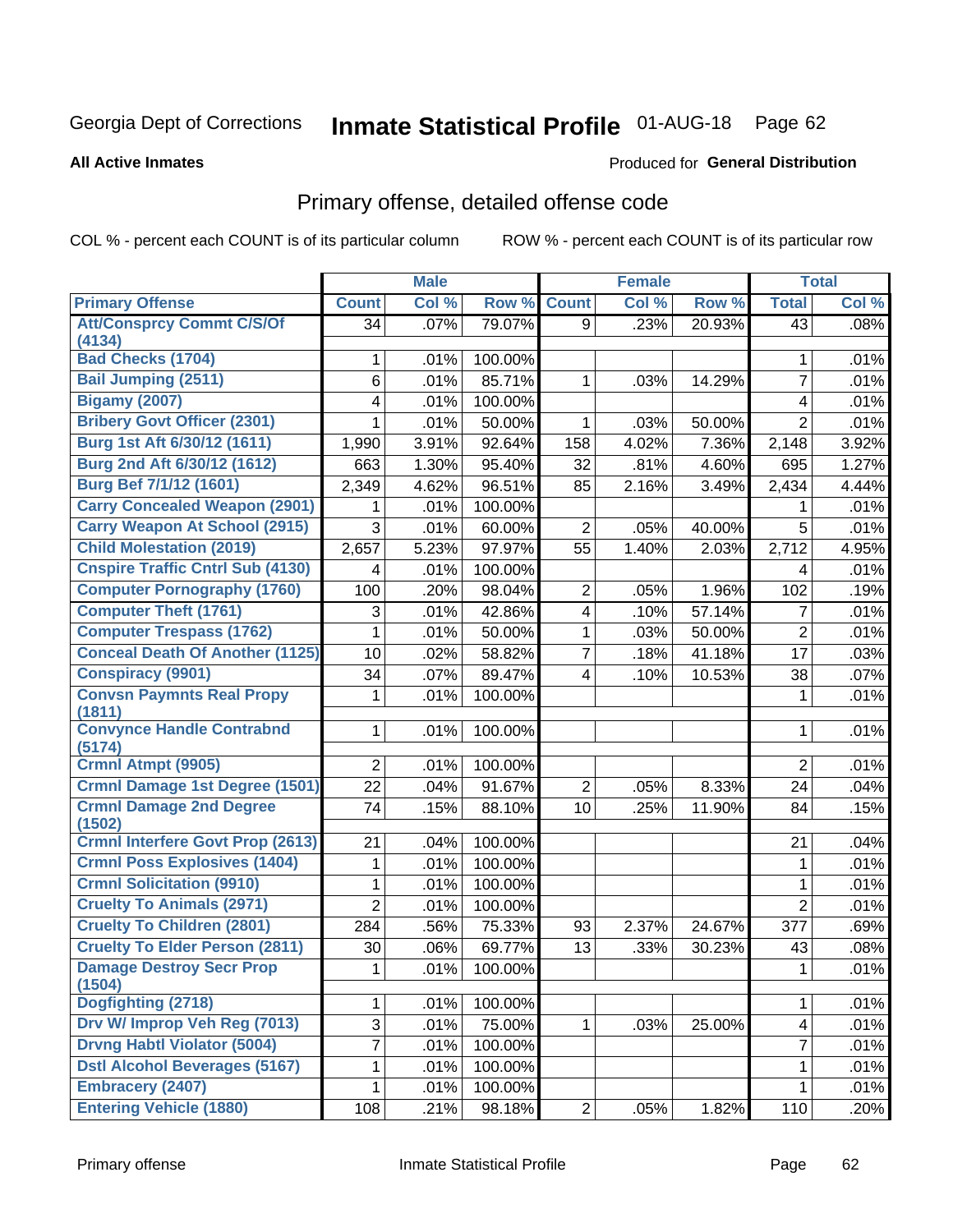# Inmate Statistical Profile 01-AUG-18 Page 63

#### **All Active Inmates**

#### Produced for General Distribution

## Primary offense, detailed offense code

COL % - percent each COUNT is of its particular column

|                                            |                | <b>Male</b> |         |                | <b>Female</b> |         |                | <b>Total</b> |
|--------------------------------------------|----------------|-------------|---------|----------------|---------------|---------|----------------|--------------|
| <b>Primary Offense</b>                     | <b>Count</b>   | Col %       | Row %   | <b>Count</b>   | Col %         | Row %   | <b>Total</b>   | Col %        |
| <b>Entice Child Attempted (2090)</b>       | 3              | .01%        | 100.00% |                |               |         | 3              | .01%         |
| <b>Enticing Child-Indec Purp (2020)</b>    | 76             | .15%        | 93.83%  | 5              | .13%          | 6.17%   | 81             | .15%         |
| <b>Escape (2501)</b>                       | 20             | .04%        | 90.91%  | $\overline{2}$ | .05%          | 9.09%   | 22             | .04%         |
| <b>False Certificates (2311)</b>           | $\overline{2}$ | .01%        | 100.00% |                |               |         | $\overline{2}$ | .01%         |
| <b>False Imprisonment (1308)</b>           | 203            | .40%        | 95.31%  | 10             | .25%          | 4.69%   | 213            | .39%         |
| <b>False Public Alarm (2609)</b>           | 1              | .01%        | 100.00% |                |               |         | 1              | .01%         |
| <b>False Statements Govt (2408)</b>        | 19             | .04%        | 86.36%  | 3              | .08%          | 13.64%  | 22             | .04%         |
| <b>False Swearing (2402)</b>               | 2              | .01%        | 100.00% |                |               |         | $\overline{2}$ | .01%         |
| <b>Family Violence Battery (1301)</b>      | 168            | .33%        | 96.55%  | 6              | .15%          | 3.45%   | 174            | .32%         |
| Feticide (1121)                            | 1              | .01%        | 100.00% |                |               |         | 1              | .01%         |
| <b>Feticide By Vehicle (1118)</b>          | 4              | .01%        | 100.00% |                |               |         | 4              | .01%         |
| <b>Financial Identity Fraud (1756)</b>     | 62             | .12%        | 75.61%  | 20             | .51%          | 24.39%  | 82             | .15%         |
| <b>Fleeing/Eluding Police (2316)</b>       | 473            | .93%        | 93.66%  | 32             | .81%          | 6.34%   | 505            | .92%         |
| Forg 1st Aft 6/30/12 (1711)                | 107            | .21%        | 67.30%  | 52             | 1.32%         | 32.70%  | 159            | .29%         |
| Forg 1st Bef 7/1/12 (1701)                 | 233            | .46%        | 69.76%  | 101            | 2.57%         | 30.24%  | 334            | .61%         |
| Forg 2nd Aft 6/30/12 (1712)                | 27             | .05%        | 69.23%  | 12             | .31%          | 30.77%  | 39             | .07%         |
| Forg 2nd Bef 7/1/12 (1702)                 | 5              | .01%        | 100.00% |                |               |         | 5              | .01%         |
| Forg 3rd Aft 6/30/12 (1713)                | 63             | .12%        | 82.89%  | 13             | .33%          | 17.11%  | 76             | .14%         |
| Forg 4th Aft 6/30/12 (1714)                | 11             | .02%        | 64.71%  | 6              | .15%          | 35.29%  | 17             | .03%         |
| <b>Forgery Credit Card (1752)</b>          | 1              | .01%        | 50.00%  | 1              | .03%          | 50.00%  | 2              | .01%         |
| <b>Fraudulent Access Compute</b><br>(1796) | 1              | .01%        | 33.33%  | $\overline{2}$ | .05%          | 66.67%  | 3              | .01%         |
| <b>Fraudulent Checks (1750)</b>            | 1              | .01%        | 33.33%  | $\overline{2}$ | .05%          | 66.67%  | $\mathfrak{S}$ | .01%         |
| <b>Fraudulent Credit Card (1753)</b>       | 60             | .12%        | 68.97%  | 27             | .69%          | 31.03%  | 87             | .16%         |
| <b>Gang Participation (9914)</b>           | 34             | .07%        | 100.00% |                |               |         | 34             | .06%         |
| <b>Guard Line W/Weapon/Drugs</b><br>(2963) | 22             | .04%        | 68.75%  | 10             | .25%          | 31.25%  | 32             | .06%         |
| <b>Habit Traf Viol/Impaired (5005)</b>     | 11             | .02%        | 100.00% |                |               |         | 11             | .02%         |
| <b>Habit Traf Viol/Other (5006)</b>        | 4              | .01%        | 100.00% |                |               |         | 4              | .01%         |
| <b>Hijacking Motor Vehicle (1911)</b>      | 37             | .07%        | 94.87%  | $\overline{2}$ | .05%          | 5.13%   | 39             | .07%         |
| <b>Hindering Appreh Or Pun (2503)</b>      | 4              | .01%        | 57.14%  | 3              | .08%          | 42.86%  | $\overline{7}$ | .01%         |
| Hit-Run W/Injury/Fatality (5007)           | 30             | .06%        | 76.92%  | 9              | .23%          | 23.08%  | 39             | .07%         |
| Home Invasion 1st Degree (7007)            | 12             | .02%        | 85.71%  | $\overline{2}$ | .05%          | 14.29%  | 14             | .03%         |
| <b>Homicide By Vessel (1124)</b>           | 46             | .09%        | 90.20%  | $\overline{5}$ | .13%          | 9.80%   | 51             | .09%         |
| <b>Illegal Attm To Obt Drugs (4011)</b>    |                |             |         | $\overline{2}$ | .05%          | 100.00% | $\overline{c}$ | .01%         |
| <b>Illgl Dist Contrild Subst (4136)</b>    | 1              | .01%        | 100.00% |                |               |         | 1              | .01%         |
| <b>Impersonating Officer (2405)</b>        | 4              | .01%        | 100.00% |                |               |         | 4              | .01%         |
| <b>Impersonation (2404)</b>                | 5              | .01%        | 71.43%  | $\overline{c}$ | .05%          | 28.57%  | $\overline{7}$ | .01%         |
| <b>Incest (2006)</b>                       | 212            | .42%        | 99.53%  | $\mathbf 1$    | .03%          | .47%    | 213            | .39%         |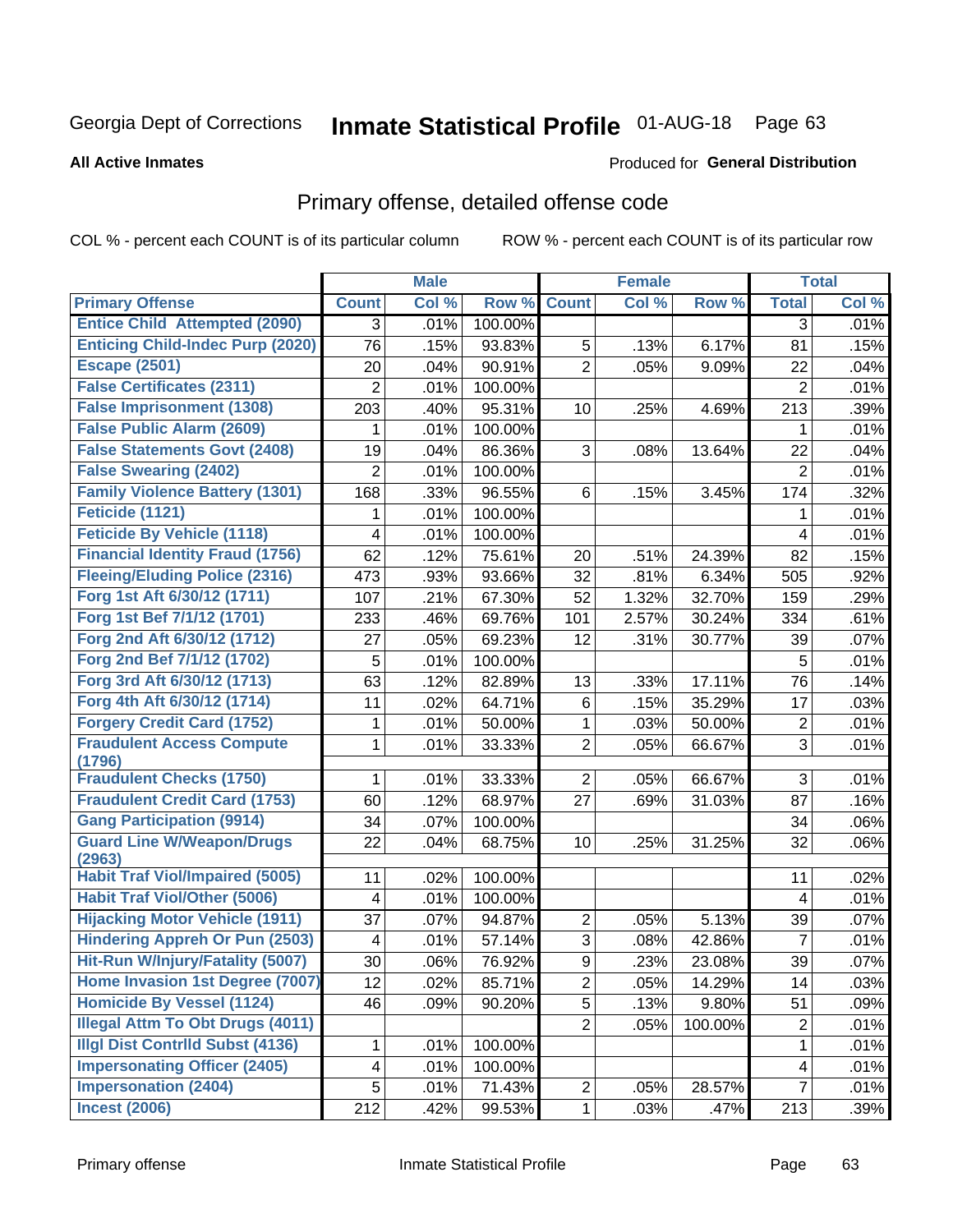# Inmate Statistical Profile 01-AUG-18 Page 64

#### **All Active Inmates**

#### Produced for General Distribution

## Primary offense, detailed offense code

COL % - percent each COUNT is of its particular column

|                                            |                | <b>Male</b> |         |                         | <b>Female</b> |        |                | <b>Total</b> |
|--------------------------------------------|----------------|-------------|---------|-------------------------|---------------|--------|----------------|--------------|
| <b>Primary Offense</b>                     | <b>Count</b>   | Col %       | Row %   | <b>Count</b>            | Col %         | Row %  | <b>Total</b>   | Col %        |
| <b>Incest Atmpt (2098)</b>                 | $\mathbf 1$    | .01%        | 100.00% |                         |               |        | 1              | .01%         |
| <b>Inciting To Insurrection (2203)</b>     | 4              | .01%        | 100.00% |                         |               |        | 4              | .01%         |
| <b>Influencing Witness (2313)</b>          | 6              | .01%        | 85.71%  | 1                       | .03%          | 14.29% | 7              | .01%         |
| <b>Injury By Vehicle (1318)</b>            | 87             | .17%        | 82.86%  | 18                      | .46%          | 17.14% | 105            | .19%         |
| <b>Insurrection (2202)</b>                 | 4              | .01%        | 100.00% |                         |               |        | 4              | .01%         |
| <b>Interference With Custody (1312)</b>    | 13             | .03%        | 100.00% |                         |               |        | 13             | .02%         |
| <b>Involuntary Manslaughter (1103)</b>     | 169            | .33%        | 88.02%  | 23                      | .59%          | 11.98% | 192            | .35%         |
| Kidnapping (1311)                          | 1,475          | 2.90%       | 97.30%  | 41                      | 1.04%         | 2.70%  | 1,516          | 2.77%        |
| <b>Livestock Theft (1817)</b>              | 5              | .01%        | 100.00% |                         |               |        | 5              | .01%         |
| <b>Lottery Violation (2730)</b>            | 3              | .01%        | 100.00% |                         |               |        | 3              | .01%         |
| <b>Machine Gun Activities (2906)</b>       | 1              | .01%        | 100.00% |                         |               |        | 1              | .01%         |
| Manf Methamph 200-399 Gm<br>(4144)         | 5              | .01%        | 100.00% |                         |               |        | 5              | .01%         |
| Manf Methamph 28-199 Gm<br>(4143)          | 12             | .02%        | 85.71%  | $\overline{2}$          | .05%          | 14.29% | 14             | .03%         |
| Manf Methamph 400+ Gm (4145)               | 1              | .01%        | 100.00% |                         |               |        | 1              | .01%         |
| <b>Manf Methamph Unspec Amt</b><br>(4147)  | 116            | .23%        | 89.92%  | 13                      | .33%          | 10.08% | 129            | .24%         |
| <b>Manufac Marijuana (7012)</b>            | 14             | .03%        | 82.35%  | 3                       | .08%          | 17.65% | 17             | .03%         |
| <b>Manufact Meth Near Child (2803)</b>     | 12             | .02%        | 75.00%  | 4                       | .10%          | 25.00% | 16             | .03%         |
| <b>Misc Assault/Battery (1300)</b>         | 12             | .02%        | 100.00% |                         |               |        | 12             | .02%         |
| <b>Misc Correctionl Inst Off (6200)</b>    | $\sqrt{5}$     | .01%        | 71.43%  | $\overline{2}$          | .05%          | 28.57% | $\overline{7}$ | .01%         |
| <b>Misc Drugs Trafficking (4100)</b>       | 5              | .01%        | 100.00% |                         |               |        | 5              | .01%         |
| <b>Misc Forgery (1700)</b>                 | $\overline{2}$ | .01%        | 100.00% |                         |               |        | $\overline{2}$ | .01%         |
| <b>Misc Fraud (1799)</b>                   | 11             | .02%        | 73.33%  | $\overline{\mathbf{4}}$ | .10%          | 26.67% | 15             | .03%         |
| <b>Misc Homicide Offense (1100)</b>        | $\bf 8$        | .02%        | 88.89%  | 1                       | .03%          | 11.11% | 9              | .02%         |
| <b>Misc Invasion Of Privacy (3000)</b>     | $\,6$          | .01%        | 100.00% |                         |               |        | 6              | .01%         |
| <b>Misc Obscenity (2100)</b>               | 4              | .01%        | 100.00% |                         |               |        | 4              | .01%         |
| <b>Misc Public Order (2200)</b>            | 3              | .01%        | 100.00% |                         |               |        | 3              | .01%         |
| <b>Misc Sexual Offense (2000)</b>          | 19             | .04%        | 95.00%  | 1                       | .03%          | 5.00%  | 20             | .04%         |
| <b>Misuse Firearm Hunting (2970)</b>       | 1              | .01%        | 100.00% |                         |               |        | 1              | .01%         |
| <b>Murder (1101)</b>                       | 6,106          | 12.01%      | 93.72%  | 409                     | 10.41%        | 6.28%  | 6,515          | 11.90%       |
| <b>Murder Conspire To Commit</b><br>(1191) | 17             | .03%        | 100.00% |                         |               |        | 17             | .03%         |
| <b>Mutiny In Penal Inst (2507)</b>         | 7              | .01%        | 77.78%  | 2                       | .05%          | 22.22% | 9              | .02%         |
| Necrophilia (2022)                         | 1              | .01%        | 100.00% |                         |               |        | 1              | .01%         |
| <b>Obstr Of Law Enf Officer (2314)</b>     | 377            | .74%        | 90.84%  | 38                      | .97%          | 9.16%  | 415            | .76%         |
| <b>Pandering By Compulsion (2017)</b>      | $\overline{c}$ | .01%        | 100.00% |                         |               |        | $\overline{2}$ | .01%         |
| Peeping Tom (3002)                         | 17             | .03%        | 100.00% |                         |               |        | 17             | .03%         |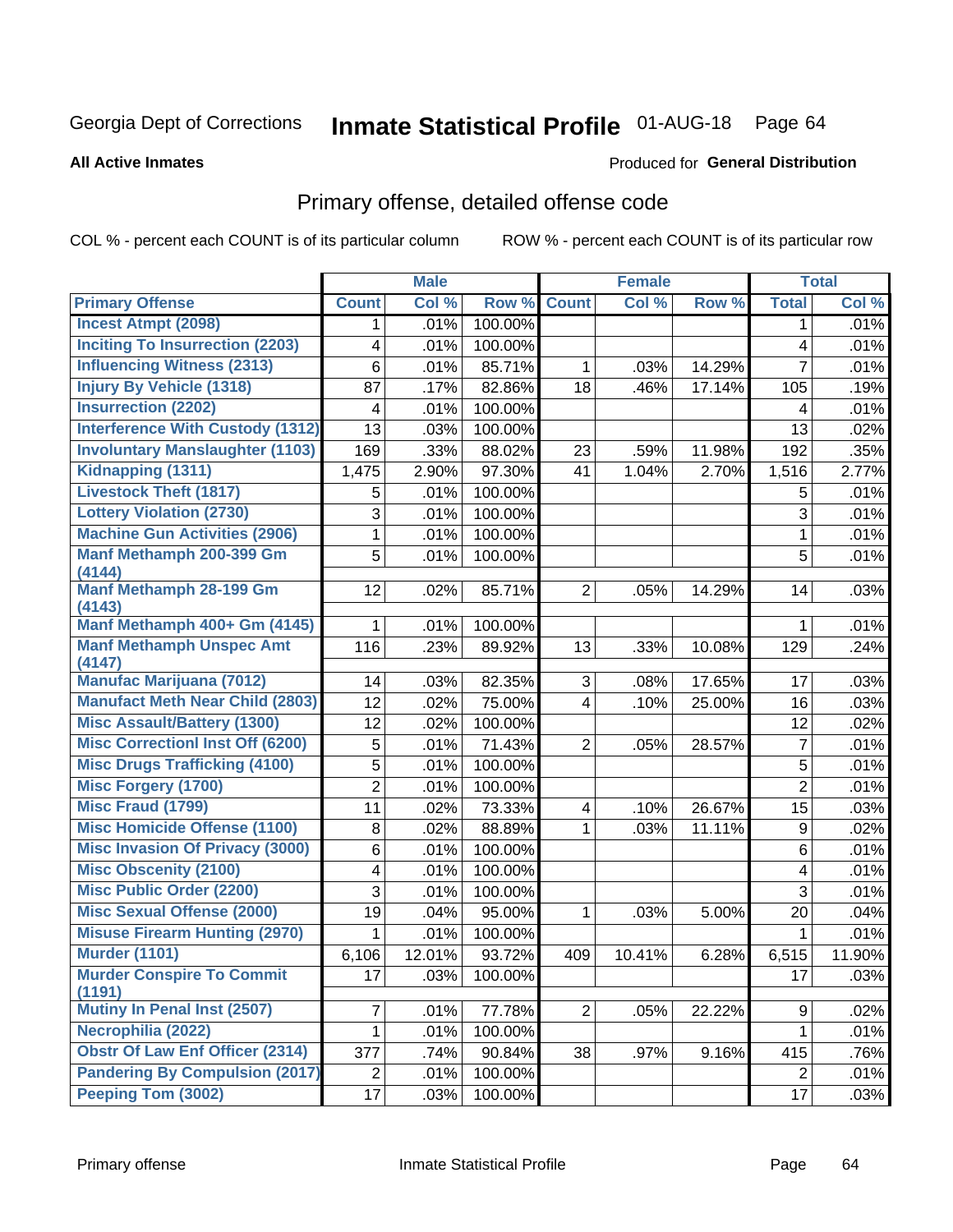# Inmate Statistical Profile 01-AUG-18 Page 65

#### **All Active Inmates**

#### Produced for General Distribution

## Primary offense, detailed offense code

COL % - percent each COUNT is of its particular column

|                                            |                | <b>Male</b> |         |                | Female |        |                | <b>Total</b> |
|--------------------------------------------|----------------|-------------|---------|----------------|--------|--------|----------------|--------------|
| <b>Primary Offense</b>                     | <b>Count</b>   | Col %       | Row %   | <b>Count</b>   | Col %  | Row %  | <b>Total</b>   | Col %        |
| <b>Perjury (2401)</b>                      | 5              | .01%        | 100.00% |                |        |        | 5              | .01%         |
| Pimping A Minor Under 18 (2016)            | 8              | .02%        | 100.00% |                |        |        | 8              | .01%         |
| Poss Alprazolam (7003)                     | 7              | .01%        | 77.78%  | $\overline{2}$ | .05%   | 22.22% | 9              | .02%         |
| Poss By Inm Proh Items (7015)              | 9              | .02%        | 81.82%  | $\overline{2}$ | .05%   | 18.18% | 11             | .02%         |
| <b>Poss Contraband Articles (5171)</b>     | $\mathbf{1}$   | .01%        | 100.00% |                |        |        | 1              | .01%         |
| <b>Poss Dep Stim Cntrf Drugs</b><br>(4007) | 70             | .14%        | 72.92%  | 26             | .66%   | 27.08% | 96             | .18%         |
| <b>Poss Drug Related Matri (4016)</b>      | 21             | .04%        | 87.50%  | 3              | .08%   | 12.50% | 24             | .04%         |
| Poss Ephedrine (4030)                      | 7              | .01%        | 87.50%  | $\mathbf{1}$   | .03%   | 12.50% | 8              | .01%         |
| Poss Firearm 1st Offender (2913)           | 121            | .24%        | 95.28%  | 6              | .15%   | 4.72%  | 127            | .23%         |
| <b>Poss Firearm Convct Felon</b><br>(2914) | 1,148          | 2.26%       | 95.59%  | 53             | 1.35%  | 4.41%  | 1,201          | 2.19%        |
| Poss Hydrocodone (7004)                    | 14             | .03%        | 70.00%  | 6              | .15%   | 30.00% | 20             | .04%         |
| <b>Poss Knife During Crime (2911)</b>      | 3              | .01%        | 100.00% |                |        |        | $\mathfrak{S}$ | .01%         |
| Poss Mda/Extsy (4033)                      | $\overline{2}$ | .01%        | 100.00% |                |        |        | $\overline{2}$ | .01%         |
| Poss Methamphetamine (4031)                | 490            | .96%        | 72.16%  | 189            | 4.81%  | 27.84% | 679            | 1.24%        |
| <b>Poss Narcotics Opiates (4006)</b>       | 52             | .10%        | 67.53%  | 25             | .64%   | 32.47% | 77             | .14%         |
| <b>Poss Of Certain Weapons (2912)</b>      | 25             | .05%        | 96.15%  | 1              | .03%   | 3.85%  | 26             | .05%         |
| Poss Of Cocaine (4022)                     | 357            | .70%        | 87.07%  | 53             | 1.35%  | 12.93% | 410            | .75%         |
| <b>Poss Of Firearm Dur Crime</b><br>(2910) | 798            | 1.57%       | 94.44%  | 47             | 1.20%  | 5.56%  | 845            | 1.54%        |
| Poss Of Marijuana (4009)                   | 61             | .12%        | 92.42%  | 5              | .13%   | 7.58%  | 66             | .12%         |
| <b>Poss Tools Commit Crime (1602)</b>      | 23             | .05%        | 95.83%  | $\mathbf{1}$   | .03%   | 4.17%  | 24             | .04%         |
| Poss W Int Dis Other Drug (4053)           | 125            | .25%        | 85.62%  | 21             | .53%   | 14.38% | 146            | .27%         |
| Poss W Int Dist Cocaine (4050)             | 270            | .53%        | 94.41%  | 16             | .41%   | 5.59%  | 286            | .52%         |
| Poss W Int Dist Marijuana (4051)           | 645            | 1.27%       | 93.61%  | 44             | 1.12%  | 6.39%  | 689            | 1.26%        |
| Poss W Int Dist Meth (4052)                | 481            | .95%        | 81.25%  | 111            | 2.83%  | 18.75% | 592            | 1.08%        |
| Poss Within 1000 Hous Pjt (7009)           | 5              | .01%        | 83.33%  | 1              | .03%   | 16.67% | 6              | .01%         |
| <b>Poss Wpn Drugs By Prisnr</b><br>(2965)  | 31             | .06%        | 77.50%  | 9              | .23%   | 22.50% | 40             | .07%         |
| <b>Racketeering (3404)</b>                 | 110            | .22%        | 75.86%  | 35             | .89%   | 24.14% | 145            | .26%         |
| <b>Rape (2001)</b>                         | 1,799          | 3.54%       | 99.50%  | 9              | .23%   | .50%   | 1,808          | 3.30%        |
| <b>Reck Cond Infected Person</b><br>(1317) | $10\,$         | .02%        | 90.91%  | $\mathbf 1$    | .03%   | 9.09%  | 11             | .02%         |
| <b>Reckless Abandonment (1120)</b>         | 1              | .01%        | 100.00% |                |        |        | 1              | .01%         |
| <b>Recv Gds Srvs Fraud Obtnd</b><br>(1755) | $\mathbf 1$    | .01%        | 100.00% |                |        |        | $\mathbf 1$    | .01%         |
| <b>Removal Baggage Cargo Etc</b><br>(2761) | 1              | .01%        | 50.00%  | $\mathbf 1$    | .03%   | 50.00% | $\overline{2}$ | .01%         |
| Robbery (1901)                             | 1,203          | 2.37%       | 93.91%  | 78             | 1.99%  | 6.09%  | 1,281          | 2.34%        |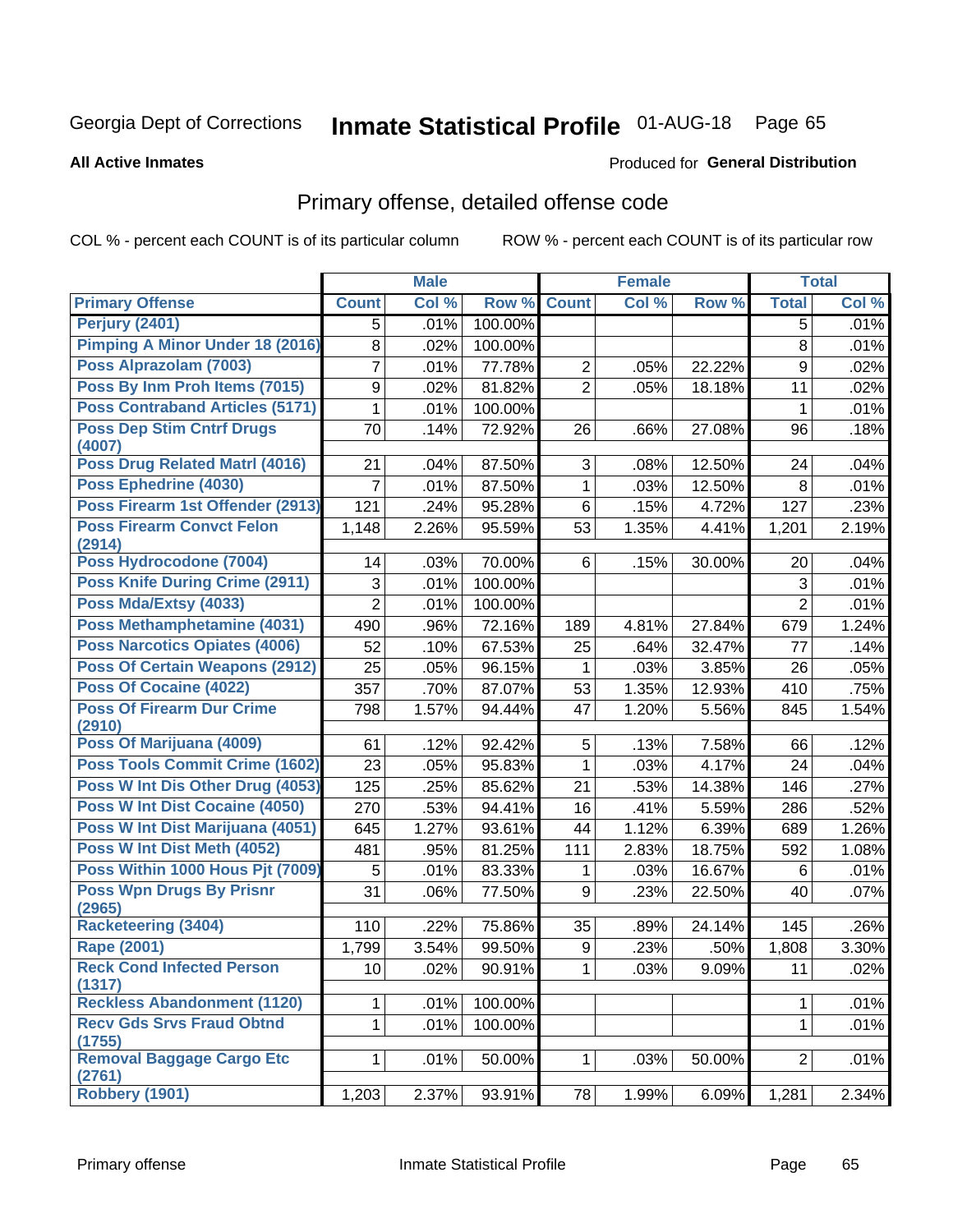# Inmate Statistical Profile 01-AUG-18 Page 66

**Produced for General Distribution** 

#### **All Active Inmates**

### Primary offense, detailed offense code

COL % - percent each COUNT is of its particular column

|                                            |                | <b>Male</b> |         |                         | <b>Female</b> |         |                | <b>Total</b> |
|--------------------------------------------|----------------|-------------|---------|-------------------------|---------------|---------|----------------|--------------|
| <b>Primary Offense</b>                     | <b>Count</b>   | Col %       | Row %   | <b>Count</b>            | Col %         | Row %   | <b>Total</b>   | Col %        |
| <b>Robbery By Force (1903)</b>             | 213            | .42%        | 95.52%  | 10 <sup>1</sup>         | .25%          | 4.48%   | 223            | .41%         |
| <b>Robbery By Intimidation (1904)</b>      | 266            | .52%        | 94.33%  | 16                      | .41%          | 5.67%   | 282            | .51%         |
| <b>Robbery By Sudden Snatch</b>            | 124            | .24%        | 95.38%  | 6                       | .15%          | 4.62%   | 130            | .24%         |
| (1905)                                     |                |             |         |                         |               |         |                |              |
| S/D Cocaine (4021)                         | 370            | .73%        | 96.10%  | 15                      | .38%          | 3.90%   | 385            | .70%         |
| S/D Cont Sub Public (4017)                 | 27             | .05%        | 100.00% |                         |               |         | 27             | .05%         |
| S/D Cont Sub School (4018)                 | 26             | .05%        | 96.30%  | 1                       | .03%          | 3.70%   | 27             | .05%         |
| S/D Dep Stim Cntrf Drugs (4002)            | 56             | .11%        | 77.78%  | 16                      | .41%          | 22.22%  | 72             | .13%         |
| <b>S/D Narcotics Opiates (4001)</b>        | 21             | .04%        | 70.00%  | 9                       | .23%          | 30.00%  | 30             | .05%         |
| S/D Of Marijuana (4004)                    | 221            | .43%        | 97.36%  | 6                       | .15%          | 2.64%   | 227            | .41%         |
| Sale Mda/Extsy (4034)                      | 1              | .01%        | 100.00% |                         |               |         | 1              | .01%         |
| Sale Methamphetamine (4032)                | 245            | .48%        | 83.62%  | 48                      | 1.22%         | 16.38%  | 293            | .53%         |
| <b>Sex Exploitation Child (2843)</b>       | 216            | .42%        | 99.08%  | 2                       | .05%          | .92%    | 218            | .40%         |
| <b>Sex Offender Fail Registr (2026)</b>    | 525            | 1.03%       | 97.77%  | 12                      | .31%          | 2.23%   | 537            | .98%         |
| <b>Sex Offender Fail To Move (2028)</b>    | 6              | .01%        | 100.00% |                         |               |         | 6              | .01%         |
| Sexl/Asslt/Agn/Pers/Cstdy (2023)           | 18             | .04%        | 100.00% |                         |               |         | 18             | .03%         |
| <b>Sexual Aslt By Therapist (2024)</b>     | $\overline{2}$ | .01%        | 66.67%  | 1                       | .03%          | 33.33%  | 3              | .01%         |
| <b>Sexual Battery (2011)</b>               | 177            | .35%        | 98.33%  | 3                       | .08%          | 1.67%   | 180            | .33%         |
| <b>Simple Battery (1316)</b>               | 18             | .04%        | 100.00% |                         |               |         | 18             | .03%         |
| <b>Sodomy (2002)</b>                       | 10             | .02%        | 100.00% |                         |               |         | 10             | .02%         |
| <b>Solicit Sodomy From Minor</b><br>(2025) | 8              | .02%        | 88.89%  | 1                       | .03%          | 11.11%  | 9              | .02%         |
| <b>Solicit/Accepting Bribe (2712)</b>      | 1              | .01%        | 100.00% |                         |               |         | 1              | .01%         |
| <b>Stalking (1320)</b>                     | 4              | .01%        | 100.00% |                         |               |         | $\overline{4}$ | .01%         |
| <b>Statutory Rape (2018)</b>               | 756            | 1.49%       | 97.55%  | 19                      | .48%          | 2.45%   | 775            | 1.42%        |
| <b>Tampering With Evidence (2315)</b>      | 10             | .02%        | 76.92%  | 3                       | .08%          | 23.08%  | 13             | .02%         |
| <b>Telecommunications Fraud</b><br>(1759)  | $\overline{2}$ | .01%        | 100.00% |                         |               |         | 2              | .01%         |
| <b>Terrorist Threats &amp; Acts (1307)</b> | 339            | .67%        | 93.39%  | 24                      | .61%          | 6.61%   | 363            | .66%         |
| <b>Theft Bring Prop In State (1815)</b>    | 6              | .01%        | 100.00% |                         |               |         | 6              | .01%         |
| <b>Theft By Conversion (1808)</b>          | 17             | .03%        | 80.95%  | 4                       | .10%          | 19.05%  | 21             | .04%         |
| <b>Theft By Deception (1803)</b>           | 29             | .06%        | 74.36%  | 10                      | .25%          | 25.64%  | 39             | .07%         |
| <b>Theft By Extortion (1804)</b>           |                |             |         | $\overline{\mathbf{c}}$ | .05%          | 100.00% | $\overline{c}$ | .01%         |
| Theft By Rec Stolen Prop (1806)            | 503            | .99%        | 90.79%  | 51                      | 1.30%         | 9.21%   | 554            | 1.01%        |
| <b>Theft By Shoplifting (1821)</b>         | 442            | .87%        | 73.54%  | 159                     | 4.05%         | 26.46%  | 601            | 1.10%        |
| <b>Theft By Taking (1802)</b>              | 673            | 1.32%       | 82.78%  | 140                     | 3.56%         | 17.22%  | 813            | 1.48%        |
| <b>Theft Credit Card (1751)</b>            | 14             | .03%        | 60.87%  | 9                       | .23%          | 39.13%  | 23             | .04%         |
| <b>Theft Motorveh Or Part (1813)</b>       | 30             | .06%        | 96.77%  | 1                       | .03%          | 3.23%   | 31             | .06%         |
| <b>Theft Of Lost Property (1805)</b>       | $\sqrt{2}$     | .01%        | 66.67%  | 1                       | .03%          | 33.33%  | $\mathbf{3}$   | .01%         |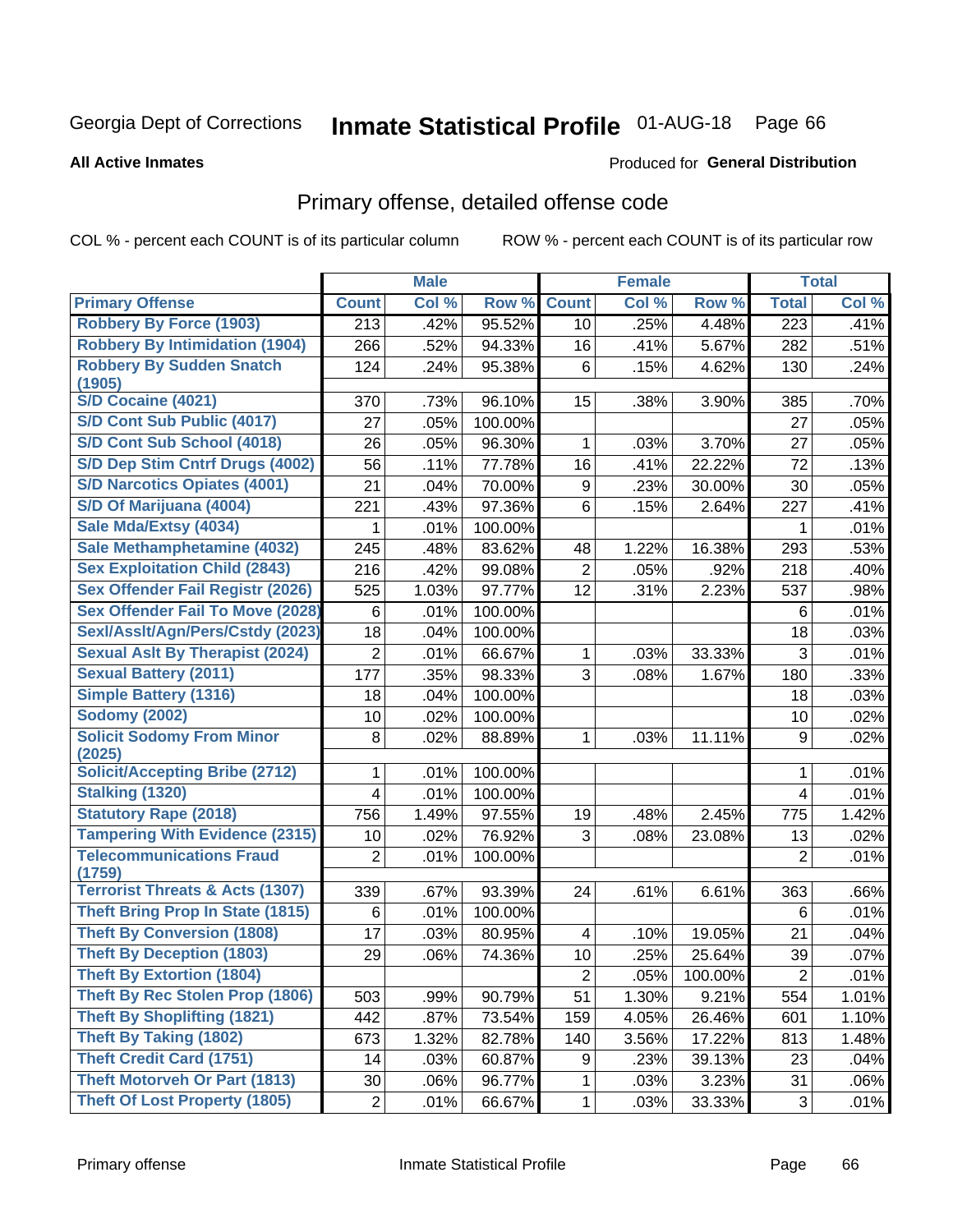# Inmate Statistical Profile 01-AUG-18 Page 67

#### **All Active Inmates**

#### Produced for General Distribution

## Primary offense, detailed offense code

COL % - percent each COUNT is of its particular column

|                                        | <b>Male</b>                                                                                  |                                                                                                      |                                                                                                                          | <b>Female</b>                                                                                         |                                                                         |                                                                                                | <b>Total</b>                                                                            |
|----------------------------------------|----------------------------------------------------------------------------------------------|------------------------------------------------------------------------------------------------------|--------------------------------------------------------------------------------------------------------------------------|-------------------------------------------------------------------------------------------------------|-------------------------------------------------------------------------|------------------------------------------------------------------------------------------------|-----------------------------------------------------------------------------------------|
| <b>Count</b>                           | Col %                                                                                        |                                                                                                      | <b>Count</b>                                                                                                             | Col %                                                                                                 | Row %                                                                   | <b>Total</b>                                                                                   | Col %                                                                                   |
| 1                                      | .01%                                                                                         | 100.00%                                                                                              |                                                                                                                          |                                                                                                       |                                                                         | 1                                                                                              | .01%                                                                                    |
| 3                                      | .01%                                                                                         | 100.00%                                                                                              |                                                                                                                          |                                                                                                       |                                                                         | 3                                                                                              | .01%                                                                                    |
| $\overline{2}$                         | .01%                                                                                         | 66.67%                                                                                               | $\mathbf 1$                                                                                                              | .03%                                                                                                  | 33.33%                                                                  | 3                                                                                              | .01%                                                                                    |
|                                        |                                                                                              |                                                                                                      |                                                                                                                          |                                                                                                       |                                                                         |                                                                                                |                                                                                         |
|                                        |                                                                                              |                                                                                                      |                                                                                                                          |                                                                                                       |                                                                         |                                                                                                | .01%                                                                                    |
| 3                                      |                                                                                              |                                                                                                      |                                                                                                                          |                                                                                                       |                                                                         | 3                                                                                              | .01%                                                                                    |
| 92                                     | .18%                                                                                         | 97.87%                                                                                               | $\overline{2}$                                                                                                           | .05%                                                                                                  | 2.13%                                                                   | 94                                                                                             | .17%                                                                                    |
| 88                                     | .17%                                                                                         | 96.70%                                                                                               | 3                                                                                                                        | .08%                                                                                                  | 3.30%                                                                   | 91                                                                                             | .17%                                                                                    |
| Traf Cocaine Less 200 Gm (4101)<br>202 | .40%                                                                                         | 98.06%                                                                                               | $\overline{4}$                                                                                                           | .10%                                                                                                  | 1.94%                                                                   | 206                                                                                            | .38%                                                                                    |
| 54                                     | .11%                                                                                         | 87.10%                                                                                               | 8                                                                                                                        | .20%                                                                                                  | 12.90%                                                                  | 62                                                                                             | .11%                                                                                    |
| 1                                      | .01%                                                                                         | 100.00%                                                                                              |                                                                                                                          |                                                                                                       |                                                                         | 1                                                                                              | .01%                                                                                    |
| 2                                      | .01%                                                                                         | 100.00%                                                                                              |                                                                                                                          |                                                                                                       |                                                                         | $\overline{c}$                                                                                 | .01%                                                                                    |
| 3                                      | .01%                                                                                         | 100.00%                                                                                              |                                                                                                                          |                                                                                                       |                                                                         | 3                                                                                              | .01%                                                                                    |
|                                        |                                                                                              |                                                                                                      |                                                                                                                          |                                                                                                       |                                                                         |                                                                                                |                                                                                         |
|                                        |                                                                                              |                                                                                                      |                                                                                                                          |                                                                                                       |                                                                         |                                                                                                | .03%                                                                                    |
|                                        |                                                                                              |                                                                                                      |                                                                                                                          |                                                                                                       |                                                                         |                                                                                                | .01%                                                                                    |
|                                        |                                                                                              |                                                                                                      |                                                                                                                          |                                                                                                       |                                                                         |                                                                                                | .26%                                                                                    |
|                                        |                                                                                              |                                                                                                      |                                                                                                                          |                                                                                                       |                                                                         |                                                                                                | .94%                                                                                    |
|                                        |                                                                                              |                                                                                                      |                                                                                                                          |                                                                                                       |                                                                         |                                                                                                |                                                                                         |
| 80                                     | .16%                                                                                         | 86.96%                                                                                               | 12                                                                                                                       | .31%                                                                                                  | 13.04%                                                                  | 92                                                                                             | .17%                                                                                    |
| 115                                    | .23%                                                                                         | 82.73%                                                                                               | 24                                                                                                                       | .61%                                                                                                  | 17.27%                                                                  | 139                                                                                            | .25%                                                                                    |
|                                        |                                                                                              |                                                                                                      |                                                                                                                          |                                                                                                       |                                                                         |                                                                                                |                                                                                         |
|                                        |                                                                                              |                                                                                                      |                                                                                                                          |                                                                                                       |                                                                         |                                                                                                | .01%                                                                                    |
| 37                                     | .07%                                                                                         | 88.10%                                                                                               | 5                                                                                                                        | .13%                                                                                                  |                                                                         | 42                                                                                             | .08%                                                                                    |
| 31                                     | .06%                                                                                         | 93.94%                                                                                               | $\overline{2}$                                                                                                           | .05%                                                                                                  | 6.06%                                                                   | 33                                                                                             | .06%                                                                                    |
| 41                                     | .08%                                                                                         | 91.11%                                                                                               | $\overline{4}$                                                                                                           | .10%                                                                                                  | 8.89%                                                                   | 45                                                                                             | .08%                                                                                    |
| 1                                      | .01%                                                                                         | 100.00%                                                                                              |                                                                                                                          |                                                                                                       |                                                                         | $\mathbf 1$                                                                                    | .01%                                                                                    |
| 17                                     | .03%                                                                                         | 89.47%                                                                                               | $\overline{2}$                                                                                                           | .05%                                                                                                  | 10.53%                                                                  | 19                                                                                             | .03%                                                                                    |
| $\overline{2}$                         | .01%                                                                                         | 100.00%                                                                                              |                                                                                                                          |                                                                                                       |                                                                         | $\overline{2}$                                                                                 | .01%                                                                                    |
|                                        |                                                                                              |                                                                                                      |                                                                                                                          |                                                                                                       |                                                                         |                                                                                                |                                                                                         |
|                                        |                                                                                              |                                                                                                      |                                                                                                                          |                                                                                                       |                                                                         |                                                                                                | .04%                                                                                    |
|                                        |                                                                                              |                                                                                                      |                                                                                                                          |                                                                                                       |                                                                         |                                                                                                | .01%                                                                                    |
|                                        |                                                                                              |                                                                                                      |                                                                                                                          |                                                                                                       |                                                                         |                                                                                                | .02%                                                                                    |
|                                        |                                                                                              |                                                                                                      |                                                                                                                          |                                                                                                       |                                                                         |                                                                                                | .71%                                                                                    |
| 197                                    |                                                                                              |                                                                                                      | 44                                                                                                                       |                                                                                                       |                                                                         |                                                                                                | .44%                                                                                    |
|                                        |                                                                                              |                                                                                                      | $\mathbf 1$                                                                                                              |                                                                                                       |                                                                         | 12                                                                                             | .02%                                                                                    |
|                                        | .01%                                                                                         |                                                                                                      |                                                                                                                          |                                                                                                       |                                                                         | $\overline{c}$                                                                                 | .01%                                                                                    |
|                                        | 4<br>12<br>4<br>119<br>411<br>$\overline{2}$<br>20 <br>5<br>8<br>305<br>11<br>$\overline{c}$ | .01%<br>.01%<br>.02%<br>.01%<br>.23%<br>.81%<br>.01%<br>.04%<br>.01%<br>.02%<br>.60%<br>.39%<br>.02% | 57.14%<br>100.00%<br>85.71%<br>100.00%<br>84.40%<br>79.65%<br>100.00%<br>100.00%<br>88.89%<br>78.61%<br>81.74%<br>91.67% | Row %<br>3<br>$\overline{2}$<br>22<br>105<br>90.91%<br>2 <sup>1</sup><br>$\mathbf 1$<br>83<br>100.00% | .08%<br>.05%<br>.56%<br>2.67%<br>.05%<br>.03%<br>2.11%<br>1.12%<br>.03% | 42.86%<br>14.29%<br>15.60%<br>20.35%<br>11.90%<br>9.09%<br>11.11%<br>21.39%<br>18.26%<br>8.33% | $\overline{7}$<br>14<br>4<br>141<br>516<br>$\overline{2}$<br>22<br>5<br>9<br>388<br>241 |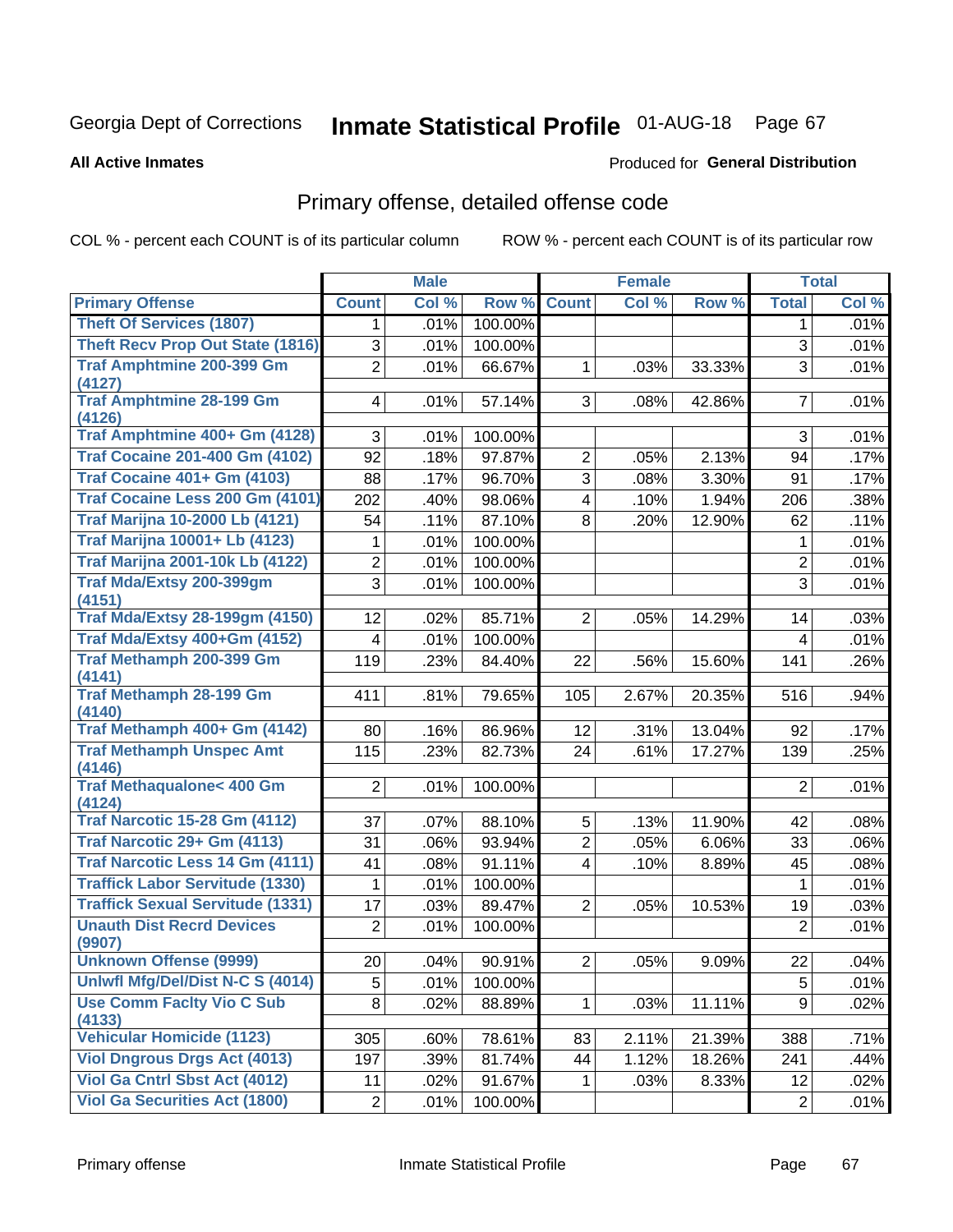# Inmate Statistical Profile 01-AUG-18 Page 68

#### **All Active Inmates**

#### **Produced for General Distribution**

## Primary offense, detailed offense code

COL % - percent each COUNT is of its particular column

|                                            |                | <b>Male</b> |              |                | <b>Female</b> |         |                | <b>Total</b> |
|--------------------------------------------|----------------|-------------|--------------|----------------|---------------|---------|----------------|--------------|
| <b>Primary Offense</b>                     | <b>Count</b>   | Col %       | Row %        | <b>Count</b>   | Col %         | Row %   | <b>Total</b>   | Col %        |
| <b>Viol Motor Vehicle Laws (5001)</b>      | 40             | .08%        | 88.89%       | 5              | .13%          | 11.11%  | 45             | .08%         |
| Viol Oath Public Offer (2302)              | 3              | .01%        | 75.00%       | $\mathbf{1}$   | .03%          | 25.00%  | 4              | .01%         |
| <b>Violatn Othr States Law (8001)</b>      | 38             | .07%        | 84.44%       | $\overline{7}$ | .18%          | 15.56%  | 45             | .08%         |
| <b>Vol Manslaughter Of Fetus</b><br>(1119) | 3              | .01%        | 100.00%      |                |               |         | 3              | .01%         |
| <b>Voluntary Manslaughter (1102)</b>       | 1,111          | 2.19%       | 88.10%       | 150            | 3.82%         | 11.90%  | 1,261          | 2.30%        |
| <b>Abandonment Of Dep Child (11)</b>       | 4              | .01%        | 100.00%      |                |               |         | 4              | .01%         |
| <b>Assault &amp; Battery (21)</b>          | 5              | .01%        | 100.00%      |                |               |         | 5              | .01%         |
| <b>Bad Checks (52)</b>                     | $\overline{2}$ | .01%        | 66.67%       | 1              | .03%          | 33.33%  | 3              | .01%         |
| <b>Burglary (45)</b>                       | 9              | .02%        | 100.00%      |                |               |         | 9              | .02%         |
| <b>Cheating &amp; Swindling (51)</b>       | $\overline{2}$ | .01%        | 100.00%      |                |               |         | 2              | .01%         |
| <b>Cpwl &amp; Concealed Weapon (93)</b>    | $\overline{5}$ | .01%        | 100.00%      |                |               |         | $\overline{5}$ | .01%         |
| <b>Crmnl Attempt (98)</b>                  | $\mathbf{1}$   | .01%        | 100.00%      |                |               |         | $\mathbf{1}$   | .01%         |
| <b>Dui</b> (72)                            | 7              | .01%        | 100.00%      |                |               |         | $\overline{7}$ | .01%         |
| Escape (92)                                | 4              | .01%        | 100.00%      |                |               |         | 4              | .01%         |
| Forgery (55)                               | 3              | .01%        | 100.00%      |                |               |         | $\mathsf 3$    | .01%         |
| Lottery (54)                               | $\mathbf{1}$   | .01%        | 100.00%      |                |               |         | $\mathbf{1}$   | .01%         |
| <b>Misc Misdemeanor (500)</b>              | 3              | .01%        | 100.00%      |                |               |         | 3              | .01%         |
| <b>Obstr Of Law Enf Officer (73)</b>       | 1              | .01%        | 100.00%      |                |               |         | 1              | .01%         |
| <b>Other Misdemeanor (99)</b>              | 15             | .03%        | 93.75%       | 1              | .03%          | 6.25%   | 16             | .03%         |
| <b>Pointing Gun At Another (96)</b>        | 1              | .01%        | 100.00%      |                |               |         | $\mathbf{1}$   | .01%         |
| Poss Ntp Whiskey (64)                      | $\overline{2}$ | .01%        | 100.00%      |                |               |         | $\overline{2}$ | .01%         |
| <b>Prostitution (81)</b>                   |                |             |              | 1              | .03%          | 100.00% | $\mathbf{1}$   | .01%         |
| <b>Public Drunkenness (61)</b>             | $\overline{2}$ | .01%        | 100.00%      |                |               |         | $\overline{2}$ | .01%         |
| <b>Public Indecency (83)</b>               | $\mathbf{1}$   | .01%        | 100.00%      |                |               |         | $\mathbf{1}$   | .01%         |
| <b>Simple Assault (24)</b>                 | 1              | .01%        | 100.00%      |                |               |         | 1              | .01%         |
| <b>Simple Battery (25)</b>                 | 1              | .01%        | 100.00%      |                |               |         | $\mathbf{1}$   | .01%         |
| <b>Theft By Taking - Larceny (41)</b>      | 25             | .05%        | 100.00%      |                |               |         | 25             | .05%         |
| Viol Motor Veh Law (71)                    | 3              | .01%        | 100.00%      |                |               |         | 3              | .01%         |
| <b>Wife Beating (28)</b>                   | $\overline{2}$ | .01%        | 100.00%      |                |               |         | $\overline{2}$ | .01%         |
| <b>Total Rported</b>                       | 50,840         | 101%        | 92.83% 3,928 |                | 100%          | 7.17%   | 54,768         | 101%         |

| тео | 01<br>        |       | ״ם<br>JZ |
|-----|---------------|-------|----------|
|     | EN 094<br>וור | 3,929 | 54.860   |

| Mode (most frequent) | 1101 Murder | 1101 Murder | 1101 Murder |
|----------------------|-------------|-------------|-------------|
|----------------------|-------------|-------------|-------------|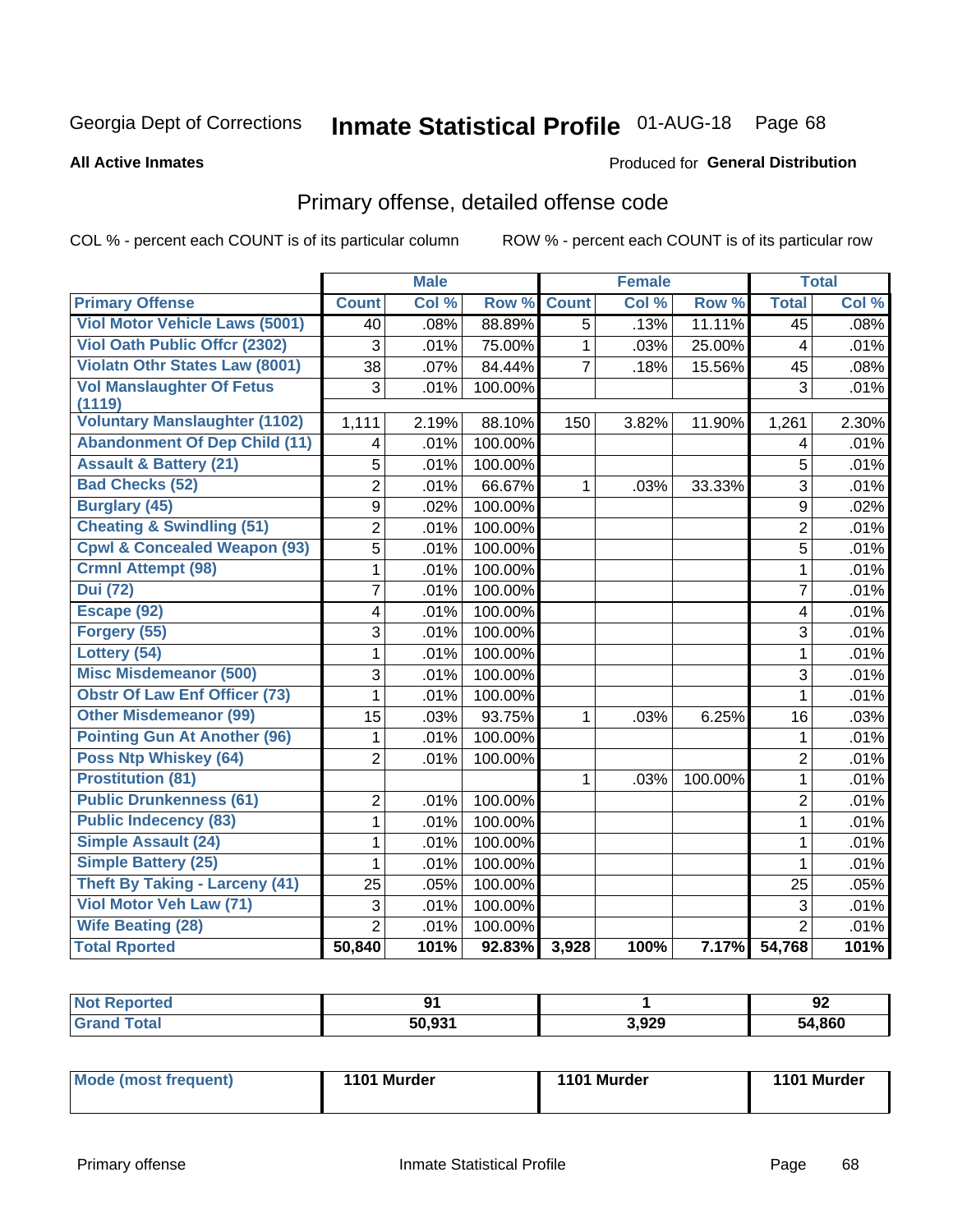## Inmate Statistical Profile 01-AUG-18 Page 69

**All Active Inmates** 

#### Produced for General Distribution

## County of conviction of primary offense

COL % - percent each COUNT is of its particular column

|     |                             |              | <b>Male</b> |         |                  | <b>Female</b> |        |              | <b>Total</b> |
|-----|-----------------------------|--------------|-------------|---------|------------------|---------------|--------|--------------|--------------|
|     | <b>County of Conviction</b> | <b>Count</b> | Col %       | Row %   | <b>Count</b>     | Col %         | Row %  | <b>Total</b> | Col %        |
| 000 | <b>Unknown</b>              | 185          | .36%        | 93.91%  | $\overline{12}$  | .31%          | 6.09%  | 197          | .36%         |
| 001 | <b>Appling County</b>       | 109          | .21%        | 95.61%  | 5                | .13%          | 4.39%  | 114          | .21%         |
| 002 | <b>Atkinson County</b>      | 57           | .11%        | 90.48%  | 6                | .15%          | 9.52%  | 63           | .11%         |
| 003 | <b>Bacon County</b>         | 72           | .14%        | 88.89%  | $\boldsymbol{9}$ | .23%          | 11.11% | 81           | .15%         |
| 004 | <b>Baker County</b>         | 11           | .02%        | 84.62%  | $\overline{2}$   | .05%          | 15.38% | 13           | .02%         |
| 005 | <b>Baldwin County</b>       | 312          | .61%        | 93.69%  | 21               | .53%          | 6.31%  | 333          | .61%         |
| 006 | <b>Banks County</b>         | 69           | .14%        | 93.24%  | 5                | .13%          | 6.76%  | 74           | .13%         |
| 007 | <b>Barrow County</b>        | 322          | .63%        | 91.48%  | 30               | .76%          | 8.52%  | 352          | .64%         |
| 008 | <b>Bartow County</b>        | 644          | 1.26%       | 87.62%  | 91               | 2.32%         | 12.38% | 735          | 1.34%        |
| 009 | <b>Ben Hill County</b>      | 261          | .51%        | 93.21%  | 19               | .48%          | 6.79%  | 280          | .51%         |
| 010 | <b>Berrien County</b>       | 87           | .17%        | 97.75%  | $\overline{2}$   | .05%          | 2.25%  | 89           | .16%         |
| 011 | <b>Bibb County</b>          | 1,087        | 2.13%       | 93.71%  | 73               | 1.86%         | 6.29%  | 1,160        | 2.11%        |
| 012 | <b>Bleckley County</b>      | 62           | .12%        | 87.32%  | $\boldsymbol{9}$ | .23%          | 12.68% | 71           | .13%         |
| 013 | <b>Brantley County</b>      | 81           | .16%        | 86.17%  | 13               | .33%          | 13.83% | 94           | .17%         |
| 014 | <b>Brooks County</b>        | 52           | .10%        | 100.00% |                  |               |        | 52           | .09%         |
| 015 | <b>Bryan County</b>         | 63           | .12%        | 98.44%  | 1                | .03%          | 1.56%  | 64           | .12%         |
| 016 | <b>Bulloch County</b>       | 536          | 1.05%       | 92.89%  | 41               | 1.04%         | 7.11%  | 577          | 1.05%        |
| 017 | <b>Burke County</b>         | 221          | .43%        | 96.09%  | $\boldsymbol{9}$ | .23%          | 3.91%  | 230          | .42%         |
| 018 | <b>Butts County</b>         | 110          | .22%        | 94.02%  | $\overline{7}$   | .18%          | 5.98%  | 117          | .21%         |
| 019 | <b>Calhoun County</b>       | 32           | .06%        | 91.43%  | 3                | .08%          | 8.57%  | 35           | .06%         |
| 020 | <b>Camden County</b>        | 214          | .42%        | 94.69%  | 12               | .31%          | 5.31%  | 226          | .41%         |
| 021 | <b>Candler County</b>       | 113          | .22%        | 91.13%  | 11               | .28%          | 8.87%  | 124          | .23%         |
| 022 | <b>Carroll County</b>       | 633          | 1.24%       | 91.34%  | 60               | 1.53%         | 8.66%  | 693          | 1.26%        |
| 023 | <b>Catoosa County</b>       | 361          | .71%        | 87.83%  | 50               | 1.27%         | 12.17% | 411          | .75%         |
| 024 | <b>Charlton County</b>      | 64           | .13%        | 91.43%  | 6                | .15%          | 8.57%  | 70           | .13%         |
| 025 | <b>Chatham County</b>       | 1,899        | 3.73%       | 94.95%  | 101              | 2.57%         | 5.05%  | 2,000        | 3.65%        |
| 026 | <b>Chattahoochee County</b> | 26           | .05%        | 100.00% |                  |               |        | 26           | .05%         |
| 027 | <b>Chattooga County</b>     | 225          | .44%        | 90.36%  | 24               | .61%          | 9.64%  | 249          | .45%         |
| 028 | <b>Cherokee County</b>      | 576          | 1.13%       | 91.43%  | 54               | 1.37%         | 8.57%  | 630          | 1.15%        |
| 029 | <b>Clarke County</b>        | 565          | 1.11%       | 92.93%  | 43               | 1.09%         | 7.07%  | 608          | 1.11%        |
| 030 | <b>Clay County</b>          | 22           | .04%        | 81.48%  | 5                | .13%          | 18.52% | 27           | .05%         |
| 031 | <b>Clayton County</b>       | 1,440        | 2.83%       | 92.66%  | 114              | 2.90%         | 7.34%  | 1,554        | 2.83%        |
| 032 | <b>Clinch County</b>        | 50           | .10%        | 90.91%  | 5                | .13%          | 9.09%  | 55           | .10%         |
| 033 | <b>Cobb County</b>          | 2,475        | 4.86%       | 92.01%  | 215              | 5.47%         | 7.99%  | 2,690        | 4.90%        |
| 034 | <b>Coffee County</b>        | 239          | .47%        | 94.47%  | 14               | .36%          | 5.53%  | 253          | .46%         |
| 035 | <b>Colquitt County</b>      | 204          | .40%        | 94.01%  | 13               | .33%          | 5.99%  | 217          | .40%         |
| 036 | <b>Columbia County</b>      | 445          | .87%        | 91.56%  | 41               | 1.04%         | 8.44%  | 486          | .89%         |
| 037 | <b>Cook County</b>          | 119          | .23%        | 92.25%  | 10               | .25%          | 7.75%  | 129          | .24%         |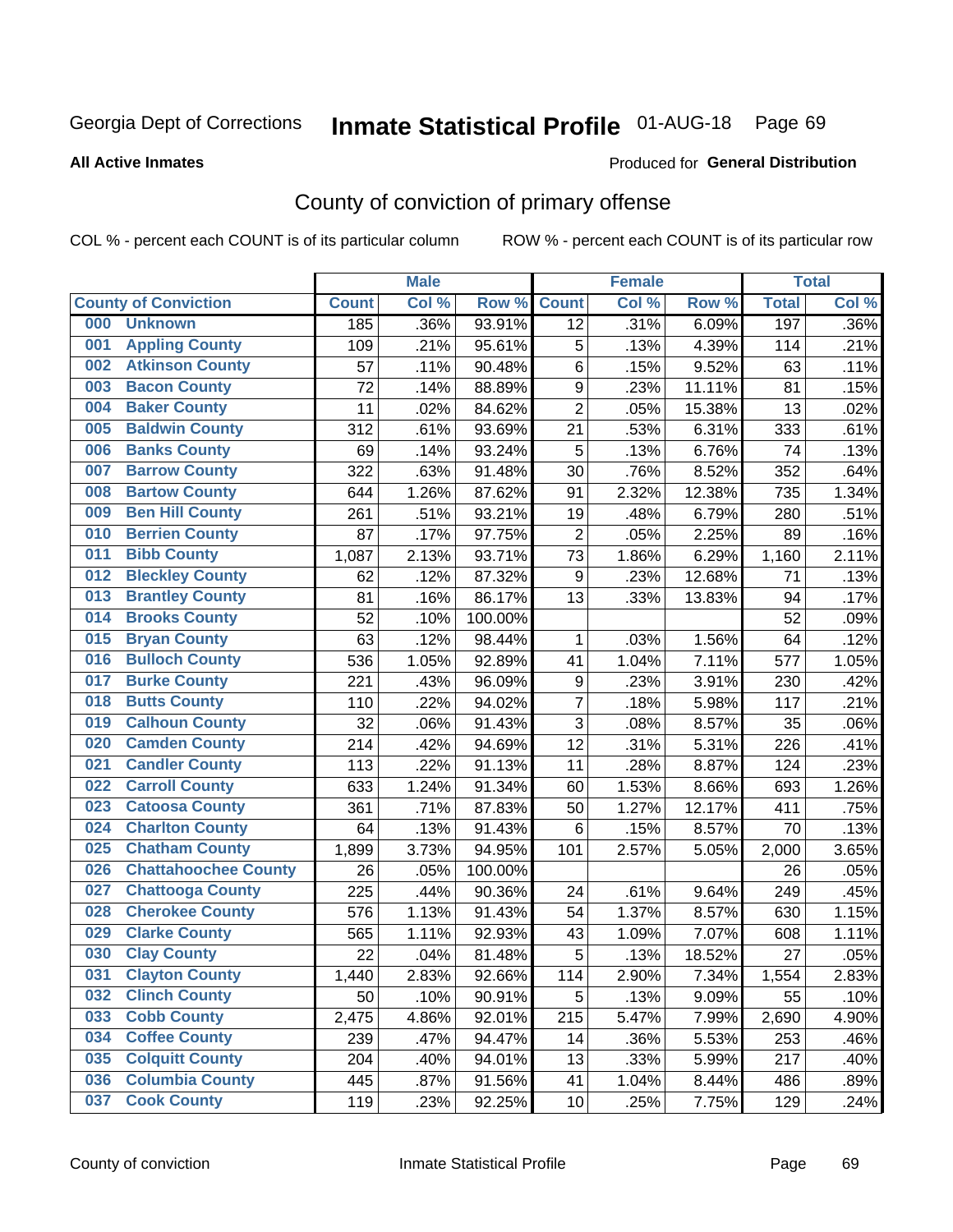# Inmate Statistical Profile 01-AUG-18 Page 70

#### **All Active Inmates**

#### Produced for General Distribution

## County of conviction of primary offense

COL % - percent each COUNT is of its particular column

|                                |              | <b>Male</b> |         |                | <b>Female</b> |        |              | <b>Total</b> |
|--------------------------------|--------------|-------------|---------|----------------|---------------|--------|--------------|--------------|
| <b>County of Conviction</b>    | <b>Count</b> | Col %       | Row %   | <b>Count</b>   | Col %         | Row %  | <b>Total</b> | Col %        |
| <b>Coweta County</b><br>038    | 637          | 1.25%       | 93.40%  | 45             | 1.15%         | 6.60%  | 682          | 1.24%        |
| <b>Crawford County</b><br>039  | 22           | .04%        | 91.67%  | $\overline{2}$ | .05%          | 8.33%  | 24           | .04%         |
| <b>Crisp County</b><br>040     | 300          | .59%        | 92.31%  | 25             | .64%          | 7.69%  | 325          | .59%         |
| <b>Dade County</b><br>041      | 106          | .21%        | 93.81%  | $\overline{7}$ | .18%          | 6.19%  | 113          | .21%         |
| <b>Dawson County</b><br>042    | 93           | .18%        | 89.42%  | 11             | .28%          | 10.58% | 104          | .19%         |
| <b>Decatur County</b><br>043   | 229          | .45%        | 95.02%  | 12             | .31%          | 4.98%  | 241          | .44%         |
| <b>Dekalb County</b><br>044    | 3,074        | 6.04%       | 95.38%  | 149            | 3.79%         | 4.62%  | 3,223        | 5.87%        |
| <b>Dodge County</b><br>045     | 162          | .32%        | 93.64%  | 11             | .28%          | 6.36%  | 173          | .32%         |
| <b>Dooly County</b><br>046     | 107          | .21%        | 92.24%  | 9              | .23%          | 7.76%  | 116          | .21%         |
| <b>Dougherty County</b><br>047 | 944          | 1.85%       | 94.78%  | 52             | 1.32%         | 5.22%  | 996          | 1.82%        |
| <b>Douglas County</b><br>048   | 1,027        | 2.02%       | 89.85%  | 116            | 2.95%         | 10.15% | 1,143        | 2.08%        |
| <b>Early County</b><br>049     | 84           | .16%        | 95.45%  | 4              | .10%          | 4.55%  | 88           | .16%         |
| <b>Echols County</b><br>050    | 13           | .03%        | 100.00% |                |               |        | 13           | .02%         |
| 051<br><b>Effingham County</b> | 234          | .46%        | 91.76%  | 21             | .53%          | 8.24%  | 255          | .46%         |
| <b>Elbert County</b><br>052    | 148          | .29%        | 93.67%  | 10             | .25%          | 6.33%  | 158          | .29%         |
| <b>Emanuel County</b><br>053   | 171          | .34%        | 89.06%  | 21             | .53%          | 10.94% | 192          | .35%         |
| <b>Evans County</b><br>054     | 82           | .16%        | 96.47%  | 3              | .08%          | 3.53%  | 85           | .15%         |
| <b>Fannin County</b><br>055    | 98           | .19%        | 92.45%  | 8              | .20%          | 7.55%  | 106          | .19%         |
| <b>Fayette County</b><br>056   | 324          | .64%        | 89.75%  | 37             | .94%          | 10.25% | 361          | .66%         |
| <b>Floyd County</b><br>057     | 881          | 1.73%       | 89.08%  | 108            | 2.75%         | 10.92% | 989          | 1.80%        |
| <b>Forsyth County</b><br>058   | 343          | .67%        | 91.47%  | 32             | .81%          | 8.53%  | 375          | .68%         |
| <b>Franklin County</b><br>059  | 163          | .32%        | 90.06%  | 18             | .46%          | 9.94%  | 181          | .33%         |
| <b>Fulton County</b><br>060    | 5,045        | 9.91%       | 96.13%  | 203            | 5.17%         | 3.87%  | 5,248        | 9.57%        |
| <b>Gilmer County</b><br>061    | 87           | .17%        | 94.57%  | 5              | .13%          | 5.43%  | 92           | .17%         |
| <b>Glascock County</b><br>062  | 8            | .02%        | 100.00% |                |               |        | 8            | .01%         |
| 063<br><b>Glynn County</b>     | 548          | 1.08%       | 95.30%  | 27             | .69%          | 4.70%  | 575          | 1.05%        |
| <b>Gordon County</b><br>064    | 397          | .78%        | 89.21%  | 48             | 1.22%         | 10.79% | 445          | .81%         |
| 065<br><b>Grady County</b>     | 136          | .27%        | 97.14%  | 4              | .10%          | 2.86%  | 140          | .26%         |
| <b>Greene County</b><br>066    | 116          | .23%        | 92.80%  | 9              | .23%          | 7.20%  | 125          | .23%         |
| <b>Gwinnett County</b><br>067  | 2,786        | 5.47%       | 93.05%  | 208            | 5.29%         | 6.95%  | 2,994        | 5.46%        |
| <b>Habersham County</b><br>068 | 123          | .24%        | 89.78%  | 14             | .36%          | 10.22% | 137          | .25%         |
| 069<br><b>Hall County</b>      | 710          | 1.39%       | 91.26%  | 68             | 1.73%         | 8.74%  | 778          | 1.42%        |
| <b>Hancock County</b><br>070   | 34           | .07%        | 97.14%  | 1              | .03%          | 2.86%  | 35           | .06%         |
| <b>Haralson County</b><br>071  | 108          | .21%        | 91.53%  | 10             | .25%          | 8.47%  | 118          | .22%         |
| <b>Harris County</b><br>072    | 124          | .24%        | 93.23%  | 9              | .23%          | 6.77%  | 133          | .24%         |
| <b>Hart County</b><br>073      | 173          | .34%        | 90.58%  | 18             | .46%          | 9.42%  | 191          | .35%         |
| <b>Heard County</b><br>074     | 53           | .10%        | 89.83%  | 6              | .15%          | 10.17% | 59           | .11%         |
| <b>Henry County</b><br>075     | 563          | 1.11%       | 88.24%  | 75             | 1.91%         | 11.76% | 638          | 1.16%        |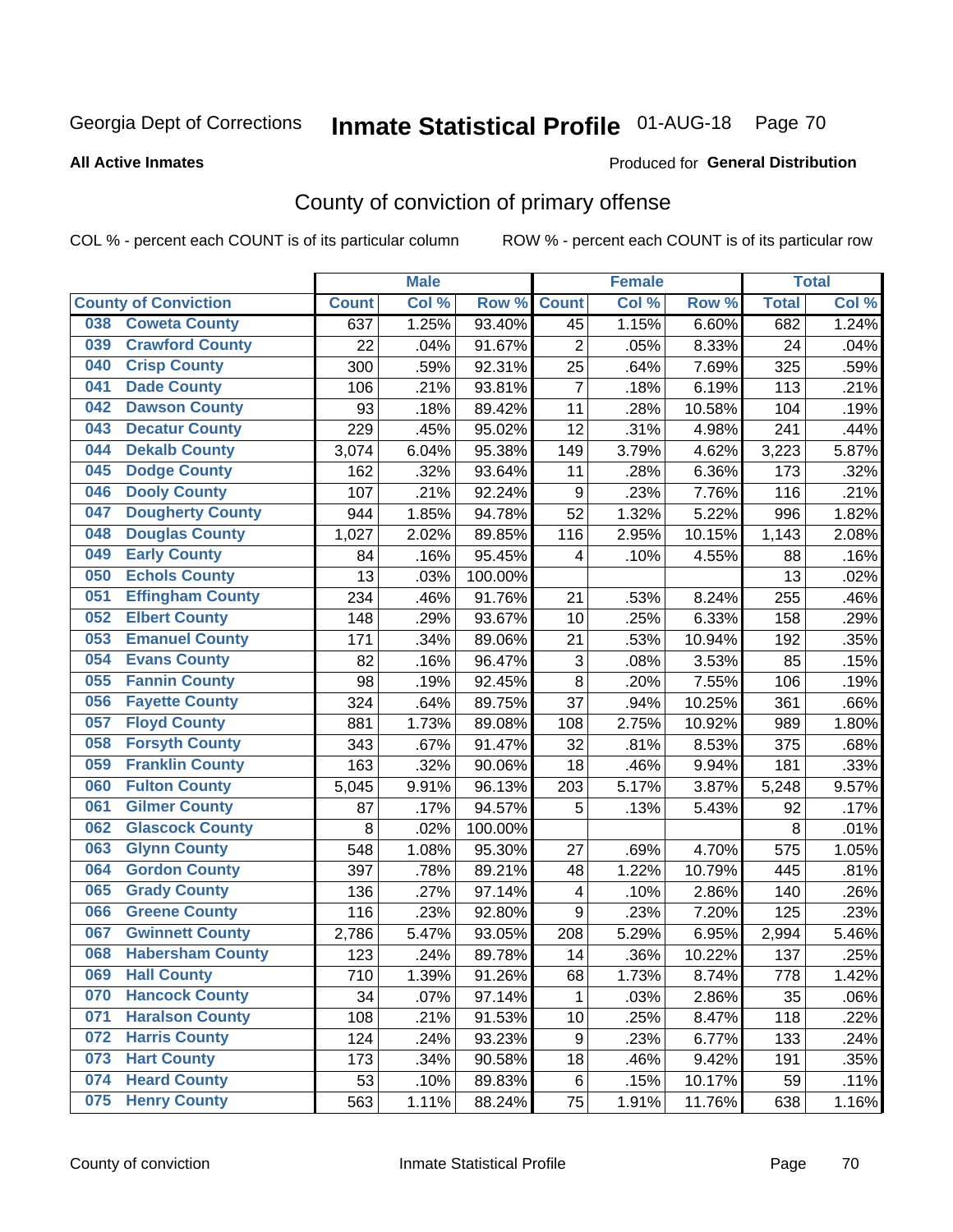# Inmate Statistical Profile 01-AUG-18 Page 71

#### **All Active Inmates**

#### Produced for General Distribution

## County of conviction of primary offense

COL % - percent each COUNT is of its particular column

|       |                             |              | <b>Male</b> |        |                           | <b>Female</b> |        |              | <b>Total</b> |
|-------|-----------------------------|--------------|-------------|--------|---------------------------|---------------|--------|--------------|--------------|
|       | <b>County of Conviction</b> | <b>Count</b> | Col %       | Row %  | <b>Count</b>              | Col %         | Row %  | <b>Total</b> | Col %        |
| 076   | <b>Houston County</b>       | 674          | 1.32%       | 92.97% | 51                        | 1.30%         | 7.03%  | 725          | 1.32%        |
| 077   | <b>Irwin County</b>         | 73           | .14%        | 94.81% | 4                         | .10%          | 5.19%  | 77           | .14%         |
| 078   | <b>Jackson County</b>       | 273          | .54%        | 90.40% | 29                        | .74%          | 9.60%  | 302          | .55%         |
| 079   | <b>Jasper County</b>        | 54           | .11%        | 94.74% | $\ensuremath{\mathsf{3}}$ | .08%          | 5.26%  | 57           | .10%         |
| 080   | <b>Jeff Davis County</b>    | 93           | .18%        | 95.88% | 4                         | .10%          | 4.12%  | 97           | .18%         |
| 081   | <b>Jefferson County</b>     | 155          | .30%        | 94.51% | 9                         | .23%          | 5.49%  | 164          | .30%         |
| 082   | <b>Jenkins County</b>       | 79           | .16%        | 95.18% | 4                         | .10%          | 4.82%  | 83           | .15%         |
| 083   | <b>Johnson County</b>       | 36           | .07%        | 92.31% | 3                         | .08%          | 7.69%  | 39           | .07%         |
| 084   | <b>Jones County</b>         | 214          | .42%        | 87.35% | 31                        | .79%          | 12.65% | 245          | .45%         |
| 085   | <b>Lamar County</b>         | 79           | .16%        | 87.78% | 11                        | .28%          | 12.22% | 90           | .16%         |
| 086   | <b>Lanier County</b>        | 49           | .10%        | 96.08% | $\mathbf 2$               | .05%          | 3.92%  | 51           | .09%         |
| 087   | <b>Laurens County</b>       | 278          | .55%        | 94.24% | 17                        | .43%          | 5.76%  | 295          | .54%         |
| 088   | <b>Lee County</b>           | 63           | .12%        | 94.03% | 4                         | .10%          | 5.97%  | 67           | .12%         |
| 089   | <b>Liberty County</b>       | 243          | .48%        | 93.46% | 17                        | .43%          | 6.54%  | 260          | .47%         |
| 090   | <b>Lincoln County</b>       | 45           | .09%        | 91.84% | $\overline{\mathbf{4}}$   | .10%          | 8.16%  | 49           | .09%         |
| 091   | <b>Long County</b>          | 64           | .13%        | 92.75% | 5                         | .13%          | 7.25%  | 69           | .13%         |
| 092   | <b>Lowndes County</b>       | 453          | .89%        | 95.77% | 20                        | .51%          | 4.23%  | 473          | .86%         |
| 093   | <b>Lumpkin County</b>       | 86           | .17%        | 93.48% | 6                         | .15%          | 6.52%  | 92           | .17%         |
| 094   | <b>Macon County</b>         | 55           | .11%        | 93.22% | 4                         | .10%          | 6.78%  | 59           | .11%         |
| 095   | <b>Madison County</b>       | 169          | .33%        | 93.37% | 12                        | .31%          | 6.63%  | 181          | .33%         |
| 096   | <b>Marion County</b>        | 29           | .06%        | 90.63% | 3                         | .08%          | 9.38%  | 32           | .06%         |
| 097   | <b>Mcduffie County</b>      | 198          | .39%        | 95.65% | 9                         | .23%          | 4.35%  | 207          | .38%         |
| 098   | <b>Mcintosh County</b>      | 45           | .09%        | 91.84% | 4                         | .10%          | 8.16%  | 49           | .09%         |
| 099   | <b>Meriwether County</b>    | 202          | .40%        | 92.24% | 17                        | .43%          | 7.76%  | 219          | .40%         |
| 100   | <b>Miller County</b>        | 35           | .07%        | 89.74% | 4                         | .10%          | 10.26% | 39           | .07%         |
| 101   | <b>Mitchell County</b>      | 162          | .32%        | 94.19% | 10                        | .25%          | 5.81%  | 172          | .31%         |
| 102   | <b>Monroe County</b>        | 133          | .26%        | 93.01% | 10                        | .25%          | 6.99%  | 143          | .26%         |
| 103   | <b>Montgomery County</b>    | 33           | .06%        | 89.19% | $\overline{\mathbf{4}}$   | .10%          | 10.81% | 37           | .07%         |
| 104   | <b>Morgan County</b>        | 112          | .22%        | 88.19% | 15                        | .38%          | 11.81% | 127          | .23%         |
| 105   | <b>Murray County</b>        | 221          | .43%        | 88.05% | 30                        | .76%          | 11.95% | 251          | .46%         |
| 106   | <b>Muscogee County</b>      | 1,207        | 2.37%       | 95.26% | 60                        | 1.53%         | 4.74%  | 1,267        | 2.31%        |
| 107   | <b>Newton County</b>        | 722          | 1.42%       | 90.25% | 78                        | 1.99%         | 9.75%  | 800          | 1.46%        |
| 108   | <b>Oconee County</b>        | 59           | .12%        | 95.16% | 3                         | .08%          | 4.84%  | 62           | .11%         |
| 109   | <b>Oglethorpe County</b>    | 69           | .14%        | 92.00% | 6                         | .15%          | 8.00%  | 75           | .14%         |
| 110   | <b>Paulding County</b>      | 232          | .46%        | 91.34% | 22                        | .56%          | 8.66%  | 254          | .46%         |
| 111   | <b>Peach County</b>         | 93           | .18%        | 93.94% | 6                         | .15%          | 6.06%  | 99           | .18%         |
| 112   | <b>Pickens County</b>       | 103          | .20%        | 87.29% | 15                        | .38%          | 12.71% | 118          | .22%         |
| $113$ | <b>Pierce County</b>        | 104          | .20%        | 93.69% | $\overline{7}$            | .18%          | 6.31%  | 111          | .20%         |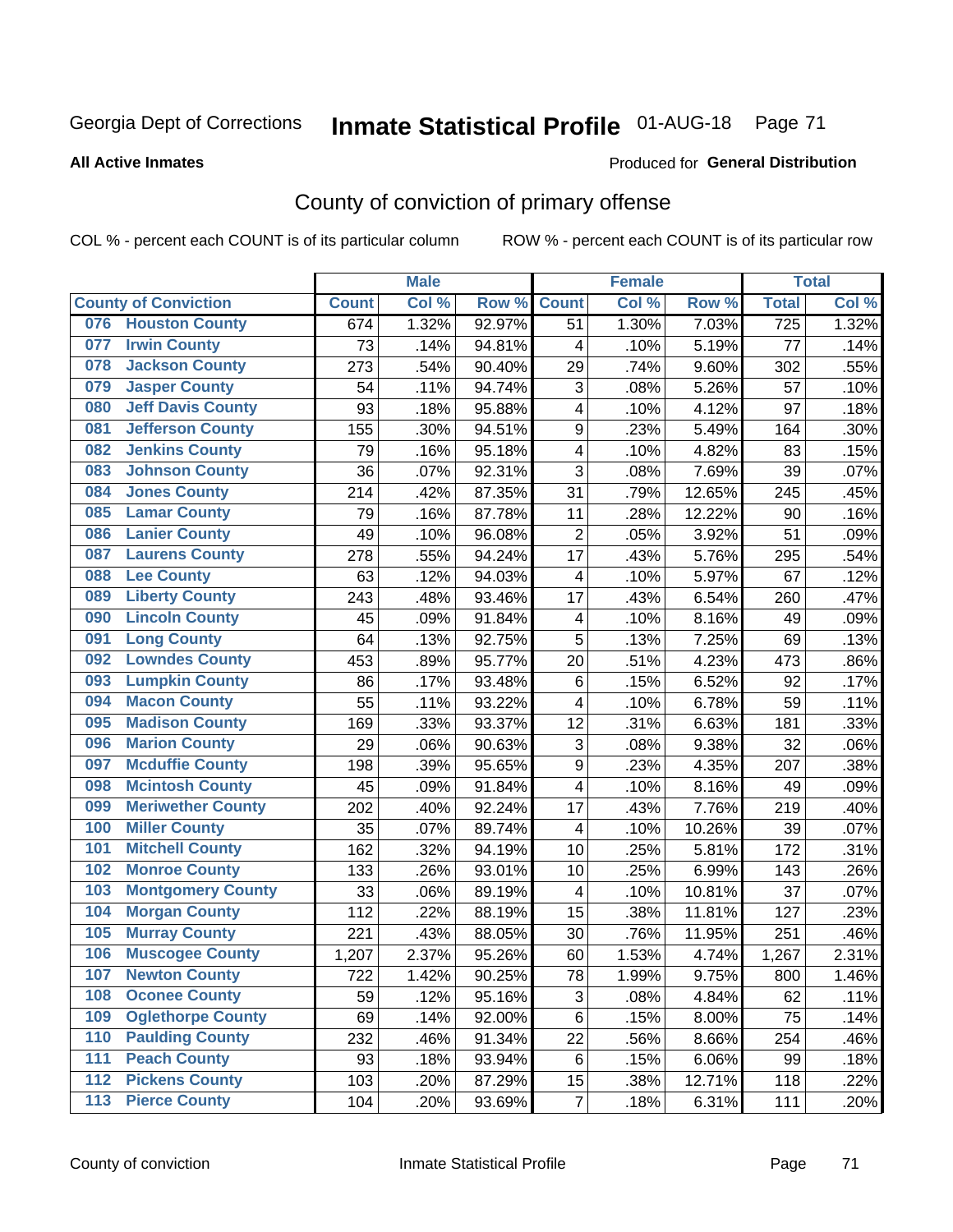# Inmate Statistical Profile 01-AUG-18 Page 72

#### **All Active Inmates**

#### Produced for General Distribution

## County of conviction of primary offense

COL % - percent each COUNT is of its particular column

|                                          |              | <b>Male</b> |         |                          | <b>Female</b> |        |                 | <b>Total</b> |
|------------------------------------------|--------------|-------------|---------|--------------------------|---------------|--------|-----------------|--------------|
| <b>County of Conviction</b>              | <b>Count</b> | Col %       | Row %   | <b>Count</b>             | Col %         | Row %  | <b>Total</b>    | Col %        |
| 114 Pike County                          | 36           | .07%        | 85.71%  | 6                        | .15%          | 14.29% | $\overline{42}$ | .08%         |
| <b>Polk County</b><br>$\overline{115}$   | 194          | .38%        | 93.72%  | 13                       | .33%          | 6.28%  | 207             | .38%         |
| <b>Pulaski County</b><br>116             | 50           | .10%        | 94.34%  | 3                        | .08%          | 5.66%  | 53              | .10%         |
| 117<br><b>Putnam County</b>              | 156          | .31%        | 89.66%  | 18                       | .46%          | 10.34% | 174             | .32%         |
| <b>Quitman County</b><br>118             | 15           | .03%        | 100.00% |                          |               |        | 15              | .03%         |
| <b>Rabun County</b><br>119               | 63           | .12%        | 90.00%  | $\overline{7}$           | .18%          | 10.00% | 70              | .13%         |
| <b>Randolph County</b><br>120            | 61           | .12%        | 95.31%  | 3                        | .08%          | 4.69%  | 64              | .12%         |
| <b>Richmond County</b><br>121            | 1,952        | 3.83%       | 93.85%  | 128                      | 3.26%         | 6.15%  | 2,080           | 3.79%        |
| <b>Rockdale County</b><br>122            | 493          | .97%        | 92.50%  | 40                       | 1.02%         | 7.50%  | 533             | .97%         |
| <b>Schley County</b><br>123              | 12           | .02%        | 80.00%  | 3                        | .08%          | 20.00% | 15              | .03%         |
| <b>Screven County</b><br>124             | 118          | .23%        | 96.72%  | 4                        | .10%          | 3.28%  | 122             | .22%         |
| <b>Seminole County</b><br>125            | 73           | .14%        | 86.90%  | 11                       | .28%          | 13.10% | 84              | .15%         |
| <b>Spalding County</b><br>126            | 533          | 1.05%       | 92.37%  | 44                       | 1.12%         | 7.63%  | 577             | 1.05%        |
| <b>Stephens County</b><br>127            | 179          | .35%        | 86.89%  | 27                       | .69%          | 13.11% | 206             | .38%         |
| <b>Stewart County</b><br>128             | 33           | .06%        | 97.06%  | $\mathbf{1}$             | .03%          | 2.94%  | 34              | .06%         |
| <b>Sumter County</b><br>129              | 199          | .39%        | 94.31%  | 12                       | .31%          | 5.69%  | 211             | .38%         |
| <b>Talbot County</b><br>130              | 35           | .07%        | 92.11%  | 3                        | .08%          | 7.89%  | 38              | .07%         |
| <b>Taliaferro County</b><br>131          | 19           | .04%        | 95.00%  | $\mathbf{1}$             | .03%          | 5.00%  | 20              | .04%         |
| <b>Tattnall County</b><br>132            | 194          | .38%        | 93.72%  | 13                       | .33%          | 6.28%  | 207             | .38%         |
| <b>Taylor County</b><br>133              | 70           | .14%        | 92.11%  | $\,6$                    | .15%          | 7.89%  | 76              | .14%         |
| <b>Telfair County</b><br>134             | 98           | .19%        | 94.23%  | $\,6$                    | .15%          | 5.77%  | 104             | .19%         |
| <b>Terrell County</b><br>135             | 91           | .18%        | 94.79%  | 5                        | .13%          | 5.21%  | 96              | .17%         |
| <b>Thomas County</b><br>136              | 197          | .39%        | 96.57%  | $\overline{7}$           | .18%          | 3.43%  | 204             | .37%         |
| <b>Tift County</b><br>137                | 309          | .61%        | 94.50%  | 18                       | .46%          | 5.50%  | 327             | .60%         |
| <b>Toombs County</b><br>138              | 335          | .66%        | 90.30%  | 36                       | .92%          | 9.70%  | 371             | .68%         |
| <b>Towns County</b><br>139               | 57           | .11%        | 77.03%  | 17                       | .43%          | 22.97% | 74              | .13%         |
| <b>Treutlen County</b><br>140            | 74           | .15%        | 94.87%  | $\overline{\mathcal{A}}$ | .10%          | 5.13%  | 78              | .14%         |
| <b>Troup County</b><br>141               | 685          | 1.34%       | 91.82%  | 61                       | 1.55%         | 8.18%  | 746             | 1.36%        |
| <b>Turner County</b><br>142              | 65           | .13%        | 97.01%  | $\overline{2}$           | .05%          | 2.99%  | 67              | .12%         |
| <b>Twiggs County</b><br>$\overline{143}$ | 55           | .11%        | 96.49%  | $\overline{2}$           | .05%          | 3.51%  | 57              | .10%         |
| <b>Union County</b><br>144               | 93           | .18%        | 83.78%  | 18                       | .46%          | 16.22% | 111             | .20%         |
| 145<br><b>Upson County</b>               | 168          | .33%        | 95.45%  | 8                        | .20%          | 4.55%  | 176             | .32%         |
| <b>Walker County</b><br>146              | 424          | .83%        | 90.79%  | 43                       | 1.09%         | 9.21%  | 467             | .85%         |
| <b>Walton County</b><br>147              | 563          | 1.11%       | 90.08%  | 62                       | 1.58%         | 9.92%  | 625             | 1.14%        |
| <b>Ware County</b><br>148                | 319          | .63%        | 92.73%  | 25                       | .64%          | 7.27%  | 344             | .63%         |
| <b>Warren County</b><br>149              | 42           | .08%        | 95.45%  | $\overline{2}$           | .05%          | 4.55%  | 44              | .08%         |
| <b>Washington County</b><br>150          | 198          | .39%        | 90.00%  | 22                       | .56%          | 10.00% | 220             | .40%         |
| <b>Wayne County</b><br>151               | 171          | .34%        | 91.94%  | 15                       | .38%          | 8.06%  | 186             | .34%         |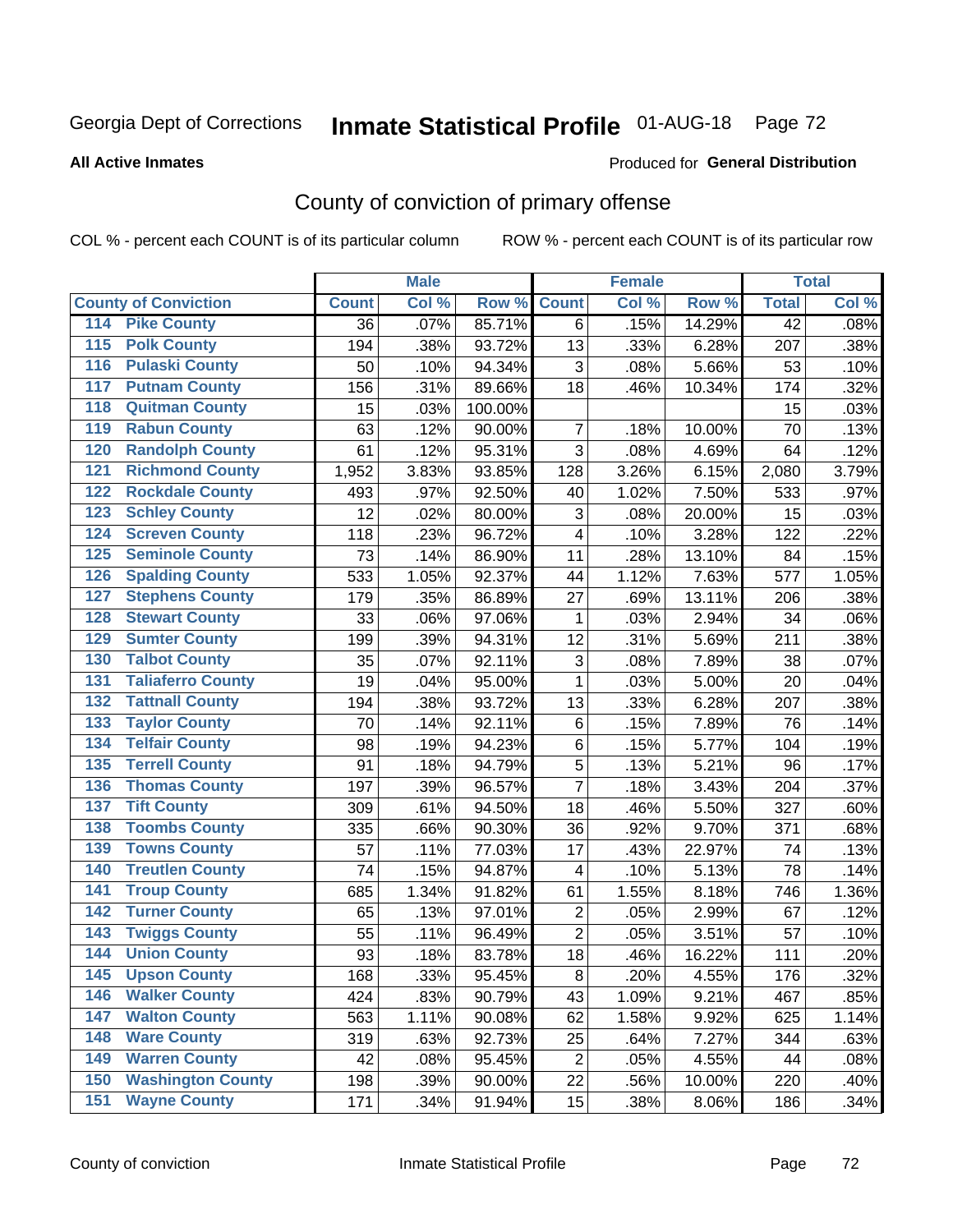# Inmate Statistical Profile 01-AUG-18 Page 73

**All Active Inmates** 

#### Produced for General Distribution

## County of conviction of primary offense

COL % - percent each COUNT is of its particular column

|                                |              | <b>Male</b> |             |       | <b>Female</b> |        |              | <b>Total</b> |
|--------------------------------|--------------|-------------|-------------|-------|---------------|--------|--------------|--------------|
| <b>County of Conviction</b>    | <b>Count</b> | Col %       | Row % Count |       | Col %         | Row %  | <b>Total</b> | Col %        |
| <b>Webster County</b><br>152   | 4            | $.01\%$     | 80.00%      |       | .03%          | 20.00% | 5            | .01%         |
| <b>Wheeler County</b><br>153   | 25           | .05%        | 96.15%      |       | .03%          | 3.85%  | 26           | .05%         |
| <b>White County</b><br>154     | 105          | .21%        | 90.52%      | 11    | .28%          | 9.48%  | 116          | .21%         |
| <b>Whitfield County</b><br>155 | 786          | 1.54%       | 87.72%      | 110   | 2.80%         | 12.28% | 896          | 1.63%        |
| <b>Wilcox County</b><br>156    | 46           | $.09\%$     | 93.88%      | 3     | .08%          | 6.12%  | 49           | .09%         |
| <b>Wilkes County</b><br>157    | 76           | .15%        | 90.48%      | 8     | .20%          | 9.52%  | 84           | .15%         |
| <b>Wilkinson County</b><br>158 | 42           | $.08\%$     | 95.45%      | 2     | .05%          | 4.55%  | 44           | .08%         |
| <b>Worth County</b><br>159     | 128          | .25%        | 91.43%      | 12    | .31%          | 8.57%  | 140          | .26%         |
| <b>Total Rported</b>           | 50,931       | 100%        | 92.84%      | 3,929 | 100%          | 7.16%  | 54,860       | 100%         |

| <b>Not Reported</b> |        |       |        |
|---------------------|--------|-------|--------|
| $\tau$ otar         | 50,931 | 3,929 | 54,860 |

| <b>Mode (most frequent)</b> | <b>Fulton County</b> | <b>ICobb County</b> | <b>Fulton County</b> |
|-----------------------------|----------------------|---------------------|----------------------|
|                             |                      |                     |                      |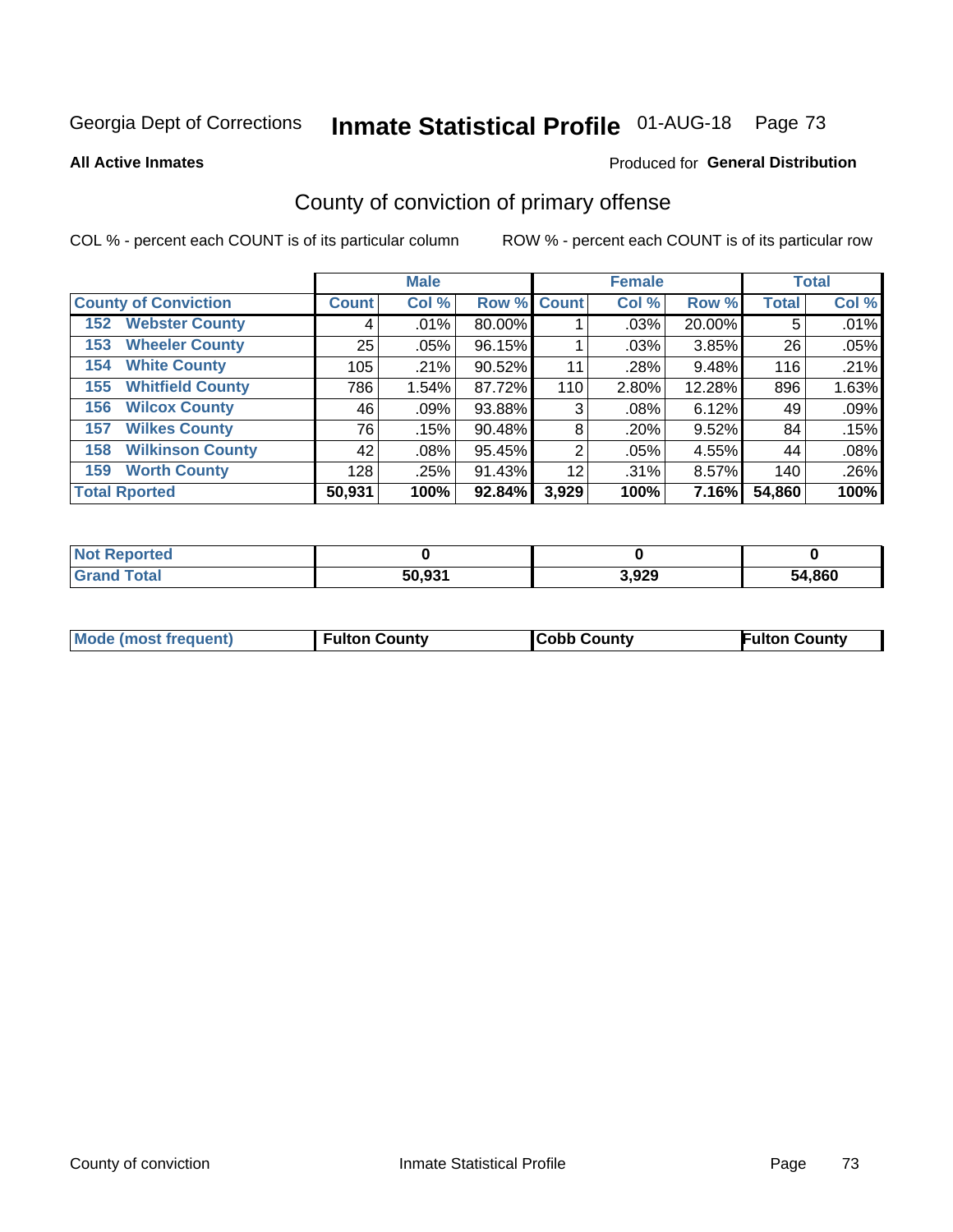### Georgia Dept of Corrections **All Active Inmates**

# Inmate Statistical Profile 01-AUG-18 Page 74

Produced for General Distribution

## Circuit of conviction of primary offense

COL % - percent each COUNT is of its particular column ROW % - percent each COUNT is of its particular row

|                         |                                 | <b>Male</b>  |       | <b>Female</b> |                 |       | <b>Total</b> |              |       |
|-------------------------|---------------------------------|--------------|-------|---------------|-----------------|-------|--------------|--------------|-------|
|                         | <b>Circuit of Conviction</b>    | <b>Count</b> | Col % | Row %         | <b>Count</b>    | Col % | Row %        | <b>Total</b> | Col % |
| $\overline{1}$          | <b>Alapaha Circuit</b>          | 362          | .71%  | 93.54%        | $\overline{25}$ | .64%  | 6.46%        | 387          | .71%  |
| $\overline{2}$          | <b>Alcovy Circuit</b>           | 1,285        | 2.53% | 90.18%        | 140             | 3.57% | 9.82%        | 1,425        | 2.61% |
| $\overline{\mathbf{3}}$ | <b>Atlanta Circuit</b>          | 5,045        | 9.94% | 96.13%        | 203             | 5.18% | 3.87%        | 5,248        | 9.60% |
| 4                       | <b>Atlantic Circuit</b>         | 691          | 1.36% | 94.14%        | 43              | 1.10% | 5.86%        | 734          | 1.34% |
| 5                       | <b>Augusta Circuit</b>          | 2,618        | 5.16% | 93.63%        | 178             | 4.54% | 6.37%        | 2,796        | 5.11% |
| $6\phantom{a}$          | <b>Blue Ridge Circuit</b>       | 576          | 1.14% | 91.43%        | 54              | 1.38% | 8.57%        | 630          | 1.15% |
| 7                       | <b>Brunswick Circuit</b>        | 1,135        | 2.24% | 94.74%        | 63              | 1.61% | 5.26%        | 1,198        | 2.19% |
| 8                       | <b>Chattahoochee Circuit</b>    | 1,491        | 2.94% | 94.85%        | 81              | 2.07% | 5.15%        | 1,572        | 2.88% |
| $\overline{9}$          | <b>Cherokee Circuit</b>         | 1,041        | 2.05% | 88.22%        | 139             | 3.55% | 11.78%       | 1,180        | 2.16% |
| 10                      | <b>Clayton Circuit</b>          | 1,440        | 2.84% | 92.66%        | 114             | 2.91% | 7.34%        | 1,554        | 2.84% |
| 11                      | <b>Cobb Circuit</b>             | 2,475        | 4.88% | 92.01%        | 215             | 5.49% | 7.99%        | 2,690        | 4.92% |
| 12                      | <b>Conasauga Circuit</b>        | 1,007        | 1.98% | 87.79%        | 140             | 3.57% | 12.21%       | 1,147        | 2.10% |
| 13                      | <b>Cordele Circuit</b>          | 714          | 1.41% | 92.73%        | 56              | 1.43% | 7.27%        | 770          | 1.41% |
| 14                      | <b>Coweta Circuit</b>           | 2,210        | 4.36% | 92.12%        | 189             | 4.83% | 7.88%        | 2,399        | 4.39% |
| 15                      | <b>Dougherty Circuit</b>        | 944          | 1.86% | 94.78%        | 52              | 1.33% | 5.22%        | 996          | 1.82% |
| 16                      | <b>Dublin Circuit</b>           | 443          | .87%  | 94.46%        | 26              | .66%  | 5.54%        | 469          | .86%  |
| 17                      | <b>Eastern Circuit</b>          | 1,899        | 3.74% | 94.95%        | 101             | 2.58% | 5.05%        | 2,000        | 3.66% |
| 18                      | <b>Flint Circuit</b>            | 563          | 1.11% | 88.24%        | 75              | 1.91% | 11.76%       | 638          | 1.17% |
| 19                      | <b>Griffin Circuit</b>          | 1,061        | 2.09% | 91.78%        | 95              | 2.43% | 8.22%        | 1,156        | 2.11% |
| 20                      | <b>Gwinnett Circuit</b>         | 2,786        | 5.49% | 93.05%        | 208             | 5.31% | 6.95%        | 2,994        | 5.48% |
| $\overline{21}$         | <b>Houston Circuit</b>          | 674          | 1.33% | 92.97%        | 51              | 1.30% | 7.03%        | 725          | 1.33% |
| $\overline{22}$         | <b>Lookout Mountain Circuit</b> | 1,116        | 2.20% | 90.00%        | 124             | 3.17% | 10.00%       | 1,240        | 2.27% |
| 23                      | <b>Macon Circuit</b>            | 1,202        | 2.37% | 93.69%        | 81              | 2.07% | 6.31%        | 1,283        | 2.35% |
| $\overline{24}$         | <b>Middle Circuit</b>           | 972          | 1.92% | 90.76%        | 99              | 2.53% | 9.24%        | 1,071        | 1.96% |
| 25                      | <b>Mountain Circuit</b>         | 365          | .72%  | 88.38%        | 48              | 1.23% | 11.62%       | 413          | .76%  |
| 26                      | <b>Northeastern Circuit</b>     | 803          | 1.58% | 91.04%        | 79              | 2.02% | 8.96%        | 882          | 1.61% |
| $\overline{27}$         | <b>Northern Circuit</b>         | 722          | 1.42% | 91.86%        | 64              | 1.63% | 8.14%        | 786          | 1.44% |
| 28                      | <b>Ocmulgee Circuit</b>         | 1,040        | 2.05% | 91.23%        | 100             | 2.55% | 8.77%        | 1,140        | 2.09% |
| 29                      | <b>Oconee Circuit</b>           | 430          | .85%  | 92.67%        | 34              | .87%  | 7.33%        | 464          | .85%  |
| 30                      | <b>Ogeechee Circuit</b>         | 967          | 1.91% | 93.25%        | 70              | 1.79% | 6.75%        | 1,037        | 1.90% |
| $\overline{31}$         | <b>Pataula Circuit</b>          | 381          | .75%  | 92.25%        | 32              | .82%  | 7.75%        | 413          | .76%  |
| 32                      | <b>Piedmont Circuit</b>         | 664          | 1.31% | 91.21%        | 64              | 1.63% | 8.79%        | 728          | 1.33% |
| 33                      | <b>Rome Circuit</b>             | 881          | 1.74% | 89.08%        | 108             | 2.76% | 10.92%       | 989          | 1.81% |
| 34                      | <b>South Georgia Circuit</b>    | 570          | 1.12% | 94.84%        | 31              | .79%  | 5.16%        | 601          | 1.10% |
| 35                      | <b>Southern Circuit</b>         | 919          | 1.81% | 95.83%        | 40              | 1.02% | 4.17%        | 959          | 1.75% |
| 36                      | <b>Southwestern Circuit</b>     | 366          | .72%  | 93.61%        | 25              | .64%  | 6.39%        | 391          | .72%  |
| 37                      | <b>Stone Mountain Circuit</b>   | 3,074        | 6.06% | 95.38%        | 149             | 3.80% | 4.62%        | 3,223        | 5.90% |
| 38                      | <b>Tallapoosa Circuit</b>       | 302          | .60%  | 92.92%        | 23              | .59%  | 7.08%        | 325          | .59%  |
| 39                      | <b>Tifton Circuit</b>           | 575          | 1.13% | 94.11%        | 36              | .92%  | 5.89%        | 611          | 1.12% |
| 40                      | <b>Toombs Circuit</b>           | 388          | .76%  | 94.17%        | 24              | .61%  | 5.83%        | 412          | .75%  |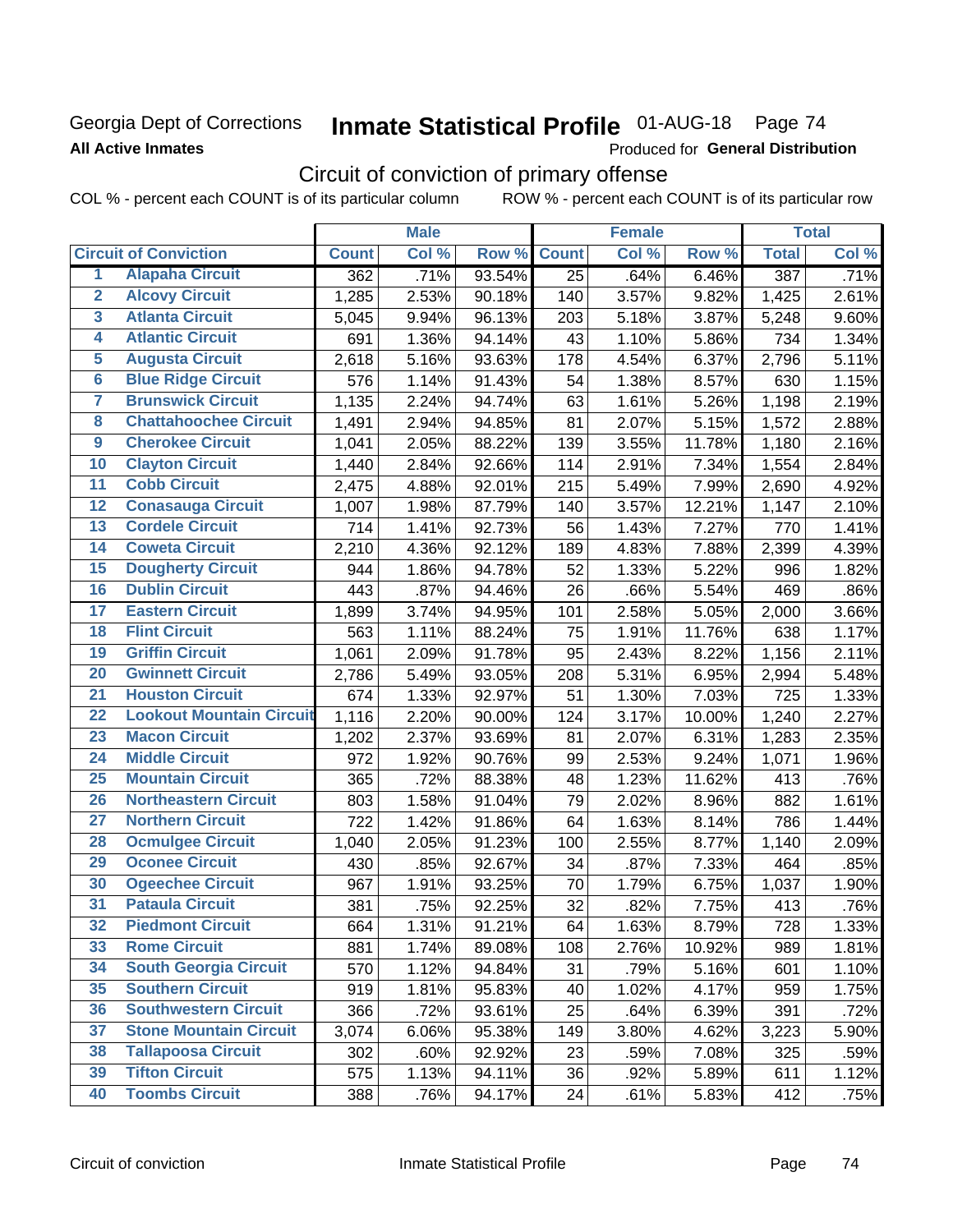### Georgia Dept of Corrections **All Active Inmates**

# Inmate Statistical Profile 01-AUG-18 Page 75

Produced for General Distribution

## Circuit of conviction of primary offense

COL % - percent each COUNT is of its particular column ROW % - percent each COUNT is of its particular row

|    |                                  |              | <b>Male</b> |        |              | <b>Female</b> |        |              | <b>Total</b> |
|----|----------------------------------|--------------|-------------|--------|--------------|---------------|--------|--------------|--------------|
|    | <b>Circuit of Conviction</b>     | <b>Count</b> | Col %       | Row %  | <b>Count</b> | Col %         | Row %  | <b>Total</b> | Col %        |
| 41 | <b>Waycross Circuit</b>          | 879          | 1.73%       | 92.24% | 74           | 1.89%         | 7.76%  | 953          | 1.74%        |
| 42 | <b>Western Circuit</b>           | 624          | 1.23%       | 93.13% | 46           | 1.17%         | 6.87%  | 670          | 1.23%        |
| 43 | <b>Rockdale Circuit</b>          | 493          | .97%        | 92.50% | 40           | 1.02%         | 7.50%  | 533          | .98%         |
| 44 | <b>Douglas Circuit</b>           | 1,027        | 2.02%       | 89.85% | 116          | 2.96%         | 10.15% | 1,143        | 2.09%        |
| 45 | <b>Appalachian Circuit</b>       | 288          | $.57\%$     | 91.14% | 28           | .71%          | 8.86%  | 316          | .58%         |
| 46 | <b>Enotah Circuit</b>            | 341          | $.67\%$     | 86.77% | 52           | 1.33%         | 13.23% | 393          | .72%         |
| 47 | <b>Bell-Forsyth J.C.</b>         | 343          | .68%        | 91.47% | 32           | .82%          | 8.53%  | 375          | .69%         |
| 48 | <b>Towaliga Judicial Circuit</b> | 322          | .63%        | 92.00% | 28           | .71%          | 8.00%  | 350          | .64%         |
| 49 | <b>Paulding Circuit</b>          | 232          | .46%        | 91.34% | 22           | .56%          | 8.66%  | 254          | .46%         |
|    | <b>Total Rported</b>             | 50,746       | 100%        | 92.83% | 3,917        | 100%          | 7.17%  | 54,663       | 100%         |
|    | <b>Not Reported</b>              |              | 185         |        |              | 12            |        |              | 197          |
|    | <b>Grand Total</b>               |              | 50.931      |        |              | 3.929         |        |              | 54.860       |

| $-1$                                  | - - - - - - | . a za<br>--<br>J.JZJ | .860    |
|---------------------------------------|-------------|-----------------------|---------|
| $\blacksquare$ Mode<br><b>auent</b> ) | Atlanta     | Copp                  | Atlanta |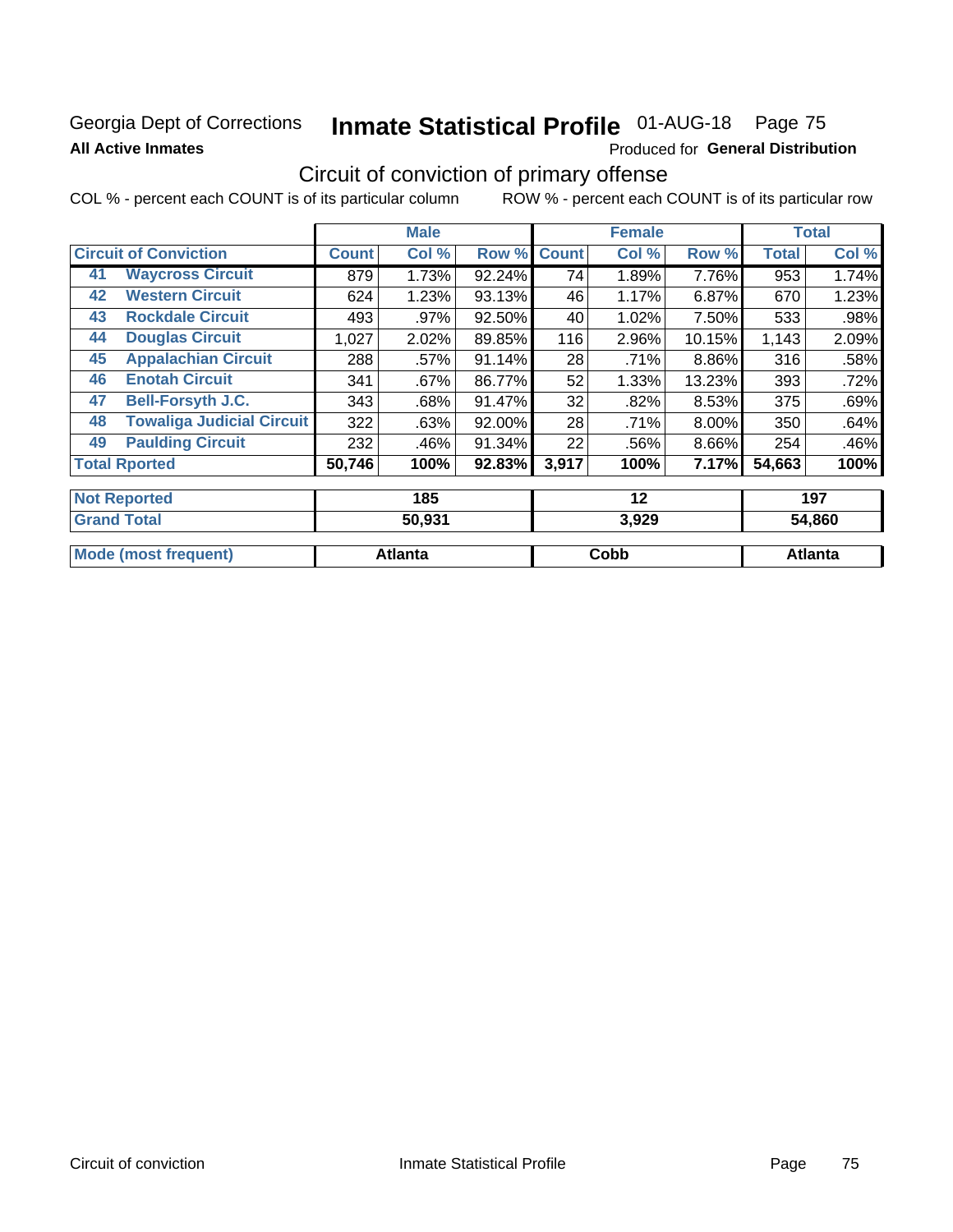#### **All Active Inmates**

#### Produced for **General Distribution**

### Years served (jail + prison) in this incarceration

|                        |              | <b>Male</b> |         |              | <b>Female</b>       |       |              | <b>Total</b> |
|------------------------|--------------|-------------|---------|--------------|---------------------|-------|--------------|--------------|
| <b>Years Served</b>    | <b>Count</b> | Col %       | Row %   | <b>Count</b> | Col %               | Row % | <b>Total</b> | Col %        |
| Less than one year     | 10,174       | 20.00%      | 90.45%  | 1,074        | 27.36%              | 9.55% | 11,248       | 20.53%       |
| 1 to 1.99 years        | 7,343        | 14.44%      | 91.10%  | 717          | 18.26%              | 8.90% | 8,060        | 14.71%       |
| 2 to 2.99 years        | 5,271        | 10.36%      | 91.54%  | 487          | 12.40%              | 8.46% | 5,758        | 10.51%       |
| 3 to 3.99 years        | 4,123        | 8.11%       | 92.36%  | 341          | 8.69%               | 7.64% | 4,464        | 8.15%        |
| 4 to 4.99 years        | 3,357        | 6.60%       | 92.81%  | 260          | 6.62%               | 7.19% | 3,617        | 6.60%        |
| 5 to 5.99 years        | 2,681        | 5.27%       | 92.67%  | 212          | 5.40%               | 7.33% | 2,893        | 5.28%        |
| 6 to 6.99 years        | 2,360        | 4.64%       | 93.69%  | 159          | 4.05%               | 6.31% | 2,519        | 4.60%        |
| 7 to 7.99 years        | 2,096        | 4.12%       | 94.58%  | 120          | 3.06%               | 5.42% | 2,216        | 4.04%        |
| <b>8 to 8.99 years</b> | 1,606        | 3.16%       | 94.36%  | 96           | 2.45%               | 5.64% | 1,702        | 3.11%        |
| 9 to 9.99 years        | 1,383        | 2.72%       | 94.99%  | 73           | 1.86%               | 5.01% | 1,456        | 2.66%        |
| 10 to 10.99 years      | 1,190        | 2.34%       | 96.05%  | 49           | 1.25%               | 3.95% | 1,239        | 2.26%        |
| 11 to 11.99 years      | 1,070        | 2.10%       | 95.54%  | 50           | $\overline{1.27\%}$ | 4.46% | 1,120        | 2.04%        |
| 12 to 12.99 years      | 833          | 1.64%       | 96.52%  | 30           | 0.76%               | 3.48% | 863          | 1.57%        |
| 13 to 13.99 years      | 666          | 1.31%       | 95.01%  | 35           | 0.89%               | 4.99% | 701          | 1.28%        |
| 14 to 14.99 years      | 631          | 1.24%       | 95.90%  | 27           | 0.69%               | 4.10% | 658          | 1.20%        |
| 15 to 15.99 years      | 575          | 1.13%       | 95.04%  | 30           | 0.76%               | 4.96% | 605          | 1.10%        |
| 16 to 16.99 years      | 478          | 0.94%       | 95.98%  | 20           | 0.51%               | 4.02% | 498          | 0.91%        |
| 17 to 17.99 years      | 499          | 0.98%       | 97.08%  | 15           | 0.38%               | 2.92% | 514          | 0.94%        |
| 18 to 18.99 years      | 464          | 0.91%       | 95.28%  | 23           | 0.59%               | 4.72% | 487          | 0.89%        |
| 19 to 19.99 years      | 413          | 0.81%       | 94.94%  | 22           | 0.56%               | 5.06% | 435          | 0.79%        |
| 20 to 20.99 years      | 393          | 0.77%       | 96.56%  | 14           | 0.36%               | 3.44% | 407          | 0.74%        |
| 21 to 21.99 years      | 396          | 0.78%       | 98.02%  | 8            | 0.20%               | 1.98% | 404          | 0.74%        |
| 22 to 22.99 years      | 350          | 0.69%       | 96.42%  | 13           | 0.33%               | 3.58% | 363          | 0.66%        |
| 23 to 23.99 years      | 333          | 0.65%       | 97.65%  | 8            | 0.20%               | 2.35% | 341          | 0.62%        |
| 24 to 24.99 years      | 300          | 0.59%       | 96.15%  | 12           | 0.31%               | 3.85% | 312          | 0.57%        |
| 25 to 25.99 years      | 234          | 0.46%       | 99.57%  | 1            | 0.03%               | 0.43% | 235          | 0.43%        |
| 26 to 26.99 years      | 196          | 0.39%       | 94.69%  | 11           | 0.28%               | 5.31% | 207          | 0.38%        |
| 27 to 27.99 years      | 200          | 0.39%       | 98.04%  | 4            | 0.10%               | 1.96% | 204          | 0.37%        |
| 28 to 28.99 years      | 136          | 0.27%       | 96.45%  | 5            | 0.13%               | 3.55% | 141          | 0.26%        |
| 29 to 29.99 years      | 121          | 0.24%       | 100.00% |              |                     |       | 121          | 0.22%        |
| Thirty + years         | 996          | 1.96%       | 99.01%  | 10           | 0.25%               | 0.99% | 1,006        | 1.84%        |
| <b>Total Reported</b>  | 50,868       | 100%        | 92.83%  | 3,926        | 100%                | 7.17% | 54,794       | 100%         |

| --<br>vJ |     | 66    |
|----------|-----|-------|
| EN NOA   | 000 | 4,860 |

| ∣Mean<br>(average)   | 6.65               | 4.12               | 6.47          |
|----------------------|--------------------|--------------------|---------------|
| Median (middle)      | 3.64               | 2.365              | 3.49          |
| Mode (most frequent) | Less than one year | Less than one year | Less than one |
|                      |                    |                    | vear          |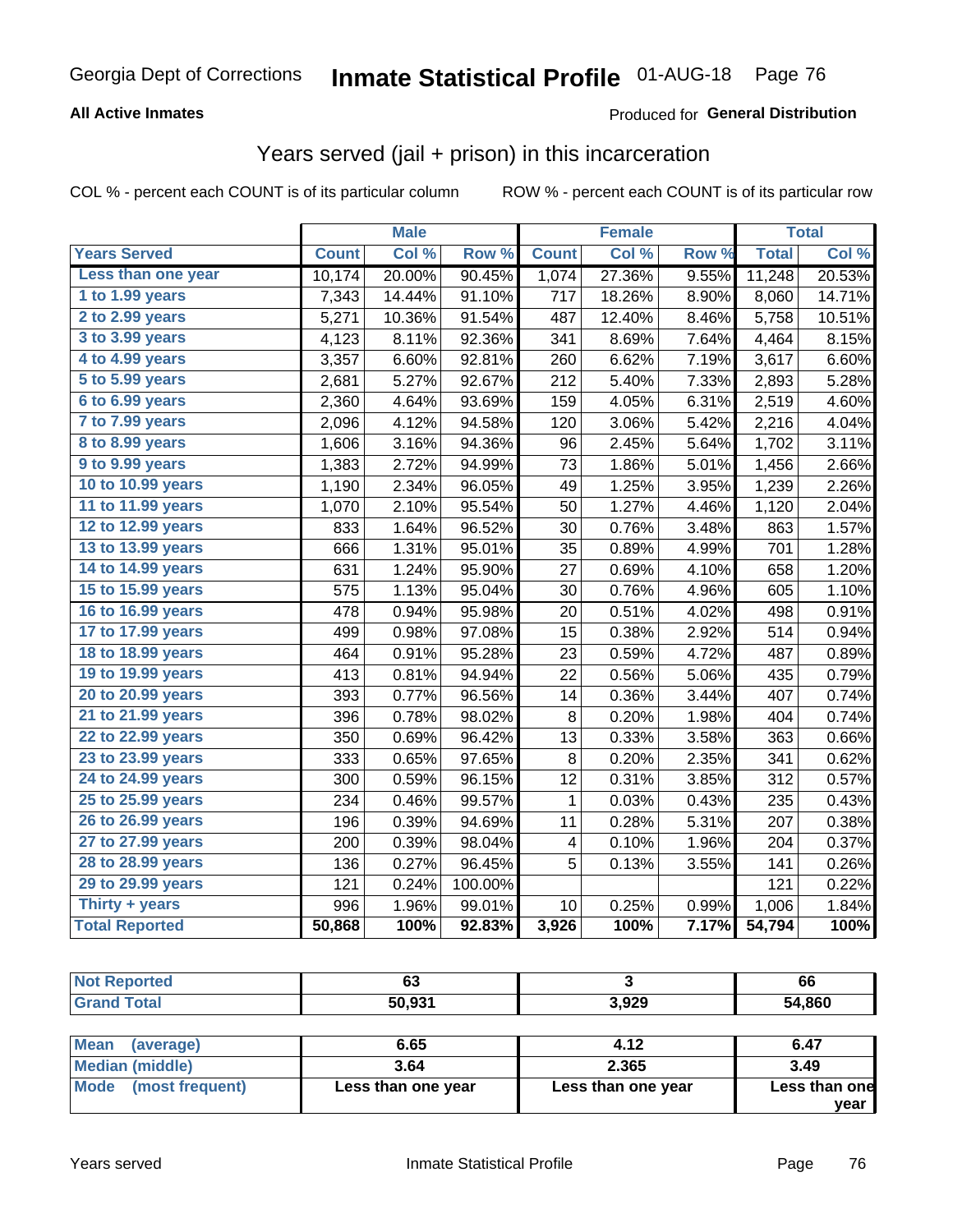#### **All Active Inmates**

Produced for **General Distribution**

### Results of most recent HIV tests

|                         | <b>Male</b>  |        |           | <b>Female</b> |        |          | Total  |        |
|-------------------------|--------------|--------|-----------|---------------|--------|----------|--------|--------|
| <b>HIV Test Results</b> | <b>Count</b> | Col%   | Row %I    | <b>Count</b>  | Col %  | Row %    | Total  | Col %  |
| <b>Positive</b>         | 687          | 1.48%  | 93.60%    | 47            | 1.26%  | $6.40\%$ | 734    | 1.47%  |
| <b>Negative</b>         | 45,593       | 98.51% | 92.52%    | 3,686         | 98.74% | 7.48%    | 49,279 | 98.53% |
| Indeterminate           | າ            | 0.01%  | 100.00%   |               |        |          |        | 0.01%  |
| <b>Total Reported</b>   | 46,283       | 100%   | $92.54\%$ | 3,733         | 100%   | $7.46\%$ | 50,016 | 100.0% |

| <b>Not Reported</b> | 4,648  | 196   | 4,844  |
|---------------------|--------|-------|--------|
| <b>Grand Total</b>  | 50,931 | 3,929 | 54,860 |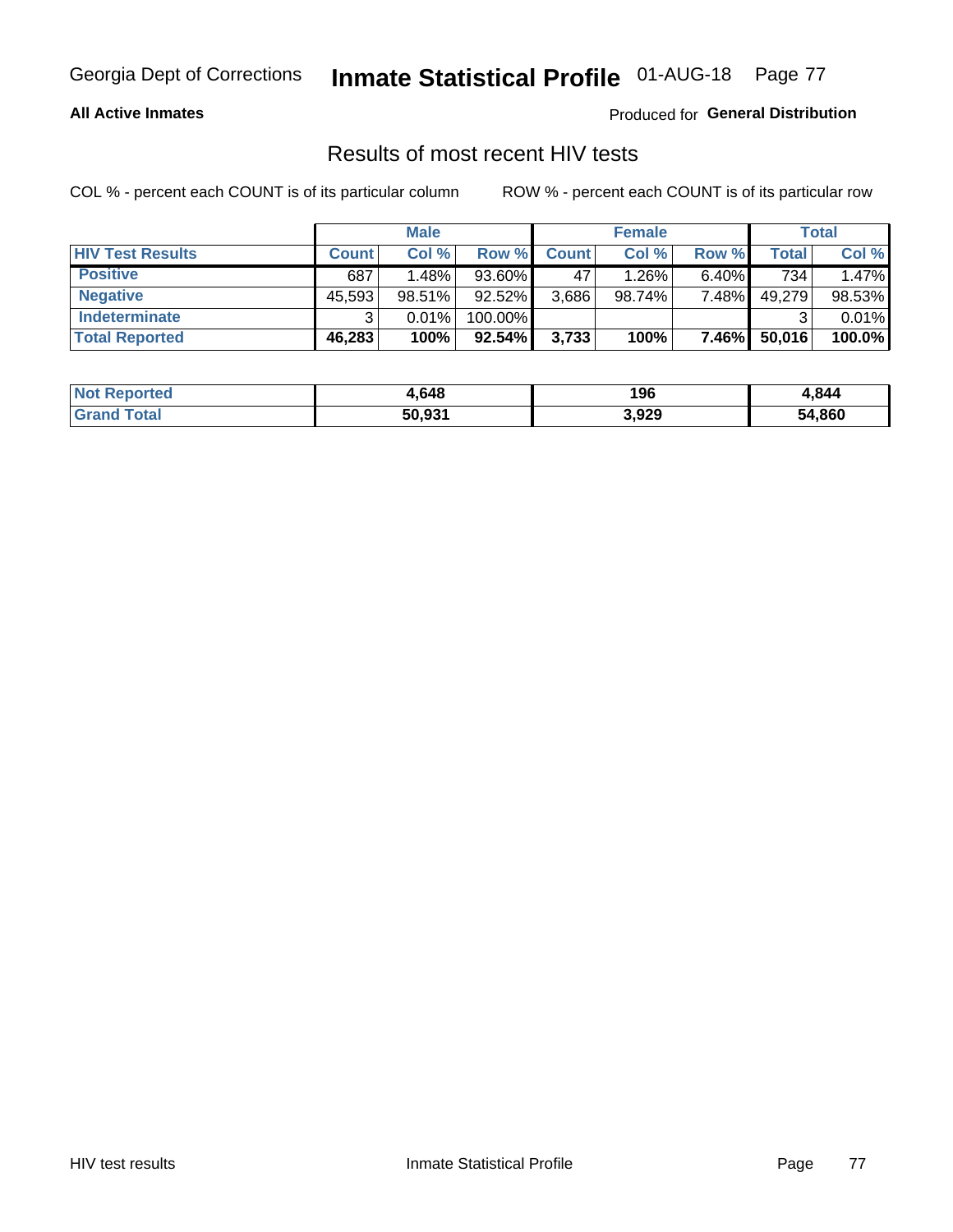#### **All Active Inmates**

#### Produced for **General Distribution**

### Results of most recent tuberculosis test

|                                  | <b>Male</b>  |           |         | <b>Female</b> |           |          | Total        |        |
|----------------------------------|--------------|-----------|---------|---------------|-----------|----------|--------------|--------|
| <b>Tuberculosis Test Results</b> | <b>Count</b> | Col%      | Row %   | <b>Count</b>  | Col %     | Row %    | <b>Total</b> | Col %  |
| <b>Positive on current test</b>  | 6.628        | $13.89\%$ | 97.82%  | 148           | $3.91\%$  | $2.18\%$ | 6,776        | 13.16% |
| <b>Positive on previous test</b> | ົ            | $0.01\%$  | 100.00% |               |           |          |              | 0.01%  |
| <b>Negative</b>                  | 41,092       | 86.11%    | 91.87%  | 3,634         | $96.09\%$ | $8.13\%$ | 44,726       | 86.84% |
| <b>Total Reported</b>            | 47,722       | 100%      | 92.66%  | 3,782         | 100%      | $7.34\%$ | 51,504       | 100.0% |

| <b>Not Reported</b>    | 3,209  | <b>47</b> | 3,356  |
|------------------------|--------|-----------|--------|
| <b>Total</b><br>'Grand | 50,931 | 3,929     | 54,860 |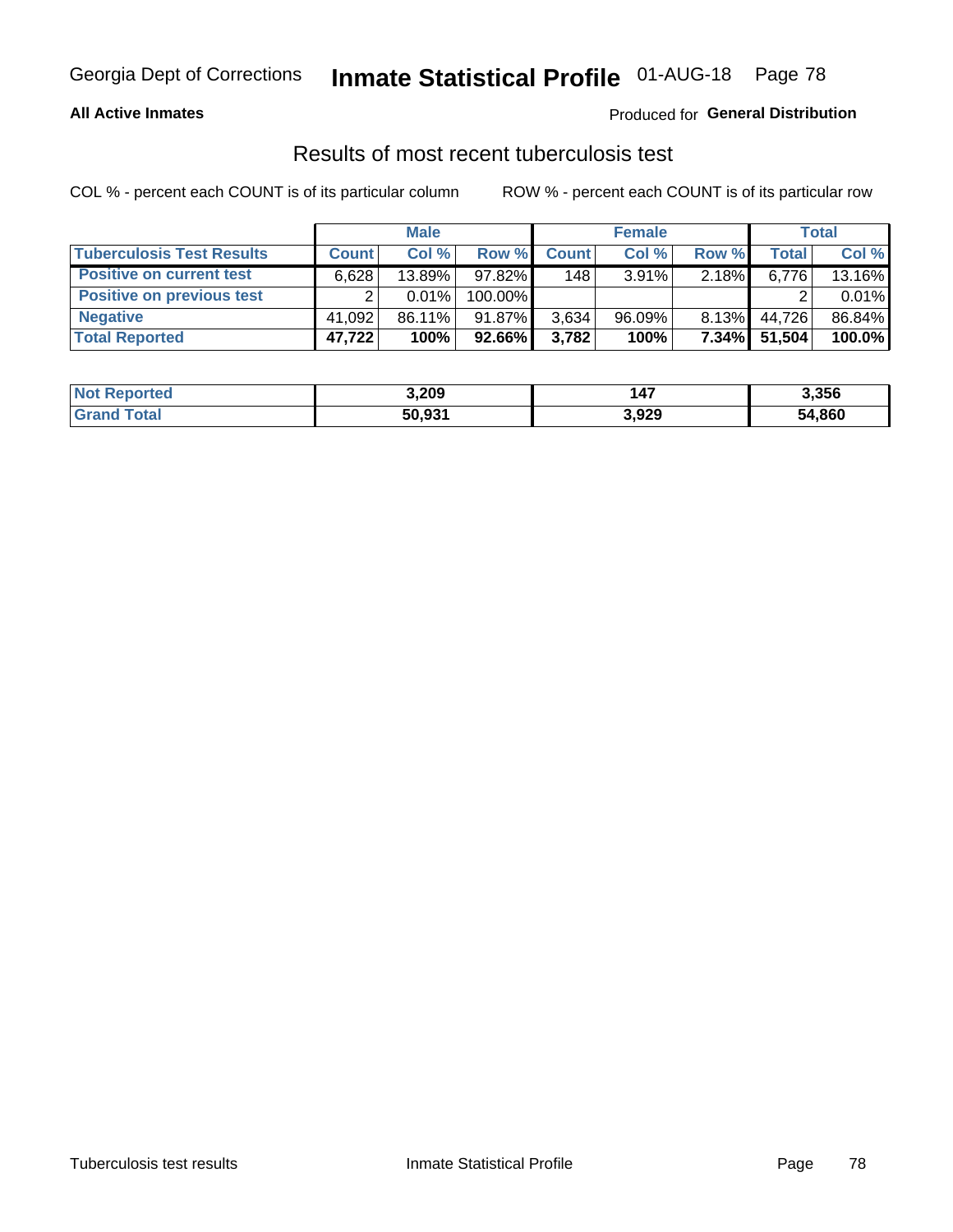#### **All Active Inmates**

Produced for **General Distribution**

### Results of most recent syphilis test

|                                 | <b>Male</b>  |           |           | <b>Female</b> |          |          | Total  |        |
|---------------------------------|--------------|-----------|-----------|---------------|----------|----------|--------|--------|
| <b>Syphilis Test Results</b>    | <b>Count</b> | Col%      | Row %     | <b>Count</b>  | Col %    | Row %    | Total  | Col %  |
| <b>Positive on current test</b> | 172          | $1.34\%$  | $95.03\%$ |               | $1.96\%$ | $4.97\%$ | 181    | 1.36%  |
| <b>Negative</b>                 | 12.647       | $98.66\%$ | 96.56%    | 450           | 98.04%   | $3.44\%$ | 13,097 | 98.64% |
| <b>Total Reported</b>           | 12,819       | 100%      | 96.54%    | 459           | 100%     | $3.46\%$ | 13,278 | 100%   |

| <b>Not Reported</b> | 38,112 | 3,470 | 41,582 |
|---------------------|--------|-------|--------|
| <b>Grand Total</b>  | 50,931 | 3,929 | 54,860 |